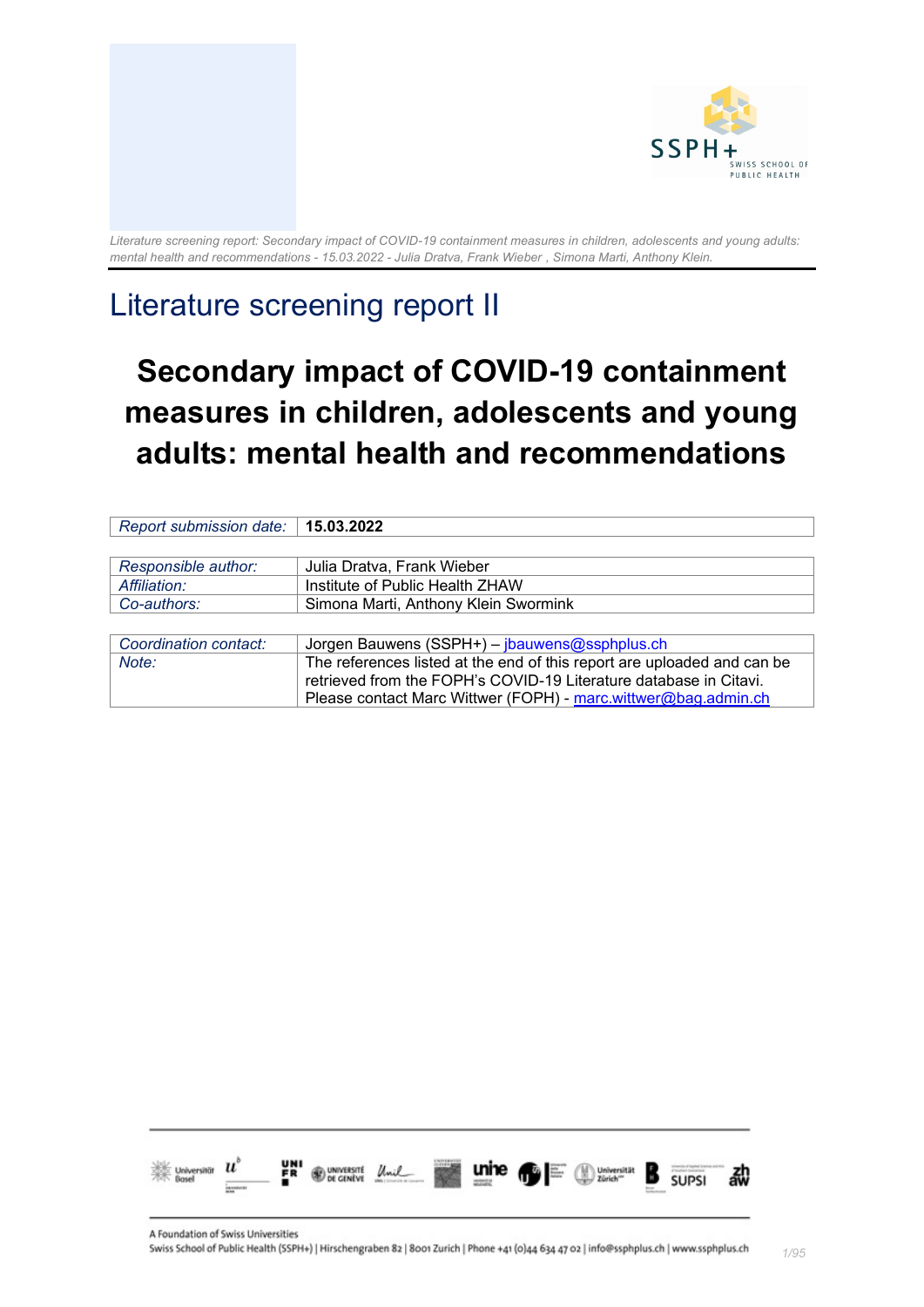

# <span id="page-1-0"></span>**Content**

| Content                                                                                                                              | $\overline{2}$ |
|--------------------------------------------------------------------------------------------------------------------------------------|----------------|
| Preamble                                                                                                                             |                |
| Background                                                                                                                           | 4              |
| Questions addressed.                                                                                                                 | 5              |
| Methodology                                                                                                                          | 5              |
| <b>Results and Findings</b>                                                                                                          | 7              |
| What are the secondary mental health effects of COVID-19 and the containment measures in<br>children, adolescents, and young adults? | $\overline{7}$ |
| What impact do the pandemic and the containment measures have on mental health of children,<br>adolescents and young adults?         | 7              |
| QoL/Life satisfaction                                                                                                                | 15             |
| Stress/Distress                                                                                                                      | 26             |
| Depression                                                                                                                           | 30             |
| Loneliness                                                                                                                           | 41             |
| Anxiety                                                                                                                              | 43             |
| Behavioral/emotional (affective) disorders                                                                                           | 51             |
| Substance and media use                                                                                                              | 61             |
| Suicidal thoughts/Suicide                                                                                                            | 67             |
| <b>Mental Health Care Utilization</b>                                                                                                | 73             |
| What impact does the containment measure "school closures" have on mental health?                                                    | 78             |
| Overview and comparison of recommendations and best practice in different countries                                                  | 82             |
| References                                                                                                                           |                |
| Appendix 1                                                                                                                           |                |
|                                                                                                                                      |                |

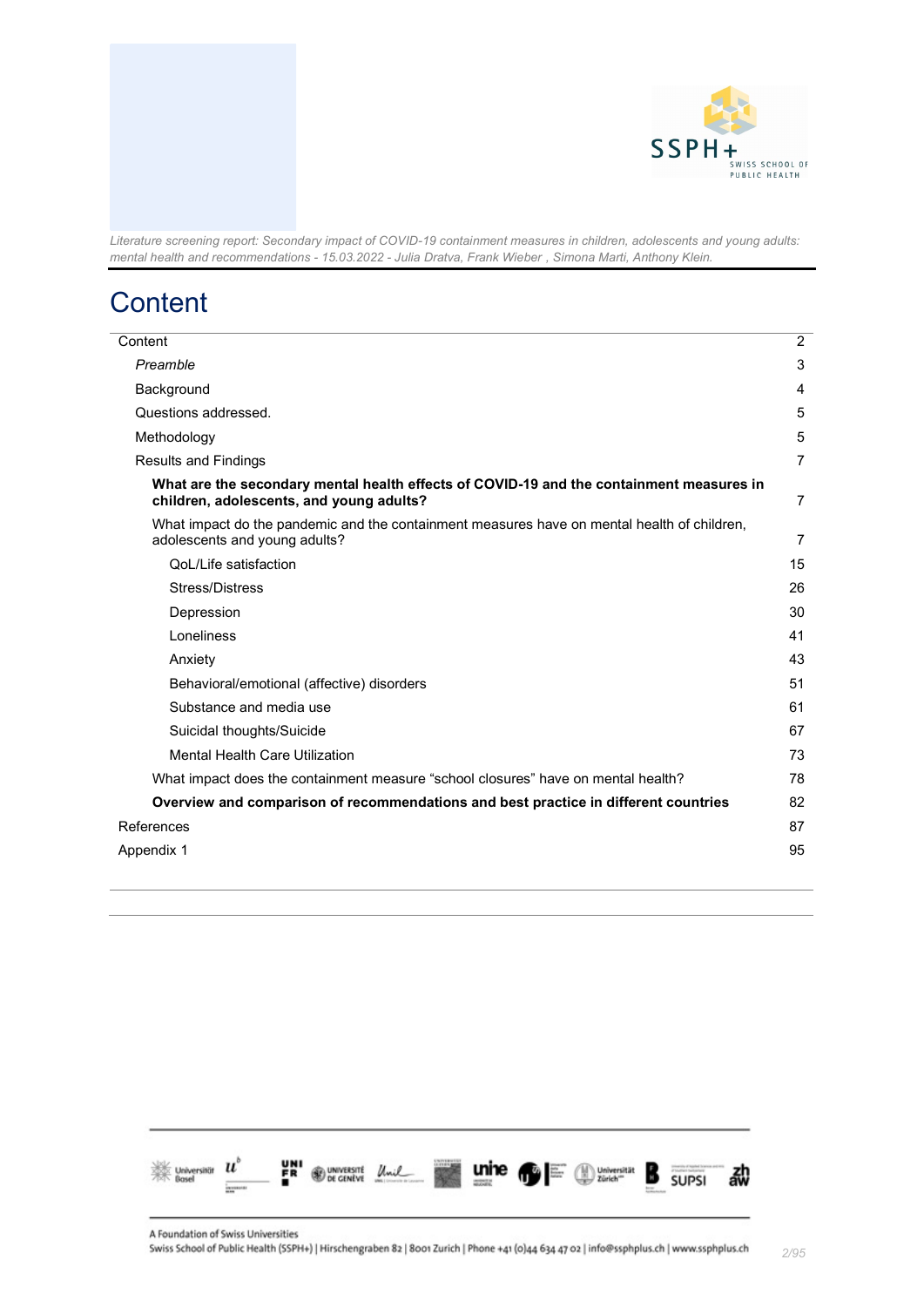



## <span id="page-2-0"></span>*Preamble*

*A large number of scientific publications become available on a daily basis, reflecting the rapid development of knowledge and progress of science on COVID-19 related issues. Leading authorities should base decisions or policies on this knowledge; hence they need to master the actual state of this knowledge. Due to the large number of publications shared daily, decision makers heavily depend on accurate summaries of these publications, in the different public health domains. Therefore, the authors of this report were mandated by the Swiss School of Public Health plus (SSPH+), on request of the Federal Office of Public Health (FOPH), to inform the FOPH on recent findings from the literature regarding mental health and public health recommendations to cope with secondary health impact caused by the pandemic and containment measures.*

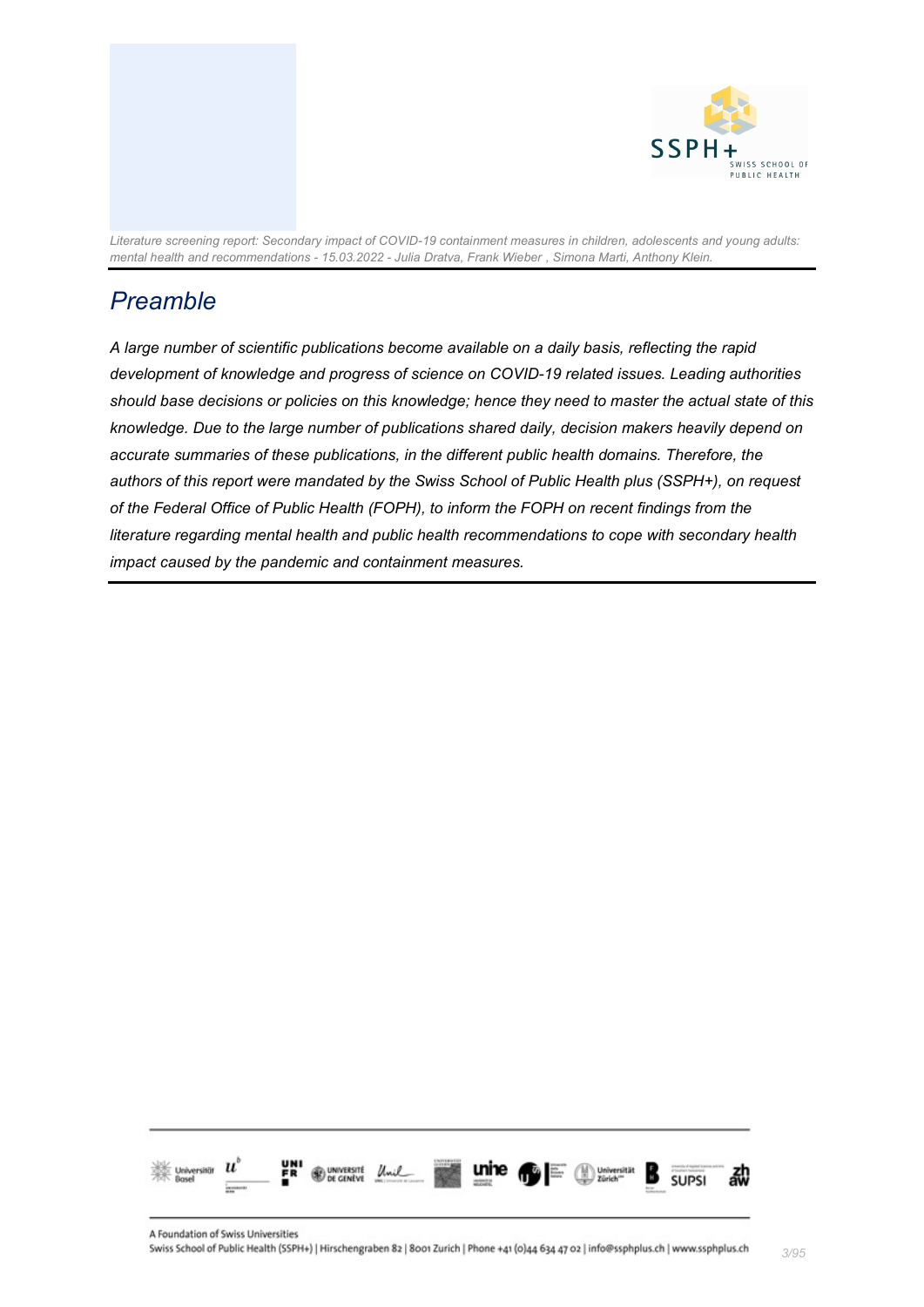

# <span id="page-3-0"></span>**Background**

The COVID-19 pandemic is an unprecedented global public health crisis touching the whole population in different ways. Since the beginning of the pandemic containment measures and policies have been implemented to curb the epidemics. Driven by the scenario of an exponential epidemic and overburdened health system, the Swiss government ordered different containment policies and hygiene recommendations. Current but still limited evidence indicates that children and adolescents have an equally high attack rate, but luckily are at far less risk to contract severe COVID-19. However, the literature overview provided to the FOPH on health impact of confinement measures in the young population, suggests a considerable secondary health risk and adverse outcomes in children, adolescents, and young adults. Due to the methodological heterogeneity of the studies and geographical variation of the containment measures, it is challenging to draw definitive conclusions about the real impact of the COVID-19 pandemic. Furthermore, the published evidence is of varying quality and strength of evidence, especially limiting is the high number of cross-sectional studies without previous data to compare results to. Irrespectively, the recent review indicates a rather consistent impact on mental health outcomes and impact on access to or state of the art care, while impact on health behaviors and somatic health outcomes varies more across Europe.

The current literature screening report focusses on mental health outcomes and effects, an area of concern, and identifies longitudinal studies in children and youth age 0 – 25 years to be able to deduce causality and/or change over the pandemic period. Mental health is defined broadly, covering mental well-being to mental disorders and psychiatric conditions. The focus is put on direct effects on confinement/containment measures or the pandemic periods on mental health outcomes, and suggestions by authors on solutions, recommendations and best practices in the context.

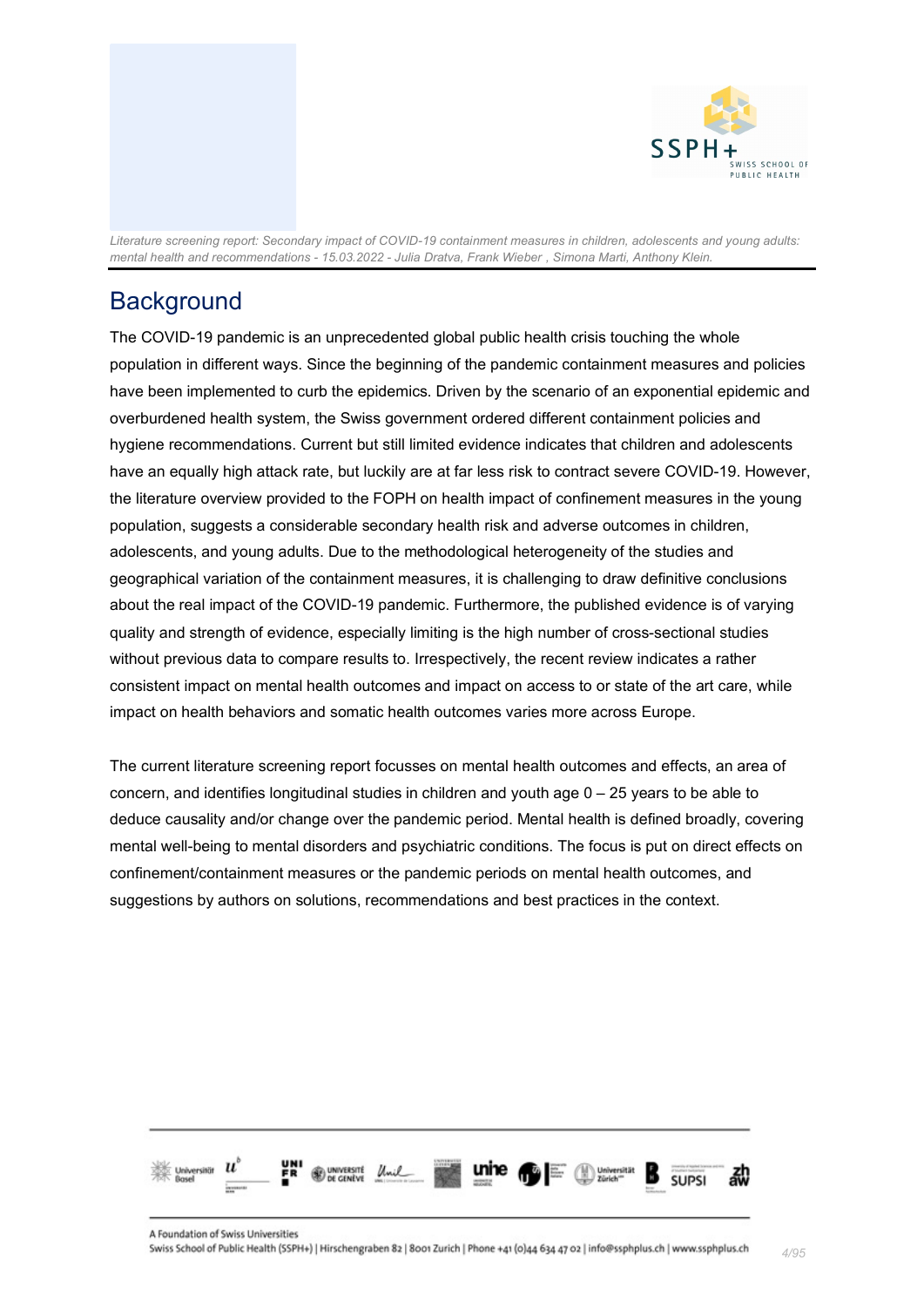

## <span id="page-4-0"></span>Questions addressed.

- What are the secondary mental health effects of COVID-19 and the containment measures in children, adolescents, and young adults?
	- $\circ$  What impact do the pandemic and the containment measures have on mental health of children, adolescents and young adults?
	- o What impact does the containment measure "school closures" have on mental health?
- Overview and comparison of recommendations and best practice in different countries

### <span id="page-4-1"></span>Methodology

The current literature search spans the period September  $1<sup>st</sup>$ , 2021 until the 28<sup>th</sup> of February 2022. Longitudinal studies from the previous report on secondary mental health impact will be identified and added to provide an overall picture. Three literature data banks were accessed to identify relevant literature: PubMed (biomedical literature), Embase (biomedical), and PsycInfo (psychological literature). A search string was defined and tested based on the study questions and outcomes of interest (see attachment). The search string was adapted to the three literature data banks, which provide different features for selective searching.

Literature was/will be searched at three time points:  $1<sup>st</sup>$  of September 2021, January 10<sup>th</sup> 2022, 28<sup>th</sup> February. Literature was exported into Covidence [\(www.covidence.org\)](https://www.covidence.org/), a systematic literature search software, and screened for inclusion. Inclusion criteria were data on children, age 0 – 25 years, exposure related to pandemic policies or containment measures, outcomes according to study questions, study data from European continent, and a longitudinal study design. Longitudinal study design was defined as any study that analyzed data at two time points in either the same population or using the same instruments in a reference population. Systematic reviews were not included but checked for longitudinal studies. In case of longitudinal studies, they were included, if not already presented in the report I. Relevant results of the included publications were extracted in Covidence by a researcher. All studies included in the narrative review were considered of sufficient quality.

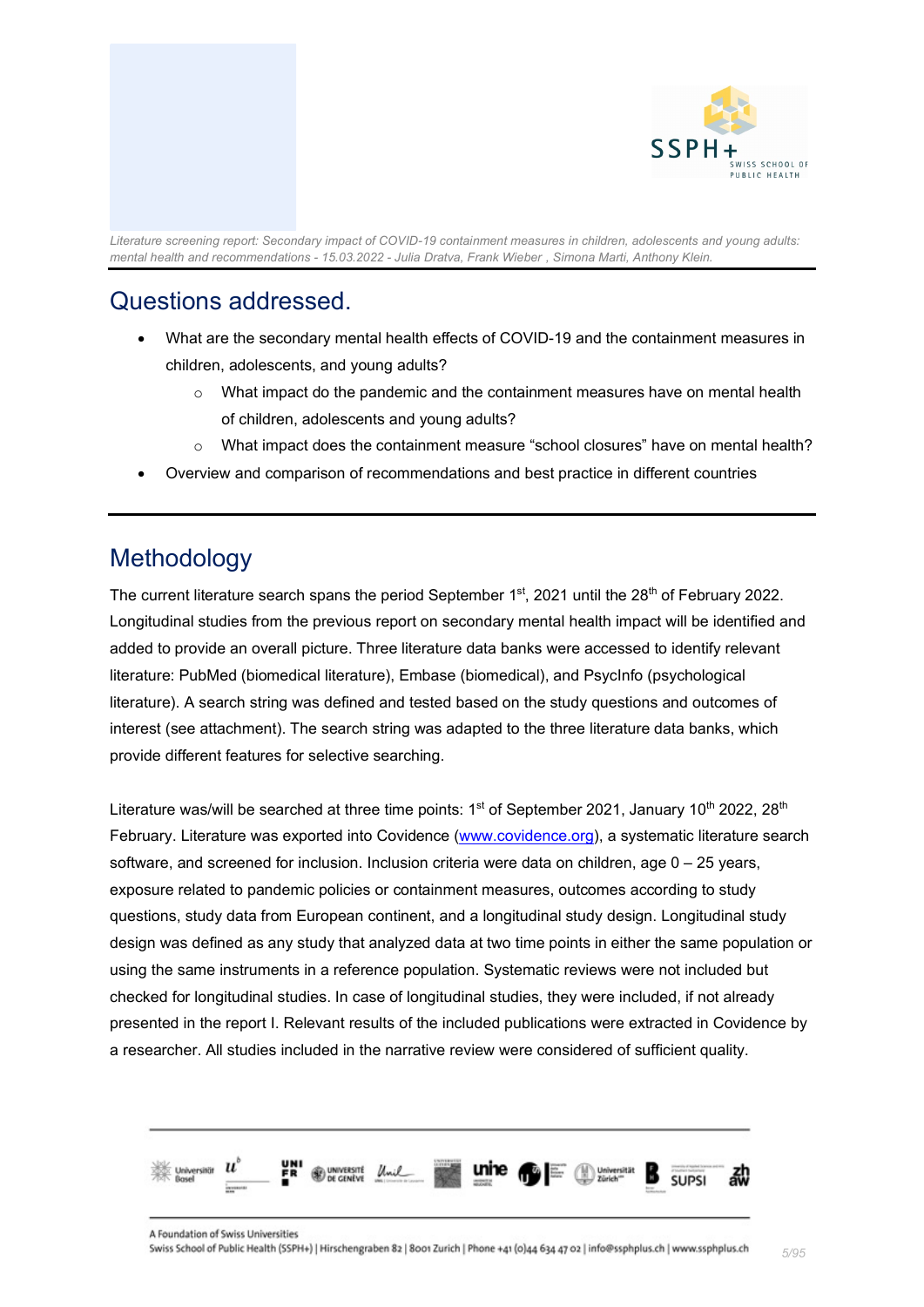

### For the in-depth analyses we included all longitudinal studies from the report 5, covering the timeperiod 1st. Jan. 2020 – 31st Aug. 2021



\* Inclusion criteria: data on mental health, age (0-25 years), country (from Europe), longitudinal data



*6/95*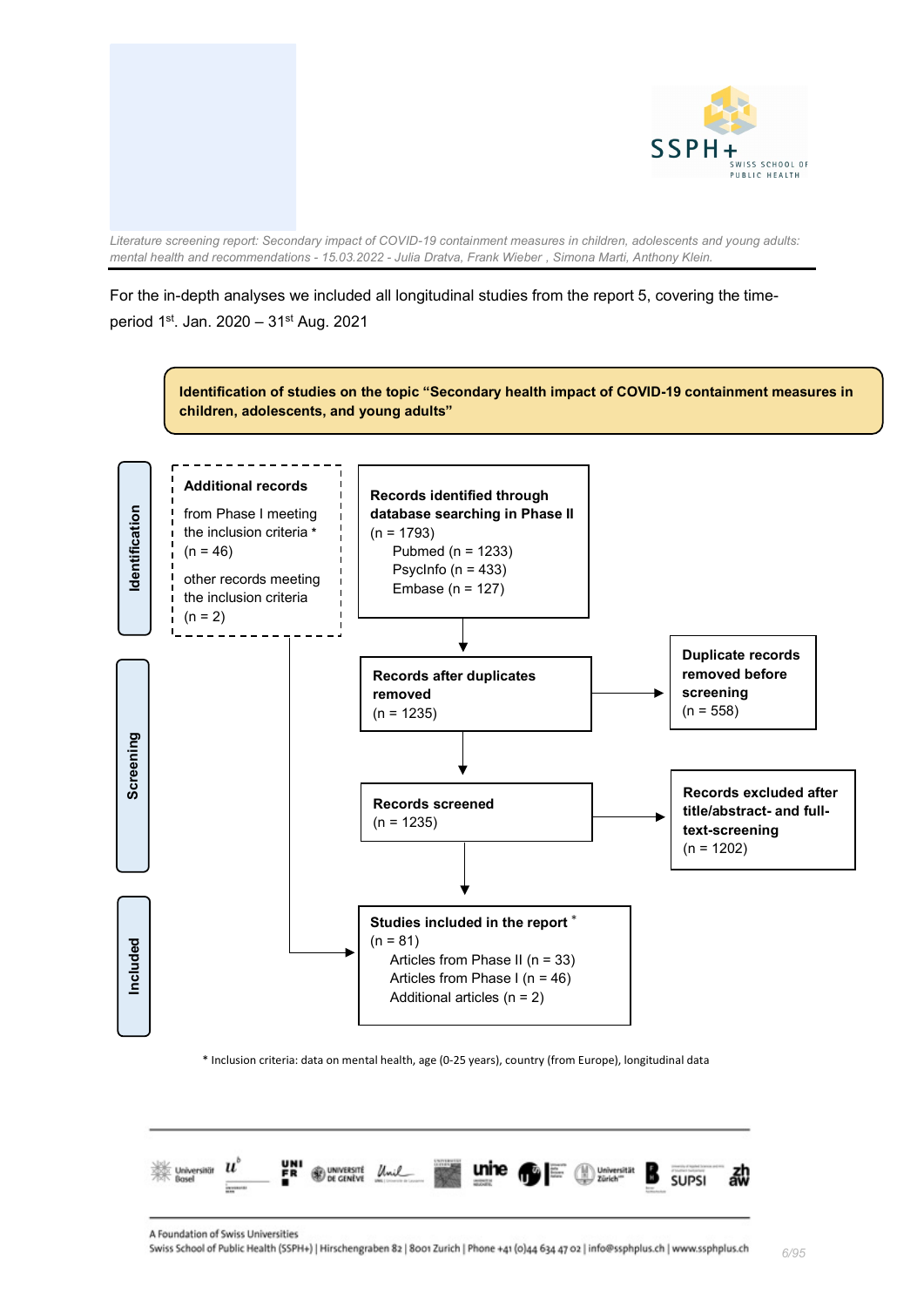

# <span id="page-6-0"></span>Results and Findings

<span id="page-6-1"></span>**What are the secondary mental health effects of COVID-19 and the containment measures in children, adolescents, and young adults?**

<span id="page-6-2"></span>What impact do the pandemic and the containment measures have on mental health of children, adolescents and young adults?

#### **Summary**

The following synthesis of the research results on the impact of the pandemic and containment measures mental health in children and youth is based on the literature reported in detail below. Overall the literature supports differential impact on children and youth and trajectories of mental health in children, adolescents, and young adults in line with lockdown restrictions, such that in general their mental health decreased with the onset of the COVID-19 pandemic, and for some outcomes increased over the pandemic, while for others the prevalence decreased with time.

### **Wellbeing and Quality of life**

Studies on well-being/quality of life consistently indicate a deterioration of these outcomes across all age-groups. Partial improvement is correlated to loosening of lockdowns or pandemic measures, respectively worsening with lock-down and epidemiological waves.

Few studies report inconsistent results: One study found no change in cancer patients. It compared Jan – June 2020 data with pre-pandemic data, thus including pre-pandemic data into their pandemic period. Another study in cancer patients investigating the trend from March to September 2020 shows a deterioration of QoL and an increase in procedural and treatment anxiety using a pediatric patient specific QoL. One Swiss study in German-speaking adolescent yield improvement of QoL mainly due to increased free-time and feeling fit and well. They also state an increased feeling of loneliness and missing friends. One study in Germany found no QoL decrease in adolescents relative to pre-pandemic during the lockdown but the small sample size and low prevalence of outcomes may explain these outcomes.

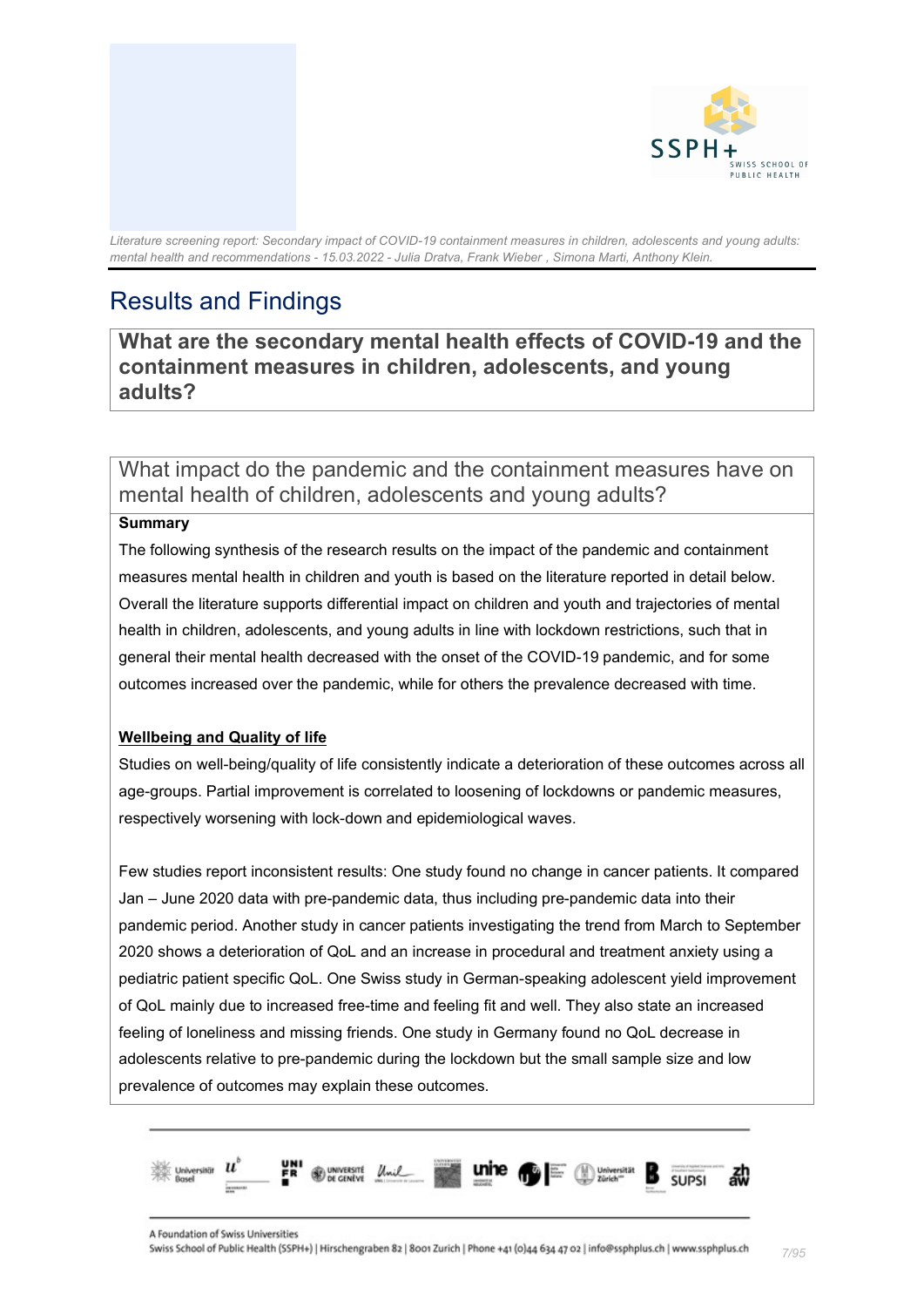

It becomes obvious that there are different vulnerability factors that may play a role, as well as different trajectories of mental health across the pandemic. 5 distinct trajectories have been identified, of which two show a deterioration over the pandemic respective, a low level of QoL after an initial drop. Vulnerability factors, possibly predicting adverse trajectory, are female sex (predominantly, but also male sex), ethnic minorities, previous mental health problems. Studies in general populations ≥18 indicate a higher risk in younger adults as compared to older adults.

Concern about social COVID-19 consequences and sleep duration as well as direct access to outdoor spaces/living in semi-urban homes are identified as a moderator of mental well-being. Keeping schools open may have been a protective factor, given that a study in Sweden showed no relevant decrease of well-being (hope, self-efficacy, and self-esteem).

Scales and instruments used in the well-being and QoL research differed: Kidscreen (10), KINDL-R, PedQoL (3.0), GHQ-12, Warwick Edinburgh Mental Wellbeing Scale, HRQoL, 5-item Satisfaction with Life Scale by Diener et al.. Statistical comparisons across studies are thus limited, but all instruments are validated and reliable, thus the result should be comparable.

#### **Distress**

The three longitudinal studies including young adults investigating distress confirm an increase on distress in the initial phase of the pandemic in March/April. There is an indication of a return to prepandemic values from one large Study in the UK combining various pre-pandemic data and pandemic data until September 2020. Vulnerability factors were female sex, non-white ethnicity and younger age, as well as frequent COVID-related information -seeking behavior and staying indoors. They indicate a higher risk in younger adults as compared to older adults.

A study with adolescents implies that not all adolescents reacted with distress increase, but those that did showed lower distress in pre-pandemic times. The authors suggest they might have developed less coping mechanisms in the pre-pandemic period. Further vulnerability factors identified by the authors were financial concerns, staying at home and parental stress. One study with adolescents linked higher distress to loneliness. One paper addressed children with intellectual disability and could not find a difference in their stress levels.

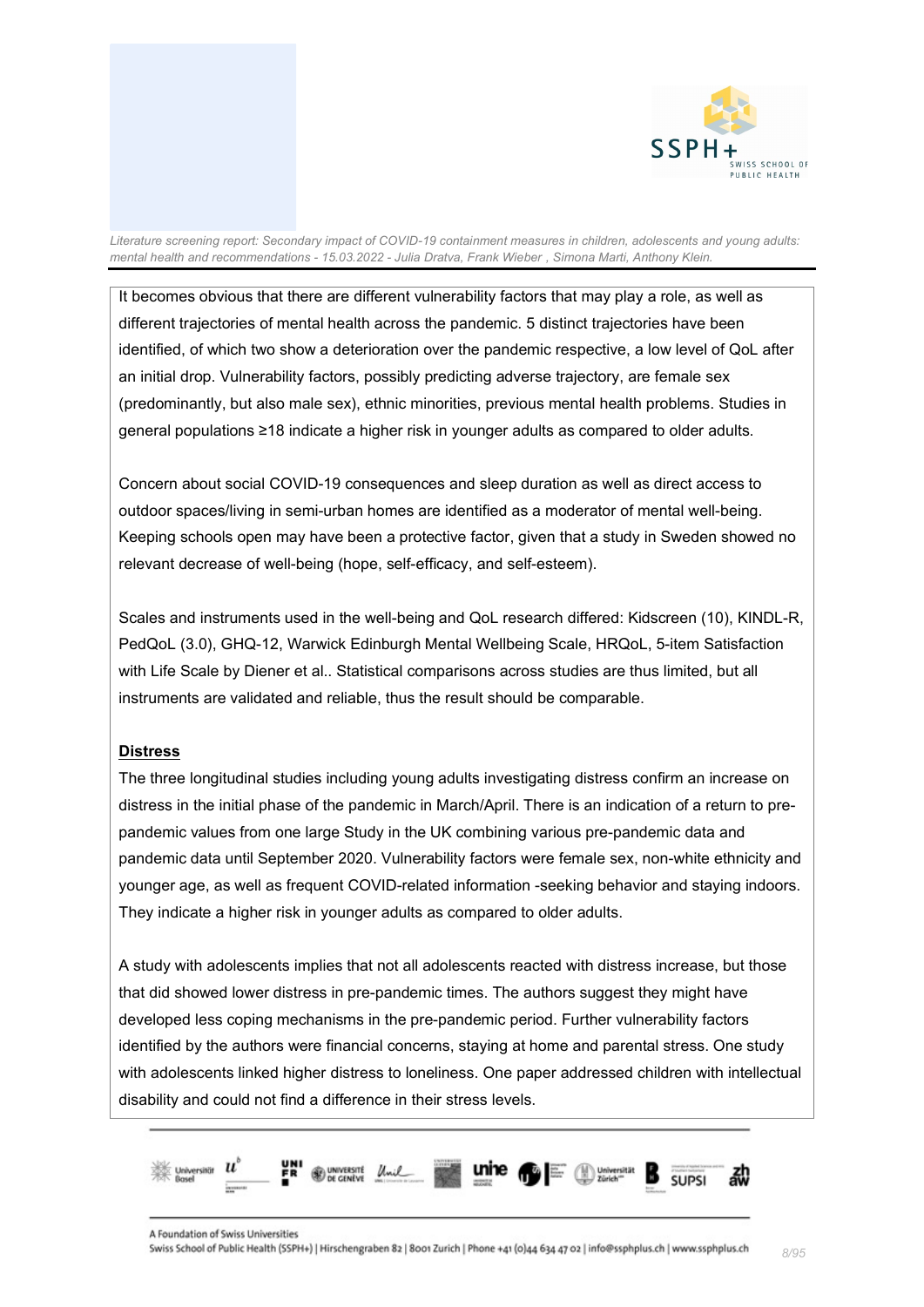

Scales and instruments used to measure distress differed less widely than for well-being: PSS-4, GHQ-12 (twice), DASS-12.

#### **Depression**

Findings from a broad range of studies consistently found that depression in children as young as seven years as well as in adolescents and young adults significantly increased from pre-pandemic phase to the pandemic phase. Further studies indicate that the burden remained high during the first year of the pandemic even after the end of the lockdown. If at all, the findings point to a slight decrease over the summer when less restrictions were in place.

As exceptions, three studies observed that depression in adolescents did not increase. One has to be interpreted with caution as sample is small. The other two studies were conducted in the specific subgroup of adolescents with pre-existing mental health problems, showing that the COVID-19 pandemic might at least may not necessarily be detrimental for those who have already experienced mental problems prior to the pandemic.

Moderating factors that were associated with increased depression in several studies were female sex, younger age, lower social support, loneliness, and financial household problems. Moderating factors that were associated with increased depression in at least one study were parental stress, perceived stress at school, worries about poorer education or job opportunities and damage to the social network, high COVID-19-information consumption, staying indoors (i.e., being less physically active), and migration status.

Depression was often investigated in combination with other outcomes, particularly anxiety but also QoL, well-being or behavioral problems. All studies were survey studies that used various scales to measure anxiety. The Patient Health Questionnaire (PHQ) was used most often. Other scales were the Center for Epidemiologic Studies Depression scale (CES-D), the Revised Child Anxiety and Depression Scale (RCADS), the State-Trait Depression Scale (STDS), the Hospital Anxiety and Depression Scale (HADS), the Symptom Checklist-90 (SCL-90), the Depression Anxiety Stress Scale (DASS-21), the depressive problems subscale of the Youth Self-Report (YSR) from the

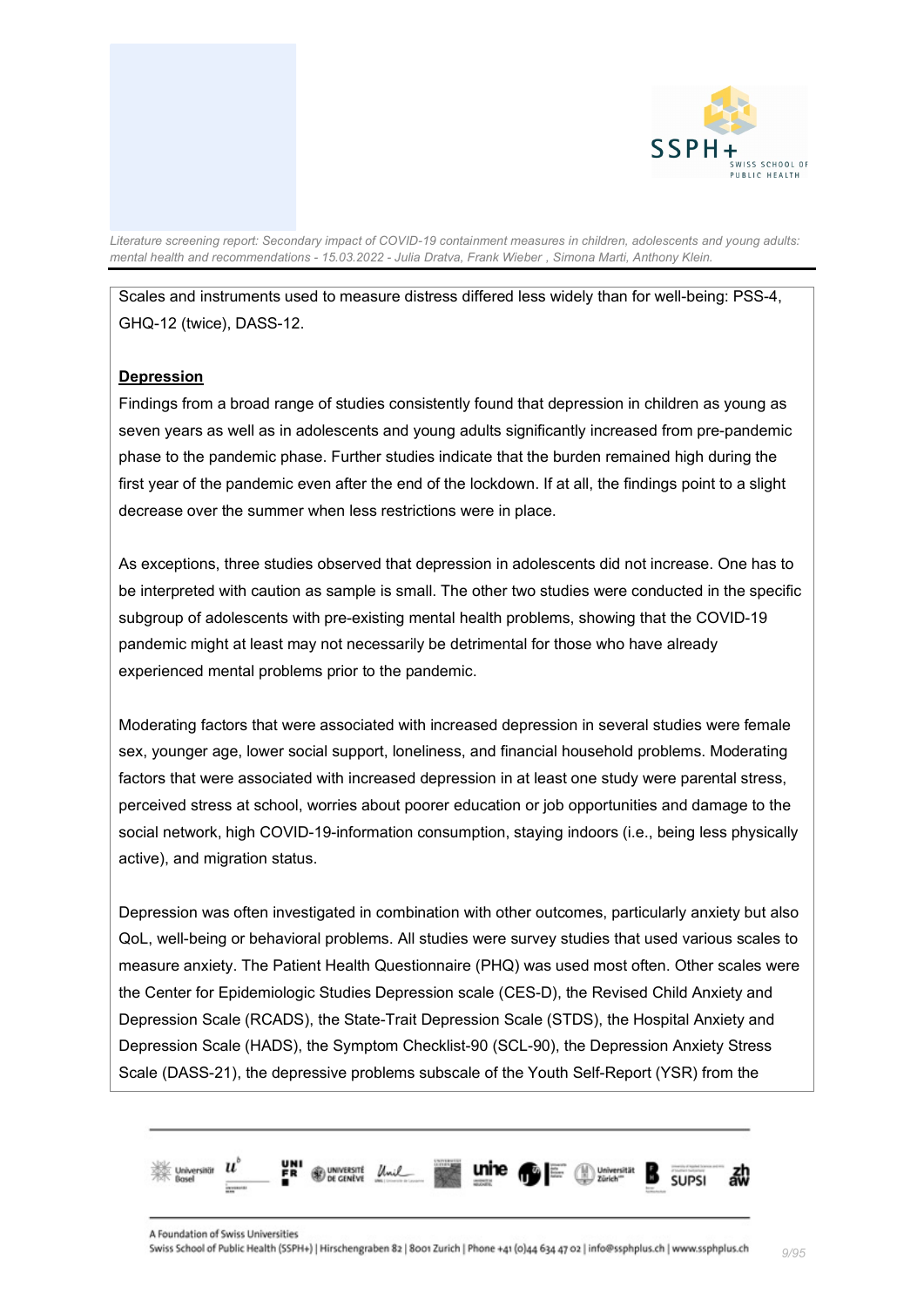

Achenbach System of Empirically Based Assessment (ASEBA) and the COVID-19 specific "Impact Scale of COVID-19 and home confinement on children and adolescents"

#### **Loneliness**

Findings on the effects of the pandemic on loneliness are rather scare and inconsistent and should thus be interpreted cautiously. Whereas one study found that loneliness in young adults increased from the pre-pandemic phase to three weeks into the first lockdown of the pandemic phase, another study observed no change. Two further studies indicate that self-reported loneliness in adolescents remained high during the lockdown but that loneliness in young adults tended to decrease over the summer when less restrictions were in place and to rise again in autumn and winter 2020.

A moderating factor that was associated with increased loneliness in two studies was having a lower annual household income. Moderating factors in at least one study were female sex, preexisting physical and mental health conditions, living alone, being unemployed, not being in school and not having access to outdoor spaces (i.e., not having a garden).

Loneliness was often measured as an additional outcome or process variable. All four studies were survey studies. Whereas one study used three-item UCLA Short Loneliness Scale, three studies used single-items questions such as "in the last 4 weeks, how often did you feel lonely?" which might limit the validity and reliability of the measurement.

#### **Anxiety**

Anxiety was measured at different time points in the cited studies. Studies investigating prepandemic data with anxiety during the early lockdown in April 2020 tend to identify an increase, partially only slight, and studies investigating the development during the pandemic indicate a reduction late in the first wave or when measures were first loosened. The only study, that did not report an increase in anxiety was a small school sample of children from middle-high SES households. They found an opposite effect of confinement, reduction of anxiety, while none of the values were clinically relevant.

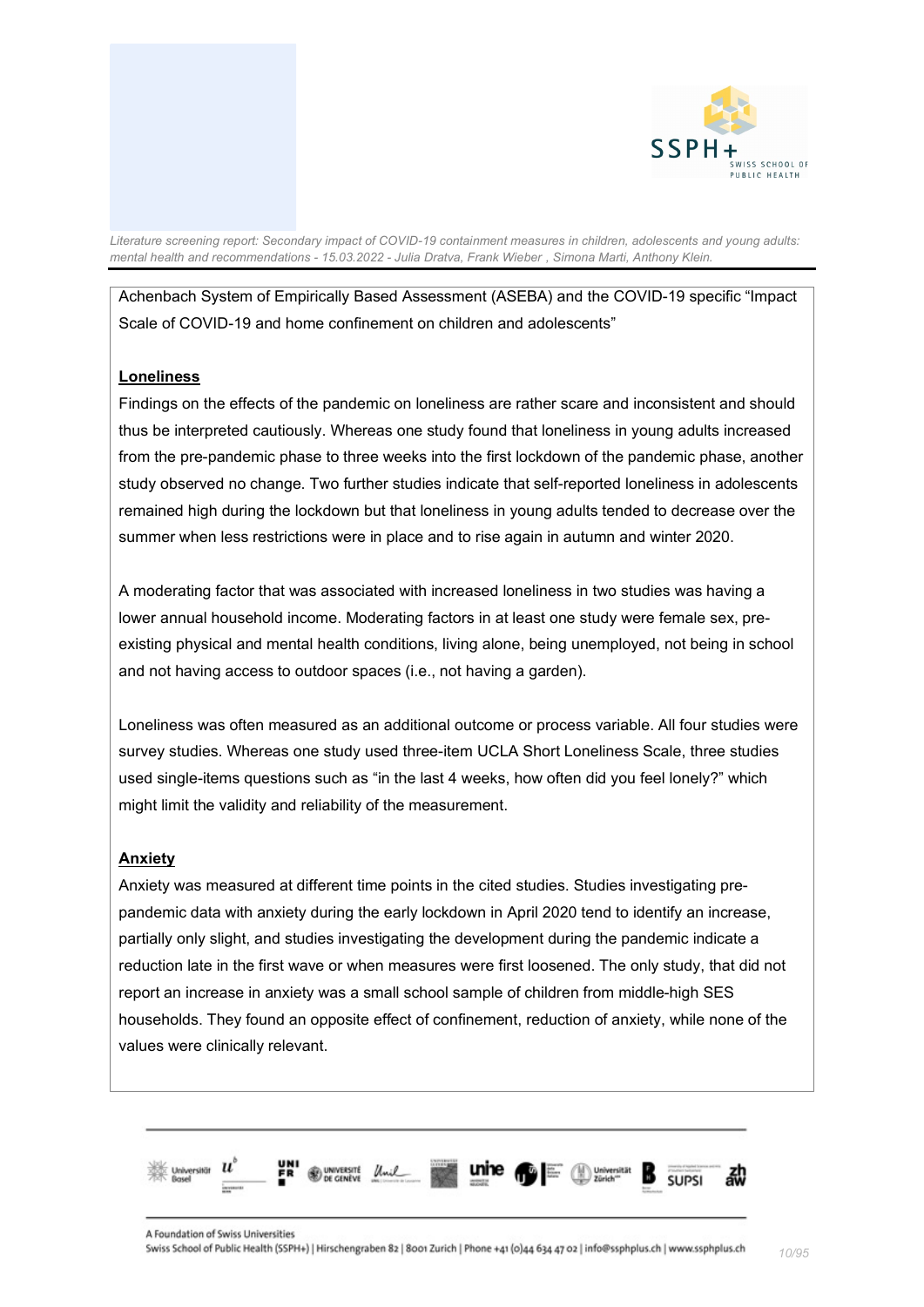

In adolescents' vulnerability factors were high level of parental stress, as well as baseline (previous) anxiety and depression levels. In young adults, female sex, isolation/loneliness or various COVID-19 related worries were reported. Higher resilience was a protective factor in one study.

Anxiety was investigated often in combination with other outcomes, such as well-being or depression. All studies were survey studies relying on various scales to measure anxiety. GAD-7 was used in most, DASS-21 in one, and two further studies used specific Covid (Impact Scale of COVID-19 and home confinement) or national scales (Spanish SENA scales).

#### **Behavioral/emotional (affective) disorders**

Findings from a broad range of studies consistently found that behavioral/emotional (affective) problems in children as young as 1.5 years and in adolescents significantly increased from prepandemic phase to the pandemic phase. Further studies indicate that the burden remained high or even increased during the first year of the pandemic after the end of the lockdown.

As exceptions, adolescents with mental health problems before COVID-19, children with intellectual disability and children, as well as adolescents, and young adults with autism spectrum disorder (ASD) have been relatively stable. A reduction of external stressors is discussed as potential explanation. Moreover, one study that did not found a decrease referred to the small sample that warranted caution in interpreting the results.

Moderating factors that were associated with increased risk of behavioral/emotional (affective) disorders that were observed in several studies were parental and family stress, parental overreactivity and dysfunctional parenting style as well as financial hardship in the family. Moderating factors that were observed in at least one study were inequality of opportunity in online homeschooling, one-parent, one-child households, adult household members' COVID-19 symptoms and illness, parent/carer with higher self-reported mental health symptoms (of depression, anxiety, and stress) as well as perceived stress, negative coping strategies, unhealthy activities, worsening of the relationships with others, mask wearing, having special education needs, and having neurodevelopmental disorders. Regarding age, results were inconsistent: whereas two studies found that younger age increases the risk of behavioral/emotional problems, two different studies

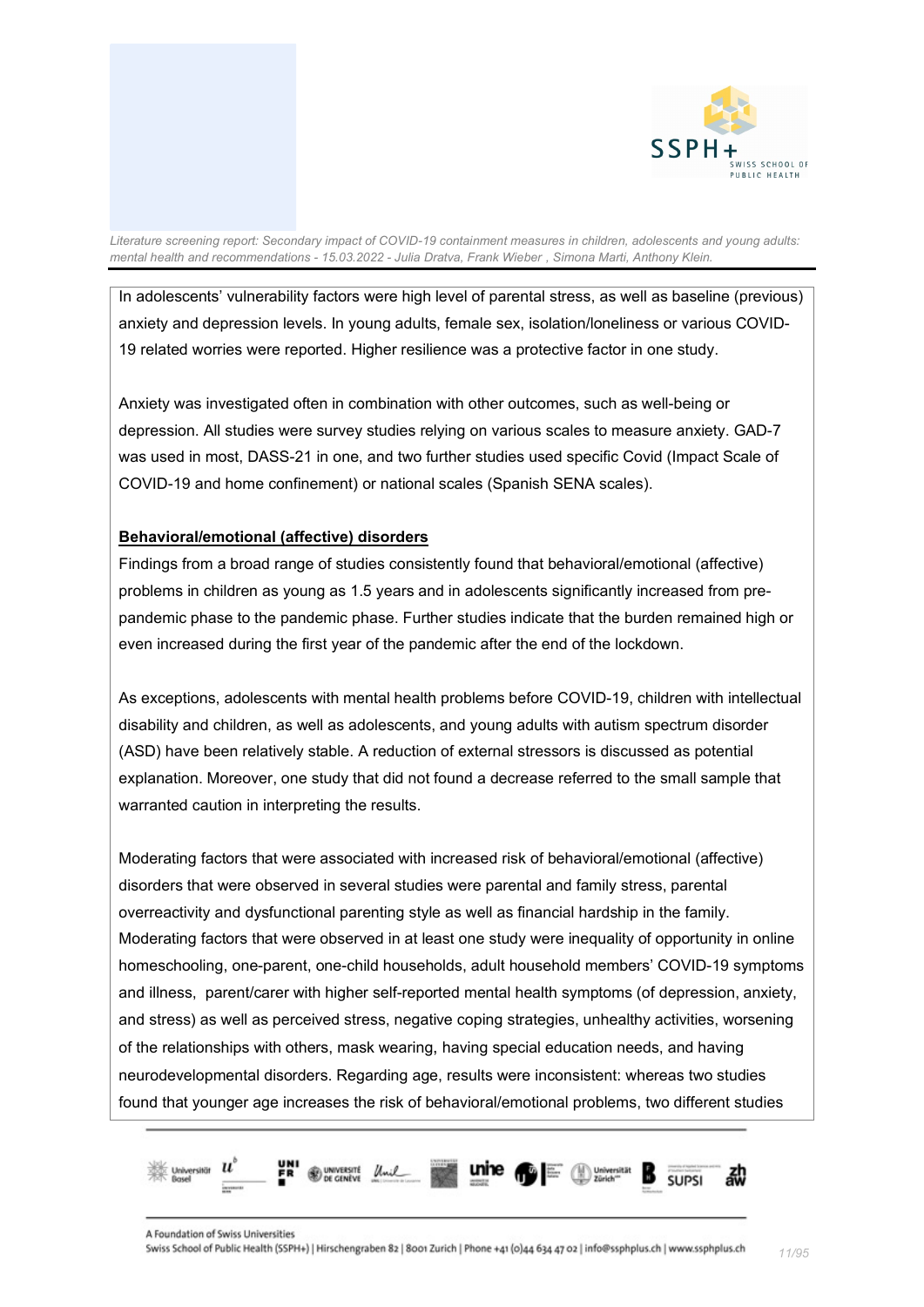

observed that older age increases the risk. The interplay of the child's, adolescent's or young adult's age and contextual stressors were discussed as potential explanation.

Behavioral/emotional (affective) disorders were investigated with the Strengths and Difficulties Questionnaire (SDQ) in nine of the eighteen studies. Other measures were the System of Evaluation of Children and Adolescents (SENA) scale (emotional regulation, difficulties, attentional difficulties, hyperactivity, and impulsivity), the Impact Scale of COVID-19 and Home Confinement on Children and Adolescents, the Profile of Mood States Scale (POMS), the Positive and Negative Affect Scale for children (PANAS-C), the Face, Legs, Activity Cry and Consolability Scale, the Child Behavior Checklist (CBL-1,5-5 year-old), the Child Behavior Check List questionnaire (6-18), the Youth Self-Report (YSR) from the Achenbach System of Empirically Based Assessment (ASEBA), the Aberrant Behavior Checklist (ABC), and the Adaptive Behavior Assessment System.

#### **Substance and media abuse**

Overall, the three articles observed a reduction of alcohol consumption throughout the pandemic. Differences are seen with respect to previous drinking behavior, e.g. regular binge drinkers drank more than irregular binge drinkers, but also showed a decline. In a Spanish study drinking frequency and quantity was associated with level of depression (Vera et al), but not in a college students sample in Portugal (Vasconcelos et al). Acute alcohol intoxications decreased substantially in the first lockdown as compared to the pre-lockdown, but increased again afterwards (Pigeaud et al., 2021). Regarding the use of hypnotics and anxiolytics in adolescents and young adults, a study that used health insurance data observed a shift from a slightly decreasing trend to a high increase while antidepressants, that were already in a slight rising trend, converted into a considerable increase from the pre-pandemic to the pandemic phase. Finally, one study reported reductions of ecigarette use among 16- to 18-year-olds compared four and two years before the pandemic and that this decrease was greater among boys compared with girls.

Two studies investigated the effects of the COVID-19 pandemic on gaming and social media disorders. One study found that adolescents significantly increased the frequency and time of their game and social media usage from pre-pandemic phase to the pandemic phase. Although they still spend less time on games and social media than at-risk or pathological users, the difference

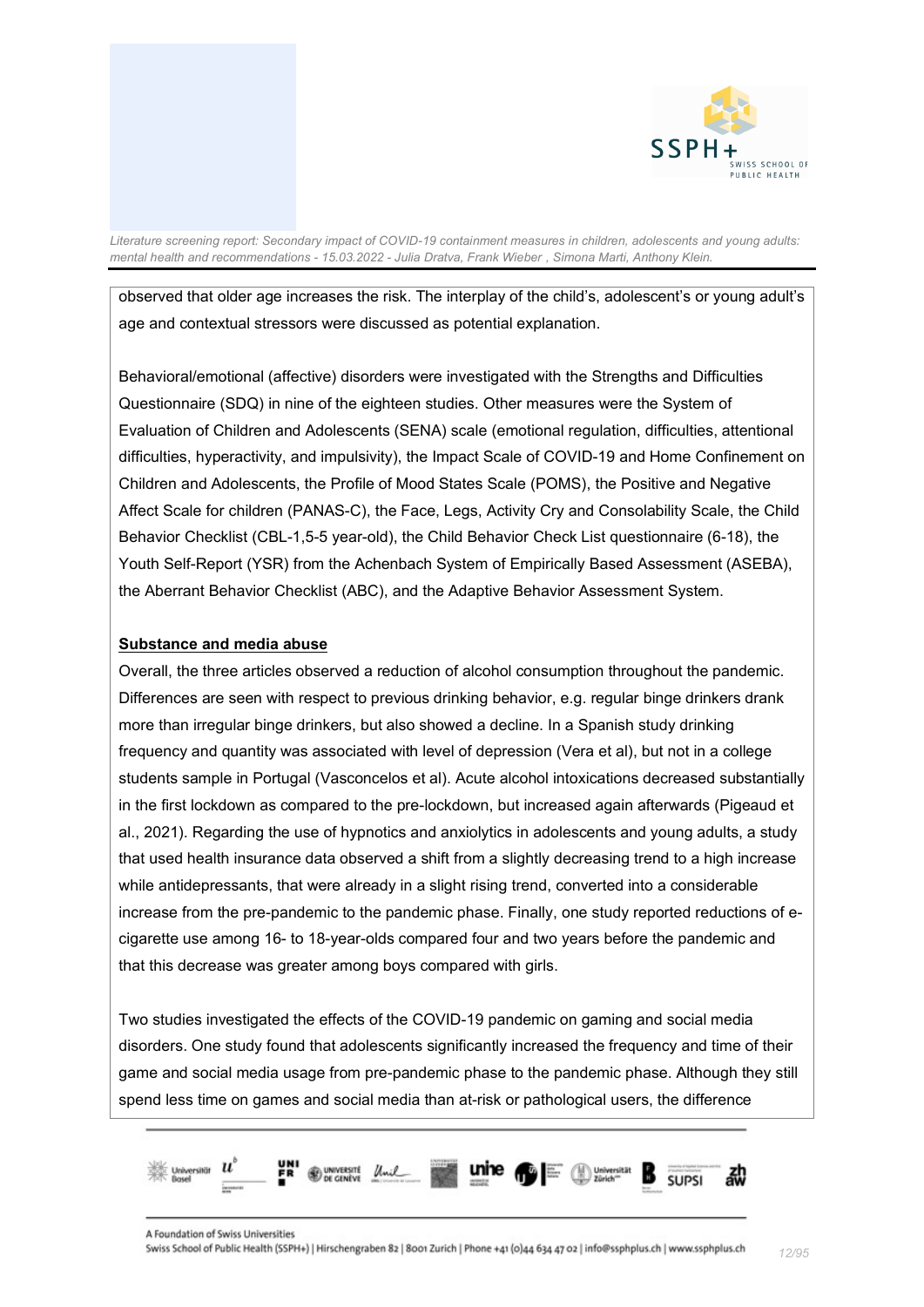

decreased during the lockdown. A second study observed that children and adolescents with mental health problems increased their media time as well as problem behaviors such as aggressiveness and anger due to media use during the lockdown but decreased it again after the lockdown. Whereas boys increased their gaming time, girls increased their time spend on social media. Increasing game time was associated with a deterioration of psychopathological problems in children but not adolescents. Parents reported a positive relation between the indicated happiness of the child and the media time.

Given the limited number of studies, the small sample sizes and methodological limitations, a cautious interpretation data seems appropriate.

#### **Suicidal behaviour and psychiatric hospitalisations**

The results and trends regarding suicide ideation, attempts and non-suicidal self-harm vary by outcome. Highly consistent are studies on suicidal ideation, which indicate an increase compared to pre-pandemic data and, also within the pandemic from early to later waves. Of the two studies yielding the opposite, a reduction of suicidal thoughts, one was limited by sample size, the other explained the observation with overall reduced services and utilization of health services. The only study including Swiss data did not find an increase of suicidal ideation for Swiss young adults, while overall the study finds age-specific increase. The Swiss sample showed higher prevalence in males than females This international study used a one item of the PHQ-9 depression scale, only. A cautious interpretation of the Swiss data should seems appropriate, also given the small sample size and data collection methods.

Suicide attempts decreased during the lockdown in all studies, while non-suicidal self-harm (NSSH) varies by study. One international hospital data study showed an increase, two others during the first lockdown report a decrease, two did not find a change in the prevalence of non-suicidal selfharm during the pandemic or compared to pre-pandemic times prevalence. The studies that found a decrease discuss the potential of a reduction of presenting with self-harm during the lockdown, respectively an under-serving of adolescents during the lockdown.

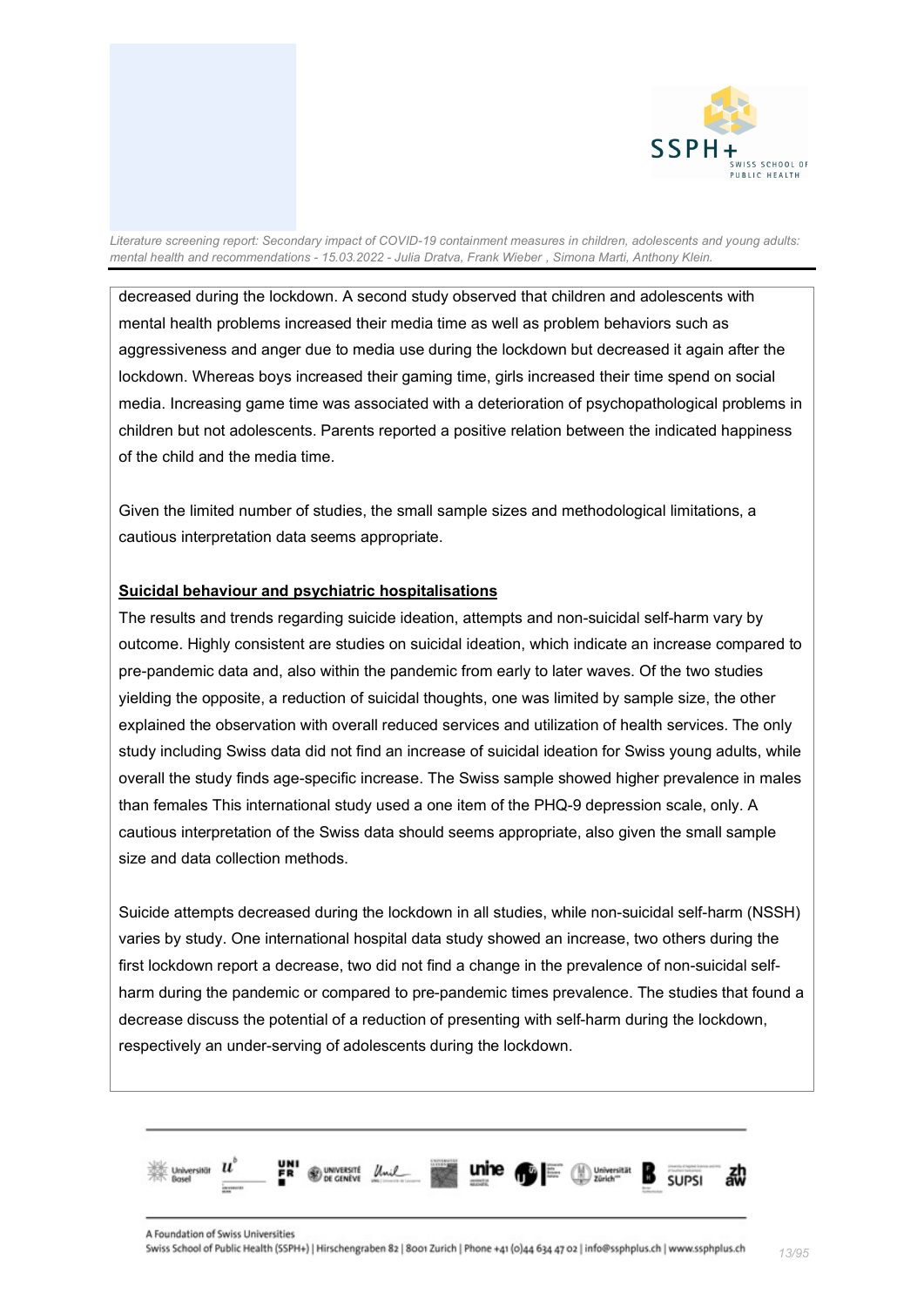

Survey studies are in adults >18 years, while the hospital data studies in this literature report data on children and adolescents. Vulnerability factors found were female sex, younger vs. older adults, social disadvantage, pre-existing mental health problems or self-harm. A protective factor was a high sense of coherence, and in university students the number of days spent physically on campus, indicating the protective effect of open educational systems.

All studies point to the need to monitor these outcomes throughout the pandemic, as most studied the initial pandemic phase or first wave and changes across all outcomes and over the pandemic development are likely.

Scales used vary widely: Paykel Suicide Scale, Adult Psychiatric Morbidity scale, one item from the Child and Adolescent Self-Harm in Europe study, and hospital emergency data/anamnestic data. With exception of the one-item study, the outcome was assessed with validated tools or by medical staff. The comparison of hospital data is feasible across countries.

#### **Mental health care utilization**

In addition to the above hospital studies, further studies investigated the trend of mental health referrals and visits more generally. It seems as if during the lockdown mental health referrals went down, like most referrals and emergency visits for other diagnoses during the lockdown. One study indicates an increase after the lock-down, however, not in <20-year-olds, while another in a adolescent health center observed an increase after the lockdown (May – June 2020).

It is clear from the data presented, that the lockdown had an impact on utilization behavior. The exact reasons are unclear, it could be a reduction of need/indication or conscious decision not to present one-self or refer patients. The current studies cannot answer the question of potential under-serving the needs.

#### **Number of publications:** 81

**Time period:** January 2020 – February 2022

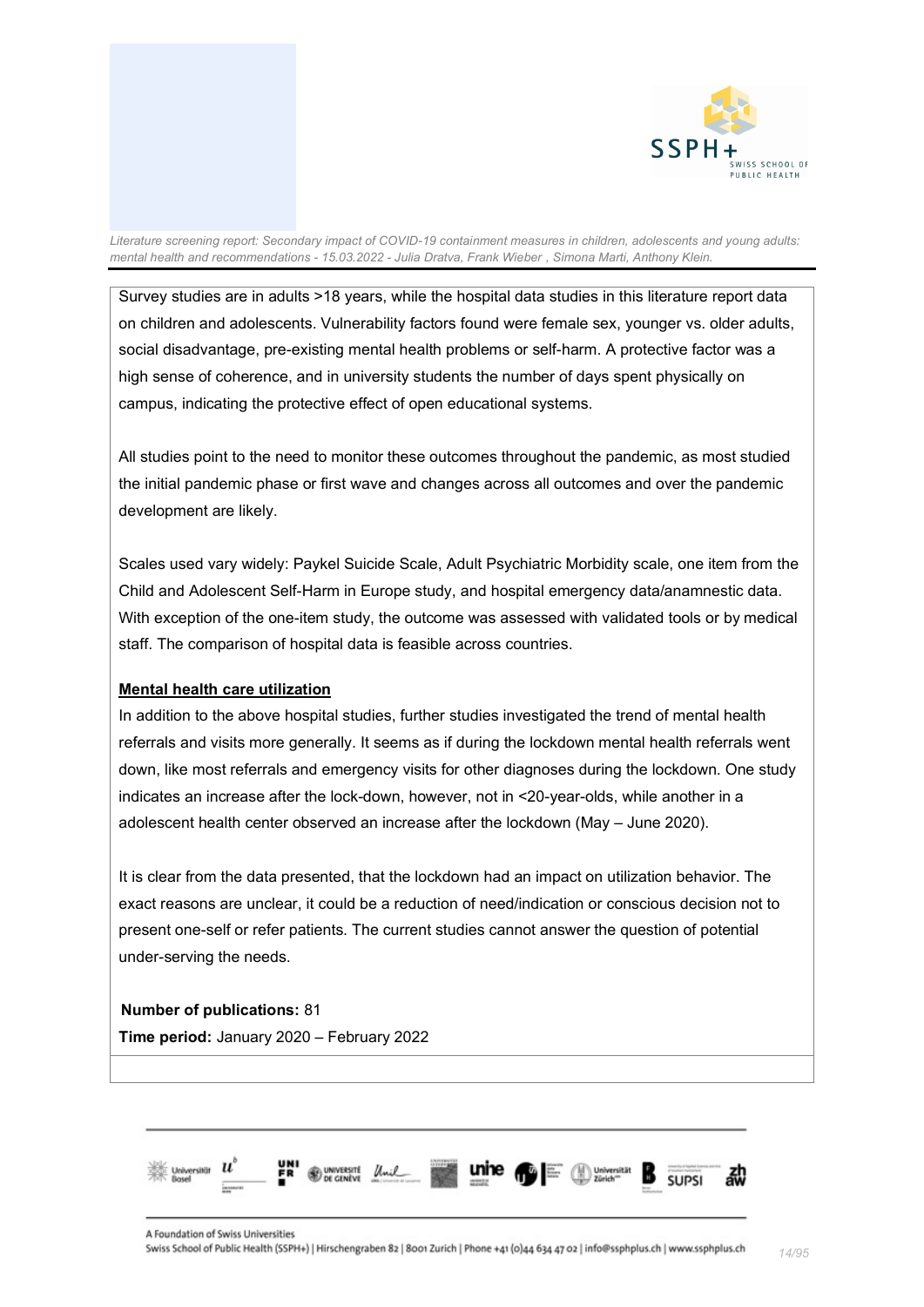

#### **Results**

### **Color legend**

Studies written in green have been copied from the November 2021 report (i.e., Phase I). Studies written in black have been copied from in the January 2022 report (i.e., Phase II). Studies written in blue have been newly added for the current March 2022 report.

#### <span id="page-14-0"></span>**QoL/Life satisfaction**

A study from Turkey (Onal et al., 2021) looked at the **change in quality of life (QoL)** and occupational performance in **children with cancer** during the Covid-19 pandemic. For the quantitative part of the study two assessments were carried out on 60 children ( $M_{\text{age}}$  = 8.9 years; *SD* = 1.5 years) and their families. The first in April of 2020, the second in September 2020. The pediatric quality of life inventory parent proxy-report was used to evaluate the QoL, and the Canadian occupational performance measurement was used to evaluate children's occupational performance (OP) and satisfaction. The results show a significant decrease on QoL during the pandemic: QoL-parameters such as cognitive state, perceived physical appearance and communication skills decreased significantly by 13.7, 7.1, and 22.1 points respectively, *p* < .05. Procedural anxiety and treatment anxiety of children during treatment increased. Furthermore, both the occupational performance and satisfaction of the children decreased significantly in the 6-month period, *p* < .01. The occupational performance score decreased from 5.5 (*SD* = 1.1) points prepandemic to 3.9 (*SD* = 1.3) points. The satisfaction score dropped from 4.8\* (*SD* = 1.2) to 2.2 (*SD* = 1.3) points. No statistical change in the pain-related conditions of the children within 6 months of the pandemic was found, *p* > .05*. [\* Numbers (M and SD) for satisfaction before COVID-19 are not consistent in text and table. In the text, the mean (standard deviation) for satisfaction before COVID-19 is M = 4.8 (SD = 1.2) and in table it is M = 3.8 (SD = 1.3).]*

Van Gorp et al. (2020) studied the psychosocial impact of the start of the COVID-19 pandemic on Dutch **children with cancer in outpatient care** (pre-COVID-19/COVID-19 period: *n* = 494/438) and their caregivers (*n* = 799). Quality of life data was collected through health-related quality of life (HRQoL) and pediatric quality of life inventory (PedsQL) generic and multidimensional fatigue

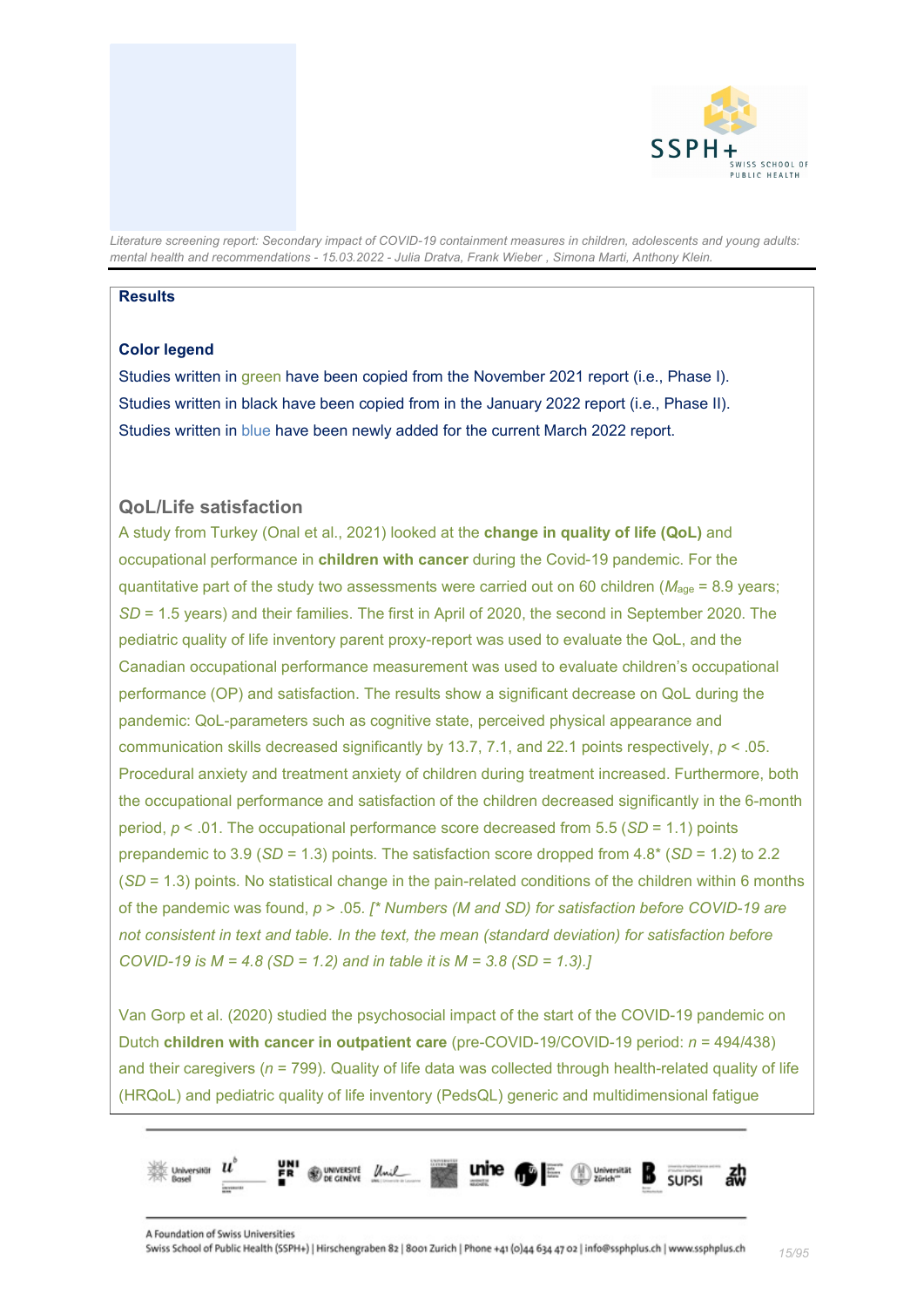

scales between January and June 2020. A minimum of parents participated twice. Adjusted analyses show **psychosocial functioning** of children with cancer did not deteriorate in the initial phase of COVID-19. The only observed difference was a decrease in the level of distress in the caregivers ( $OR = 0.59$ ,  $95\%$  CI [0.42, 0.83],  $p = .002$ ). [the exact number of participants is not clearly reported, while the N for each outcome is].

A Swiss study by Ehrler et al. (2021) at the University Children's Hospital Zurich investigated children with increased risk of neurodevelopmental impairment (children with congenital heart disease  $= 73$ , children born very preterm  $= 54$ ) aged 10 to 16 years in comparison to typically developing children (TD = 73) and provides pre- and in pandemic data (April 17th – May on **wellbeing** and family functioning. They observed a small to medium effect that psychological well-being decreased (*B* = −5.05, 95% CI [-6.63, -3.47], *p* < .001), independent of group. During the pandemic, psychological well-being was significantly lower than the norm (*M* = 45.6, 95% CI [44.01, 47.14], *p* < .001) whereas it had not differed from the norm before the pandemic (*M* = 50.6, 95% CI [49.06, 52.08], *p* = .458). A third of the children lay below the norm threshold compared to 11% prior the pandemic. Parent relationship and autonomy did not differ from the norm at either time point (Ehrler et al., 2021).

The study by Evans et al. (2021) used longitudinal data to characterize effects on mental health and behavior in a UK student sample, measuring **sleep quality** and diurnal preference, **depressio**n and **anxiety symptoms, wellbeing and loneliness**, and **alcohol use**. Self-report data was collected from 254 undergraduates (219 females) at a university at two-time points: autumn 2019 (baseline, prepandemic) and April/May 2020 (under 'lockdown' conditions). Longitudinal analyses showed a significant rise in depression symptoms (*p* < .001) and a reduction in wellbeing (*p* < .001) at lockdown. Over a third of the sample could be classified as clinically depressed at lockdown compared to 15% at baseline. The increase in depression symptoms was highly correlated with worsened sleep quality, *p* < .001.

Albrecht et al. (2022) investigated the association between homeschooling and sleep duration as well as health during the pandemic-related school closures in Swiss high school students. The control sample (*N* = 5308) completed the survey from May to July 2017, and the lockdown sample

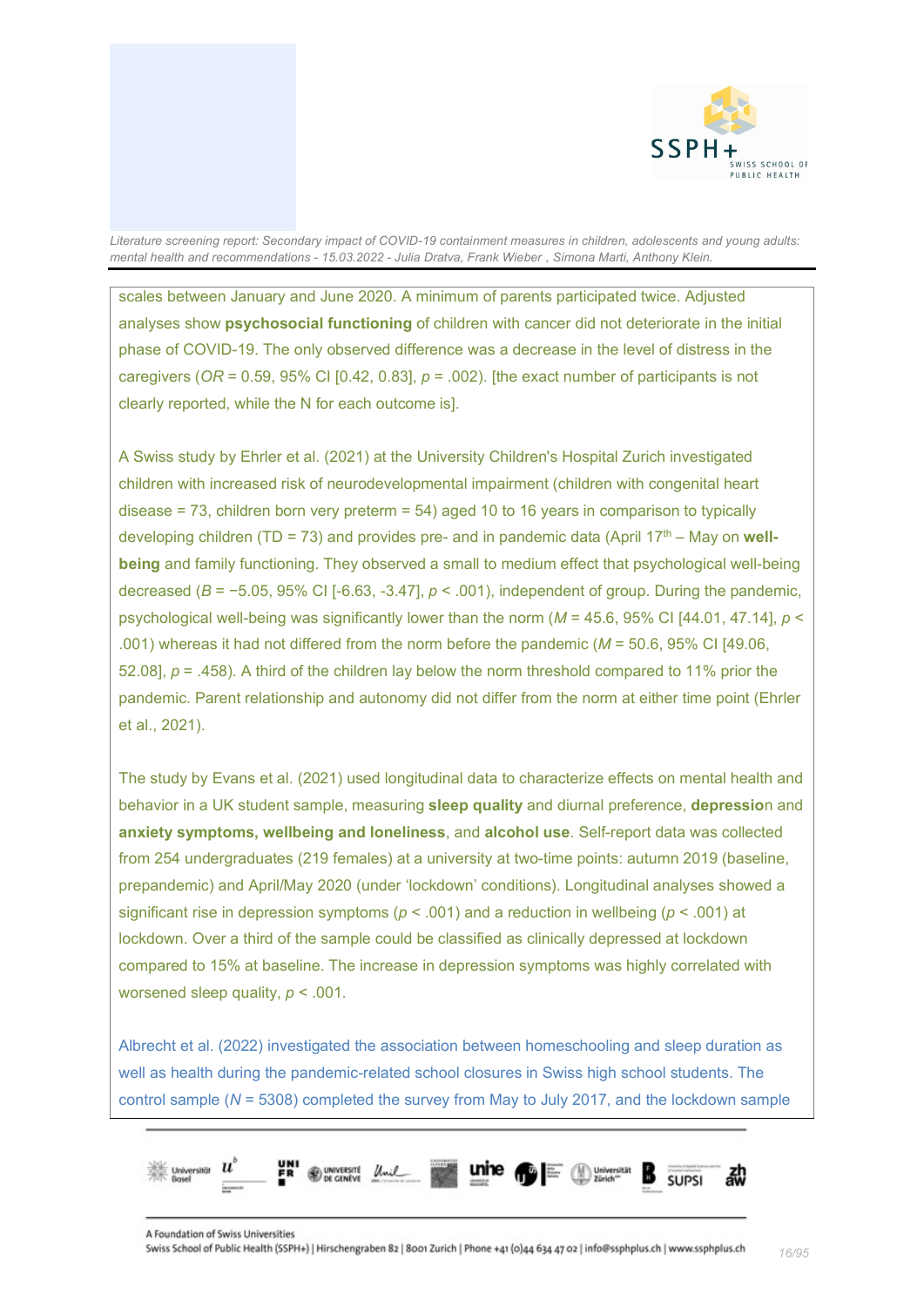

(*N* = 3664) completed the survey from May to June 2020 during school closures in Switzerland, in both samples median age was 16 years (IQR, 15–17 years). The Munich Chronotype Questionnaire and KIDSCREEN-10 were used to assess sleep-wake patterns and **health-related quality of life (HRQoL)**. Results show that on scheduled days participants from the lockdown sample slept significantly longer than the control sample (median: 9.00 hours [IQR, 8.25 – 9.75 hours] vs. 7.75 hours [IQR, 7.08 – 8.33 hours]). However, sleep problems were significantly more frequent in the lockdown sample than in the control sample, with difficulties falling asleep and problems sleeping through the night more than 4 times in the previous 2 weeks being more prevalent in the lockdown group (falling asleep: 1237 [33.8%] vs. 1645 [30.9%]; problems sleeping: 437 [11.9%] vs. 439 [8.3%]). On free days, sleep behavior was comparable between the two samples. The lockdown sample reported significantly higher HRQoL scores than the control sample (median, 44.48 [IQR, 40.24, 49.76] vs. 42.27 [IQR, 37.42, 48.29]; R2 β\*, .007; 95% CI [.004, .012]; *p* < .001), with higher values being reported on the items for feeling fit and well, for being full of energy, for having enough time for themselves, as well as for being able to do the things they wanted in their free time. However, participants in the lockdown sample also indicated feeling lonelier and sadder and having less fun with friends. Furthermore, in the lockdown sample a significantly decreased substance use was found compared to the control sample, although only alcohol consumption (R $^{2}_{5}$ \*, .014; 95% CI [.008, .022]; *p* < .001) and caffeine consumption (R<sup>2</sup><sub>β\*</sub>, .010; 95% CI [.006, .015]; *p* < .001) stayed significant after correction for multiple comparison. Multilevel regression models analyzing associations of health-related characteristics with sleep revealed that on scheduled days, longer sleep period was associated with better HRQoL (R<sup>2</sup> $\beta$ \*, .027; 95% CI [.020, .034];  $p < .001$ ) and less caffeine consumption (R2 β\*, .013; 95% CI [.009, .019]; *p* < .001)

Paizan et al. (2021) conducted a two-wave study to examine, among others, **life satisfaction and academic self-efficacy** trajectories among ethnic minority and majority adolescents. The sample consisted of 226 adolescents aged 11-17 years in Germany: 121 ethnic minority (*M*age = 14.04; *SD* = 1.25) and 105 ethnic majority adolescents (*M*age = 14.36; *SD* = 1.25), pre-pandemic data was collected from June to October 2019 and the second assessment took place from May to July 2020. The repeated measures ANCOVA on life satisfaction revealed no main effects of time and minority status, indicating that life satisfaction did not generally differ between 2019 and 2020 and between ethnic majority and minority adolescents. However, a significant interaction effect of time and ethnic

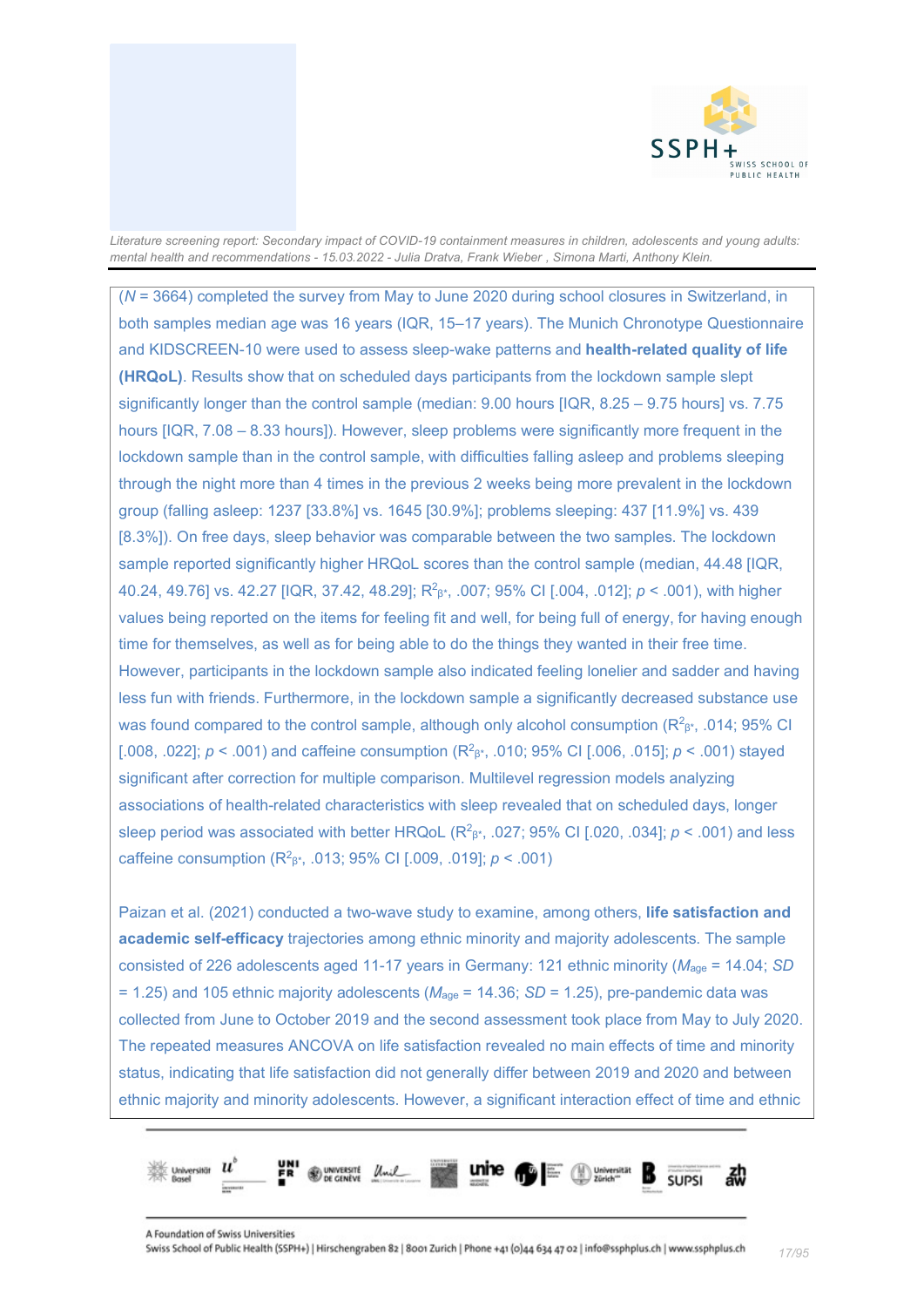

group status such emerged such that adolescents from the ethnic minority group reported a significantly higher reduction in life satisfaction than the adolescents from the ethnic majority group,  $F(1, 223) = 7.14$ ,  $p = .008$ ,  $\eta_p^2 = .03$ . Independent t-tests revealed that life satisfaction in the two groups did not significantly differ at the assessment before the onset of the pandemic, t(224) = 0.40, *p* = .690, *d* = 0.05 (*M*ethnic minority = 5.40; *SD* = 1.30 vs. *M*ethnic majority = 5.34; *SD* = 1.04), however a small statistically significant difference was observed between the two groups in 2020,  $t(224) =$ −2.16, *p* = .032, *d* = 0.29 (*M*ethnic minority = 4.94; *SD* = 1.44 vs. *M*ethnic majority = 5.30; *SD* = 1.04). These findings suggest that COVID increased the discrepancy in life satisfaction between ethnic majority and minority adolescents.

Bringolf-Isler et al. (2021) measured the difference in the **health-related quality of life** (HRQoL) of primary school children in 2014/15 compared to 2020 in Switzerland. In total, 1'712 Children (aged 5 to 11 years) participated. The baseline assessment of the SOPHYA cohort study (2014/15) comprised 799 children. At the follow-up assessment in 2020, 913 children were newly recruited. The overall scores of the KINDL-R questionnaire (82.4 [81.8; 83.0] vs. 79.6 [79,1; 80.2], *p* < .001), and the emotional well-being scores (85.6 [84.6; 86.6] vs. 83.3 [82.4; 84.2]), were lower during the year of the pandemic (2020), indicating a reduction in children's HRQoL and emotional well-being. The highest decrease between 2014/15 and 2020 in the adjusted models was seen for the youngest age group (85.0 [83.7; 86,2] vs. 81.1 [80.4; 81.8], *p* < .001) and for girls (83.0 [82.1; 83.8] vs. 80.0 [79,1; 80.9] *p* < .001). Children's HRQoL was particularly low during periods with restrictions and at the height of the COVID-19 waves in 2020."

Essler et al. (2021) conducted a study in Germany in 3 to 10 year-old-children with two timepoints (the first at the peak of the lockdown restrictions (*N* = 2'921), the second after restrictions had been majorly loosened (*N* = 890). They used a modified KIDSCREEN and the Strengths and Difficulties Questionnaire (SDQ) to assess changes in **emotional well-being**. Whereas emotional well-being increased (*M* = 3.40 [1.17] vs. *M* = 4.29 [1.12], *p* < .001) and child problem behavior decreased (*M* = 3.47 [1.85] vs. *M* = 2.86 [1.63], *p* < .001), family-related well-being (*M* = 4.21 [1.10] vs. *M* = 4.04 [0.85], *p* < .001) decreased slightly.

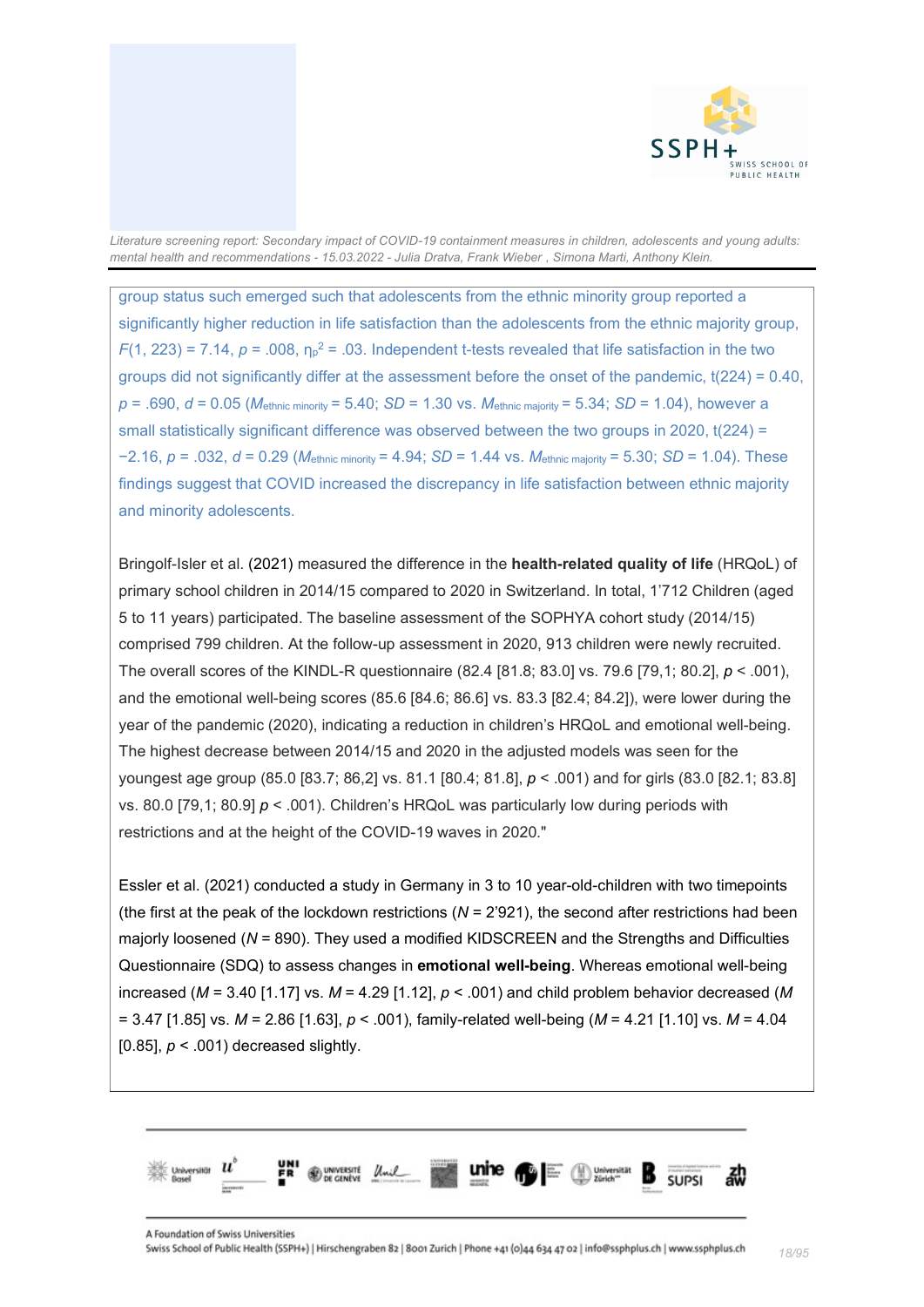

In a longitudinal study, Vira and Skoog (2021) assessed changes in Swedish middle class students' **psychosocial well-being** from before to during the COVID-19 pandemic. Data from 849 children in 30 middle schools in western Sweden were collected via self-report surveys between October 2019 and January 2020 (*t*1; age range: 9 to 11 years, *M*age = 10 years, *SD*age = .03) and one year later between November 2020 and February 2021 (*t*2, age range: 10 to 12 years, *M*age = 11, *SD*age = .05). In Sweden, middle school students attended school as normal throughout the pandemic. Paired *t*tests showed that mean-levels significantly decreased in almost all of students' psychosocial factors from *t*1 to *t*2, namely hope, self-efficacy, and self-esteem. However, the effect sizes ranged from negligible to small according to Cohen's *d* standards. The largest decreases in mean-level were found in students' perceived support from teachers  $(M<sub>t1</sub> = 5.32, SD<sub>t1</sub> = .84, M<sub>t2</sub> = 5.04, SD<sub>t2</sub> = .97; p$  $<$  0.01, Cohen's *d* = 0.29), class and school well-being (*M*<sub>t1</sub> = 4.90, *SD*<sub>t1</sub> = 80, *M*<sub>t2</sub> = 4.65, *SD*<sub>t2</sub> = .86;  $M_{t1}$  = 5.17, *SD*<sub>t1</sub> = .94;  $M_{t2}$  = 4.93, *SD*<sub>t2</sub> = .95; respectively; Cohen's *d* both = 0.26; *p* < .001), and students' self-esteem  $(M_{t1} = 4.13$  *SD*<sub>t1</sub> = .93,  $M_{t2} = 3.82$ , *SD*<sub>t2</sub> = 1.06; Cohen's  $d = 0.27$ ,  $p < .001$ ). No significant differences in students' emotional problems ( $M_{t1}$  = 1.50, *SD<sub>t1</sub>* = .45,  $M_{t2}$  = 1.53, *SD<sub>t2</sub>* = .46) and negligible differences in their sense of hope  $(M_{t1} = 4.77, SD_{t1} = .89, M_{t2} = 4.61, SD_{t2} = .96;$ Cohen's  $d = 0.17$ ,  $p < .001$ ) and self-efficacy ( $M_{t1} = 72.62$ ,  $SD_{t1} = 22.95$ ,  $M_{t2} = 69.75$ ,  $SD_{t2} = 23.85$ ; Cohen's  $d = 0.13$ ,  $p < .01$  from before to during the pandemic were found.

Ravens-Sieberer et al. (2021) conducted a nationwide longitudinal population-based study (COPSY) to investigate the impact of COVID-19 on **the quality of life and mental health in children and adolescents** between 7 and 17 years in Germany. In total, 1923 children and adolescents aged 7 to 17 years ( $M_{\text{aqe}}$  = 12.67 years, *SD*<sub>age</sub> = 3.29 years) and their parents participated across two waves during the pandemic (May/June 2020 and December 2020/January 2021). The families were recruited through a population-based approach from an online panel using quota sampling, *n* = 1'288 families participated in both waves. To compensate for the drop-outs from wave 1 to 2, new families (*n* = 337) were recruited using an additional quota sampling. The self-report and parent-proxy surveys assessed health-related quality of life (KIDSCREEN-10), mental health problems (SDQ with the subscales emotional problems, conduct problems, hyperactivity, and peer problems), anxiety (SCARED), depressive symptoms (CES-DC, PHQ-2) and psychosomatic complaints (HBSC-SCL). For comparisons with the pre-pandemic period, population-based data from the BELLA study (Behaviour and Wellbeing of Children and

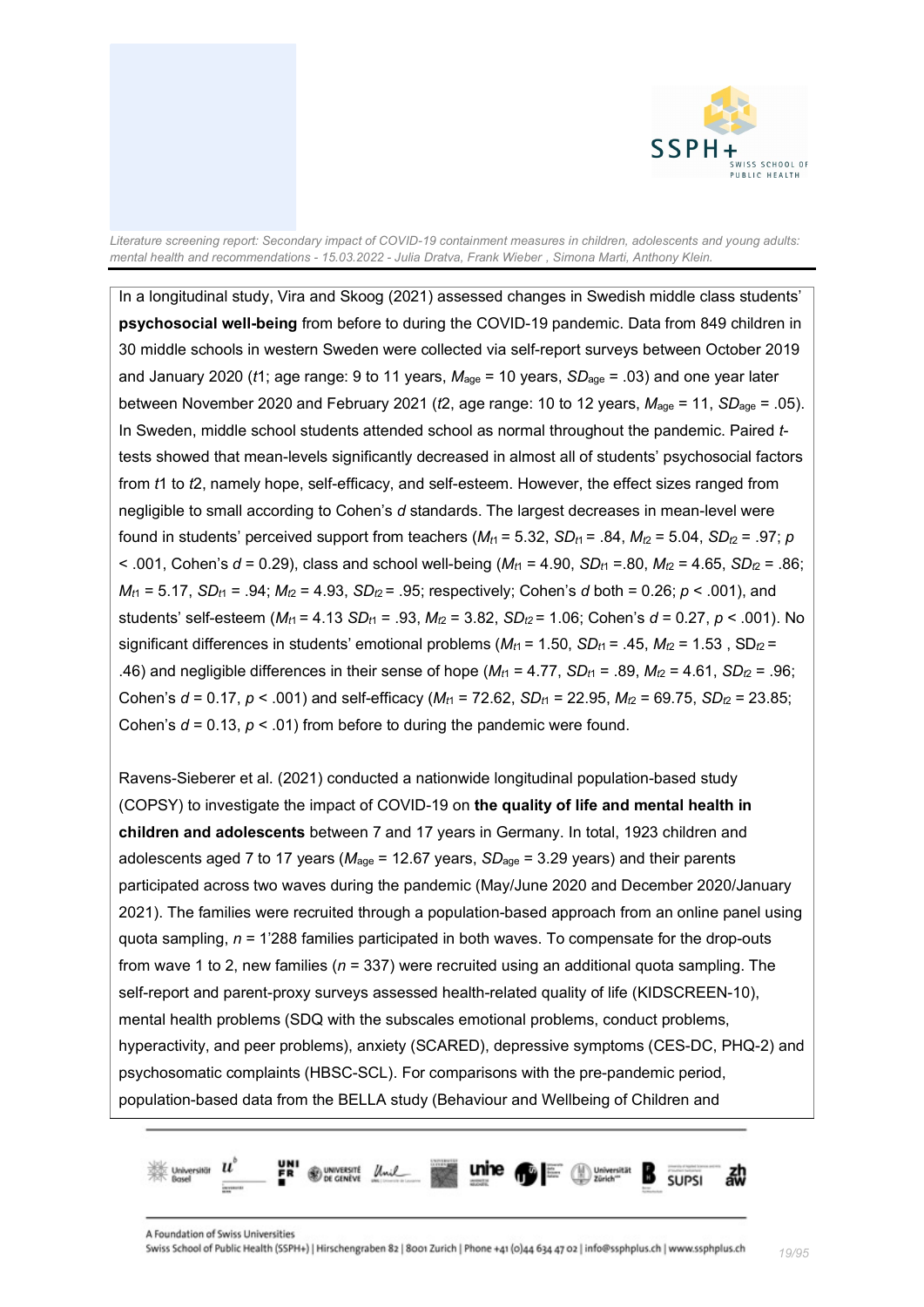

Adolescents in Germany) and the international HBSC study (Health Behaviour in School-aged Children) was used. In wave 1, 69.4% of the 11- to 17-year-old children and adolescents reported that the pandemic was a burden; with the corresponding proportion in wave 2 being significantly higher, the effect size indicated a small effect for this difference between the two waves (82.6%; *p* < .001; ϕ = .15). Furthermore, the health-related quality of life (HRQoL) and mental health of children and adolescents significantly decreased during the pandemic, with 47.7% of the 11- to 17-year-olds reporting low HRQoL in wave 2 compared to 40.2% in wave 1 and 15.3% pre-pandemic, though the effect between the two waves during the pandemic remained negligible ( $p < .001$ ;  $\phi = .08$ ). Furthermore, there was a significant increase from pre-pandemic to wave 1 ( $p < .001$ ) in mental health problems such as conduct problems, hyperactivity, peer problems and emotional problems (pre-pandemic: 17.6%, wave 1: 30.4%; wave 2: 30.9%), however, the change in mental health problems from wave 1 to wave 2 was not significant (*p* = .706). A proportion of 30.1% had symptoms of generalized anxiety in wave 2 compared to 24.1% in wave 1 and 14.9% prepandemic. The difference between pre-pandemic and wave 1 data was significant, the difference between waves 1 and 2 was significant as well, but negligible due to the effect size ( $p = .002$ ;  $\phi =$ .07). In wave 2, 15.1% reported depressive symptoms (pre-pandemic: 10.0%, wave 1: 11.3%), however, no significant difference in depressive symptoms was found between pre-pandemic and wave 1. The difference between wave 1 and wave 2 data was significant, but negligible (*p* = .010; ϕ = .01). Children and adolescents also reported psychosomatic complaints such as irritability (prepandemic: 39.8%, wave 1: 53.2%, wave 2: 57.2%), headaches (pre-pandemic: 28.3%, wave 1: 40.5%, wave 2: 46.4%), stomachaches (pre-pandemic: 21.3%, wave 1: 30.5%, wave 2: 36.4%), and feeling low (pre-pandemic: 23.0%, wave 1: 33.8%, wave 2: 43.4%). Comparing wave 1 and wave 2, significant differences indicated higher proportions of children being affected by headaches (*p* = .007), stomachaches (*p* = .004) and feeling low (*p* < .001); with the effect sizes being negligible for headaches and stomachaches ( $\phi$  = .06 for both), and small for feeling low ( $\phi$  = .10). Mixed model panel regression analyses showed that the time across wave 2 versus wave 1 was associated with statistically significant lower HRQoL (− 0.77 or − 0.09 SD; 95% CI [− 1.26; − 0.28]; *p* < .05), stronger emotional problems (+ 0.18 or + 0.08 SD; 95% CI [0.09; 0.28]; *p* < .05) and peer problems (+ 0.10 or + 0.05 SD; 95% CI [0.01; 0.18]; *p* < .05), more pronounced symptoms of anxiety (+ 0.45 or + 0.10 SD; 95% CI [0.20; 0.70]; *p* < .05) and depression symptoms (+ 0.46 or + 0.12 SD; 95% CI [0.23;

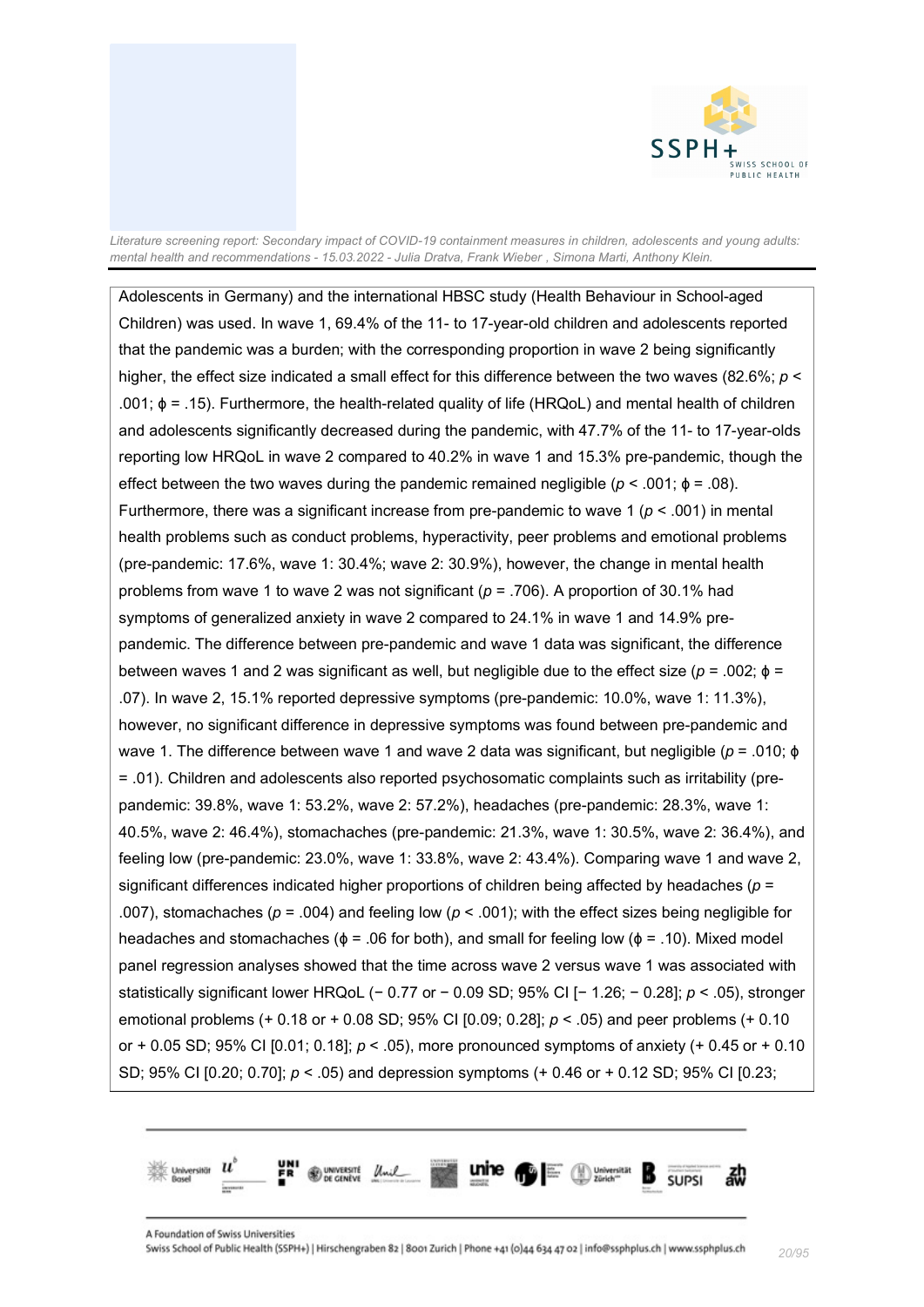

0.70];  $p$  < .05), and stronger psychosomatic complaints such as irritability, headaches and sleeping problems (0.10 or + 0.16 SD; 95% CI [0.07; 0.14]; *p* < .05).

In a two-wave prospective study, Van der Laan et al. (2021) assessed **gender-specific changes in life satisfaction** after the COVID-19 related lockdown in Dutch adolescents and whether changes were associated with concerns about COVID-19 and lockdown measures. Data on mental wellbeing before the lockdown were collected between March 2019 and March 2020 (*n* = 224) – in the context of an ongoing population-based birth cohort study in the Netherlands called WHISTLER – and a follow-up was conducted 5 to 8 weeks after the first introduction of lockdown measures (*n* = 158; *M*age = 15.53 years, SD = 1.25 years). There was a significant decrease in life satisfaction, *F*(1, 153) = 13.195,  $p < .001$ ,  $\eta^2$ <sub> $p$ </sub> = .079, after the introduction of lockdown measures when compared with the pre-pandemic period. Moreover, a significant interaction between gender and time since lockdown on life satisfaction was observed,  $F(1,153) = 6.034$ ,  $p = .015$ ,  $\eta^2$ <sub>P</sub> = .038, such that boys' life satisfaction at follow-up decreased compared to their life satisfaction assessed before the pandemic, while there was no significant change over time in girls' life satisfaction. The factor "concerned about social consequences of lockdown measures" was significantly associated with a lower life satisfaction (adjusted β: -.25, 95% CI [-.43; -.06], *p* = .01). None of the other factors were significantly associated with a lower life satisfaction: "concerns about health" (adjusted β: -.04, 95% CI [-.23; .14], *p* = .64), "concerns about financial matters" (adjusted β: -.02, 95% CI [-.23; .19], *p* = .86), and "concerns about family relations" (adjusted β: -.15, 95% CI [-.37; .08], *p* = .21). Furthermore, participants did not report more internalizing symptoms after the introduction of lockdown measures,  $F(1, 151) = 2.152$ ,  $p = .144$ ,  $\eta^2$ <sub>p</sub> = .014) when compared with baseline assessments. The factors "concerns about health" (adjusted β: 1.93, 95% CI [.53; 3.33], *p* = .01), "concerns about social consequences of lockdown measures" (adjusted β: 2.39, 95% CI [.96; 3.81], *p* = .001), and "concerns about family relations" (adjusted β: 2.41, 95% CI [.73; 4.08], *p* = .01) were found to be associated with more internalizing symptoms. Adolescents reported significantly better psychosomatic health after the introduction of lockdown,  $F(1, 152) = 36.544$ ,  $p < .001$ ,  $\eta^2$ <sub>P</sub> = .194) compared to the pre-pandemic period. No factor was associated with a worse psychosomatic health ("concerns about health" [adjusted β: -.04, 95% CI [-.12; .04], *p* = .30], "concerns about social consequences of lockdown" [adjusted β: -.08, 95% CI: [-.17; .00], *p* = .06], "concerns about financial

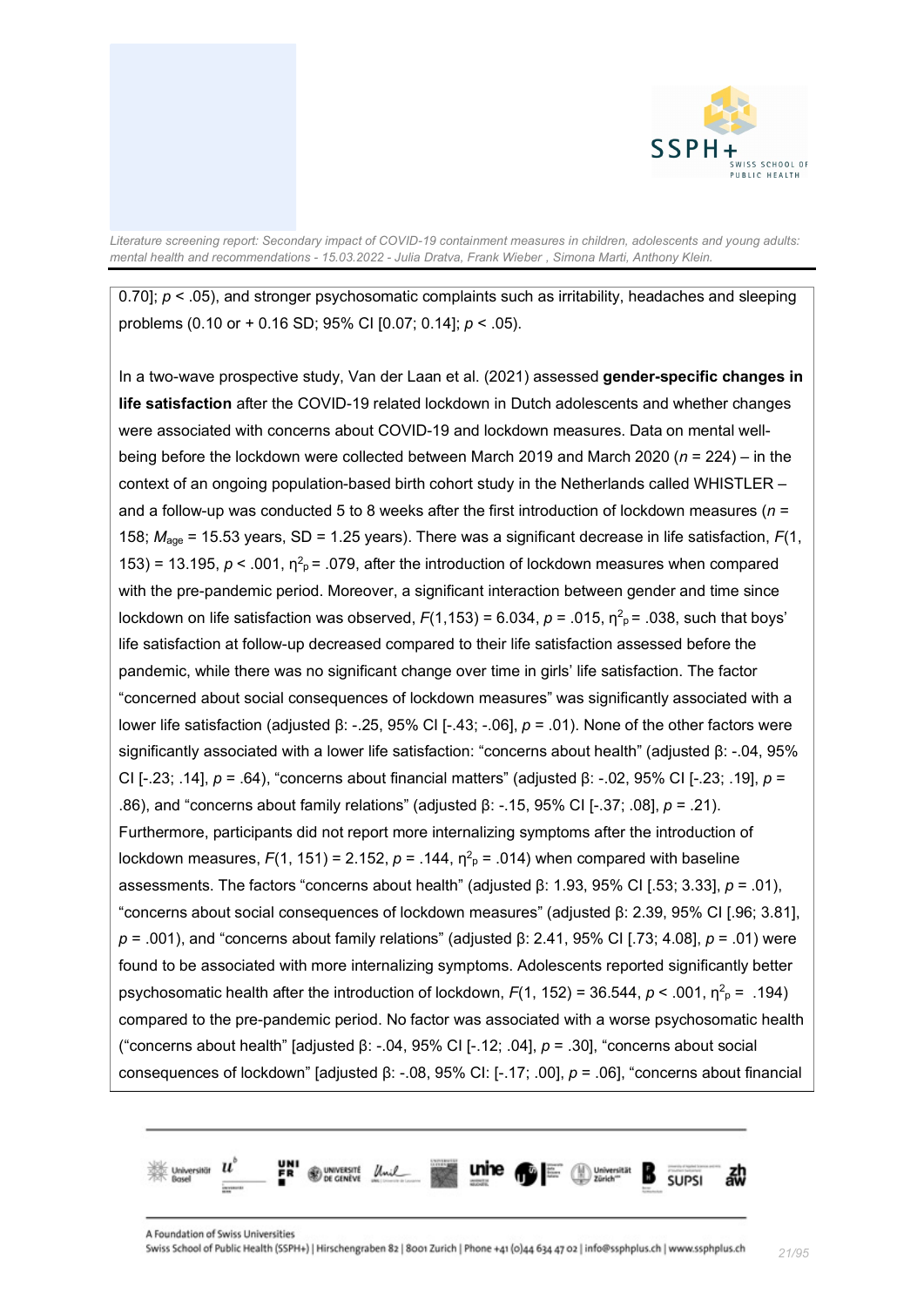

### matters" [adjusted β: .08, 95% CI [-.01; .17],  $p = .09$ ], and "concerns about family relations" [adjusted β: .01, 95% CI [ -.09; .11], *p* = .88).

Pierce et al. (2021) from the UK Household Longitudinal Study (UKHLS) investigated **the trajectory of mental health and well-being** during April to October of the pandemic 2020 and pre-pandemic data taken from 2018 to 2019. In total 18'321 adults in the UK were included in the study, of which 1'474 (11.8%) were young people aged between 16 and 24. During the first wave of the pandemic in May 2020 the mean score of the General Health Questionnaire (GHQ-12) peaked for the whole population at 12.9 but was most pronounced among those aged 16 to 24 years. In June 2020 an improvement was observed, but the pre-pandemic level was not reached anymore. Initially, enjoyment of day-to-day activities showed the strongest impact of the pandemic. Other items indicating effects of the pandemic were: loss of sleep, feeling under strain, and feeling unhappy and depressed. Five trajectories emerged for mental health in a latent class analysis by using the longitudinal data. For young people aged between 16 and 24, the following five distributions were found in the trajectories: consistently very good (*n* = 532; 7.9%), consistently good (*n* = 627; 13.2%), recovering (*n* = 164; 15.0%), deteriorating (*n* = 99; 16.2%), consistently very poor (*n* = 52; 15.6%). Considered over the entire sample the group with deteriorated mental health were more likely to be women, Asian, younger (aged 16 to 35), without a partner, and with a previous mental illness. Participants in the group with consistently very poor mental health group were more likely than the general population to be of mixed ethnicity, women, seclusion, living in disadvantaged deprived neighborhoods, having no partner, and having previous mental illness. Individuals living in a deprived neighborhood, isolating themselves from others for health reasons, and reporting a prior mental illness were significantly more likely to be affected whose mental health status worsened between April and October 2020. [NOTE: The percentages seems to be weighted and do not match the absolute numbers in the table of the study.]

A population-based study from Iceland (Thorisdottir et al., 2021) assessed **mental wellbeing** with the Short Warwick Edinburgh Mental Wellbeing Scale in a sample of 13- to 18-year-olds. Data was assessed in October or February in 2016 and 2018 (pre-pandemic) and in October 2020 (during the COVID-19 pandemic). A total of 59'701 survey responses were included in the analysis. Results show a worsened mental wellbeing ( $\beta$  = –0.46, 95% CI [-0.49, -0.42]) in 2020 across all age groups

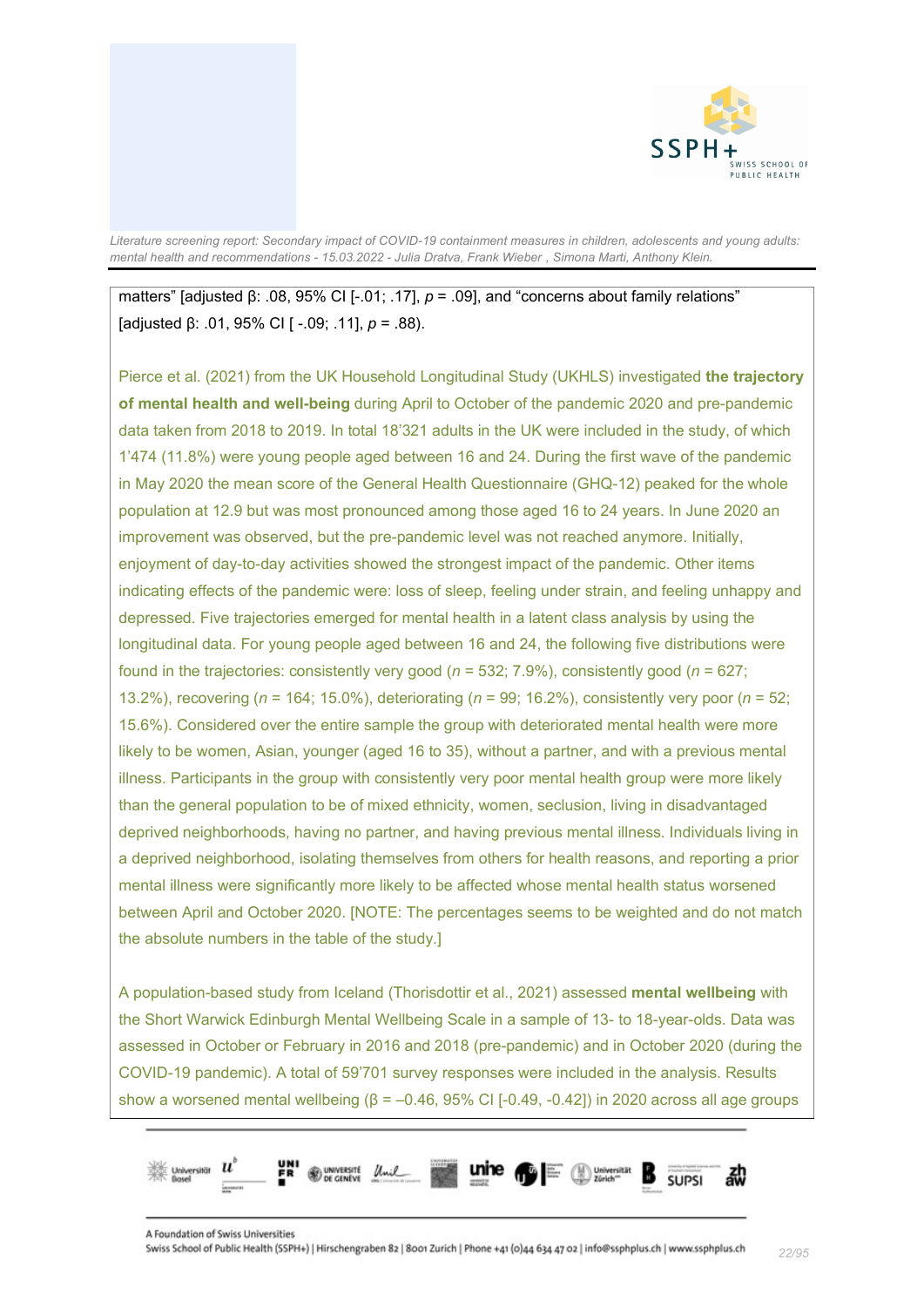

compared to the same-aged peers before the pandemic. These results were significantly worse in female participants compared with male participants (β = 4.16, 95% CI [4.05, 4.28], and β = –1.13, 95% CI [-1.23, -1.03], respectively)

Owens et al. (2022) assessed mental health and wellbeing in a sample of UK university students during the COVID-19 pandemic. The prospective longitudinal study with one month between baseline (T1) in December 2020 and follow up assessment (T2) in January 2021, included 389 young people aged 18–25 (*M*age = 21.04 years, *SD* = 1.62) and measured a range of facets of mental wellbeing using the Patient Health Questionnaire (PHQ-8), **Warwick Edinburgh Mental Wellbeing Scale (WEMWBS),** Jenkins Sleep Scale (JSS), Ruminative Response Scale (RRS) as well as the Perceived Stress Scale (PSS). Results show that, compared to a reference sample for rates of depression (Kroenke et al.'s, 2009) in which 6.2% of 18–24-year-olds met the criteria for probable depression, in the present sample, 55.5% of the participants at T1 and 52.8% of the participants at T2 had probable depression. A two-sample test of proportion indicated that the large difference between the reference and the present sample was statistically significant (*p* < .0001). However, the decrease in prevalence between T1 and T2 did not reach statistical significance (*p* = .54). The reference sample for rates of poor mental wellbeing derives from previous research reporting levels of approx. 19%. The larger proportion of poor mental wellbeing in the study sample with 40.3% at T1 and 37.2% at T2 was significantly different to the reference sample (*p* < .0001), the reduction from T1 to T2 however, was not statistically significant (*p* = .45). The proportion of participants who reported sleep disturbance was at T1 (30.0%, *p* < .0001) and T2 (21.9%, *p* < .0001) significantly higher than in the reference sample, the reduction from T1 to T2 did also reach statistical significance ( $p = .03$ ). Compared to estimations from previous research ( $\sim$ 15%), the proportion of participants reporting high levels of rumination was significantly higher at T1 (36.1%, *p*  $<$  .0001) and T2 (29.3%,  $p <$  .0001), however, the decrease in rumination from T1 to T2 was not statistically significant  $(p = .09)$ . Lastly, the levels of stress were significantly higher than previous estimates (25%) at T1 (76.6%, *p* < .0001) and T2 (84.0%, *p* < .0001), there was also a statistically significant increase in stress from T1 to T2 ( $p = .027$ ). At T1, higher lockdown restrictions were associated with significantly more depression ( $B = 2.06$ ,  $SE = 0.61$ ,  $p = .001$ ), more stress ( $B =$ 0.93, *SE* = 0.28, *p* = .001) and more rumination (*B* = 0.93, *SE* = 0.41, *p* = .023). There was also a pattern of **less wellbeing** (*B* = -2.08, *SE* = 0.45, *p* < .001) and more sleep disturbance (*B* = 1.02,

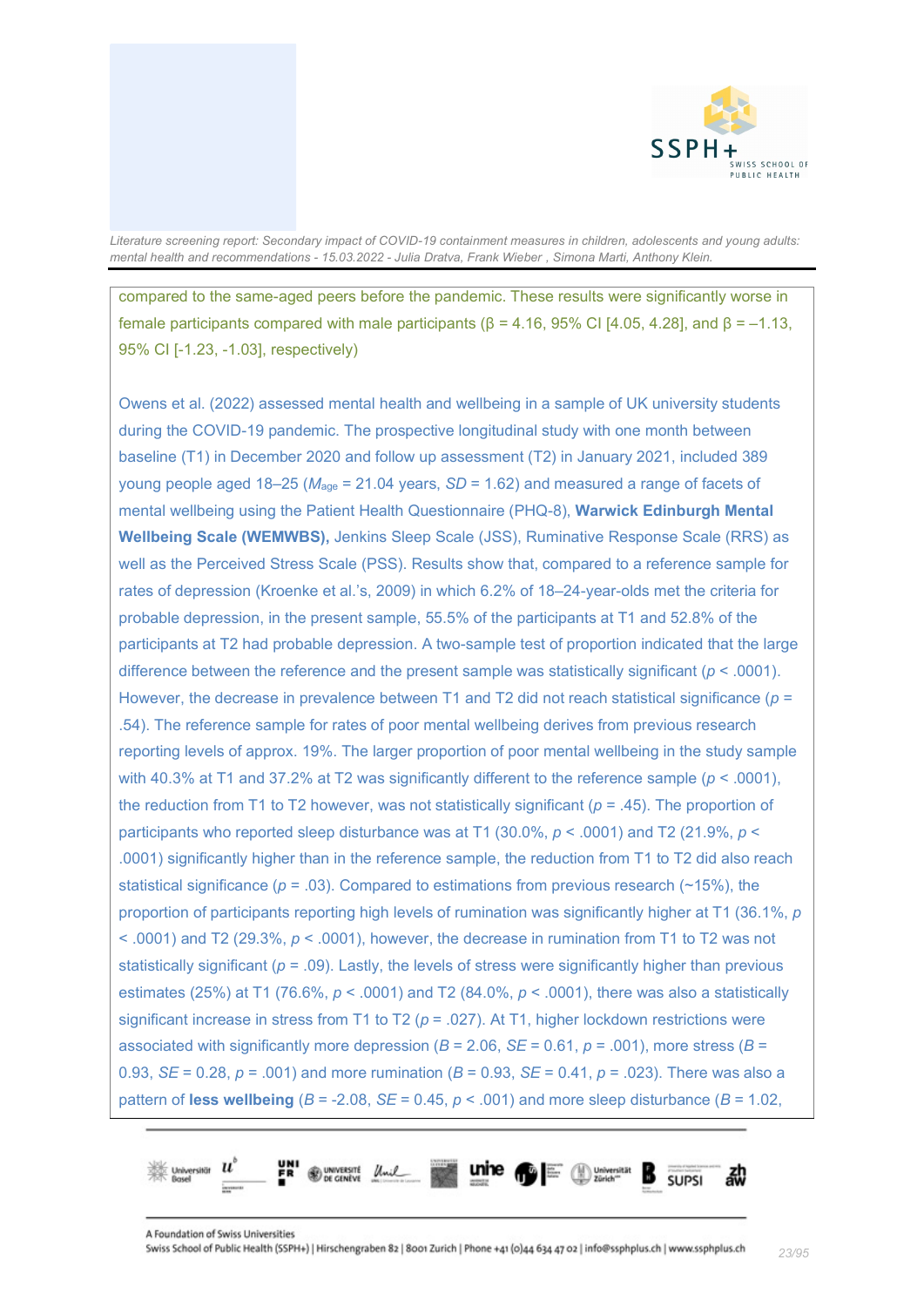

*SE* = 0.53,  $p = .054$ ) being associated with higher lockdown restrictions. At T2, the negative effect of higher lockdown restrictions persisted prospectively for depression (*B* = 2.01, *SE* = 0. 70, *p* = .004), stress (*B* = 0.99, *SE* = 0.37, *p* = .007), and rumination (*B* = 1.23, *SE* = 0.48, *p* = .008), and was also significant for wellbeing ( $B = -2.31$ ,  $SE = 0.58$ ,  $p < .0001$ ) and sleep disturbance ( $B = 1.57$ ,  $SE =$ 0.60,  $p = .009$ ).

In Denmark 7445 young adults (age range = 18 – 23) participated in a study (Groot et al., 2022) investigating the impact of housing conditions while lockdown (April 2020) on changes in mental health. Unadjusted mean changes in mental well-being scores were highest for those with no access to outdoor spaces. Lower mental well-being and **QoL** and higher levels of **loneliness** were observed in the third week of the lockdown compared to before the lockdown (3 months after 18th birthday), with higher proportions of individuals with scores indicative of possible (19.1% compared to 12.2%) or probable (2.6% compared to 1.3%) depression/anxiety, low QoL (36.6% compared to 15.6%) or being lonely (23.1% compared to 13.8%). A lack of direct access to outdoor spaces was associated with the greatest decreases in mental well-being scores (no access vs. garden: adjusted mean difference (a*MD*) = − 0.75; 95% CI [− 1.14, − 0.36]). Compared to youth living in rural homes, those in urban or semi-urban homes had greater decreases in mental well-being (a*MD =* − 0.20; 95% CI [− 0.39, − 0.02] and − 0.13; 95% CI [− 0.32, 0.06]) and greater odds of onset of low mental well-being (a*OR =* 1.14; 95% CI [0.94, 1.38] and a*OR* = 1.21 [1.00, 1.48]). Decreases in QoL and onset of low QoL were associated with living in a denser household and living alone. Youth living with a partner reported increased QoL compared to youth living with parents (a*MD* = 0.40; 95% CI [0.22, 0.58] and, incident loneliness was associated with living alone and living in a denser household (a*OR* = 2.12; 95% CI [1.59, 2.82] and a*OR* = 1.30; 95% CI [1.14, 1.48]). Overall, living alone, in denser households without direct access to outdoor spaces may be especially vulnerable to mental health declines.

Koenig et al. (2021) compared **emotional and behavior problems** (Strengths and Difficulties Questionnaire (SDQ)) self-reported **health-related quality of life** (KIDSCREEN (KS10)), **depression** (PHQ-A), **suicide thoughts** (Paykel Suicide Scale (PSS)) and eating disorders (Weight Concerns Scale (WCS); Eating Disorder Examination-Questionnaire (EDE-Q)) in a matched sample of adolescents (12- to -20-olds) using pre-pandemic (November 26<sup>th</sup>, 2018 to

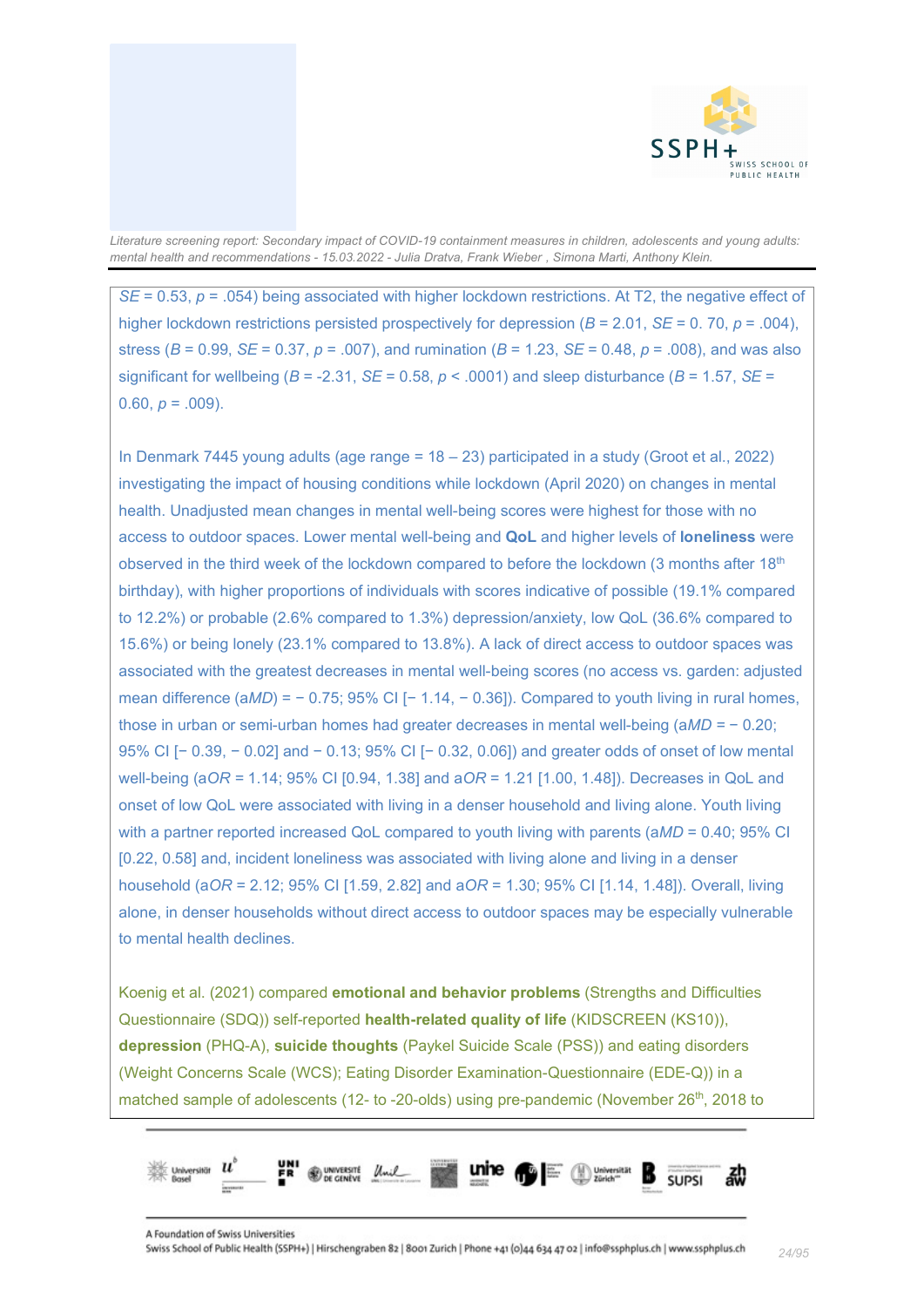

March 13<sup>th</sup>, 2020) and lockdown data (March 18<sup>th</sup>, 2020 to August 29<sup>th</sup>, 2020). This study found no evidence for an increase in emotional and behavioral problems, depression, thoughts of suicide or suicide attempts, eating disorder symptoms, or a decrease in general health-related quality of life, except a decrease in suicide plans (*OR*adj = 0.31, 95% CI [0.13, 0.75], *p* =.009) and conduct problems (b adj = -0.16, 95% CI [-0.31, -0.00], *p* = .045). Family risk-factors did not moderate these findings. The influence of socioeconomic status on emotional and behavioral problems as well as depression decreased during the lockdown. This result does not support other findings from Germany showing an increase of mental health problems during the lockdown. Small sample size and low prevalence of outcomes may be an explanation.

Essau and de la Torre-Luque (2021) analyzed adolescent psychopathological profiles and explored its role in predicting the outcome of COVID-19. The sample for this study was drawn from the Millennium Cohort Study (MCS). Between January 2018 to March 2019 and in May 2020, a total of 904 participants completed mental health questions (2018-2019) and a COVID-19 survey (2020). The adolescents were at t1 17 years (*M* = 17.18 years) and at t2 19 years (*M* = 19.17 years) old. As mental health outcomes, **well-being** (Warwick-Edinburgh Mental Wellbeing Scale, WEMWBS), distress (K6 Kessler Distress Scale), depression (Patient Health Questionnaire, PHQ-2) and anxiety (Generalised Anxiety Disorder Scale) have been measured. Based on the MCS sweep 7, four psychopathological profiles were identified. 60.17% of sample belonged to the profile which consisted of adolescents with low levels of psychological symptoms. The second profile included adolescents with the highest risk of showing almost all the psychological symptoms and problematic behaviors (23.01% of sample). 12.03% of sample belonged to the third profile, which comprised adolescents at high risk of substance use and behavioral addictions. Lastly, the fourth profile included adolescents who reported having bad sleep quality and mental health difficulties, and symptoms indicative of poor emotion regulation (4.79% of sample). Adolescents from the second profile reported a rise in mental distress in anxiety symptoms and in depressive symptoms and a reduction in mental well-being. Adolescents from the fourth profile reported a rise in mental distress, in anxiety symptoms and a reduction in mental well-being.

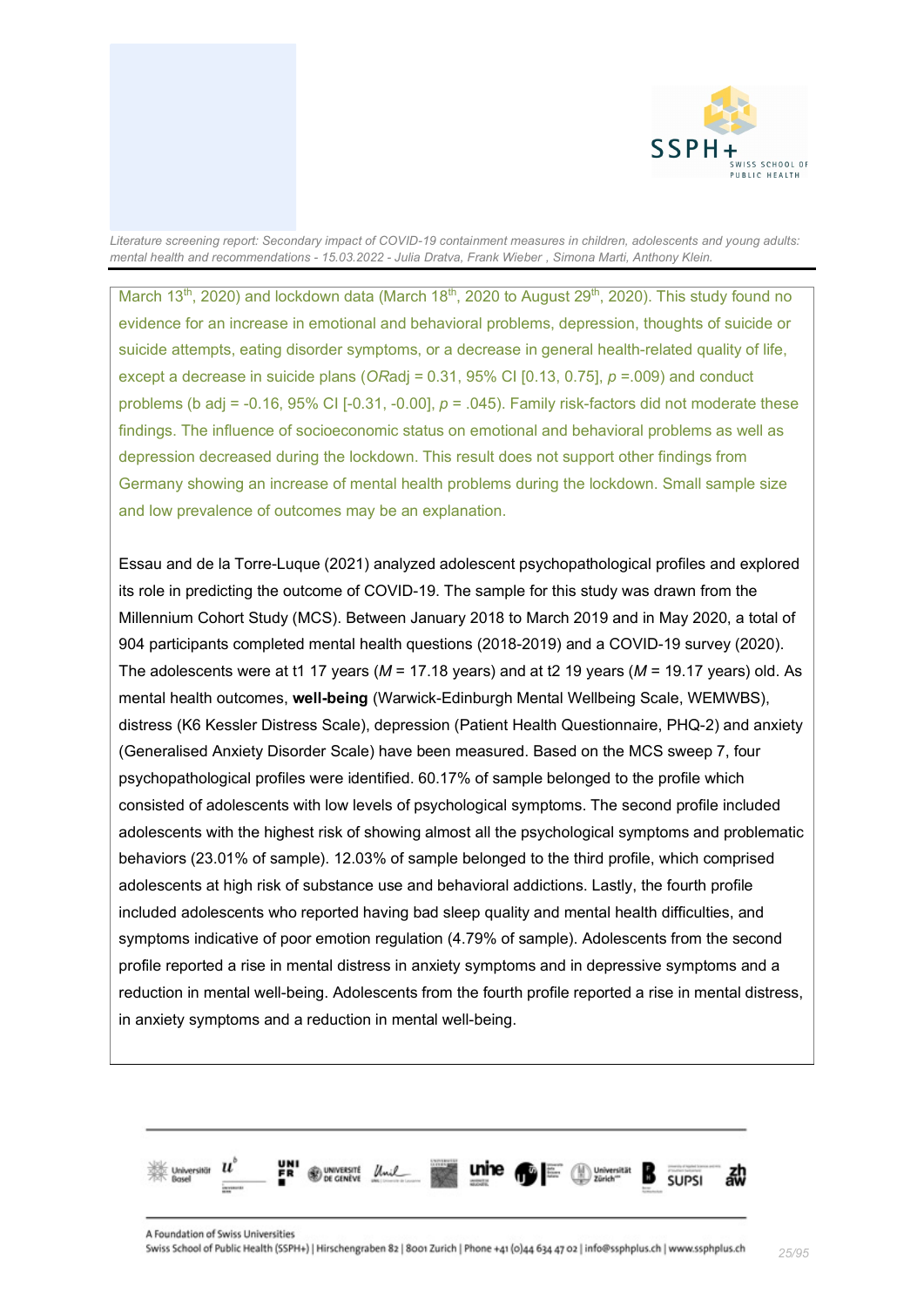

### <span id="page-25-0"></span>**Stress/Distress**

In a prospective, observational online study on a representative sample of 1221 German adolescents aged 10 to 17 years and their parents, Paschke et al. (2021) assessed **psychological stress and other psychosocial variables** before the pandemic (baseline: September 13<sup>th</sup> – September 27<sup>th</sup>, 2019) and 1 month after the start of lockdown (follow-up: April 20<sup>th</sup> – April 30<sup>th</sup>, 2020), using standardized measures like the Perceived Stress (PSS-4) or Difficulties in Emotion Regulation Scale. A total of 731 child-parent dyads were included in the family-based analyses. Before the pandemic, the adolescents showed mean PSS-4 values of 5.53 (*SD* = 3.02), while during the lockdown this value was 6.93 (*SD* = 3.14). A paired t-test indicate a clinically significant increase in psychological stress,  $t(823) = 11.44$ ,  $p < .001$ , Cohen's *d* for repeated measures  $(d_{\text{rm}}) =$ 0.41). Furthermore, 252 adolescents (34.47%, 95% CI [31.03, 37.92]) reported a significant increase in psychological stress from the baseline to the follow-up assessment. These adolescents had significantly lower PSS-4 values at baseline (4.36 vs. 6.81, *t*(609.54) = 12.79, *p* < .001, *d* = 0.93) and significantly higher values during lockdown compared with those adolescents without increased psychological stress (9.15 vs. 6.22, *t*(537.48) = 14.46, *p* < .001, *d* = 1.10), with large effect sizes. A logistic regression revealed that significant risk factors for increased psychological stress included financial worries (adjusted *OR* = 2.13, 95% CI [1.29, 3.51]), increased psychological stress of the corresponding parent (adjusted *OR* = 2.33, 95% CI [1.56, 3.49]), procrastination (adjusted *OR* = 2.10, 95% CI [1.27, 3.48]), limited access to emotion regulation strategies (adjusted *OR* = 2.01, 95% CI [1.21, 3.35]) and staying at home during COVID-19 lockdown (adjusted *OR* = 1.65, 95% CI [1.08, 2.50]). Together, all adolescents and their parents reported increases in stress during the pandemic, with about one third reporting particularly large increases in stress. Contextual and internal stressors as well as insufficient strategies to cope with stress were identified as risk factors.

A study from the UK (Niedzwiedz et al., 2021) found that **psychological distress** increased 1 month into lockdown with the prevalence rising from 19.4% (95% CI [18.7, 20.1]) in 2017–2019 to 30.6% (95% CI [29.1, 32.3]) in April 2020 (*RR* = 1.3, 95% CI [1.2, 1.4]). Groups most adversely affected included women, young adults, people from an Asian background and those who were degree educated.

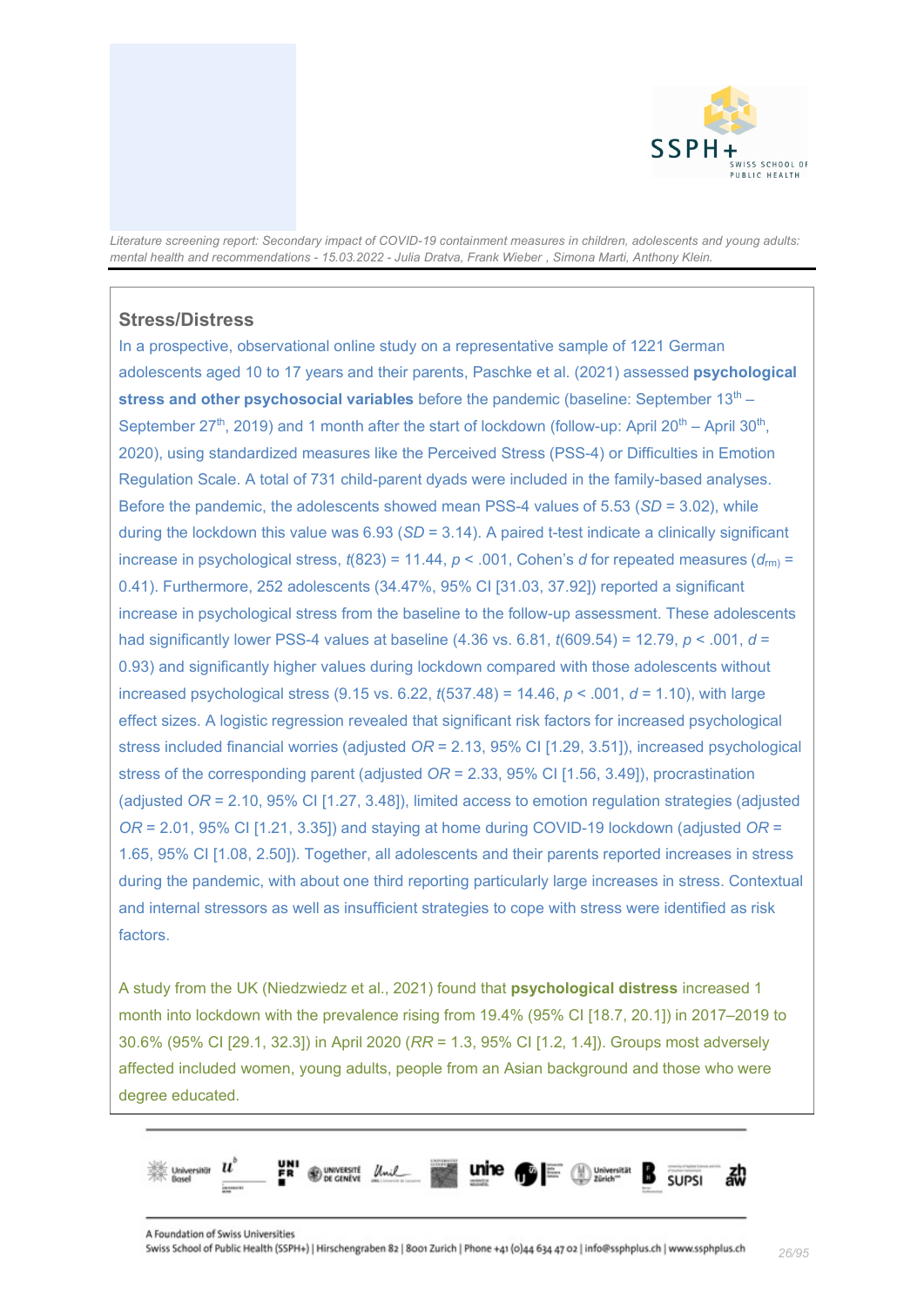

Symptoms of **depression, anxiety and stress**, and the psychological impact of the lockdown situation in Spanish population were longitudinally analyzed using the Depression Anxiety and Stress Scale (DASS-21) and the Impact of Event Scale (IES) by Planchuelo-Gómez et al. (2020). 4724 participants filled in two surveys between March  $28<sup>th</sup>$  and April  $5<sup>th</sup>$ , 2020 (t1) and April  $28<sup>th</sup>$ , 2020, and May 15th, 2020 (t2). Symptomatic scores of anxieties, depression and stress were exhibited by 7.22%, 46.42% and 49.66% of the second survey respondents, showing a significant increase compared to the first survey (32.45%, 44.11% and 37.01%, respectively). Regarding the intrusion and avoidance scores remained on a high level during both timepoints. Authors discussed that consumption of information about COVID-19 and physical activity seemed to have an important role in the evolution of psychological symptoms.

A study by Gagné et al. (2021) investigated long-term trends in mental health among 16–34-yearolds (age groups 16-24 years and 25-35 years). They used all waves from the British Household Panel study (1991-2008) and the UK household Longitudinal Study (2009 - 2020) and the first five UKHLS Covid-19 waves administered in April, May, June, July, and September 2020. Findings are based on the General Health Questionnaire 12 (GHQ-12), clinically significant cases and severe cases for **mental distress**. In April 2020, the risk of becoming a clinically significant case increased across groups by 55% to 80% compared to the 2018–19 baseline. This increase, however, rapidly diminished over time: in July–September 2020, there was only a higher risk of caseness in men aged 25–34 years (prevalence ratio (*PR*) = 1.29, 95% CI [1.01, 1.65]) compared to the 2018–19 baseline. Between April and July-September 2020, the risk of distress significantly decreased in all groups by 21% to 46%. Whereas the increases in April were similar across groups, the decreases in July-September were smaller in men aged 25-35 years (*PR* = 0.79, 95% CI [0.65, 0.97]) compared with women aged 16-24 years (*PR* = 0.54, 95% CI [0.45, 0.65]. Comparing 2018-19 with July- September 2020, there were few differences in the risk of caseness across groups, with significant increases in distress only found in men aged 25-34 years (*PR* = 1.29, 95% CI [1.01, 1.65]). In April 2020, the increase in GHQ scores was largely attributable to the increase in endorsements on "(not) able to enjoy your normal day-to-day activities", "(not) capable of making decisions…", and "(not) playing a useful part in things"

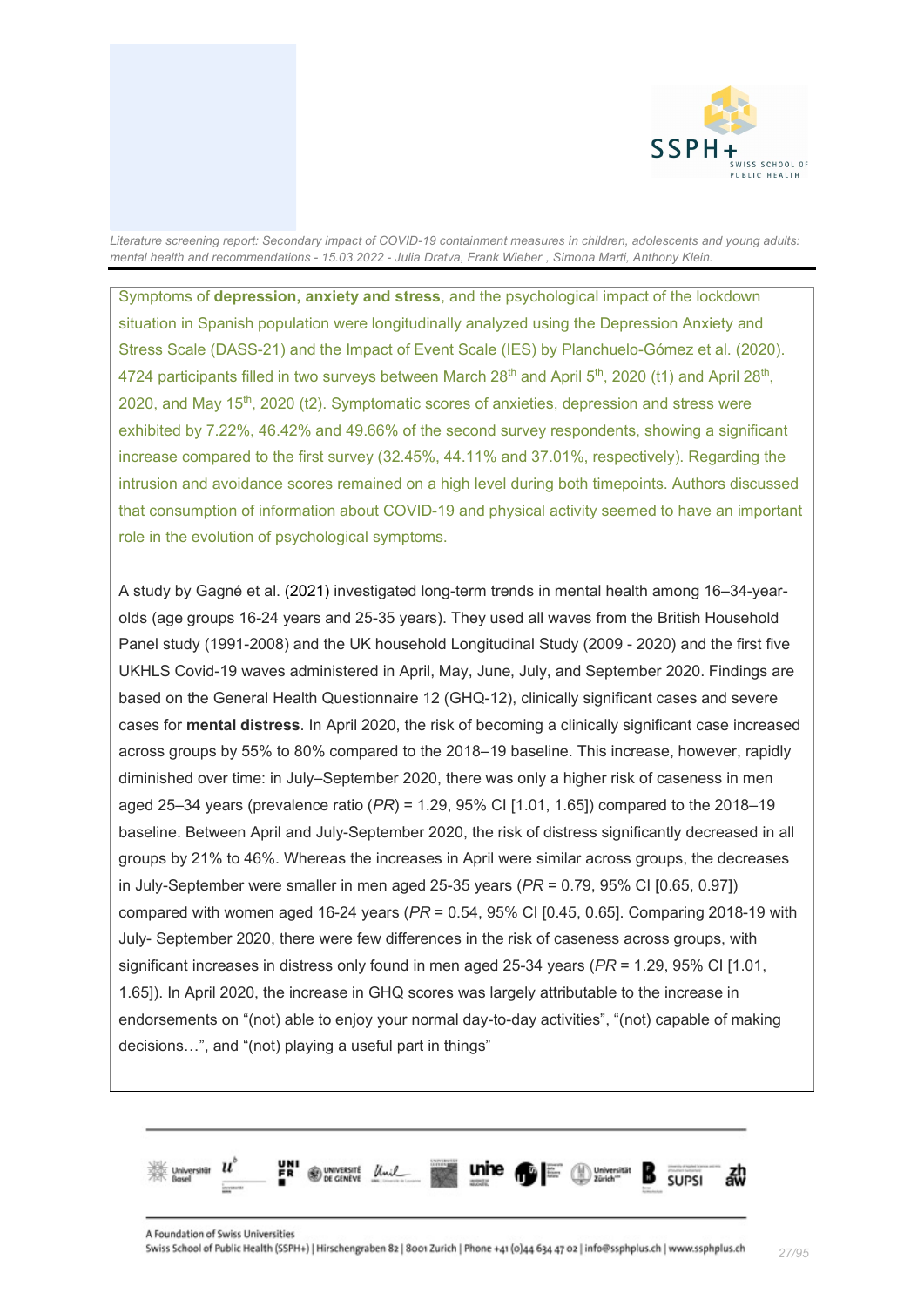

Stroud and Gutman (2021) assessed changes in the **mental health** of young adults in the UK during the COVID-19 pandemic using data from the nationally representative, longitudinal panel survey of the Understanding Society COVID-19 survey. The following data on current mental health was measured at six time points (April, May, June, July, September, and November 2020) using the 12-item General Health Questionnaire (GHQ-12), the analyzed sample included 880 young adults (aged 18-25 years in wave 1,  $M_{\text{age}}$  = 21.80 years,  $SD$  = 2.28 years). Growth curve modeling was used to examine the trajectory of mental health from April to November 2020. The significant intercept revealed that the mental health scores were the highest in April, which is indicating poorer mental health. "There was a significant negative linear slope indicating an improvement in mental health during the first three months of the pandemic. There was also a significant positive quadratic slope, indicating a worsening of mental health from September onward." Analyzed by gender, results showed that the mental health of the female participants was the lowest in April 2020, but it gradually improved until September 2020, when it started to decrease again, while male participants had a relatively stable trajectory of mental health between April and November 2020. These results imply that trajectory of mental health is in line with lockdown restrictions in the UK, with them gradually easing over the Spring and Summer months and tightening from September onwards.

A longitudinal study from the United Kingdom (Bailey et al., 2021) examined the impact of the lockdown and ongoing social restrictions on families of 5- to 16-year-old-children (*M* = 11.53, *SD* = 2.56) with intellectual disability (ID). They used data from an ongoing UK study of families of children with ID. Wave 1 was 2.5 years prior to data collection for wave 2 (April 9<sup>th</sup> to July 2<sup>nd</sup>, 2020). Data were available from 397 primary parental caregivers of children with ID at wave 2 of the study. Parental caregivers who completed their wave 2 surveys pre-lockdown vs. during/immediately post-lockdown did not differ in their change from wave 1 to 2 **in psychological distress** ( $p = .32$ ), **life satisfaction** ( $p = .63$ ), caregiving impact ( $p = .49$ ), or positive gains ( $p = .95$ ). Also, the results did not differ in externalizing (*p* = .27), or internalizing (*p* = .87) behavior of the child with ID; nor for sibling externalizing ( $p = .86$ ) problems. The study did thus not find any impact of the lockdown as measured by differences in the amount of change between wave 1 and 2 in parental well-being and child/sibling behavior and emotional problems between families who filled in the wave 2 survey either before or during the COVID-19 restrictions.

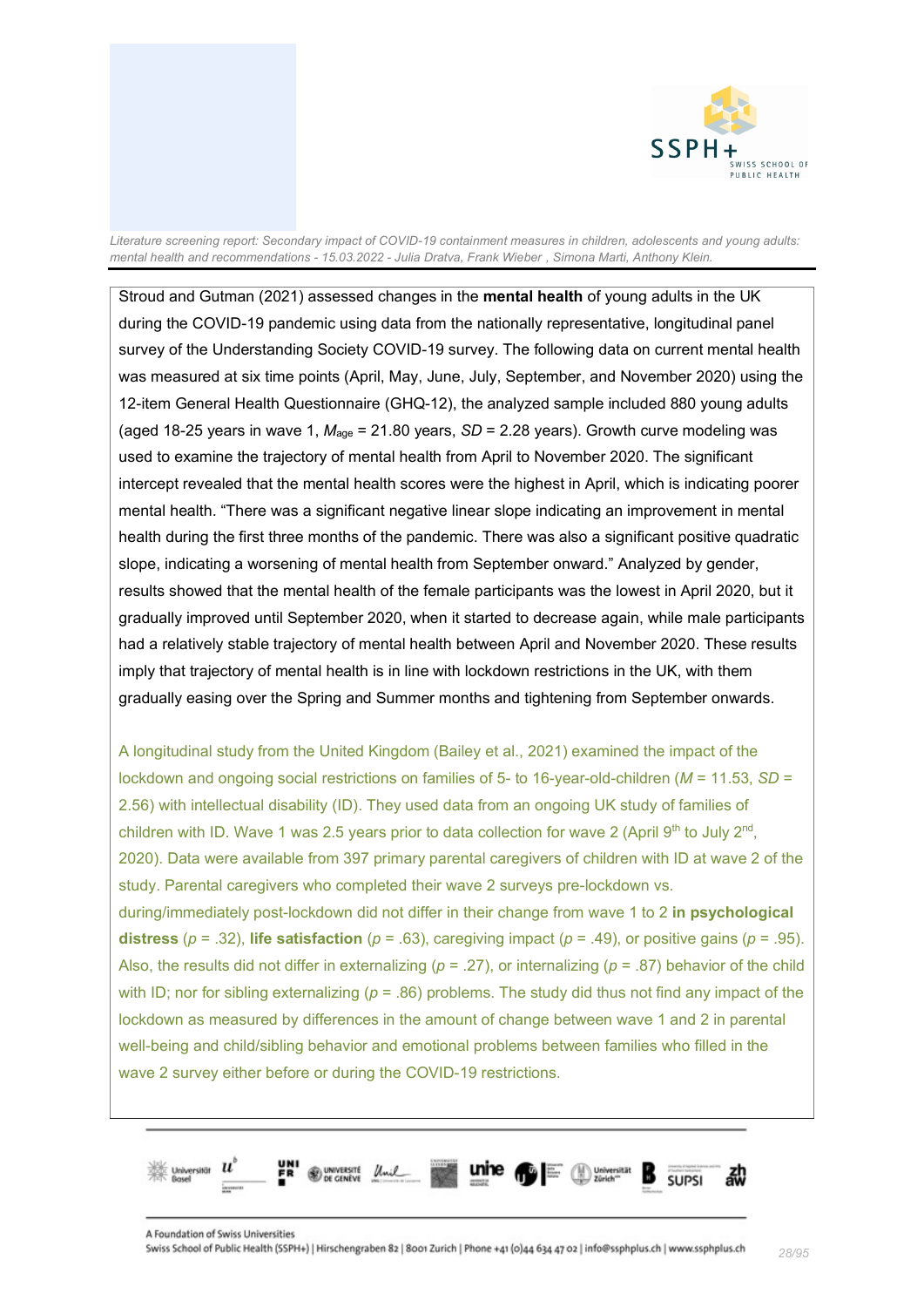

An Irish study (Ferry et al., 2021) aimed to examine how **reduced working impacted mental health** in the early months of COVID-19. The collected data included pre-pandemic data from January/February 2020 and data from April 2020. 8'708 individuals/employees between 18 and 65 years were analyzed. 42.2% of the employees reported reduced working in April 2020. Whereas reduced working per se was not associated with **psychological distress** in April 2020 (*OR* = 1.06, 95% CI [0.91, 1.23]), employees self-isolating/sick, permanently laid-off or in caregiving roles were more likely than other employees to be distressed (*OR* = 1.67, 95% CI [1.13, 2.47]; *OR* = 4.93, 95% CI [2.24, 10.87]; *OR* = 1.87, 95% CI [1.28, 2.73], respectively). Compared to January/February 2020, psychological distress in April 2020 was increased from 20.1% to 31.8% and reduced working was associated with greater psychological distress (*OR* = 1.30, 95% CI [1.14, 1.49]). Females and those not living in a couple were also more likely to report psychological distress (*OR* = 2.09, 95% CI [1.82, 2.40] and *OR* = 1.70, 95% CI [1.47, 1.96], respectively). Older age (*OR* = 0.44, 95% CI [0.33, 0.59] for those aged 45 to 54 years) and higher baseline weekly household earnings (*OR* = 1.08, 95% CI [1.01, 1.17] appeared to be protective.

In the UK; Cooper et al. (2021) used data from the Covid-19: Supporting Parents, Adolescents and Children during Epidemics (Co-SPACE) study to explore the association between loneliness, social relationships, and mental health in adolescents. Self-reported data from 894 young people (age 11 to 16) were used. The data was collected at two timepoints, baseline (March 30<sup>th</sup>, 2020, and June 1st, 2020) and one month later the first follow up. Overall being female, *r*(867) = .19, *p* < .001, and being older, *r*(867) = .13, *p* < .001, and lower income, *r*(804) = .08, *p* < .05, was associated with being lonely. Higher loneliness (UCLA Short Loneliness Scale (ULS-4)) was significantly associated with higher scores on all mental health measures (emotional symptoms, conduct problems, hyperactivity-inattention as measured by the SDQ and **psychological stress** as measured by the Kessler-6 Psychological Distress Scale (K6)). Psychological stress and loneliness were strongly associated, *r*(866) = .51, *p* < .001. The time someone spent talking to other people was not related to mental health or loneliness. But there was a small positive association between "texting others" and conduct problems, *r*(874) = .15, *p* < .001, hyperactivity-inattention, *r*(874) = .08, *p* < .05, and psychological distress, *r*(869) = .09, *p* < .05. However, there was no significant association between "texting others" and loneliness. It was "concluded that while loneliness was associated with greater

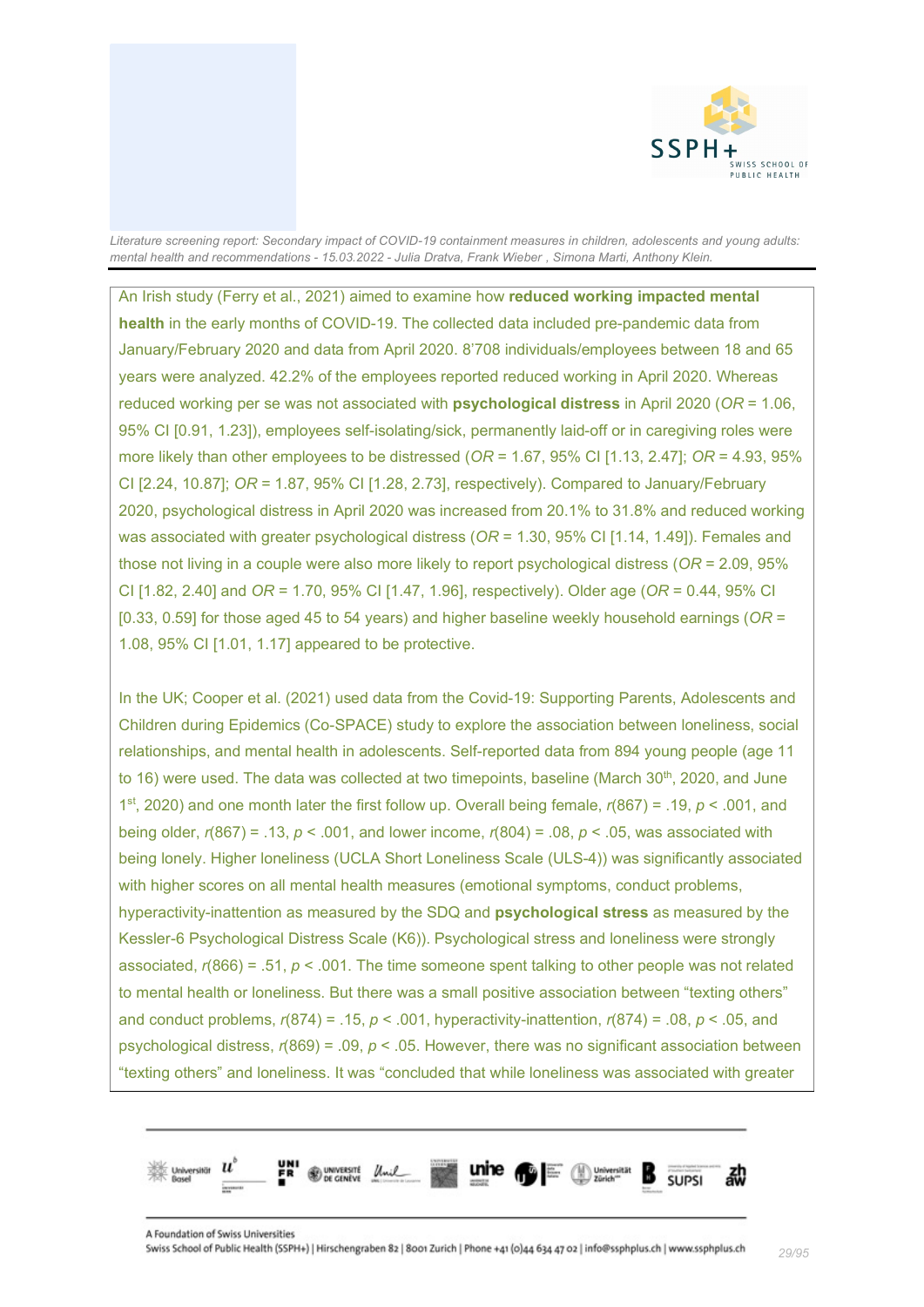

mental health difficulties at baseline, it did not predict increased mental health difficulties one month later.

Essau and de la Torre-Luque (2021) analyzed adolescent psychopathological profiles and explored its role in predicting the outcome of COVID-19. The sample for this study was drawn from the Millennium Cohort Study (MCS). Between January 2018 to March 2019 and in May 2020, a total of 904 participants completed mental health questions (2018-2019) and a COVID-19 survey (2020). The adolescents were at t1 17 years (*M* = 17.18 years) and at t2 19 years (*M* = 19.17 years) old. As mental health outcomes, well-being (Warwick-Edinburgh Mental Wellbeing Scale, WEMWBS), **distress** (K6 Kessler Distress Scale), depression (Patient Health Questionnaire, PHQ-2) and anxiety (Generalised Anxiety Disorder Scale) have been measured. Based on the MCS sweep 7, four psychopathological profiles were identified. 60.17% of sample belonged to the profile which consisted of adolescents with low levels of psychological symptoms. The second profile included adolescents with the highest risk of showing almost all the psychological symptoms and problematic behaviors (23.01% of sample). 12.03% of sample belonged to the third profile, which comprised adolescents at high risk of substance use and behavioral addictions. Lastly, the fourth profile included adolescents who reported having bad sleep quality and mental health difficulties, and symptoms indicative of poor emotion regulation (4.79% of sample). Adolescents from the second profile reported a rise in mental distress in anxiety symptoms and in depressive symptoms and a reduction in mental well-being. Adolescents from the fourth profile reported a rise in mental distress, in anxiety symptoms and a reduction in mental well-being.

#### <span id="page-29-0"></span>**Depression**

A longitudinal study in Spain examined the effects of the pandemic and confinement on the mental health of the general population over 18 years. Data was collected from March 21st to June  $4<sup>th</sup>$ , 2020 at three time points: two weeks after the beginning of the confinement (*N* = 3480), after a month (*N* = 1041) and after two months, when the lockdown was lifted (*N* = 569). The results show that **depressive symptoms** increased significantly throughout the confinement  $(Z(T0-T1) = 7.06, p$ < .001), slightly decreased (Z(T1-T2) = 1.34, *p* = .372) and were reduced by the third evaluation  $(Z(T0-T2) = 4.02, p < .001)$ . In the regression model for depression in which 42 % of the variance

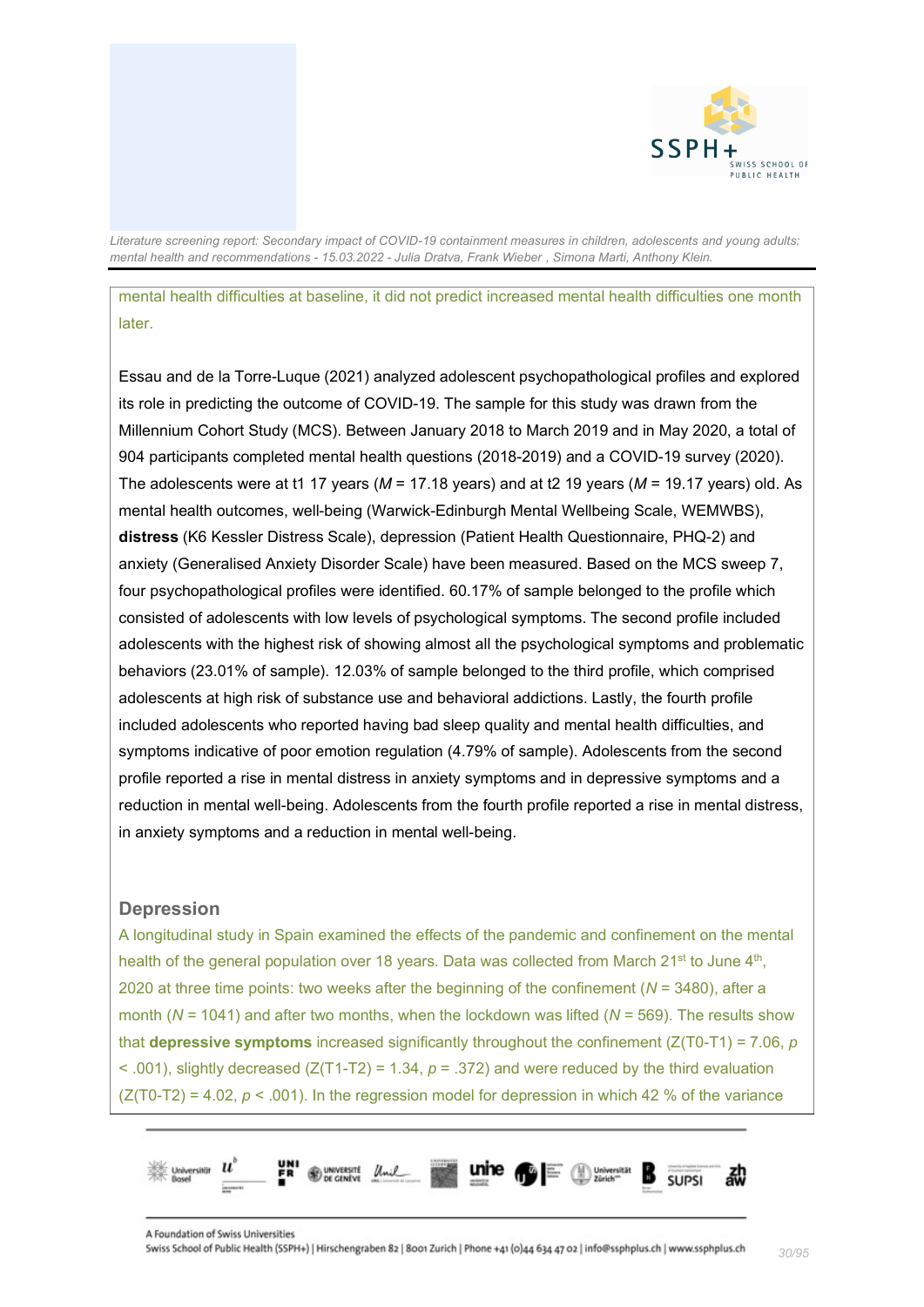

could be explained, younger age was one of the main predictors, amongst spiritual well-being and loneliness. In the case of anxiety, the model explained 31% of the variance of the fixed effects, with spiritual wellbeing, loneliness, younger age and female gender as the main predictors. This result indicates that younger age is a predictor of depressive symptomatology during the pandemic (González-Sanguino et al., 2021).

A population-based study from Iceland (Thorisdottir et al., 2021) assessed **depressive symptoms** during the Covid-19 pandemic with the Symptom Checklist-90 in a sample of 13- to 18-year-olds. Data was assessed in October or February in 2016 and 2018 (pre-pandemic) and in October 2020 (during the COVID-19 pandemic). A total of 59'701 survey responses were included in the analysis. Results show an increase in depressive symptoms (*β* = 0.57, 95% CI [0.53, 0.60]) in 2020 across all age groups compared to the same-aged peers before the pandemic. These results were significantly worse in female participants compared with male participants (*β* = 4.16, 95% CI [4.05, 4.28], and *β* = –1.13, 95% CI [-1.23, -1.03], respectively)

Symptoms of **depression, anxiety and stress**, and the psychological impact of the lockdown situation in Spanish population were longitudinally analyzed using the Depression Anxiety and Stress Scale (DASS-21) and the Impact of Event Scale (IES) by Planchuelo-Gómez et al. (2020). 4724 participants filled in two surveys between March 28<sup>th</sup> and April 5<sup>th</sup>, 2020 (t1) and April 28<sup>th</sup>, 2020, and May 15th, 2020 (t2). Symptomatic scores of anxieties, depression and stress were exhibited by 7.22%, 46.42% and 49.66% of the second survey respondents, showing a significant increase compared to the first survey (32.45%, 44.11% and 37.01%, respectively). Regarding the intrusion and avoidance scores remained on a high level during both timepoints. Authors discussed that consumption of information about COVID-19 and physical activity seemed to have an important role in the evolution of psychological symptoms.

A longitudinal study (Liang et al., 2021) investigated the **changes in adolescents internalizing symptoms** (anxiety and depression) during the pandemic by administering online surveys at three time points (T1 two weeks after home confinement March 2020; T2 five weeks after confinement; T3 end of home confinement May 2020). A total of 1053 Italian parents participated on behalf of their children aged 11-18 years ( $M = 14.13$ ,  $SD = 2.25$ , 49.1% girls) in at least one of the surveys.

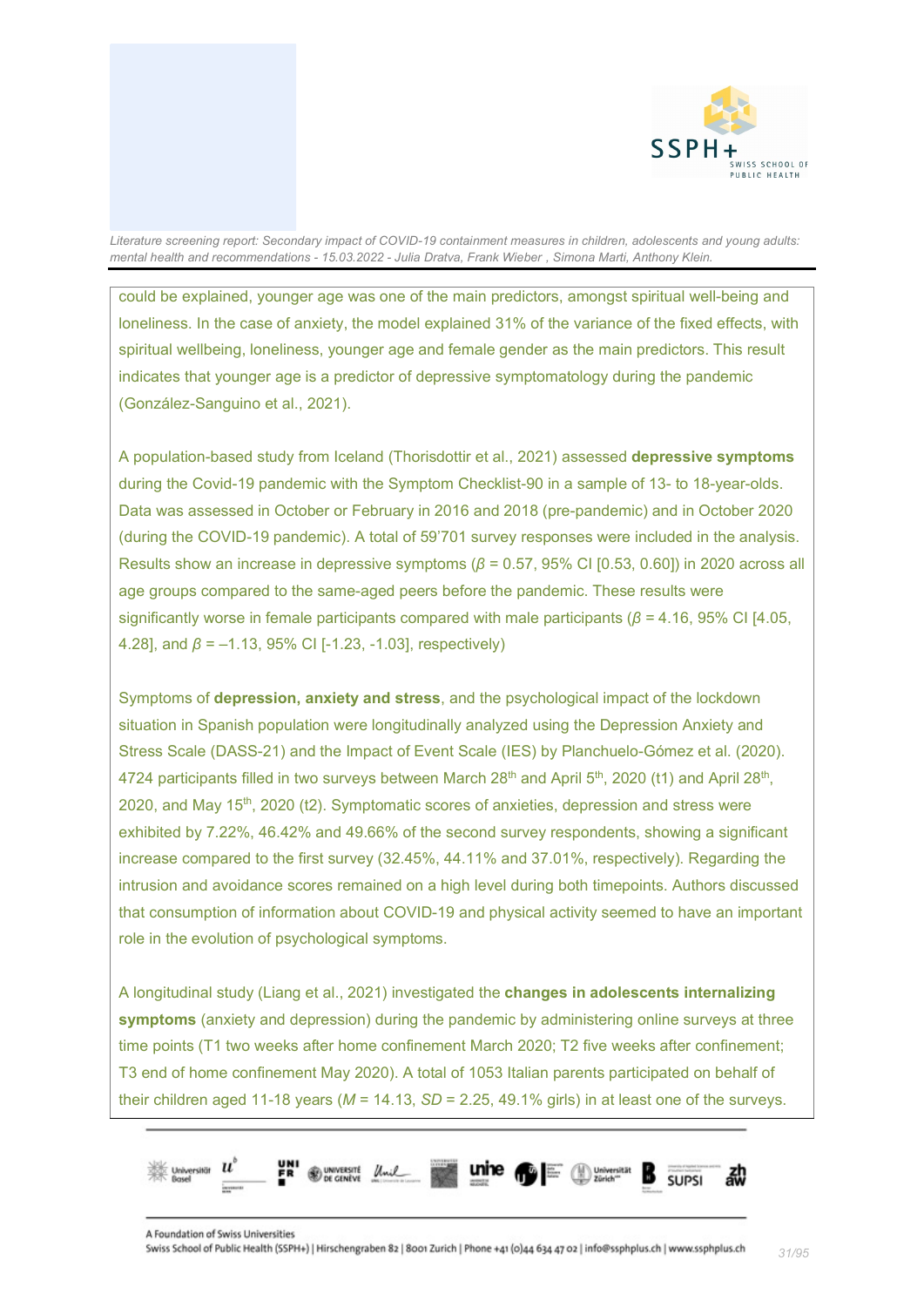

Results show that adolescents anxiety symptoms were significantly different between time points, with small effect sizes ( $F(2, 564) = 4.906$ ,  $p = .008$ ,  $\eta_p^2 = 0.017$ ). Anxiety symptoms increased from T1 to T2 (*p* = .016) and decreased from T2 to T3 (*p* = .017). Difference in depression symptoms was statistically significant between time points (*F*(2, 564) = 6.106, *p* = .002, η<sup>p</sup> <sup>2</sup> = 0.021) and increased from T1 to T2 ( $p = .002$ ), but not to T3. 31.9% of adolescents scored above the cut-off pint for anxiety and 17.7% scored high for depression. After controlling for sociodemographic variables, parental stress was positively associated with anxiety symptoms (*B* = 0.140, *SE* = 0.031,  $p = .000$ ) and depression symptoms ( $B = 0.222$ ,  $SE = 0.039$ ,  $p = .000$ ) of adolescents at T3. The study indicates an increase in adolescents' internalizing symptoms in long-term home confinement, which are increased by high levels of parentals stress.

Giannopoulou et al. (2020) examined the impact of the lockdown on **anxiety and depression** among 459 senior high school students in Greece. The proportion of all respondents who screened positive for anxiety (GAD-7  $\geq$  11) increased from 28.3% before the pandemic to 49.5% for the time of home confinement (*p* < .0001). The proportion of all respondents who scored above the Patient Health Questionnaire-9 (PHQ-9) cut off 11 or greater indicating positive screen for depression increased from 48.5% before the pandemic to  $63.8\%$  for the time of home confinement ( $p < .001$ ). The proportion of respondents who reported having thoughts that they would be better off dead, or of hurting themselves in some way increased from 25.9% before the pandemic to 29.7% during the lockdown period  $(p < .05)$ . More specifically, the proportion of those who reported having these thoughts nearly every day increased from 6% before the pandemic to 11.1% during the lockdown. The comorbidity, defined as positive screen for depression and anxiety, increased from 24% to 45% (*p* < .0001) and for males from 14.8% to 37.8% (*p* < .00001). After taking sex and baseline levels of depression and anxiety one month prior to the lockdown into account, the level of lockdown experienced distress was predictive of depression and anxiety levels in time of home confinement, accounting for about 30% of variance in symptoms severity scores

The study by Evans et al. (2021) used longitudinal data to characterize effects on mental health and behavior in a UK student sample, measuring **sleep quality** and diurnal preference, **depressio**n and **anxiety symptoms, wellbeing and loneliness**, and **alcohol use**. Self-report data was collected from 254 undergraduates (219 females) at a university at two-time points: autumn 2019 (baseline,

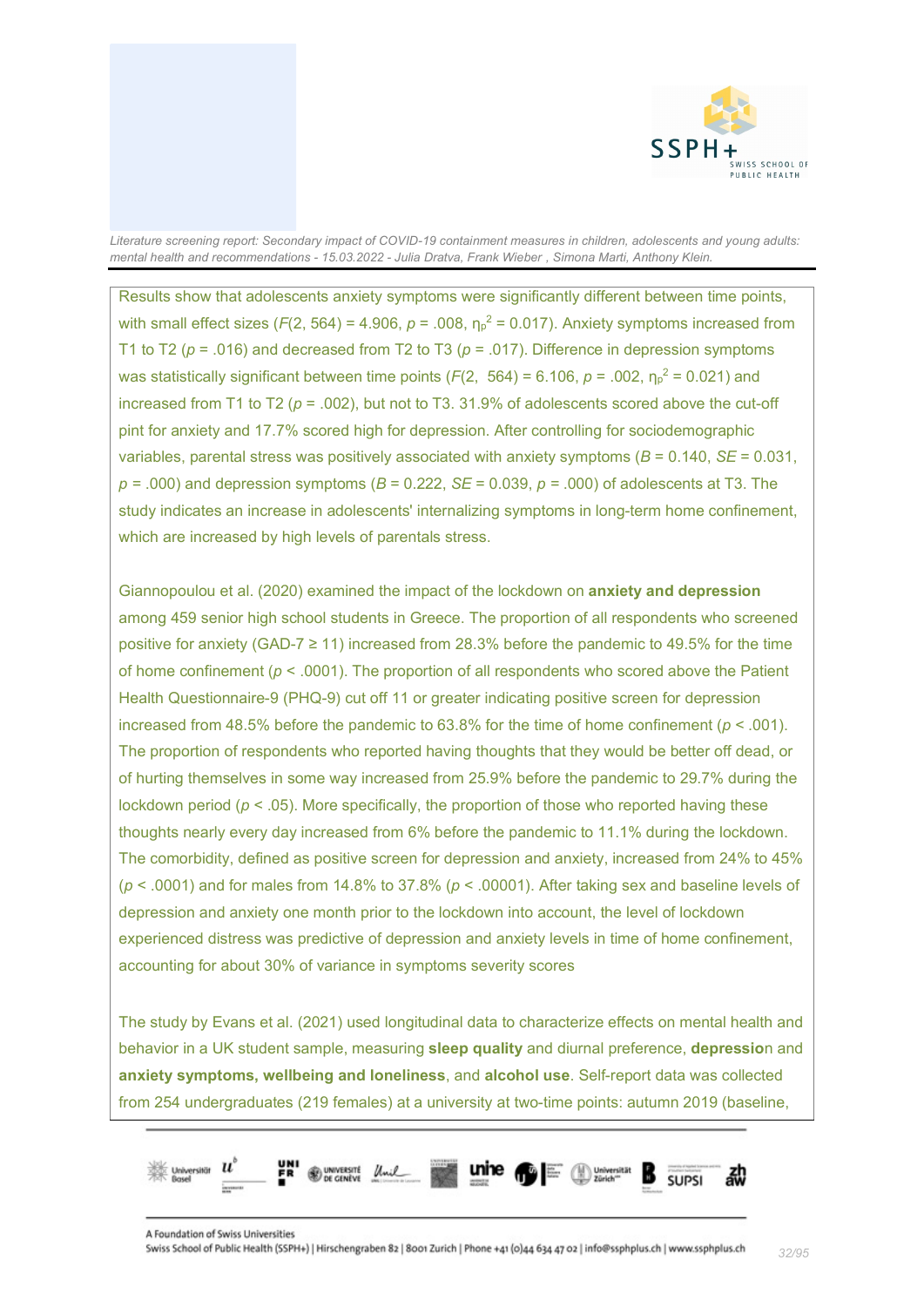

prepandemic) and April/May 2020 (under 'lockdown' conditions). Longitudinal analyses showed a significant rise in depression symptoms (*p* < .001) and a reduction in wellbeing (*p* < .001) at lockdown. Over a third of the sample could be classified as clinically depressed at lockdown compared to 15% at baseline. The increase in depression symptoms was highly correlated with worsened sleep quality, *p* < .001.

Naumann et al. (2021) investigated the **change in mental health** of adolescents in Germany during the first wave of the COVID-19 pandemic and the lockdown. The longitudinal data derived from the nationwide randomly selected anchors of the German family panel pairfam, the age group considered in the analyses were born in 2001 and 2003 (*n* = 2465) and surveyed for the first time in 2018/2019, 854 of those adolescents (aged 16 to 19 years) participated also in the COVID-19 supplementary survey from May to July 2020. Depressiveness assessed using the State-Trait Depression Scale and results are weighted. During the first lockdown in 2020, adolescents showed a significant increase in depressive symptoms: while prior to the lockdown, 10.4% of the adolescents showed clinically relevant depressive symptoms (95% CI [8.4, 12.5]), in spring 2020 the proportion of adolescents with depressive symptoms increased to 25.3% (95% CI [22.4, 28.2], which is a statistically significant increase of 14.9% (95% CI [11.8; 18.0]). Of those adolescents who had already shown clinically relevant depressive symptoms in 2018/2019 (*n* = 89; 10,4%), almost 60% still had elevated scores on the depressive scale in spring 2020, while in 40% (*n* = 36) of the respondents the score had fallen below the threshold value. Of those adolescents who had no clinically relevant depressive symptoms prior to the pandemic (*n* = 765), 21.3% (*n* = 163) developed clinically relevant symptoms between the two surveys. A logistic regression revealed that young women had a significantly higher risk of developing depressive symptoms than men of the same age (*OR* = 2.8, 95% CI [1.7, 4.3], *p* < .01). Immigrant background was also a strong risk factor (*OR* = 1.8, 95% CI [1.06, 3.02], *p* < .05).

The Swiss Corona Stress Study provided insights the distress of adolescents and young adults (Quervain et al., 2021). The last survey of the Swiss Corona Stress Study in November 2020 has shown that the proportion of respondents with moderately severe to **severe depressive symptoms** (PHQ-9) was 18%, with the youngest group of 14- to 24-year-olds being the most affected at 29%. Between March 8th and 24th, 2021, an additional anonymous survey was conducted in the German

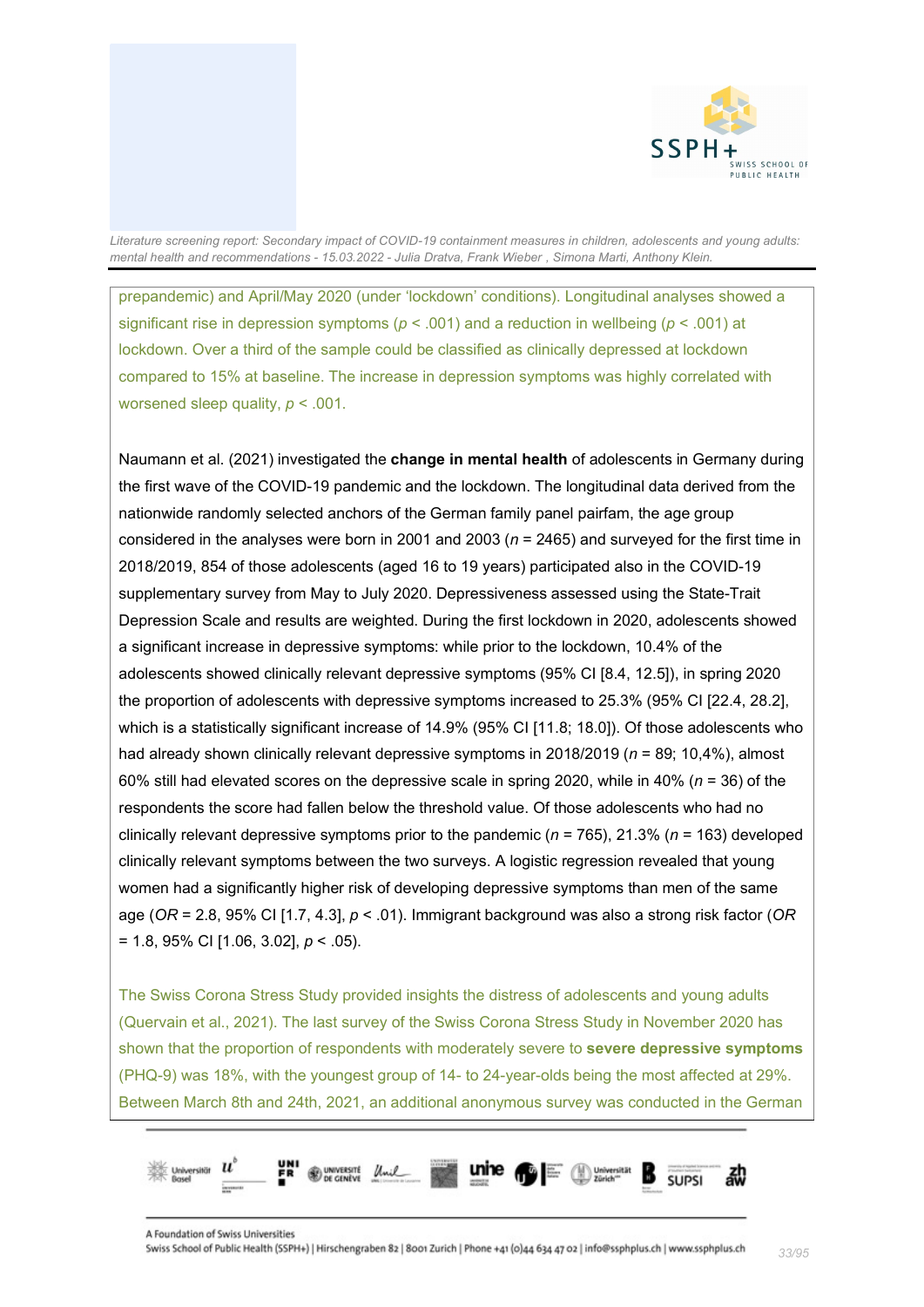

speaking part of Northwestern Switzerland among 393 high school students with the majority being between 16 and 19 years old. 27% of the respondents reported moderately severe to severe depressive symptoms. The most significant stressor associated with depressive symptoms was perceived school pressure. 46% of the respondents indicated they were very or extremely stressed because of the pressure of school. Furthermore, the perception that school pressure has increased due to the pandemic (missed material due to closures, quarantine) was strongly correlated with depressive symptoms. Other factors included worries about poorer education or job opportunities and worries about damage to the social network. An additional factor analysis confirmed that stressors related to school build up the factor with the strongest correlation with depressive symptoms (with a large effect size).

A longitudinal UK study in 7 to 11-year-old school children analyzed proxy and child-reported data from before (2018/2019) and during the lockdown (April to June 2020). A significant increase in **depression** symptoms during the UK lockdown was observed, as measured by the Revised Child Anxiety and Depression Scale (RCADS) short form. CIs suggest a medium-to-large effect size (CI [(95% CI 0.46, 1.01]). In addition, regression models yielded non-significant changes in the Strength and Difficulties Questionnaire (SDQ) with respect to emotional problems (*B* = –0.25, 95% CI [−0.54, 0.05]) and the anxiety scores (*B* = −0.06, 95% CI [−0.34, 0.23]) during lockdown compared with before. In contrast, standardized RCADS depression scores were on average 0.74 (95% CI [0.46, 1.01]) higher during lockdown than before. Controlling for demographic factors separately (age, gender and SES) did not strongly alter the effect estimates (Bignardi et al., 2021).

Ertanir et al. (2021) investigated the changes in **Swiss adolescents' mental health**. The mean age was 12.67 (*SD* = 0.68; *N* = 377). The slopes (**depression, anxiety,** home stress, school stress) show whether the mean-level scores increased or decreased from the first timepoint (pre-pandemic score, Sept/Oct 2019) to the second timepoint (Aug/Sept 2020). On average, only the adolescent's depression (slope =  $0.117$ ,  $p = .004$ ) and home stress (slope =  $0.164$ ,  $p = .005$ ) scores showed a significant increase. There were no significant changes in the adolescent's anxiety (*p* = .841) and school stress ( $p = .007$ ) levels. The inclusion of student's characteristics revealed that the meanlevel changes in depression and home stress scores were no more significant. This means that the increase in students' depression and home stress levels were affected by students' characteristics.

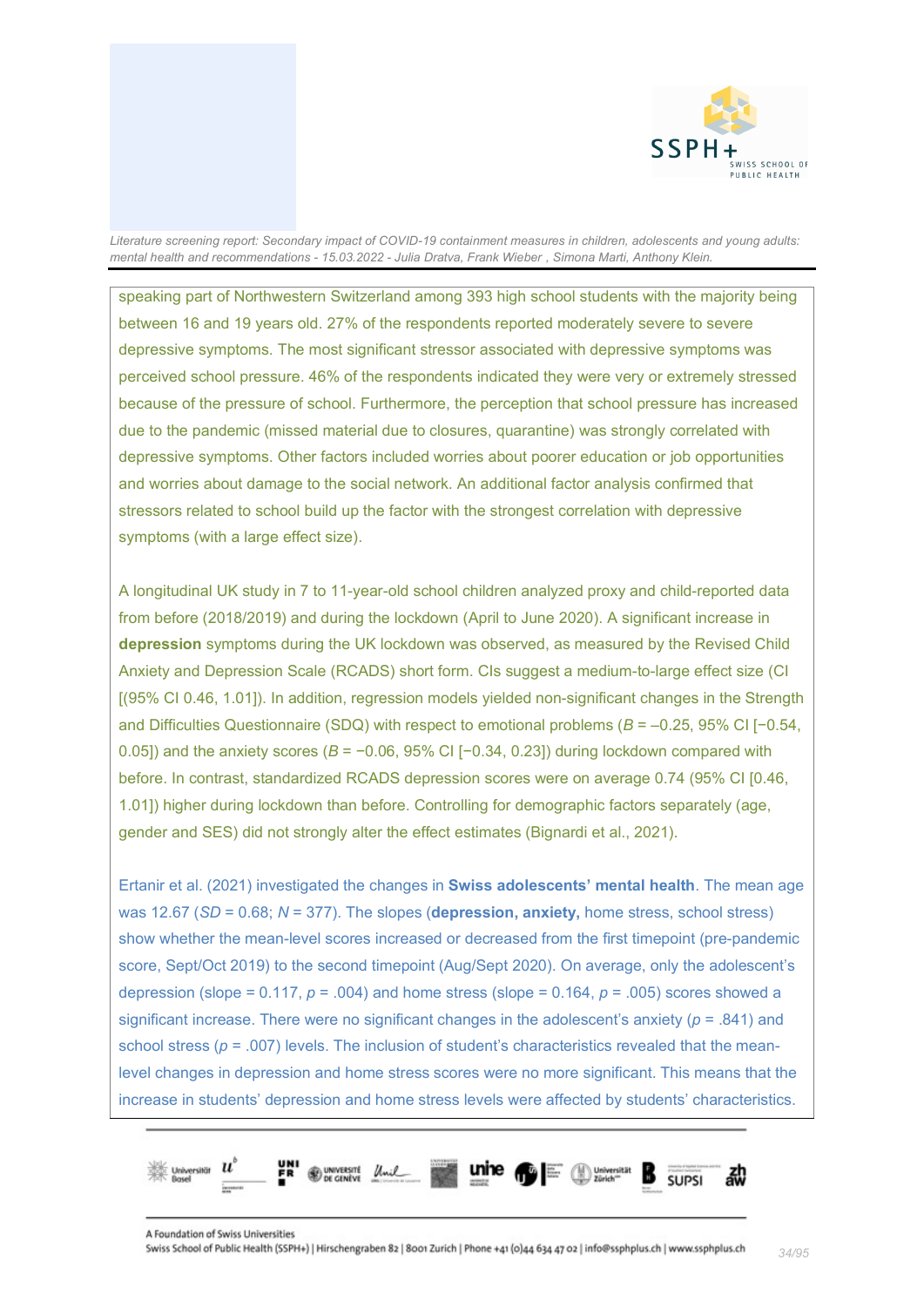

students' gender predicted the mean score of depression, anxiety, and home stress levels, indicating that, on average, boys had lower depression, anxiety, and home stress scores than girls. girls had a significantly higher increase in depression and anxiety scores than boys. No significant effect of gender was visible for the changes in home stress, nor for changes in the stress of school student's immigrant status predicted the mean scores of depression symptoms and home stress, but not the mean scores of anxieties and school stress an immigrant status was associated with lower home stress and higher depression scores. Immigrant status had no effects on the intraindividual changes of the scores. age, students with access to a private room at home had significantly lower depression and anxiety scores compared to students who did not have access to a private room at home. Students who reported burdens other than COVID-19 had, on average, significantly higher anxiety, and depression scores (intercepts) compared to students who reported COVID-19 as a burdening factor. Moreover, students who were burdened by other factors also had significantly higher mean-level changes (slopes) in depression symptoms. These results indicate that, except for school stress, reporting a COVID-19 burden was not a significant predictor of general changes in student' mental health. On the contrary, other types of burdens seemed to have more impact on the adolescent's mental health status.

Knowles et al. (2022) examined the impacts of the COVID-19 pandemic and related social restrictions and school closures on adolescent mental health, particularly among disadvantaged, marginalized, and vulnerable groups in two socially and ethnically diverse boroughs in London, UK. They analyzed four waves of data: 3 pre-pandemic (2016-2019) and 1 mid-pandemic (May-August 2020; *N* = 1074; age range: 12–18 years) from the REACH study (Resilience, Ethnicity, and AdolesCent Mental Health). No evidence of an overall increase in the (weighted) prevalence of mental distress mid-pandemic (15.9%, 95% CI [13.0, 19.4]) compared with pre-pandemic (ranging from 17.1% to 18.3%) was found. This same pattern was observed for **depression,** anxiety, and self-harm. However, there were differences in changes in distress across the subgroups: A modest variation by gender, with a small increase in distress among the female participants (*B* [unstandardized beta coefficient] =  $0.42$ ,  $95\%$  CI [-0.19, 1.03]), mainly in internalizing scores, and a small reduction among male participants (*B* = -0.59; 95% CI [-1.25, 0.18]; *p* (interaction) = .007), primarily in externalizing scores was found. Analyses of variation in within-person change pre-COVID to mid-COVID revealed a strong evidence of variation by prior mental health problems (i.e.,

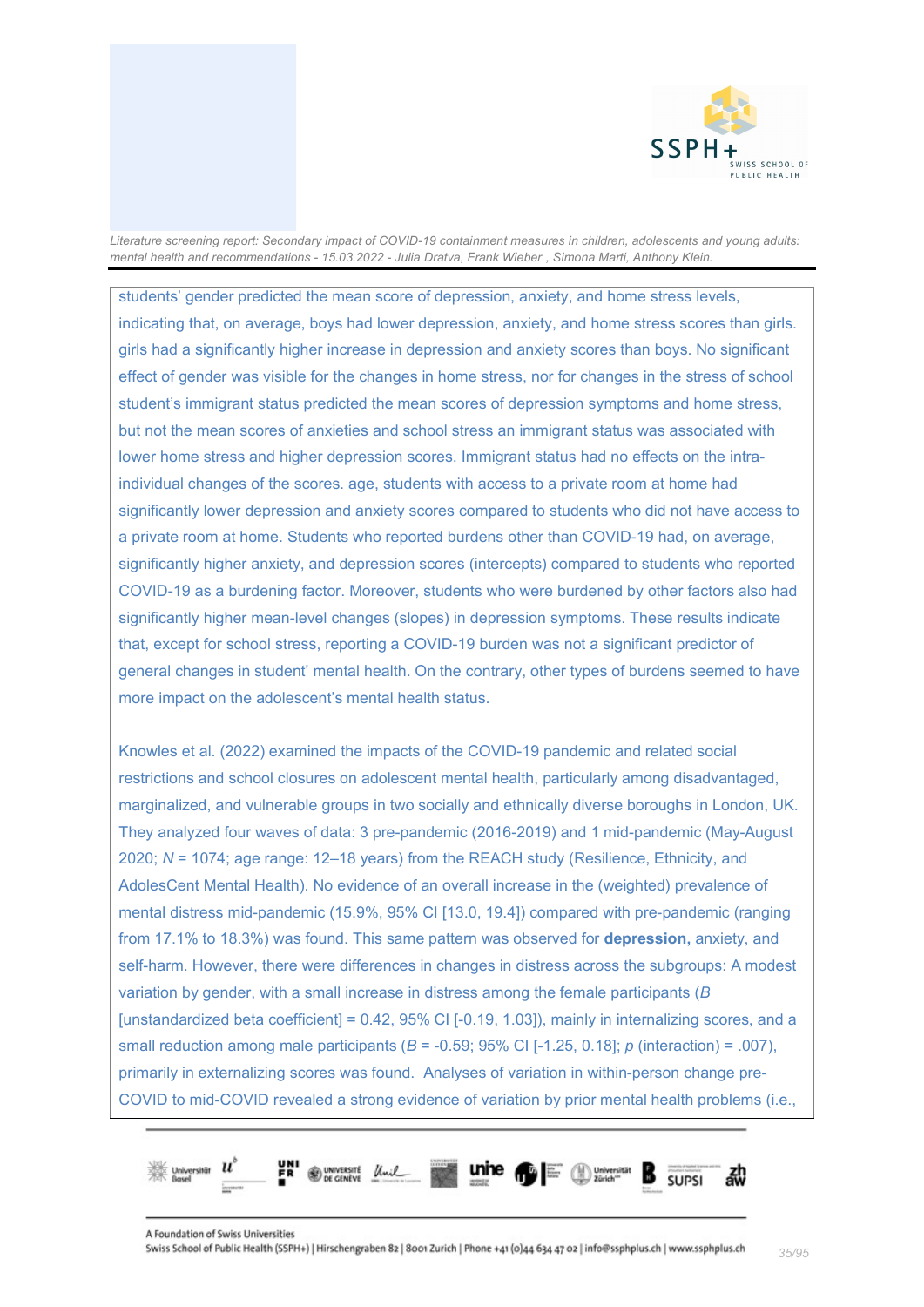

SDQ scores ≥18), with a modest decrease in overall distress among those with prior mental health problems (*B* = -1.04 [-1.88, 0.20]; *p* (interaction) = .002) and some evidence for variation by household affluence, with a small decrease in distress among young people from less affluent households pre-pandemic  $(B = -1.12$   $[-1.89, -0.36]$ ;  $p$  (interaction) = .016). Further, there was evidence of an increase in distress among those who reported household financial problems (*B* = 1.27; 95% CI [-0.04, 2.58]), but no change among those who did not (*B* = -0.36 95% CI [-0.96, 0.24]; *p* (interaction) = .008).

The cohort-study from Burdzovic and Brunborg (2021) examined aspects of self-reported mental and physical health among adolescents (grade 10-11, 16-18 years old) from the longitudinal MyLife study in Norway before (October to December 2018 and 2019) and during the pandemic (October to December 2020), including the role of pandemic-associated anxiety. The COVID-19 cohort consists of students entering high school in 2020, students entering high school in 2019 and 2018 were combined into the single pre–COVID-19 cohort. **Depression** Symptoms were assessed with the 9-item Patient Health Questionnaire (PHQ-9) and the pandemic-associated anxiety with the Pandemic **Anxiety** Scale. A total of 2975 adolescents were included in the analysis (1621 adolescences assessed before and 915 during the pandemic). The COVID-19 cohort was subdivided in the HPA (high pandemic anxiety) or LPA (low pandemic anxiety) group. Results revealed no significant differences in depression symptoms. However, sub-analyses comparing adolescents with high anxiety during the COVID-19 pandemic with adolescents in the pre-pandemic cohort, showed that clinical-level depression symptoms (*aOR* = 2.17; 95% CI [1.39, 3.30]; *p* = .001) were significantly more common in the HPA group from the COVID-19 cohort than in the Pre– COVID-19 cohort.

Owens et al. (2022) assessed mental health and wellbeing in a sample of UK university students during the COVID-19 pandemic. The prospective longitudinal study with one month between baseline (T1) in December 2020 and follow up assessment (T2) in January 2021, included 389 young people aged 18–25 (*M*age = 21.04 years, *SD* = 1.62) and measured a range of facets of mental wellbeing using the **Patient Health Questionnaire (PHQ-8),** Warwick Edinburgh Mental Wellbeing Scale (WEMWBS), Jenkins Sleep Scale (JSS), Ruminative Response Scale (RRS) as well as the Perceived Stress Scale (PSS).

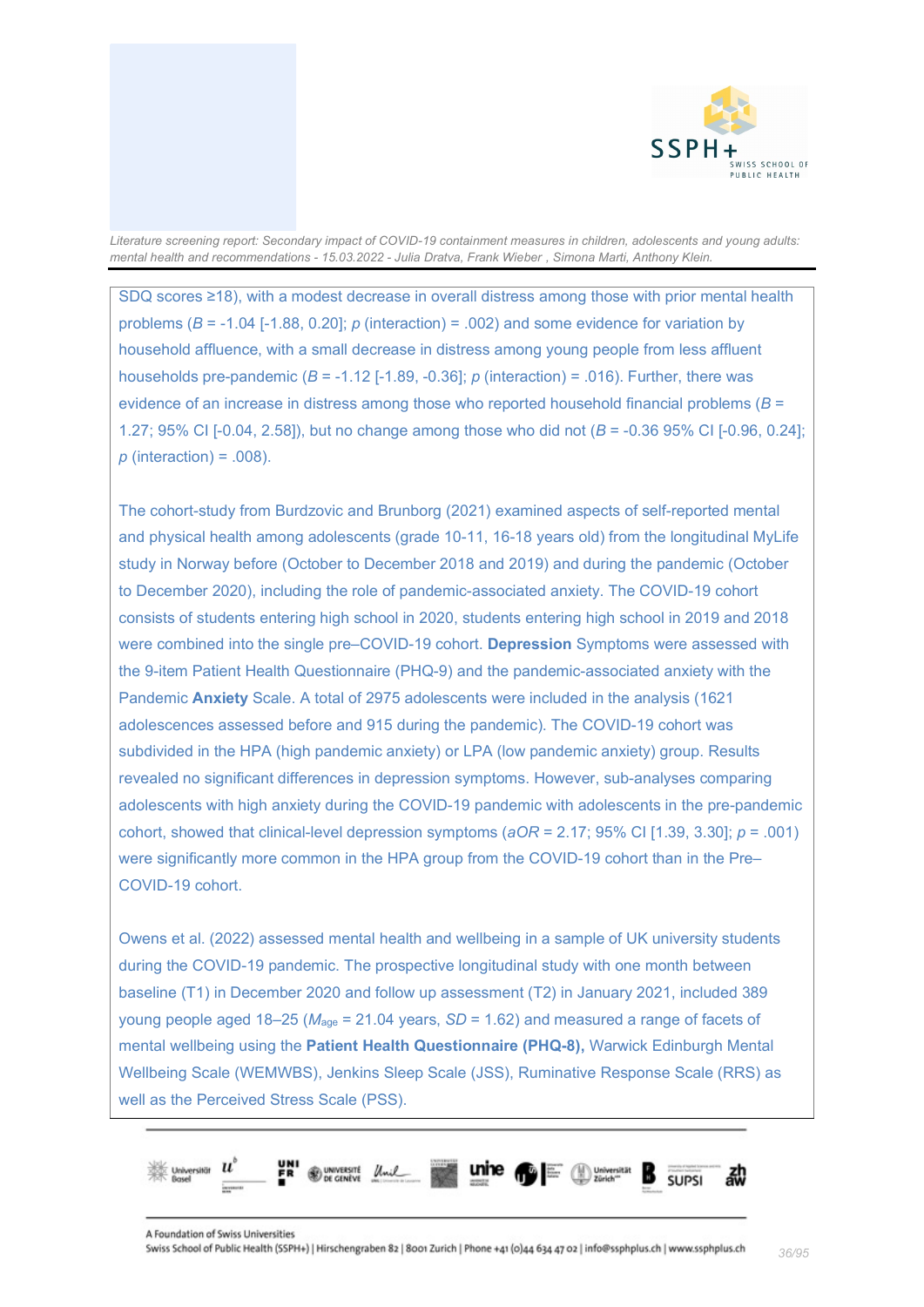

Results show that, compared to a reference sample for rates of **depression** (Kroenke et al.'s, 2009) in which 6.2% of 18–24-year-olds met the criteria for probable depression, in the present sample, 55.5% of the participants at T1 and 52.8% of the participants at T2 had probable depression. A twosample test of proportion indicated that the large difference between the reference and the present sample was statistically significant (*p* < .0001). However, the decrease in prevalence between T1 and T2 did not reach statistical significance ( $p = .54$ ). The reference sample for rates of poor mental wellbeing derives from previous research reporting levels of approx. 19%. The larger proportion of poor mental wellbeing in the study sample with 40.3% at T1 and 37.2% at T2 was significantly different to the reference sample ( $p < .0001$ ), the reduction from T1 to T2 however, was not statistically significant ( $p = .45$ ). The proportion of participants who reported sleep disturbance was at T1 (30.0%, *p* < .0001) and T2 (21.9%, *p* < .0001) significantly higher than in the reference sample, the reduction from T1 to T2 did also reach statistical significance ( $p = .03$ ). Compared to estimations from previous research (~15%), the proportion of participants reporting high levels of rumination was significantly higher at T1 (36.1%, *p* < .0001) and T2 (29.3%, *p* < .0001), however, the decrease in rumination from T1 to T2 was not statistically significant (*p* = .09). Lastly, the levels of stress were significantly higher than previous estimates (25%) at T1 (76.6%, *p* < .0001) and T2 (84.0%,  $p < .0001$ ), there was also a statistically significant increase in stress from T1 to T2 ( $p =$ .027). At T1, higher lockdown restrictions were associated with significantly more depression (*B* = 2.06, *SE* = 0.61, *p* = .001), more stress (*B* = 0.93, *SE* = 0.28, *p* = .001) and more rumination (*B* = 0.93, *SE* = 0.41, *p* = .023). There was also a pattern of less wellbeing (*B* = -2.08, *SE* = 0.45, *p* < .001) and more sleep disturbance  $(B = 1.02, SE = 0.53, p = .054)$  being associated with higher lockdown restrictions. At T2, the negative effect of higher lockdown restrictions persisted prospectively for depression (*B* = 2.01, *SE* = 0. 70, *p* = .004), stress (*B* = 0.99, *SE* = 0.37, *p* = .007), and rumination ( $B = 1.23$ ,  $SE = 0.48$ ,  $p = .008$ ), and was also significant for wellbeing ( $B = -2.31$ ,  $SE = 0.48$ ,  $p = .008$ ), and was also significant for wellbeing ( $B = -2.31$ ,  $SE = 0.48$ = 0.58, *p* < .0001) and sleep disturbance (*B* = 1.57, *SE* = 0.60, *p* = .009).

In Denmark 7445 young adults (age range = 18 – 23) participated in a study (Groot et al., 2022) investigating the impact of housing conditions while lockdown (April 2020) on changes in mental health. Unadjusted mean changes in mental well-being scores were highest for those with no access to outdoor spaces. Lower **mental well-being** and QoL and higher levels of loneliness were observed in the third week of the lockdown compared to before the lockdown (3 months after 18<sup>th</sup>)

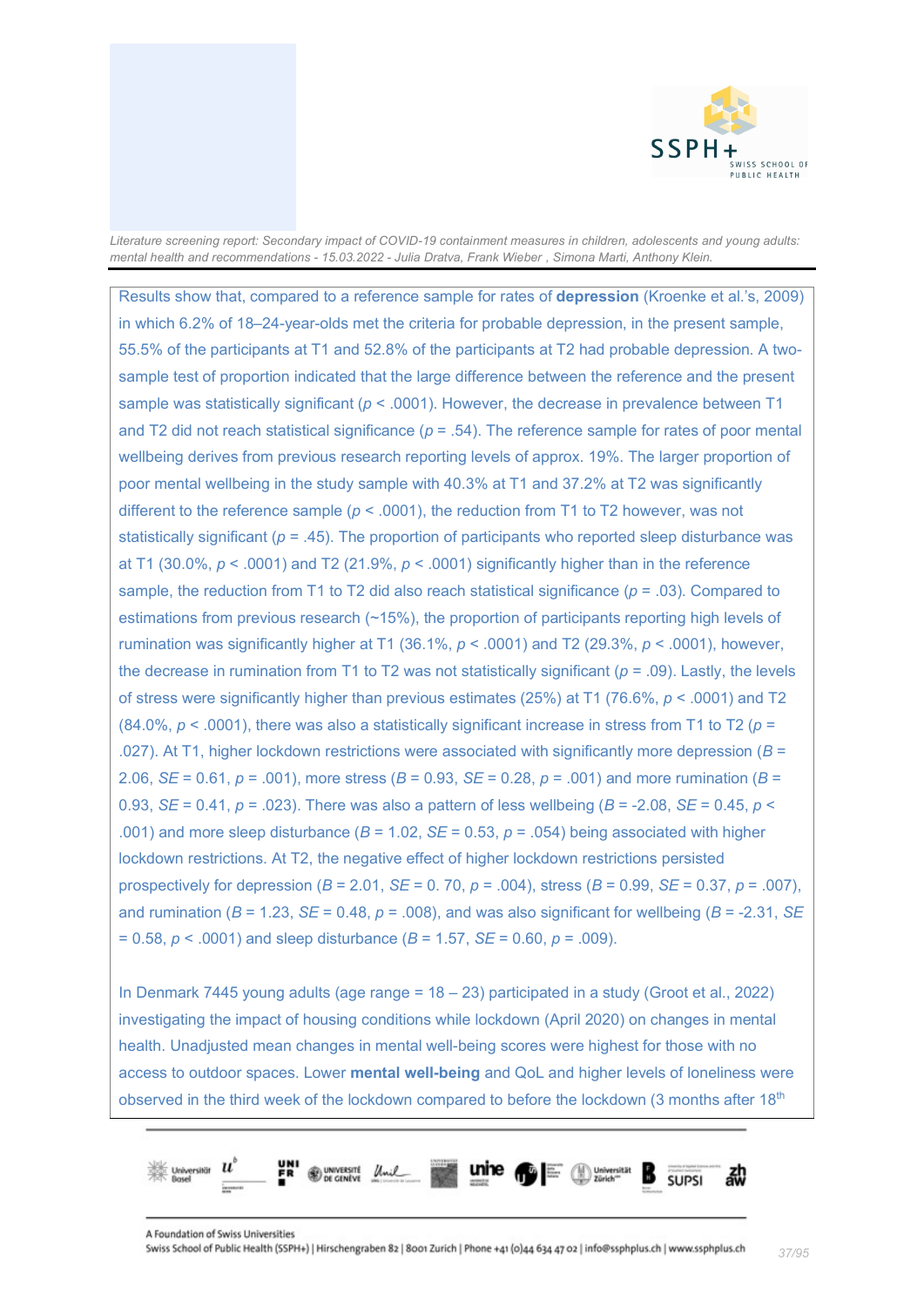

birthday), with higher proportions of individuals with scores indicative of possible (19.1% compared to 12.2%) or probable (2.6% compared to 1.3%) depression/anxiety, low QoL (36.6% compared to 15.6%) or being lonely (23.1% compared to 13.8%). A lack of direct access to outdoor spaces was associated with the greatest decreases in mental well-being scores (no access vs. garden: adjusted mean difference (a*MD*) = − 0.75; 95% CI [− 1.14, − 0.36]). Compared to youth living in rural homes, those in urban or semi-urban homes had greater decreases in mental well-being (a*MD =* − 0.20; 95% CI [− 0.39, − 0.02] and − 0.13; 95% CI [− 0.32, 0.06]) and greater odds of onset of low mental well− being (a*OR =* 1.14; 95% CI [0.94, 1.38] and a*OR* = 1.21 [1.00, 1.48]). Decreases in QoL and onset of low QoL were associated with living in a denser household and living alone. Youth living with a partner reported increased QoL compared to youth living with parents (a*MD* = 0.40; 95% CI [0.22, 0.58] and, incident loneliness was associated with living alone and living in a denser household (a*OR* = 2.12; 95% CI [1.59, 2.82] and a*OR* = 1.30; 95% CI [1.14, 1.48]). Overall, living alone, in denser households without direct access to outdoor spaces may be especially vulnerable to mental health declines.

A German study by Alt et al. (2021) hypothesized a **detrimental effect of extraversion** during lockdown conditions **on adolescents' depressiveness** (State-Trait Depression Scale, STDS). Inspecting change, higher extraversion at *t*1 predicted a greater increase in negative mood (*b* =.14, *p* =.003, *r* =.19, 95% CI [0.11,0.29]), more anhedonia (*b* =.15, *p* = .002, *r* = .20, 95% CI [0.11, 0.32]), and a higher increase of **loneliness** (*b* = .15, *p* < .001, *r* = .20, 95% CI [0.13,0.29]). A higher rise in loneliness predicted a stronger increase of both negative mood (*b* = .44, *p* < .001, *r* = .49, 95% [0.39, 0.54]) and anhedonia (*b* = .38, *p* < .001, *r* = .43, 95% CI [0.37, 0.54]). Inspecting prepandemic associations at *t*1, extraversion was negatively correlated with anhedonia (*r* = .39, *p* < .001, 95% CI [0.45,0.33]) and negative mood (*r* = .26, *p* < .001, 95%CI [0.31,0.19]). Females showed a higher increase in negative mood (*b* = .09, *p* = .005, *r* = .14, 95% CI [0.07,0.20]) and anhedonia (*b* = .08, *p* = .024, *r* = .13, 95% CI [0.06, 0.20]). Change in loneliness was not predicted by gender (*b*= .05, *p* = .143, *r* = .10, 95% CI [0.06, 0.17]). At *t*1, being female was correlated with higher extraversion (*r* = .13, *p* = .002, 95% CI [0.06, 0.19]), more negative mood (*r* = .25, *p* < .001, 95% CI [0.18, 0.31]) and more anhedonia (*r* = .09, *p* = .022, 95% CI [0.02, 0.15]).

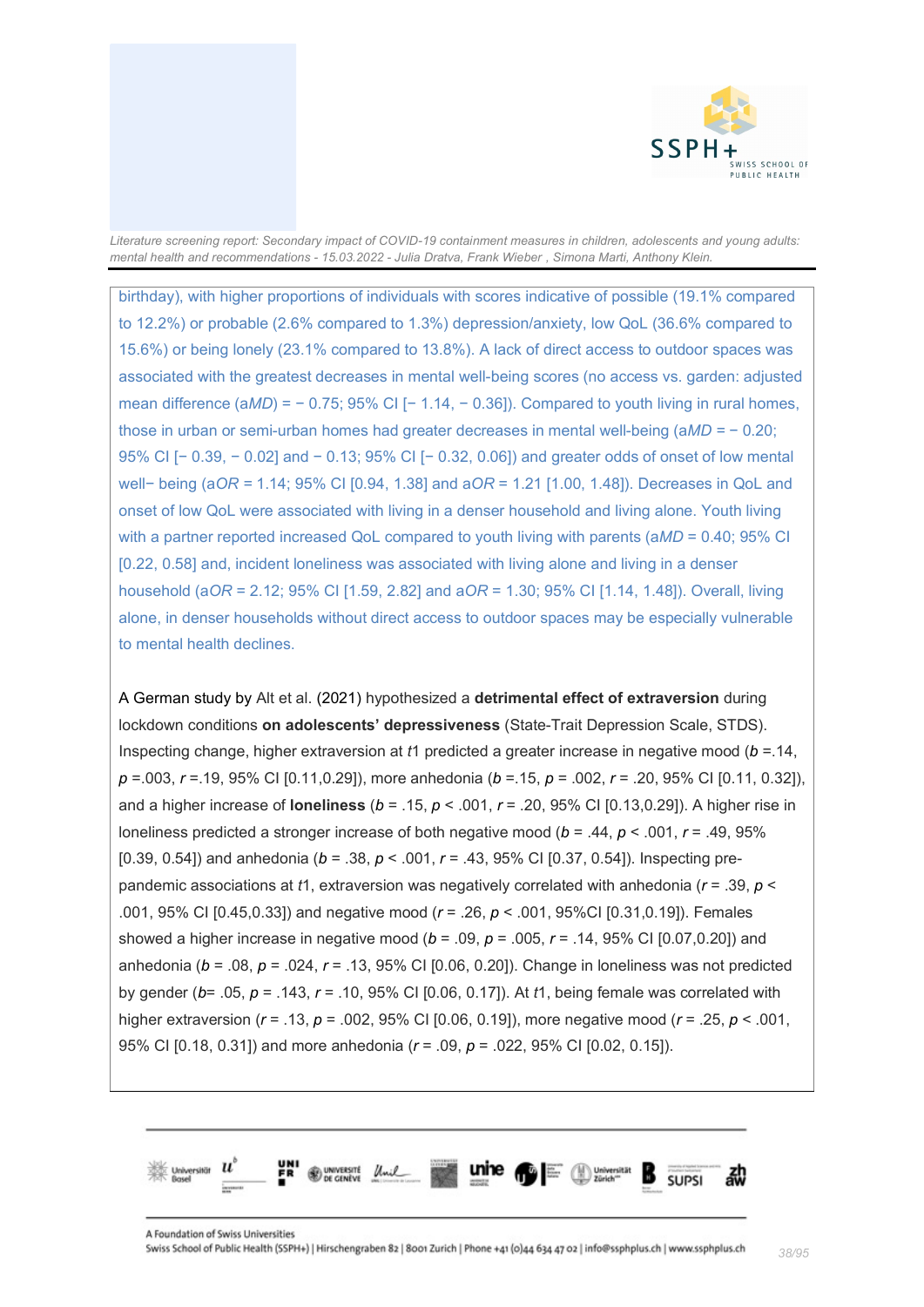

This Dutch study from Koelen et al. (2021) measured mental health changes in at-risk university students (*N* = 685, *M*age= 22.5, *SD* = 5.5; range 17-67). **Depression, Generalized Anxiety Disorder, Insomnia, alcohol use, loneliness, happiness, stress and subjective health** was measured at two timepoints (T1 = January 2019 and T2 = April 16<sup>th</sup> – May 13<sup>th</sup>, 2020) "Overall, mental complaints increased from T1 to T2. At T2, 55.3% scored above threshold for likely clinical depression, compared to 48.7% at T1 (X2 [1, *n* = 671] = 209.60; *p* < .001). Roughly 3% more participants experienced clinically significant generalized anxiety during COVID (X2 [9, *n* = 683] = 296.37; *p* < .001). At T2, 2.1% of the participants experienced clinically severe insomnia compared to none at T1 ( $X^2$  [6,  $n = 680$ ] = 263.16;  $p < .001$ ). Roughly 5% more people experienced social anxiety at T2 compared to T1 ( $X^2$  [1,  $n = 679$ ] = 272.95;  $p < .001$ ). Loneliness increased with 7% ( $X^2$ [9, *n* = 679] = 394.45; *p* < .001). Interestingly, social avoidance and alcohol use decreased (social avoidance: X2 [1, *n* = 683] = 181.67; *p* < .001; alcohol use, men: X2 [1, *n* = 207] = 32.56; *p* < .001; alcohol use, women: X2 [1, *n* = 504] = 140.61; *p* < .001)." (Koelen et al. 2021, p. 4).

Koenig et al. (2021) compared **emotional and behavior problems** (Strengths and Difficulties Questionnaire (SDQ)) self-reported **health-related quality of life** (KIDSCREEN (KS10)), **depression** (PHQ-A), **suicide thoughts** (Paykel Suicide Scale (PSS)) and eating disorders (Weight Concerns Scale (WCS); Eating Disorder Examination-Questionnaire (EDE-Q)) in a matched sample of adolescents (12- to -20-olds) using pre-pandemic (November 26<sup>th</sup>, 2018 to March 13<sup>th</sup>, 2020) and lockdown data (March 18<sup>th</sup>, 2020 to August 29<sup>th</sup>, 2020). This study found no evidence for an increase in emotional and behavioral problems, depression, thoughts of suicide or suicide attempts, eating disorder symptoms, or a decrease in general health-related quality of life, except a decrease in suicide plans (*OR*adj = 0.31, 95% CI [0.13, 0.75], *p* =.009) and conduct problems (b adj =  $-0.16$ , 95% CI  $[-0.31, -0.00]$ ,  $p = .045$ ). Family risk-factors did not moderate these finding. The influence of socioeconomic status on emotional and behavioral problems as well as depression decreased during the lockdown. This result does not support other findings from Germany showing an increase of mental health problems during the lockdown. Small sample size and low prevalence of outcomes may be an explanation.

In a longitudinal study, Bouter et al. (2022) investigated the effect of the pandemic on adolescents' mental health in the Netherlands in a prospective cohort of 1022 adolescents (with a 2.5:1 ratio

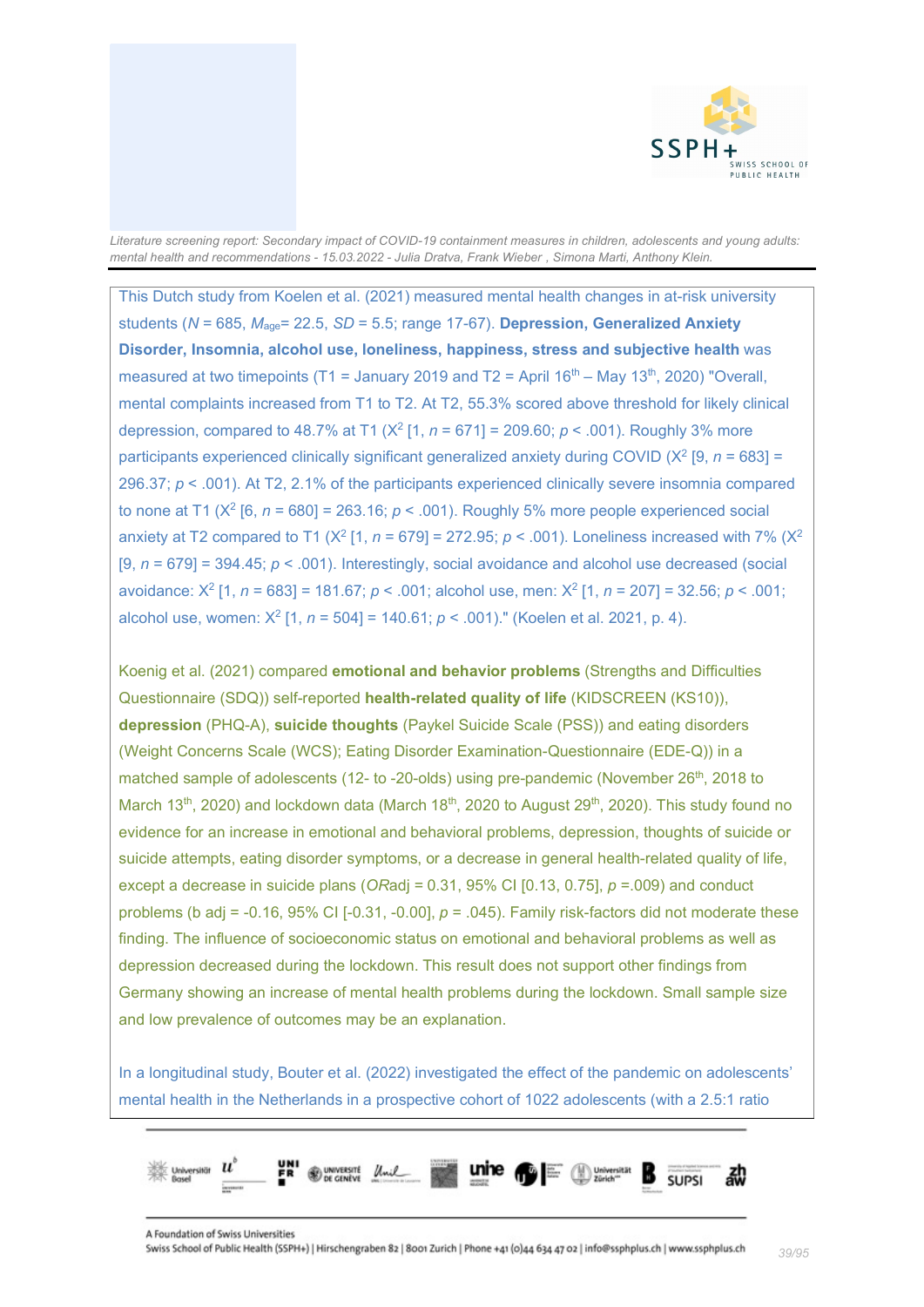

oversampling of adolescents on their emotional and behavioral problems). As part of the iBerry (Investigating Behavioral and Emotional Risk in Rotterdam Youth) Study, **depressive,** anxiety, stress, and oppositional defiant problems as well as psychotic experiences and suicidality were assessed before the pandemic, using several subscales of the Youth Self-Report (YSR) from the Achenbach System of Empirically Based Assessment (ASEBA) ( $M<sub>age at baseline</sub> = 15.0 years$ ). 445 and 333 of these 1022 participants completed an online questionnaire during the first lockdown in April 2020 (*M*age at first lockdown assessment = 17.7 years, *SD* = 0.67), and during the second lockdown in January 2021, respectively. Between the baseline and first lockdown assessment, an increase in depressive problems was observed (*B*: 0.93, 95% CI [0.43, 1.42]). However, there was a decrease in anxiety problems (*B*: −0.58, 95% CI [−0.94, −0.21]) and psychotic experiences (*B* = −0.147, 95% CI [−0.23, −0.07]), whereas stress problems (*B =* 0.05, 95% CI [−0.48, 0.59]), oppositional defiant problems (*B* = 0.30, 95% CI [−0.18, 0.24]), and suicidality (*B =* −0.05, 95% CI [−0.13,0.03]) did not change. Between the first and second lockdown assessment there was an increase in depressive problems (*B =* 2.20, 95% CI [1.71, 2.70]) and stress problems (*B =* 0.96, 95% CI [0.43, 1.50]). In contrast, psychotic experiences (*B =* −0.13, 95% CI [−0.21, −0.05]) decreased, and anxiety problems (*B =*  −0.03, 95% CI [−0.40, 0.34]), oppositional defiant problems (*B* = −0.13, 95% CI [−0.34, 0.08]), and suicidality (*B* = 0.03, 95% CI [−0.04, 0.11]) remained unchanged. Further analysis showed that participants who scored in the clinical range at baseline had the largest decrease in problem scores between baseline and first lockdown for anxiety problems (Cohen's *d* = .22), depressive problems (*d* = .12), oppositional defiant problems (*d* = .12), stress problems (*d* = .19), psychotic symptoms (*d* = .15), and suicidality (*d* = .11). The scores for these participants increased slightly between first and second lockdown assessment, with small effect sizes (Cohen's *d* ranging from .01 to .11). Participants who scored in the borderline range at baseline showed a similar pattern (although all effect sizes being small, with Cohen's *d* ranging from .00 to .07). Participants who scored in the normal range at baseline had an increase in scores between baseline and first lockdown assessment and again between first and second lockdown assessment, but all effect sizes were negligible (Cohen's *d* ranging from .00 to .04). Thus, majority of the participating adolescents reported having emotional and behavioral symptoms that were within the normal range. Among adolescents with high clinical severity prior to the pandemic, the mean symptom scores for all six outcomes decreased significantly.

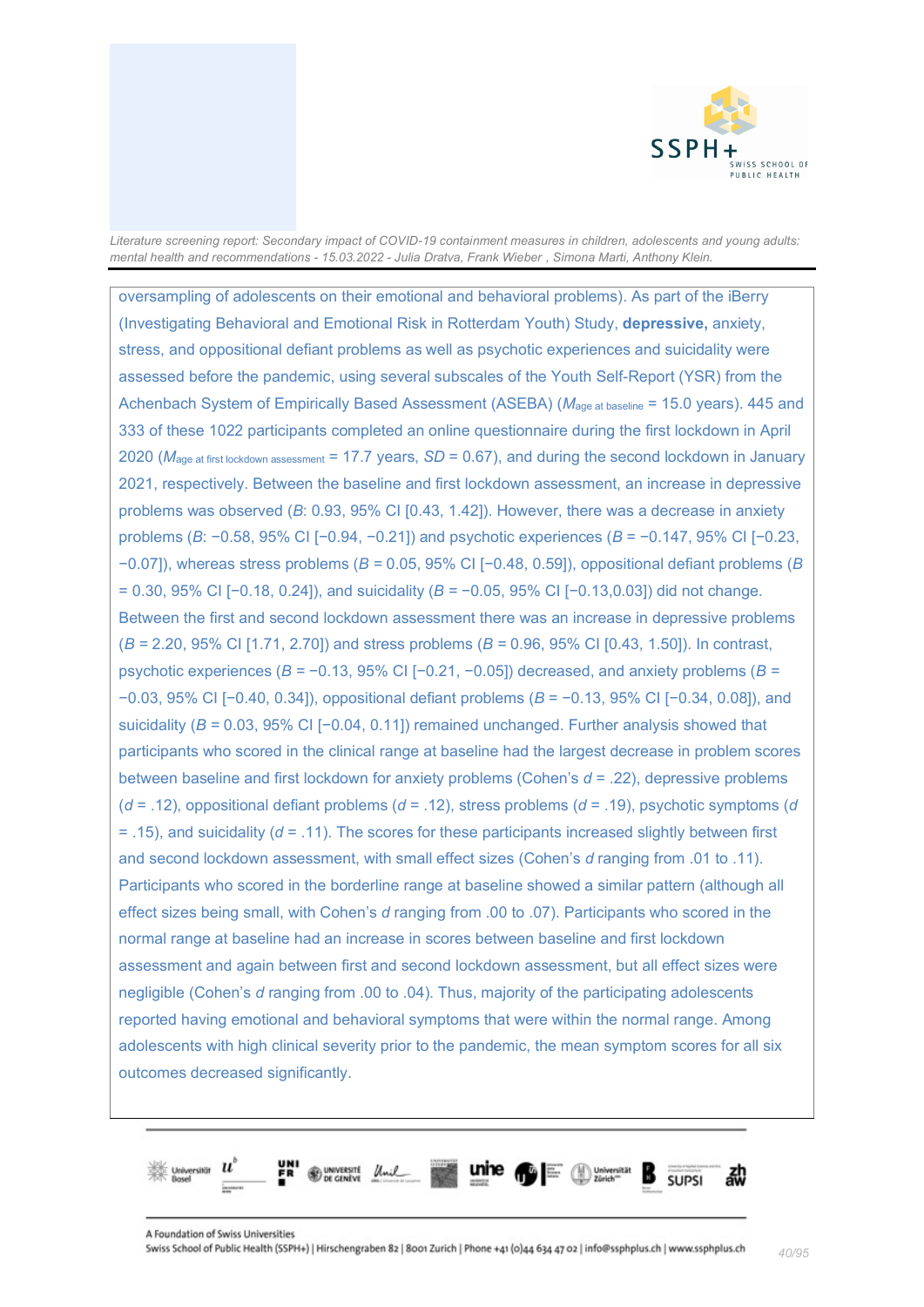

Essau and de la Torre-Luque (2021) analyzed adolescent psychopathological profiles and explored its role in predicting the outcome of COVID-19. The sample for this study was drawn from the Millennium Cohort Study (MCS). Between January 2018 to March 2019 and in May 2020, a total of 904 participants completed mental health questions (2018-2019) and a COVID-19 survey (2020). The adolescents were at t1 17 years (*M* = 17.18 years) and at t2 19 years (*M* = 19.17 years) old. As mental health outcomes, well-being (Warwick-Edinburgh Mental Wellbeing Scale, WEMWBS), distress (K6 Kessler Distress Scale), **depression** (Patient Health Questionnaire, PHQ-2) and anxiety (Generalised Anxiety Disorder Scale) have been measured. Based on the MCS sweep 7, four psychopathological profiles were identified. 60.17% of sample belonged to the profile which consisted of adolescents with low levels of psychological symptoms. The second profile included adolescents with the highest risk of showing almost all the psychological symptoms and problematic behaviors (23.01% of sample). 12.03% of sample belonged to the third profile, which comprised adolescents at high risk of substance use and behavioral addictions. Lastly, the fourth profile included adolescents who reported having bad sleep quality and mental health difficulties, and symptoms indicative of poor emotion regulation (4.79% of sample). Adolescents from the second profile reported a rise in mental distress in anxiety symptoms and in depressive symptoms and a reduction in mental well-being. Adolescents from the fourth profile reported a rise in mental distress, in anxiety symptoms and a reduction in mental well-being.

# **Loneliness**

A study by Hu and Gutman (2021) in the UK investigated the **trajectory of loneliness in young adults** (aged 18 to 25 years) from June to November 2020 and its association with emotional support as well as demographic and health factors. The analytic sample included 419 young adults (296 females; 123 males). "The final growth curve model, with coefficient estimates of the intercept and slopes accounting for the self-reported loneliness trajectory from June to November 2020. On average, those aged 18 to 25 experienced a decrease in self-reported loneliness from June through July and then an increase from September to November 2020. The positive quadratic trend for time was highly significant, indicating a U-shape trajectory of self-reported loneliness over time. Several covariates revealed significant main effects at the intercept only. Being employed, being in school, as well as having a higher annual household income were all associated with lower levels of self-

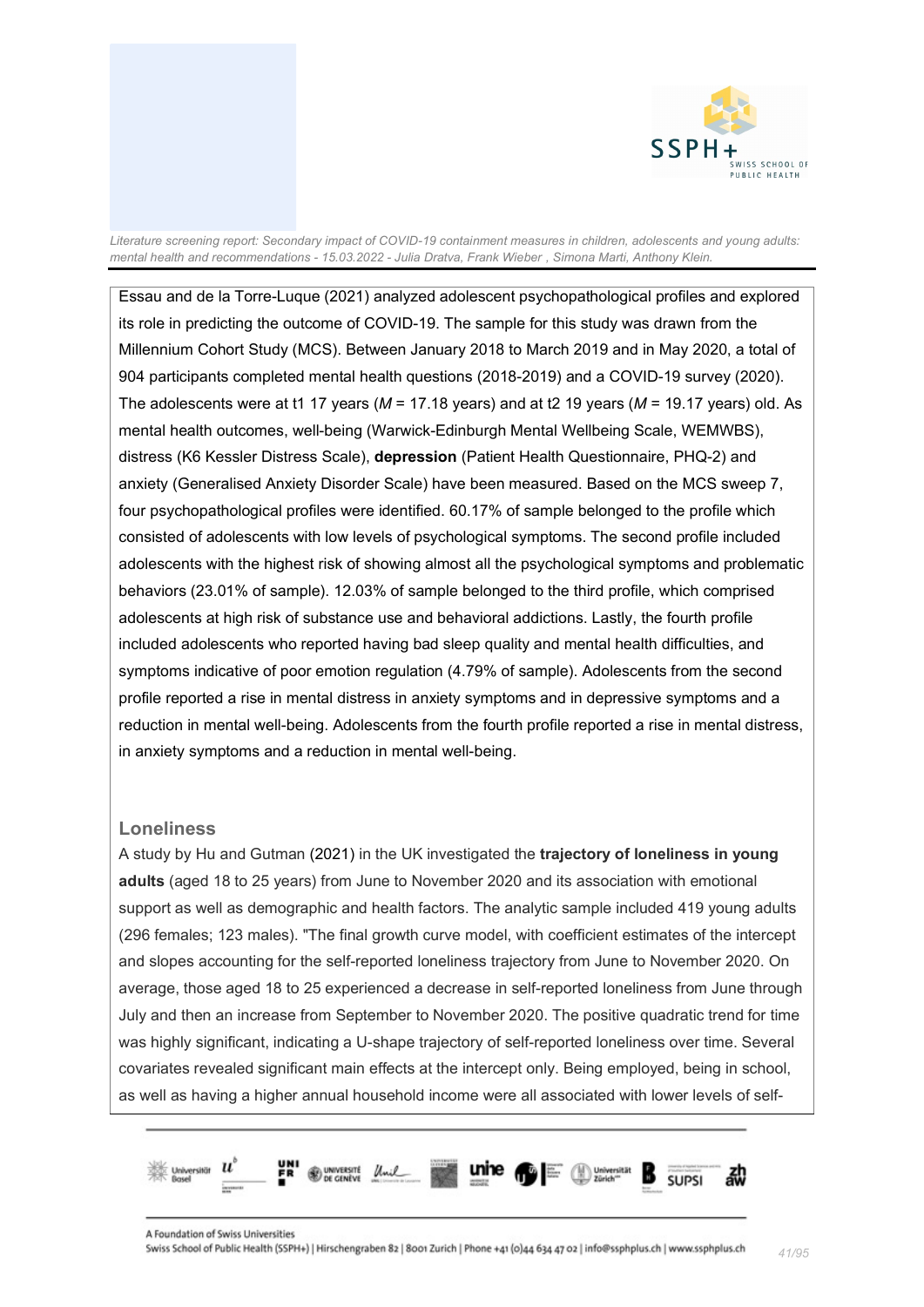

reported loneliness. Pre-existing physical and mental health conditions were associated with higher levels of self-reported loneliness. A significant interaction between gender and self-reported emotional support was found at the intercept only. Males who reported receiving a higher level of emotional support also reported lower levels of loneliness compared to males who reported receiving a lower level of emotional support. Females, however, reported similar levels of loneliness regardless of the amount of emotional support they reported.

A study from the UK (Niedzwiedz et al., 2021) found that **loneliness** remained stable overall (*RR* = 0.9, 95% CI [0.6, 1.5]) but repeated cross-sectional analyses revealed that there were differences by age group, with younger people experiencing higher overall levels of loneliness, as well as a large increase in loneliness, from 13.3% (95% CI [11.6, 15.3] to 20.2% (95% CI [16.0, 25.2]) during lockdown.

In Denmark 7445 young adults (age range = 18 – 23) participated in a study (Groot et al., 2022) investigating the impact of housing conditions while lockdown (April 2020) on changes in mental health. Unadjusted mean changes in mental well-being scores were highest for those with no access to outdoor spaces. Lower mental well-being and QoL and higher levels of **loneliness** were observed in the third week of the lockdown compared to before the lockdown (3 months after 18<sup>th</sup> birthday), with higher proportions of individuals with scores indicative of possible (19.1% compared to 12.2%) or probable (2.6% compared to 1.3%) depression/anxiety, low QoL (36.6% compared to 15.6%) or being lonely (23.1% compared to 13.8%). A lack of direct access to outdoor spaces was associated with the greatest decreases in mental well-being scores (no access vs. garden: adjusted mean difference (a*MD*) = − 0.75; 95% CI [− 1.14, − 0.36]). Compared to youth living in rural homes, those in urban or semi-urban homes had greater decreases in mental well-being (a*MD =* − 0.20; 95% CI [− 0.39, − 0.02] and − 0.13; 95% CI [− 0.32, 0.06]) and greater odds of onset of low mental well− being (a*OR =* 1.14; 95% CI [0.94, 1.38] and a*OR* = 1.21 [1.00, 1.48]). Decreases in QoL and onset of low QoL were associated with living in a denser household and living alone. Youth living with a partner reported increased QoL compared to youth living with parents (a*MD* = 0.40; 95% CI [0.22, 0.58] and, incident loneliness was associated with living alone and living in a denser household (a*OR* = 2.12; 95% CI [1.59, 2.82] and a*OR* = 1.30; 95% CI [1.14, 1.48]). Overall, living

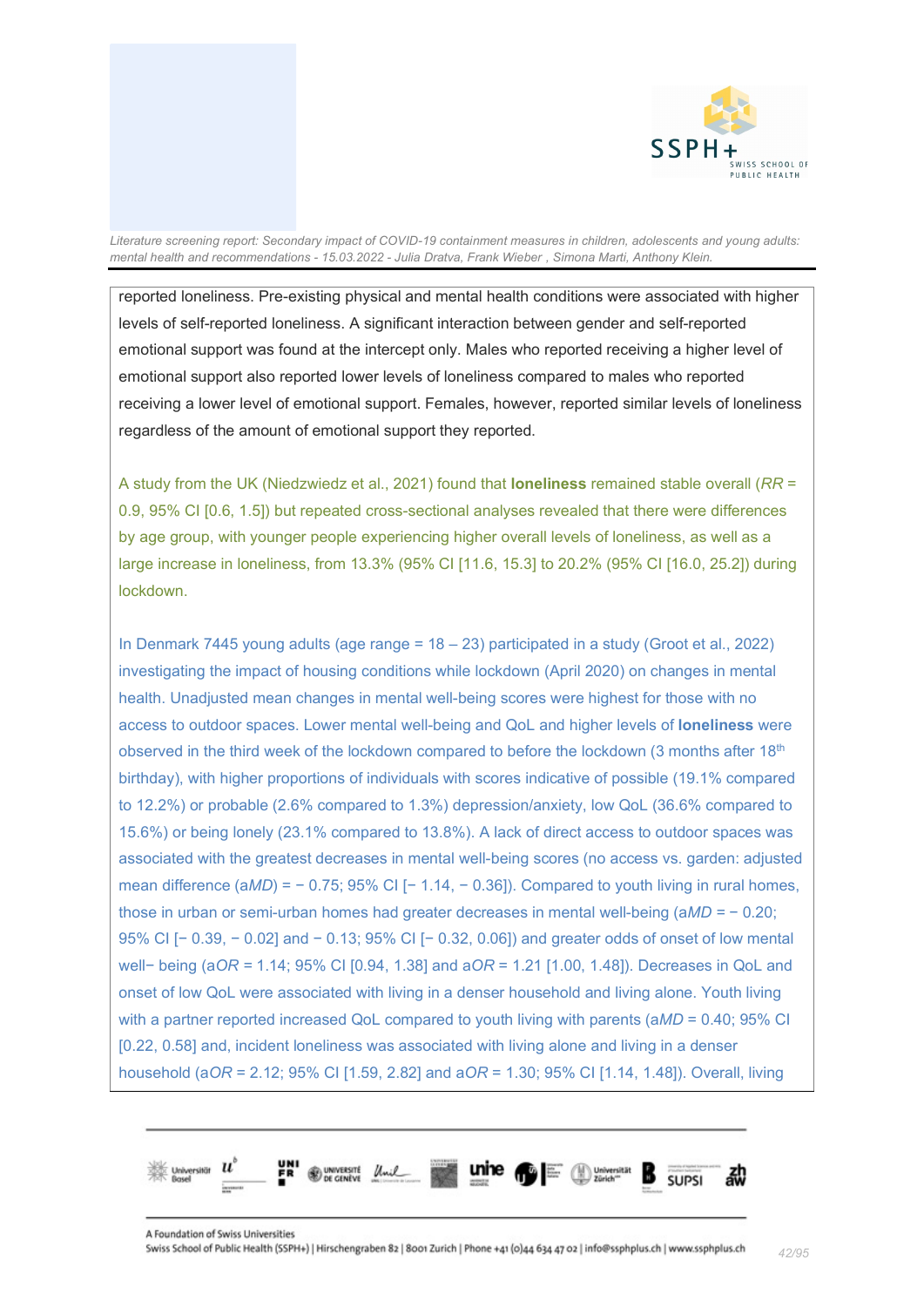

alone, in denser households without direct access to outdoor spaces may be especially vulnerable to mental health declines.

In the UK; Cooper et al. (2021) used data from the Covid-19: Supporting Parents, Adolescents and Children during Epidemics (Co-SPACE) study to explore the association between **loneliness,**  social relationships, and mental health in adolescents. Self-reported data from 894 young people (age 11 to 16) were used. The data was collected at two timepoints, baseline (March  $30<sup>th</sup>$ , 2020, and June 1<sup>st</sup>, 2020) and one month later the first follow up. Overall being female,  $r(867) = .19$ ,  $p <$ .001, and being older, *r*(867) = .13, *p* < .001, and lower income, *r*(804) = .08, *p* < .05, was associated with being lonely. Higher **loneliness** (UCLA Short Loneliness Scale (ULS-4)) was significantly associated with higher scores on all mental health measures (emotional symptoms, conduct problems, hyperactivity-inattention as measured by the SDQ and psychological stress as measured by the Kessler-6 Psychological Distress Scale (K6)). Psychological stress and loneliness were strongly associated, *r*(866) = .51, *p* < .001. The time someone spent talking to other people was not related to mental health or loneliness. But there was a small positive association between "texting others" and conduct problems, *r*(874) = .15, *p* < .001, hyperactivity-inattention, *r*(874) = .08,  $p < .05$ , and psychological distress,  $r(869) = .09$ ,  $p < .05$ . However, there was no significant association between "texting others" and loneliness. It was "concluded that while loneliness was associated with greater mental health difficulties at baseline, it did not predict increased mental health difficulties one month later.

#### **Anxiety**

A longitudinal study (Liang et al., 2021) investigated the **changes in adolescents internalizing symptoms** (anxiety and depression) during the pandemic by administering online surveys at three time points (T1 two weeks after start of home confinement March 2020; T2 five weeks after start of confinement; T3 end of home confinement May 2020). A total of 1053 Italian parents participated on behalf of their children aged 11-18 years (*M* = 14.13, *SD* = 2.25, 49.1% girls) in at least one of the surveys. Results show that adolescents anxiety symptoms were significantly different between time points, with small effect sizes,  $F(2, 564) = 4.906$ ,  $p = .008$ ,  $\eta_p^2 = 0.017$ . Anxiety symptoms increased from T1 to T2 (*p* = .016) and decreased from T2 to T3 (*p* = .017). Difference in depression

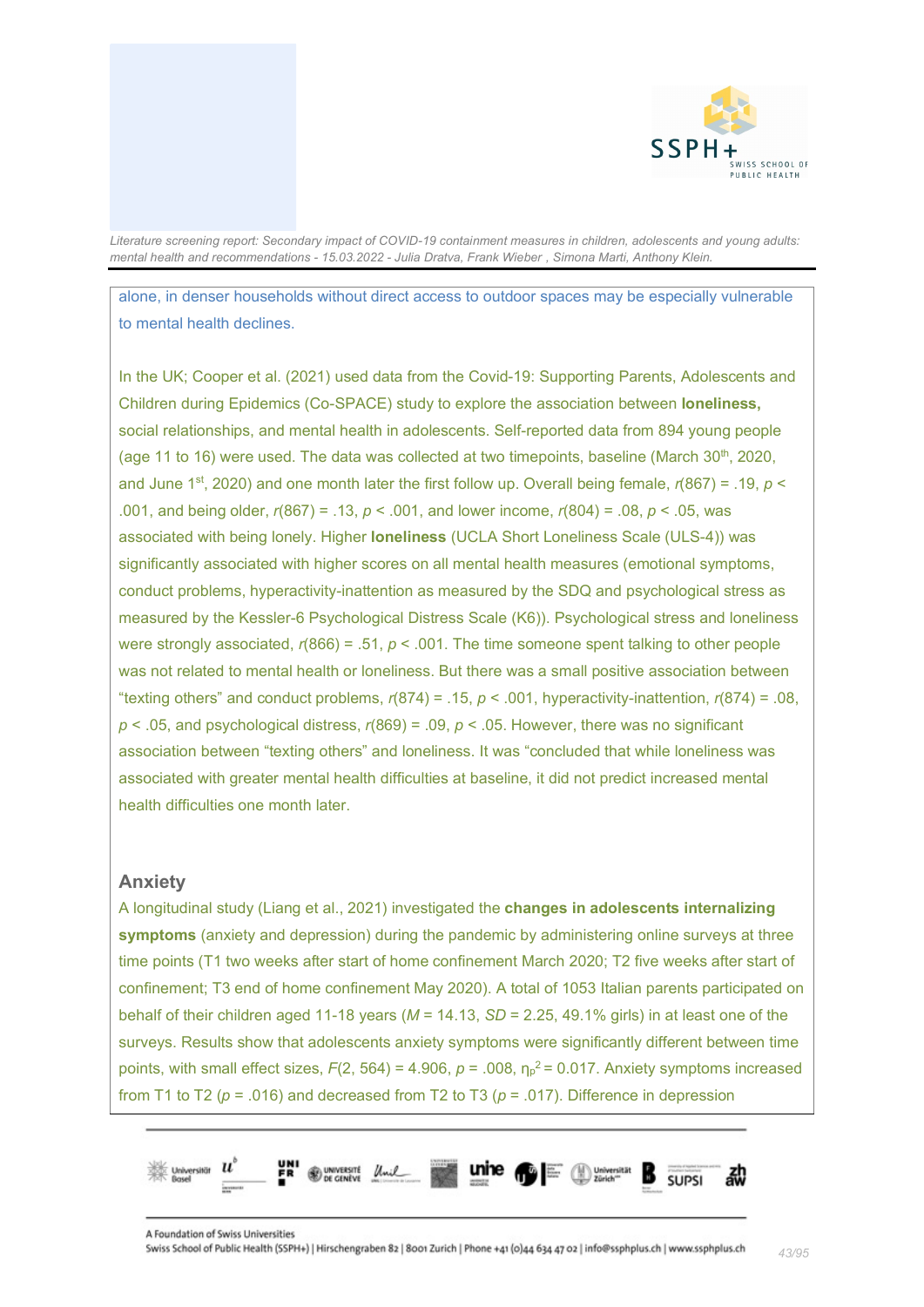

symptoms was statistically significant between time points,  $F(2, 564) = 6.106$ ,  $p = .002$ ,  $\eta_p^2 = 0.021$ ) and increased from T1 to T2  $(p = .002)$ , but not to T3. 31.9% of adolescents scored above the cutoff pint for anxiety and 17.7% scored high for depression. After controlling for sociodemographic variables, parental stress was positively associated with anxiety symptoms (*B* = 0.140, *SE* = 0.031,  $p = .000$ ) and depression symptoms ( $B = 0.222$ ,  $SE = 0.039$ ,  $p = .000$ ) of adolescents at T3. The study indicates an increase in adolescents' internalizing symptoms in long-term home confinement, which are increased by high levels of parentals stress.

Symptoms of **depression, anxiety and stress**, and the psychological impact of the lockdown situation in Spanish population were longitudinally analyzed using the Depression Anxiety and Stress Scale (DASS-21) and the Impact of Event Scale (IES) by Planchuelo-Gómez et al. (2020). 4724 participants filled in two surveys between March  $28<sup>th</sup>$  and April  $5<sup>th</sup>$ , 2020 (t1) and April  $28<sup>th</sup>$ , 2020, and May 15th, 2020 (t2). Symptomatic scores of anxieties, depression and stress were exhibited by 37.22%, 46.42% and 49.66% of the second survey respondents, showing a significant increase compared to the first survey (32.45%, 44.11% and 37.01%, respectively). Regarding the intrusion and avoidance scores remained on a high level during both timepoints. Authors discussed that consumption of information about COVID-19 and physical activity seemed to have an important role in the evolution of psychological symptoms.

Giannopoulou et al. (2020) examined the impact of the lockdown on **anxiety and depression** among 459 senior high school students in Greece. The proportion of all respondents who screened positive for anxiety (GAD-7  $\geq$  11) increased from 28.3% before the pandemic to 49.5% for the time of home confinement (*p* < .0001). The proportion of all respondents who scored above the Patient Health Questionnaire-9 (PHQ-9) cut off 11 or greater indicating positive screen for depression increased from 48.5% before the pandemic to  $63.8\%$  for the time of home confinement ( $p < .001$ ). The proportion of respondents who reported having thoughts that they would be better off dead, or of hurting themselves in some way increased from 25.9% before the pandemic to 29.7% during the lockdown period  $(p < .05)$ . More specifically, the proportion of those who reported having these thoughts nearly every day increased from 6% before the pandemic to 11.1% during the lockdown. The comorbidity, defined as positive screen for depression and anxiety, increased from 24% to 45% (*p* < .0001) and for males from 14.8% to 37.8% (*p* < .00001). After taking sex and baseline levels of

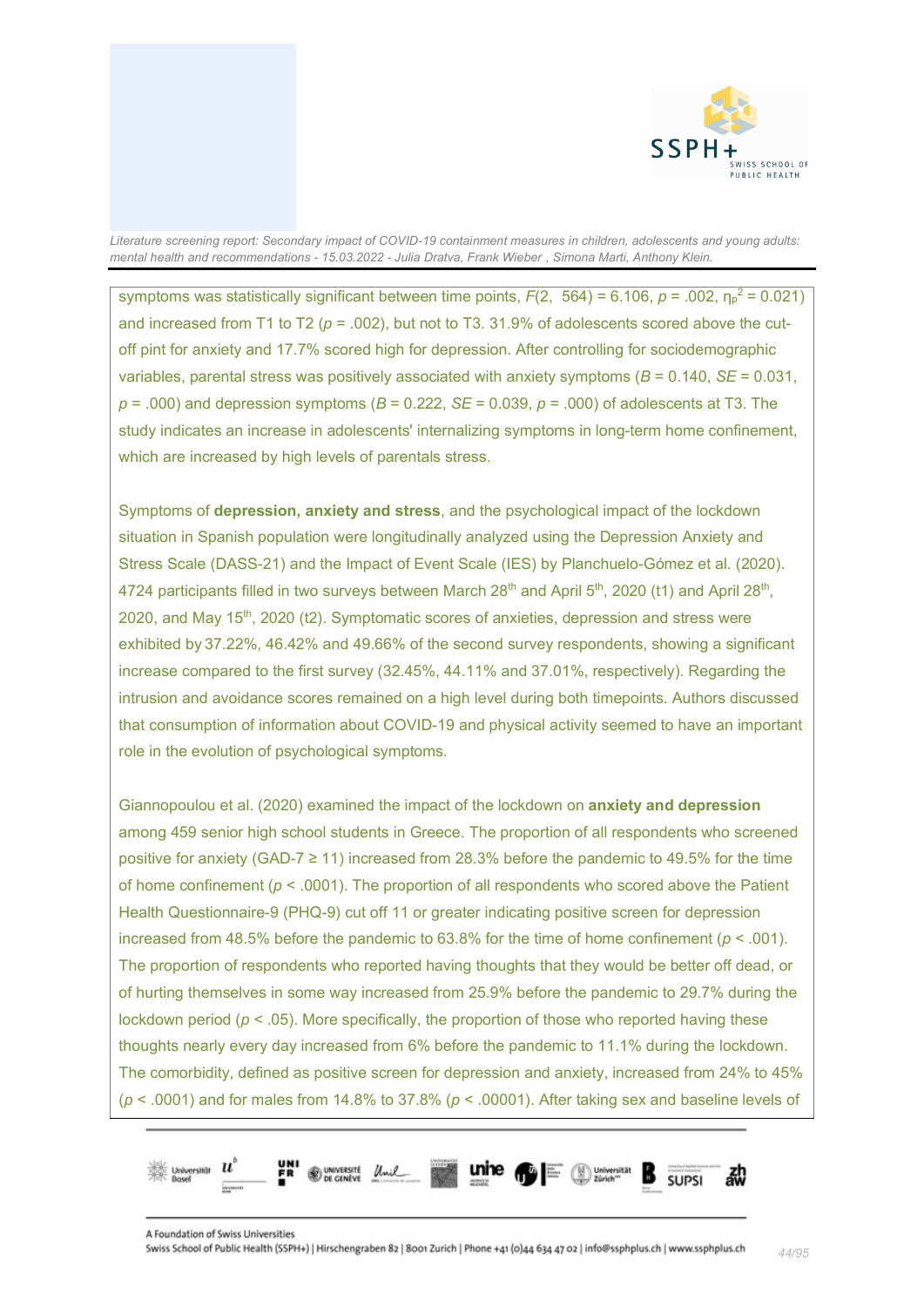

depression and anxiety one month prior to the lockdown into account, the level of lockdown experienced distress was predictive of depression and anxiety levels in time of home confinement, accounting for about 30% of variance in symptoms severity scores

Giménez-Dasí et al. (2021) conducted an assessment on the effect of **anxiety** levels of children (*N* = 215 ,6 – 11 years old) using the SENA scales developed for evaluation of Spanish children and adolescents. The age groups were divided into two groups: younger  $(6 - 7$  years of age) and older (8 – 11 years old), in accordance with SENA scales. Preliminary analyses did not indicate differences in anxiety among the age groups, either in T1 or T2 (all the *p* values > 0.20). In T3, a univariate test revealed significant differences between the younger and older children (*F*(2, 65) = 1.64,  $p = 0.04$ ,  $\eta^2 = 0.8$ ) with a mean size effect. The differences according to gender were also significant. At T1. the comparisons show statistically significant differences between girls and boys only in the 6-year-old group with a mean size effect  $(M_{\text{Boy}} = 2.32, SD = 0.62; M_{\text{Girl}} = 2.62, SD =$ 0.61),  $F(1.72) = 4.47$ ,  $p = .04$ ,  $d = 0.48$ ). No significant gender differences were found for older children at either time (all the *p*-values > .14). To compare the average mean scores of children of 6 years of age in T1 and T3, they executed a repeated measures ANCOVA with gender as a covariable. On introducing this co-variable, the differences were not significant  $(F(1, 66) = 0.10, p =$ .75). For the group of older children (without gender differences), they compared T1 and T3 using a student's *t*-test of repeated measures (with an alpha = 0.01 to avoid type I Errors). The results indicated that the reduction in T3 was statistically significant ( $M_{T1}$  = 2.31, *SD* = 0.68;  $M_{T3}$  = 2.15, *SD*  $= 0.69$ ;  $t(128) = 2.62$ ,  $p = .01$ ), but with a small effect size ( $d = 0.24$ ).

The study by Amendola et al. (2021) investigated the level of generalized **anxiety** (GAD-7) in university students in Switzerland (ZHAW) (M = 26.67 years, *SD* = 5.83). Participants were recruited via their university e-mail. Repetitive participation was possible. *N* = 676 participated in both T0 (baseline, April 3<sup>rd</sup> – 14<sup>th</sup>) and T1 surveys (April 30<sup>th</sup> – May 14<sup>th</sup> 2020). Prevalence of moderate-to-severe anxiety were 20.2% and 15.6% at T0 and T1, respectively. Baseline anxiety was considered higher compared to other pre-pandemic studies. Anxiety decreased from lockdown to post-lockdown. The following positively predicted anxiety: older age, female gender, non-Swiss nationality, loneliness, participants' concern about their own health, and interaction between time

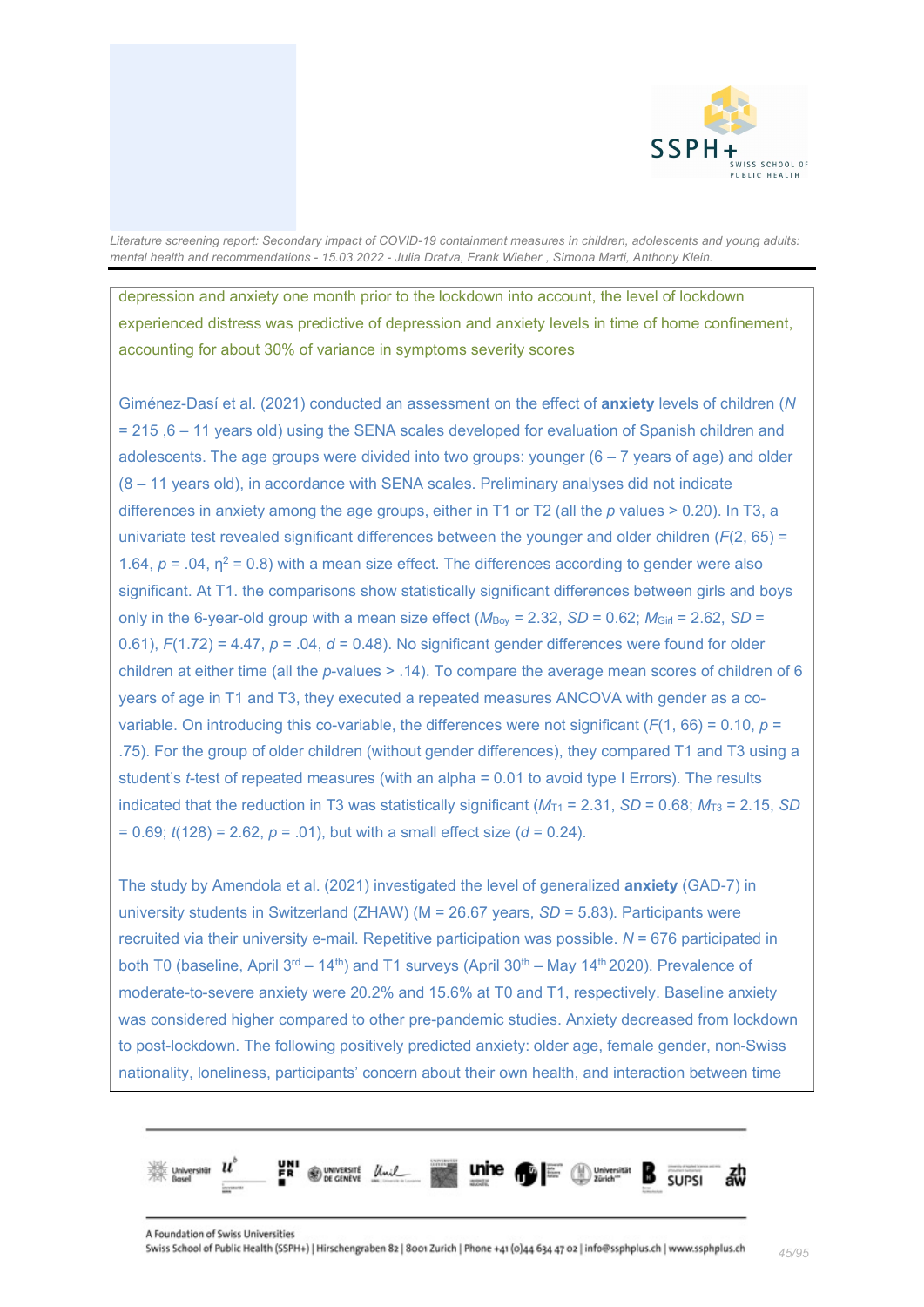

and participants' concern about their own health. Resilience and social support negatively predicted anxiety.

Elmer et al. (2020) compared data from university students collected April 2020 and September 2019, as well as with previous students' data from 2016 and 2017. They investigated change in mental health using the German version of the Center for Epidemiologic Studies Depression scale (CES-D), the Generalized Anxiety Disorder scale (GAD-7), Perceived Stress Scale (PSS), and the UCLA Loneliness Scale. The analyses within the same students (2020 vs. Sept. 2019) showed significant that students became more depressed  $(M_{\text{diff}} = 4.44, SE = 0.50, p < .001)$ , slightly more anxious (*M*diff = 0.60, *SE* = 0.24, *p* = .014), more stressed (*M*diff = 2.67, *SE* = 0.40, *p* < .001), and more lonely ( $M_{\text{diff}}$  = 0.13, *SE* = 0.02, *p* < .001). Similar negative trends were also observed for comparisons with data collected one year earlier in April 2019, with exception of anxiety. The withinperson comparisons indicate that students on average report lower levels of mental health during the COVID-19 crisis than before the crisis. COVID-19 specific worries were related to increased depression or stress, isolation in social networks and less interaction with others with increased anxiety, while isolation of friendship-networks related to increased loneliness, as did living alone. More emotional support was protective for depression, as was the number of friends for loneliness. Female sex was associated with negative mental health trajectories for all outcomes.

Ertanir et al. (2021) investigated the changes in **Swiss adolescents' mental health**. The mean age was 12.67 (*SD* = 0.68; *N* = 377). The slopes (**depression, anxiety, home stress, school stress**) show whether the mean-level scores increased or decreased from the first timepoint (pre-pandemic score, Sept/Oct 2019) to the second timepoint (Aug/Sept 2020). On average, only the adolescent's depression (slope = 0.117, *p* = .004) and home stress (slope = 0.164, *p* = .005) scores showed a significant increase. There were no significant changes in the adolescent's anxiety  $(p = .841)$  and school stress ( $p = .007$ ) levels. The inclusion of student's characteristics revealed that the meanlevel changes in depression and home stress scores were no more significant. This means that the increase in students' depression and home stress levels were affected by students' characteristics. students' gender predicted the mean score of depression, anxiety, and home stress levels, indicating that, on average, boys had lower depression, anxiety, and home stress scores than girls. girls had a significantly higher increase in depression and anxiety scores than boys. No significant

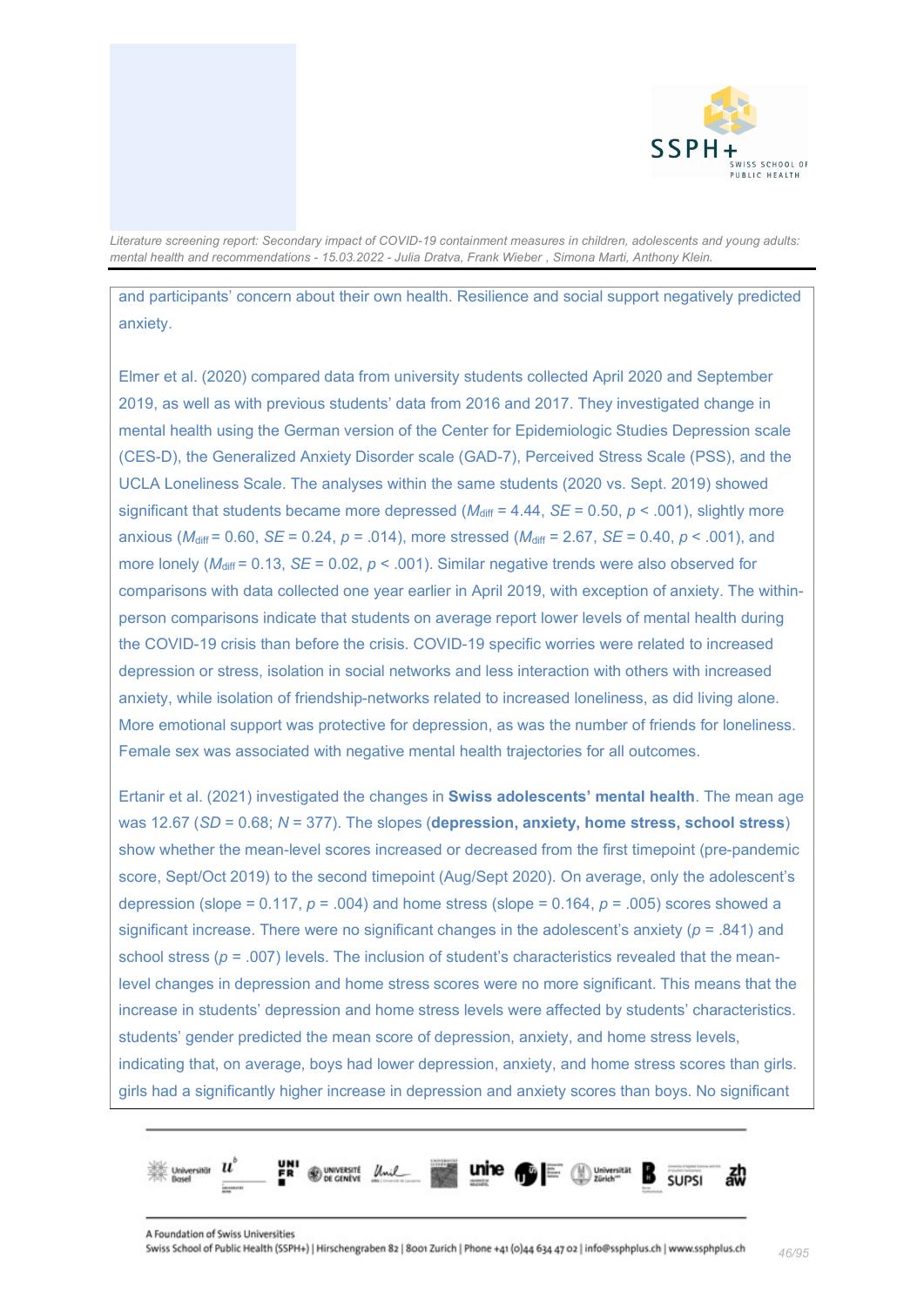

effect of gender was visible for the changes in home stress, nor for changes in the stress of school student's immigrant status predicted the mean scores of depression symptoms and home stress, but not the mean scores of anxieties and school stress an immigrant status was associated with lower home stress and higher depression scores. Immigrant status had no effects on the intraindividual changes of the scores. age, students with access to a private room at home had significantly lower depression and anxiety scores compared to students who did not have access to a private room at home. Students who reported burdens other than COVID-19 had, on average, significantly higher anxiety, and depression scores (intercepts) compared to students who reported COVID-19 as a burdening factor. Moreover, students who were burdened by other factors also had significantly higher mean-level changes (slopes) in depression symptoms. These results indicate that, except for school stress, reporting a COVID-19 burden was not a significant predictor of general changes in student' mental health. On the contrary, other types of burdens seemed to have more impact on the adolescent's mental health status.

In a longitudinal study, Bouter et al. (2022) investigated the effect of the pandemic on adolescents' mental health in the Netherlands in a prospective cohort of 1022 adolescents (with a 2.5:1 ratio oversampling of adolescents on their emotional and behavioral problems). As part of the iBerry (Investigating Behavioral and Emotional Risk in Rotterdam Youth) Study, depressive, **anxiety,**  stress, and oppositional defiant problems as well as psychotic experiences and suicidality were assessed before the pandemic, using several subscales of the Youth Self-Report (YSR) from the Achenbach System of Empirically Based Assessment (ASEBA) (*M*age at baseline = 15.0 years). 445 and 333 of these 1022 participants completed an online questionnaire during the first lockdown in April 2020 (*M*age at first lockdown assessment = 17.7 years, *SD* = 0.67), and during the second lockdown in January 2021, respectively. Between the baseline and first lockdown assessment, an increase in depressive problems was observed (*B*: 0.93, 95% CI [0.43, 1.42]). However, there was a decrease in anxiety problems (*B*: −0.58, 95% CI [−0.94, −0.21]) and psychotic experiences (*B* = −0.147, 95% CI [−0.23, −0.07]), whereas stress problems (*B =* 0.05, 95% CI [−0.48, 0.59]), oppositional defiant problems (*B* = 0.30, 95% CI [−0.18, 0.24]), and suicidality (*B =* −0.05, 95% CI [−0.13,0.03]) did not change. Between the first and second lockdown assessment there was an increase in depressive problems (*B =* 2.20, 95% CI [1.71, 2.70]) and stress problems (*B =* 0.96, 95% CI [0.43, 1.50]). In contrast, psychotic experiences (*B =* −0.13, 95% CI [−0.21, −0.05]) decreased, and anxiety problems (*B =* 

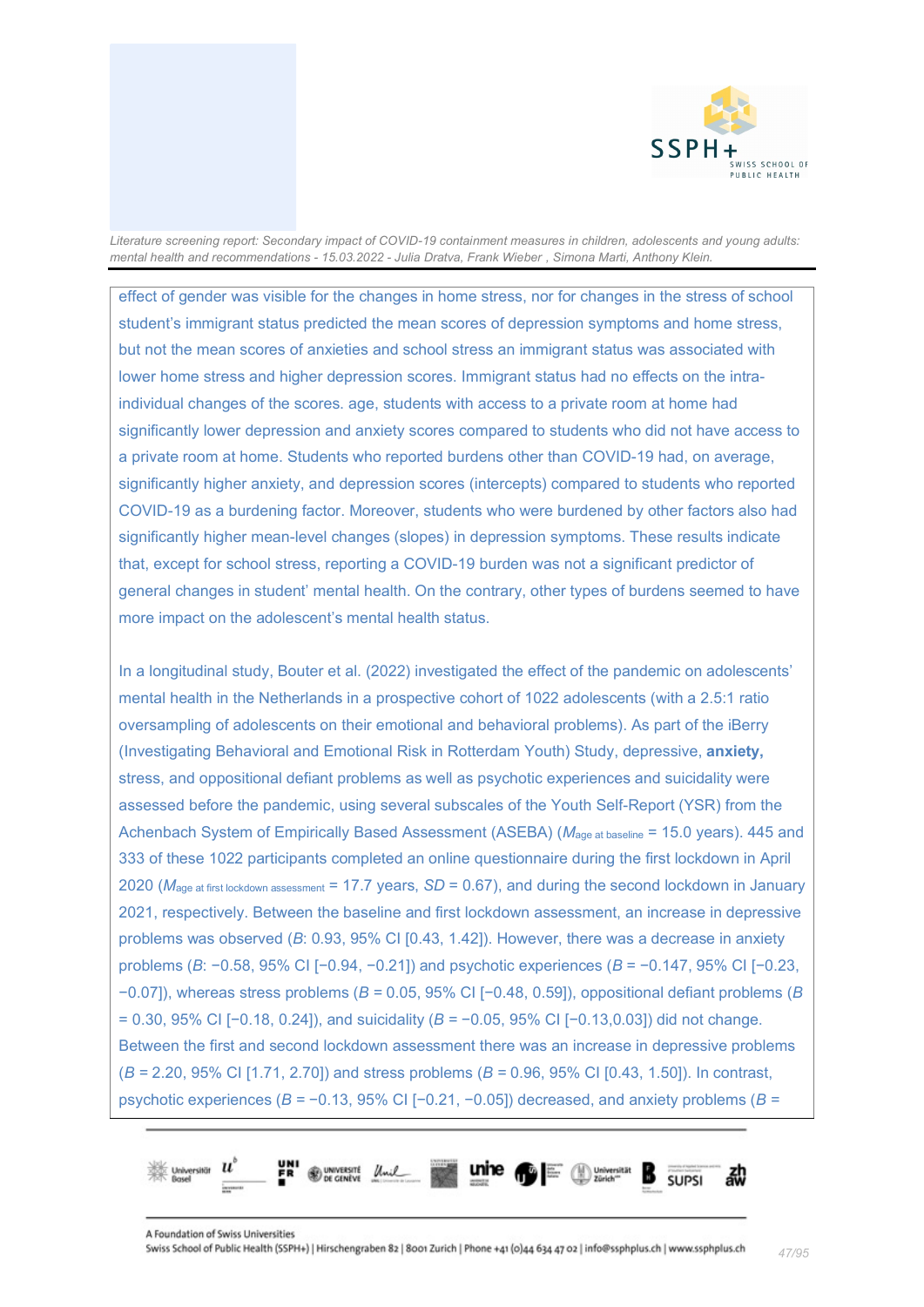

−0.03, 95% CI [−0.40, 0.34]), oppositional defiant problems (*B* = −0.13, 95% CI [−0.34, 0.08]), and suicidality (*B* = 0.03, 95% CI [-0.04, 0.11]) remained unchanged. Further analysis showed that participants who scored in the clinical range at baseline had the largest decrease in problem scores between baseline and first lockdown for anxiety problems (Cohen's *d* = .22), depressive problems (*d* = .12), oppositional defiant problems (*d* = .12), stress problems (*d* = .19), psychotic symptoms (*d* = .15), and suicidality (*d* = .11). The scores for these participants increased slightly between first and second lockdown assessment, with small effect sizes (Cohen's *d* ranging from .01 to .11). Participants who scored in the borderline range at baseline showed a similar pattern (although all effect sizes being small, with Cohen's *d* ranging from .00 to .07). Participants who scored in the normal range at baseline had an increase in scores between baseline and first lockdown assessment and again between first and second lockdown assessment, but all effect sizes were negligible (Cohen's *d* ranging from .00 to .04). Thus, majority of the participating adolescents reported having emotional and behavioral symptoms that were within the normal range. Among adolescents with high clinical severity prior to the pandemic, the mean symptom scores for all six outcomes decreased significantly.

Knowles et al. (2022) examined the impacts of the COVID-19 pandemic and related social restrictions and school closures on adolescent mental health, particularly among disadvantaged, marginalized, and vulnerable groups in two socially and ethnically diverse boroughs in London, UK. They analyzed four waves of data: 3 pre-pandemic (2016-2019) and 1 mid-pandemic (May-August 2020; *N* = 1074; age range: 12–18 years) from the REACH study (Resilience, Ethnicity, and AdolesCent Mental Health). No evidence of an overall increase in the (weighted) prevalence of mental distress mid-pandemic (15.9%, 95% CI [13.0, 19.4]) compared with pre-pandemic (ranging from 17.1% to 18.3%) was found. This same pattern was observed for **depression, anxiety, and self-harm**. However, there were differences in changes in distress across the subgroups: A modest variation by gender, with a small increase in distress among the female participants (*B* [unstandardized beta coefficient] =  $0.42$ ,  $95\%$  CI [-0.19, 1.03]), mainly in internalizing scores, and a small reduction among male participants (*B* = -0.59; 95% CI [-1.25, 0.18]; *p* (interaction) = .007), primarily in externalizing scores was found. Analyses of variation in within-person change pre-COVID to mid-COVID revealed a strong evidence of variation by prior mental health problems (i.e., SDQ scores ≥18), with a modest decrease in overall distress among those with prior mental health

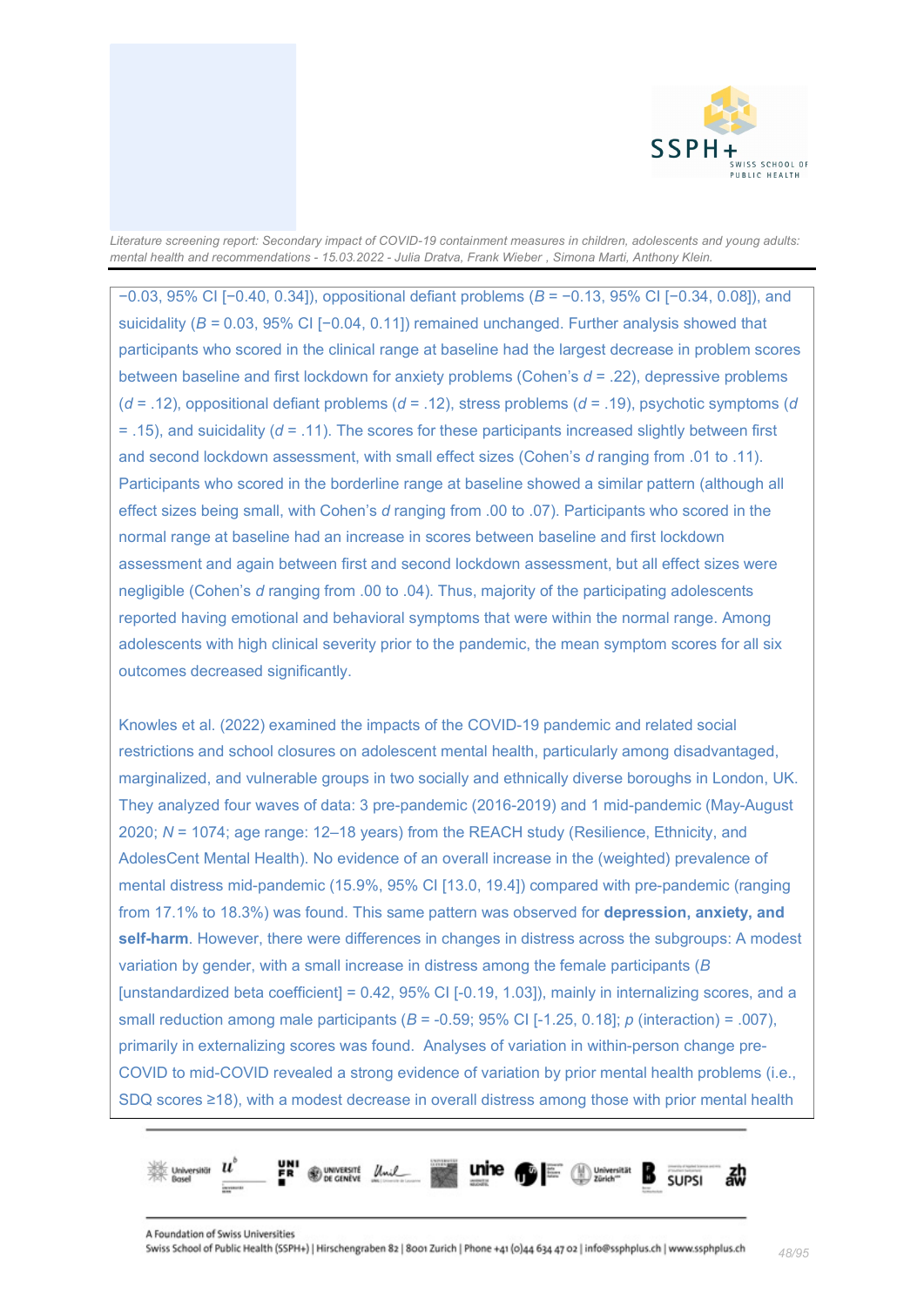

problems (*B* = -1.04 [-1.88, 0.20]; *p* (interaction) = .002) and some evidence for variation by household affluence, with a small decrease in distress among young people from less affluent households pre-pandemic ( $B = -1.12$  [-1.89, -0.36];  $p$  (interaction) = .016). Further, there was evidence of an increase in distress among those who reported household financial problems (*B* = 1.27; 95% CI [-0.04, 2.58]), but no change among those who did not (*B* = -0.36 95% CI [-0.96, 0.24]; *p* (interaction) = .008).

The cohort-study from Burdzovic Andreas & Brunborg (2021) examined aspects of self-reported mental and physical health among adolescents (grade 11) from the longitudinal MyLife study in Norway before and during the pandemic, including the role of pandemic-associated anxiety. The COVID-19 cohort consists of students entering high school in 2020, students entering high school in 2019 and 2018 were combined into the single pre–COVID-19 cohort. **Depression** Symptoms were assessed with the 9-item Patient Health Questionnaire (PHQ-9) and the pandemic-associated anxiety with the Pandemic **Anxiety** Scale. A total of 2975 adolescents were included in the analysis (1621 adolescences assessed before and 915 during the pandemic). The COVID-19 cohort was subdivided in the HPA (high pandemic anxiety) or LPA (low pandemic anxiety) group. Results revealed no significant differences in depression symptoms. However, sub-analyses comparing adolescents with high anxiety during the COVID-19 pandemic with adolescents in the pre-pandemic cohort, showed that clinical-level depression symptoms (*aOR* = 2.17; 95% CI [1.39, 3.30]; *p* = .001) were significantly more common in the HPA group from the COVID-19 cohort than in the Pre– COVID-19 cohort.

O'Connor (2021) investigated the trajectory of **mental health and well-being** during the first 6 weeks of lockdown in 3077 adults in the UK. **Suicidal ideation** increased over time, with respondents at wave 2 (9.2%; *OR* = 1.17, 95% CI [1.01, 1.34], *p* = .031) and wave 3 (9.8%; *OR* = 1.24, 95% CI [1.07, 1.44], *p* = .005) reporting higher levels than at wave 1 (8.2%). The difference between waves 2 and 3 was not statistically significant. 21% of the participants was above the cutoff point for moderate or severe levels of **symptoms of anxiety** at wave 1. However, these symptoms decreased across waves, with wave 2 (18.6%; *OR* = 0.89, 95% CI [0.81, 0.97], *p* = .012) and wave 3 (16.8%; *OR* = 0.82, 95% CI [0.74, 0.90], *p* < .0001) being lower than wave 1 (21%). Again, sig. between wave 2 and 3 not. sign. subgroup analyses showed that women, young people

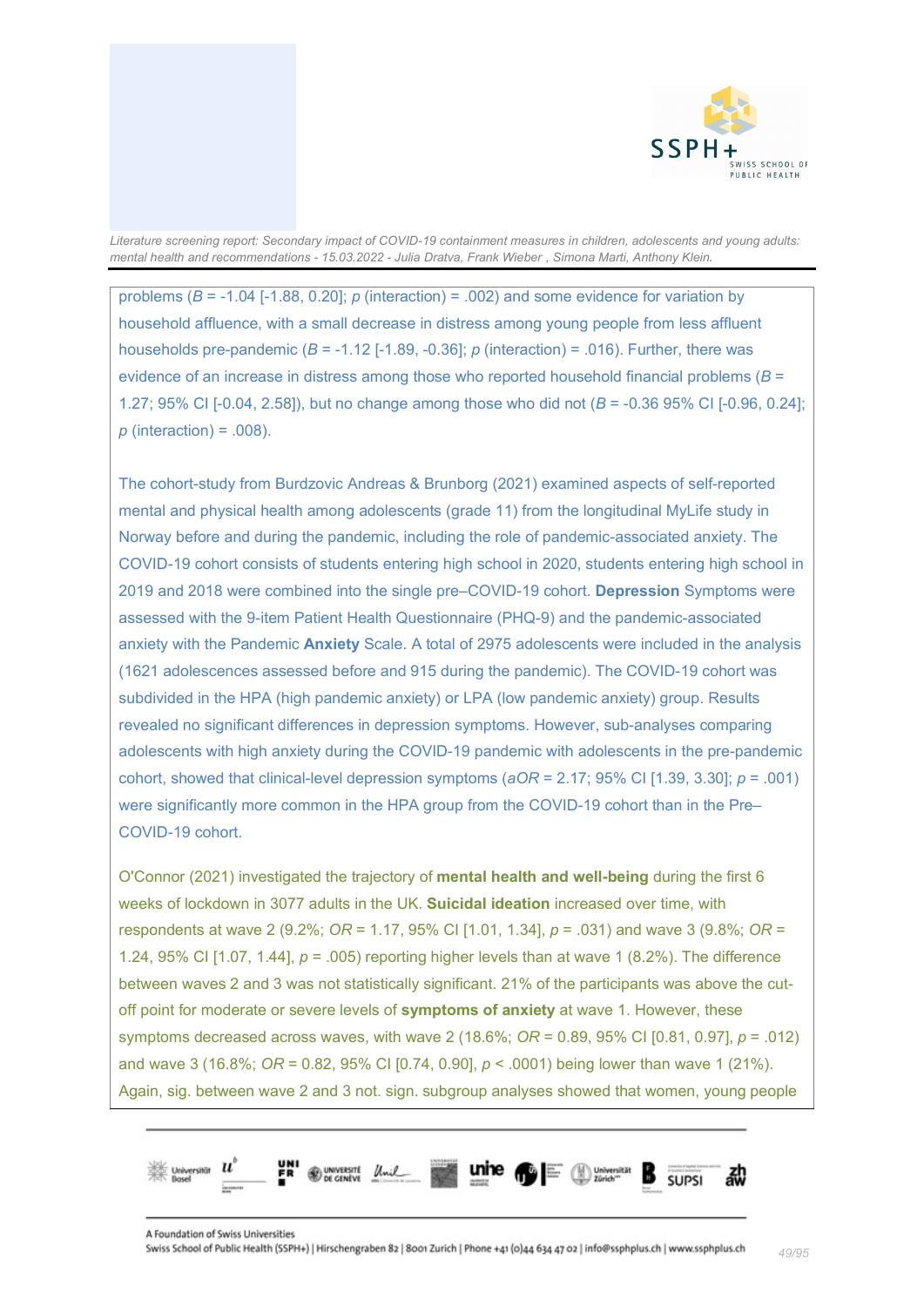

(18–29 years), those from more socially disadvantaged backgrounds and those with pre-existing mental health problems have worse mental health outcomes during the pandemic across most factors.

A longitudinal study in Italy, Spain, and Portugal (Orgilés et al., 2021) investigated the psychological reactions to the pandemic two, five, and eight weeks after the lockdown in 2020. Parents completed the "Impact Scale of COVID-19 and Home Confinement on Children and Adolescents". Country differences were found, but overall **anxiety** (*OR* = 3.78; 95% CI [2.90, 4.91]; *p* ≤ .001), mood symptoms (*OR* = 1.95; 95% CI [1.61, 2.35]; *p* = .005), sleep disturbances (*OR* = 1.49; 95% CI [1.30, 1.70]; *p* ≤ .001) and behavioral disturbances (*OR* = 1.17; 95% CI [1.08, 1.27]; *p* ≤ .001) and cognitive disturbances (*OR* = 1.45; 95% CI [1.21, 1.73]; *p* ≤ .001) significantly increased from two weeks after the lockdown (Time 1) to five weeks (Time 2). From five to eight weeks (Time 3), almost all psychological reactions decreased except for anxiety. Parental stress was related to all children´s psychological symptoms, except for eating disturbances

This Dutch study from Koelen et al. (2021) measured mental health changes in at-risk university students (*N* = 685, *M*age= 22.5, *SD* = 5.5; range 17-67). **Depression, Generalized Anxiety Disorder, Insomnia, alcohol use, loneliness, happiness, stress and subjective health** was measured at two timepoints (T1 = January 2019 and T2 = April 16<sup>th</sup> – May 13<sup>th</sup>, 2020) "Overall, mental complaints increased from T1 to T2. At T2, 55.3% scored above threshold for likely clinical depression, compared to 48.7% at T1  $(X^2 \mid 1, n = 671] = 209.60$ ;  $p < .001$ ). Roughly 3% more participants experienced clinically significant generalized anxiety during COVID ( $X^2$  [9, *n* = 683] = 296.37; *p* < .001). At T2, 2.1% of the participants experienced clinically severe insomnia compared to none at T1 ( $X^2$  [6,  $n = 680$ ] = 263.16;  $p < .001$ ). Roughly 5% more people experienced social anxiety at T2 compared to T1 ( $X^2$  [1,  $n = 679$ ] = 272.95;  $p < .001$ ). Loneliness increased with 7% ( $X^2$ [9, *n* = 679] = 394.45; *p* < .001). Interestingly, social avoidance and alcohol use decreased (social avoidance: X2 [1, *n* = 683] = 181.67; *p* < .001; alcohol use, men: X2 [1, *n* = 207] = 32.56; *p* < .001; alcohol use, women: X2 [1, *n* = 504] = 140.61; *p* < .001)." (Koelen et al. 2021, p. 4)

Essau and de la Torre-Luque (2021) analyzed adolescent psychopathological profiles and explored its role in predicting the outcome of COVID-19. The sample for this study was drawn from the

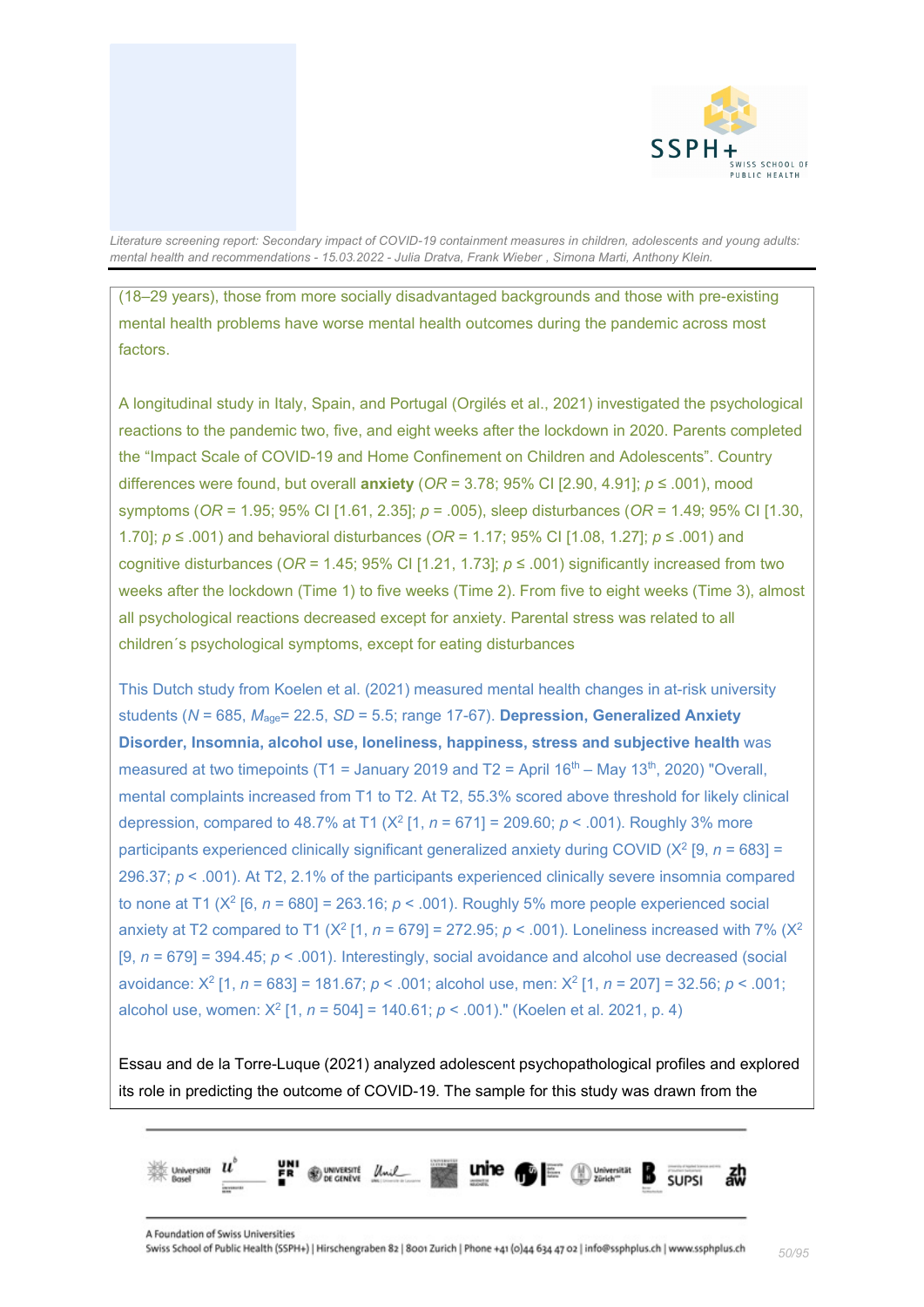

Millennium Cohort Study (MCS). Between January 2018 to March 2019 and in May 2020, a total of 904 participants completed mental health questions (2018-2019) and a COVID-19 survey (2020). The adolescents were at t1 17 years (*M* = 17.18 years) and at t2 19 years (*M* = 19.17 years) old. As mental health outcomes, well-being (Warwick-Edinburgh Mental Wellbeing Scale, WEMWBS), distress (K6 Kessler Distress Scale), **depression** (Patient Health Questionnaire, PHQ-2) and anxiety (Generalised Anxiety Disorder Scale) have been measured. Based on the MCS sweep 7, four psychopathological profiles were identified. 60.17% of sample belonged to the profile which consisted of adolescents with low levels of psychological symptoms. The second profile included adolescents with the highest risk of showing almost all the psychological symptoms and problematic behaviors (23.01% of sample). 12.03% of sample belonged to the third profile, which comprised adolescents at high risk of substance use and behavioral addictions. Lastly, the fourth profile included adolescents who reported having bad sleep quality and mental health difficulties, and symptoms indicative of poor emotion regulation (4.79% of sample). Adolescents from the second profile reported a rise in mental distress in anxiety symptoms and in depressive symptoms and a reduction in mental well-being. Adolescents from the fourth profile reported a rise in mental distress, in anxiety symptoms and a reduction in mental well-being.

# **Behavioral/emotional (affective) disorders**

Caviezel Schmitz and Krüger (2020) conducted a study in Switzerland to analyze the effects of the Pandemic on children and adolescents (Age range: 2-17 years) on their **emotional and physical changes**. Parents answered an online survey for their children (*N* = 245; *M*age = 7 years old). Outcomes were measured at two different time points with two different groups (April 20<sup>th</sup> to May 10<sup>th</sup>, 2020 [lockdown] and May 11<sup>th</sup> to June 7<sup>th</sup>, 2020 [lifting of restrictions]). The results of the Strengths and Difficulties Questionnaire (SDQ) indicate that 40% of the children experienced **some sort of difficulties**. At both time points, 40% of the 4-8 year-old and 50% of the 9-14 years-old children and adolescents had at least light difficulties. 50% of the 15 year-old adolescents had difficulties during the first wave, this increased to 70% at the second time point. Together, most of the Children worried little. Children older than 9 years worrying more often than younger ones and especially older children and adolescents did not look positive in to the future during June 2020 (lifting of restriction).

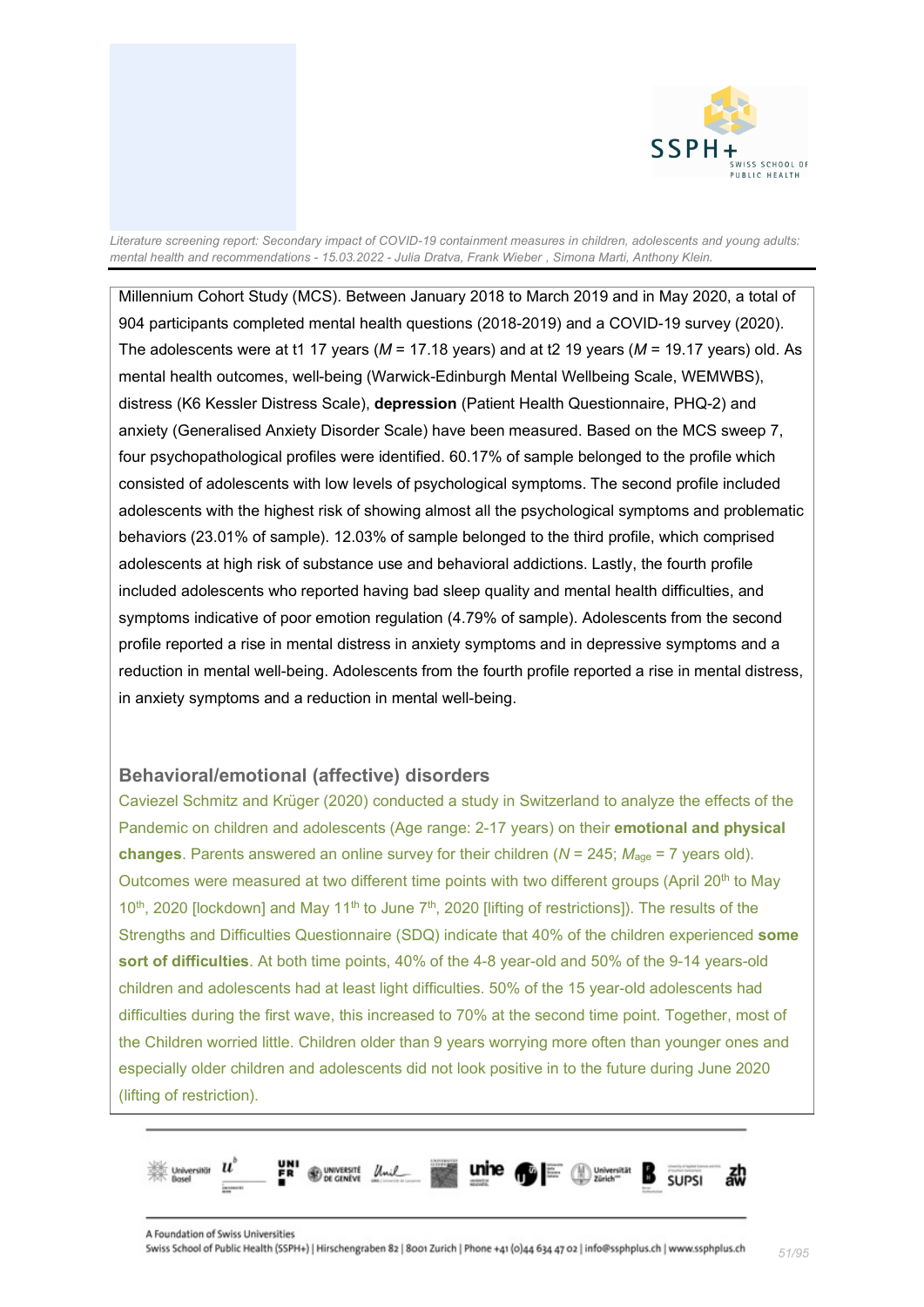

A longitudinal study from the Netherlands (Achterberg et al., 2021) examined **externalizing behavior** and whether perceived stress mediated the lockdown effects on children. A total of 106 parents and 151 children (aged 10- 13 years) filled in questionnaires during lockdown and data were combined with data of previous years. Children's externalizing behavior (measured by the Strength and Difficulties Questionnaires (SDQ)) during the lockdown was significantly predicted by prior externalizing behavior (*p* < .001). However, longitudinal child measures showed a gradual decrease in internalizing and externalizing behavior, which seemed decelerated by the COVID-19 lockdown. Overall, relatively few parents (19%) and children (21%) reported stress in the last two weeks of lockdown. Stress measured with the Perceived Stress Scale (measured on a 0–4 scale) ranged between 0 and 2.4 in parents and between 0 and 2.8 in children. Perceived stress of children and parents were not significantly correlated (*p* = .209). However, changes in parental negative feelings and children's externalizing behavior were mediated by perceived stress: higher scores prior to the lockdown were related to more stress during the lockdown, which in turn was associated with an increase in parental negative feelings and children's' externalizing behavior. Perceived stress in parents and children was associated with negative coping strategies. Additionally, children's stress levels were influenced by prior and current parental over reactivity

Lehmann et al. (2022) found an increased Strengths and Difficulties Questionnaire (SDQ) total scale mean scores (t1 = 11.1; t2 = 11.7;  $p < .001$ ) from t1 ( $27<sup>th</sup>$  of April – 12<sup>th</sup> of May 2020) to t2 (16<sup>th</sup> of December 2020 – 10<sup>th</sup> of January 2021) in Norwegian children (age range: 12 – 19). The highest increase was observed for internalizing problems (t1 = 5.6, t2 = 6.2; *p* < .001), emotional symptoms (t1 = 3.4, t2 = 3.9; *p* < .001), and peer problems (t1 = 2.2, t2 = 2.3; *p* = .002). No statistical difference was observed for externalizing subscales or prosocial behavior.

Hu and Qian (2021) examined the mental health impact of the COVID-19 pandemic on adolescents (10- to 16-year-olds) in the United Kingdom in July 2020. The study is part of a longitudinal study. Regression models showed an overall increase in **emotional problems** (*B* = .23; 95% CI [.09, .38]; *p* =.002) and **peer relationship problems** (*B* = .27; 95% CI [.15, .40]; *p* < .000) and a decrease in **conduct problems**  $(B = -18, 95\% \text{ CI} [-30, -07]; p = .002)$ . Adolescents with better-than-median mental health before the pandemic have experienced an increase in their emotional problems (*B* =1.05; 95% CI [.88, 1.22]; *p* < .001), conduct problems (*B* = .28; 95% CI [.16, .39]; *p* < .001),

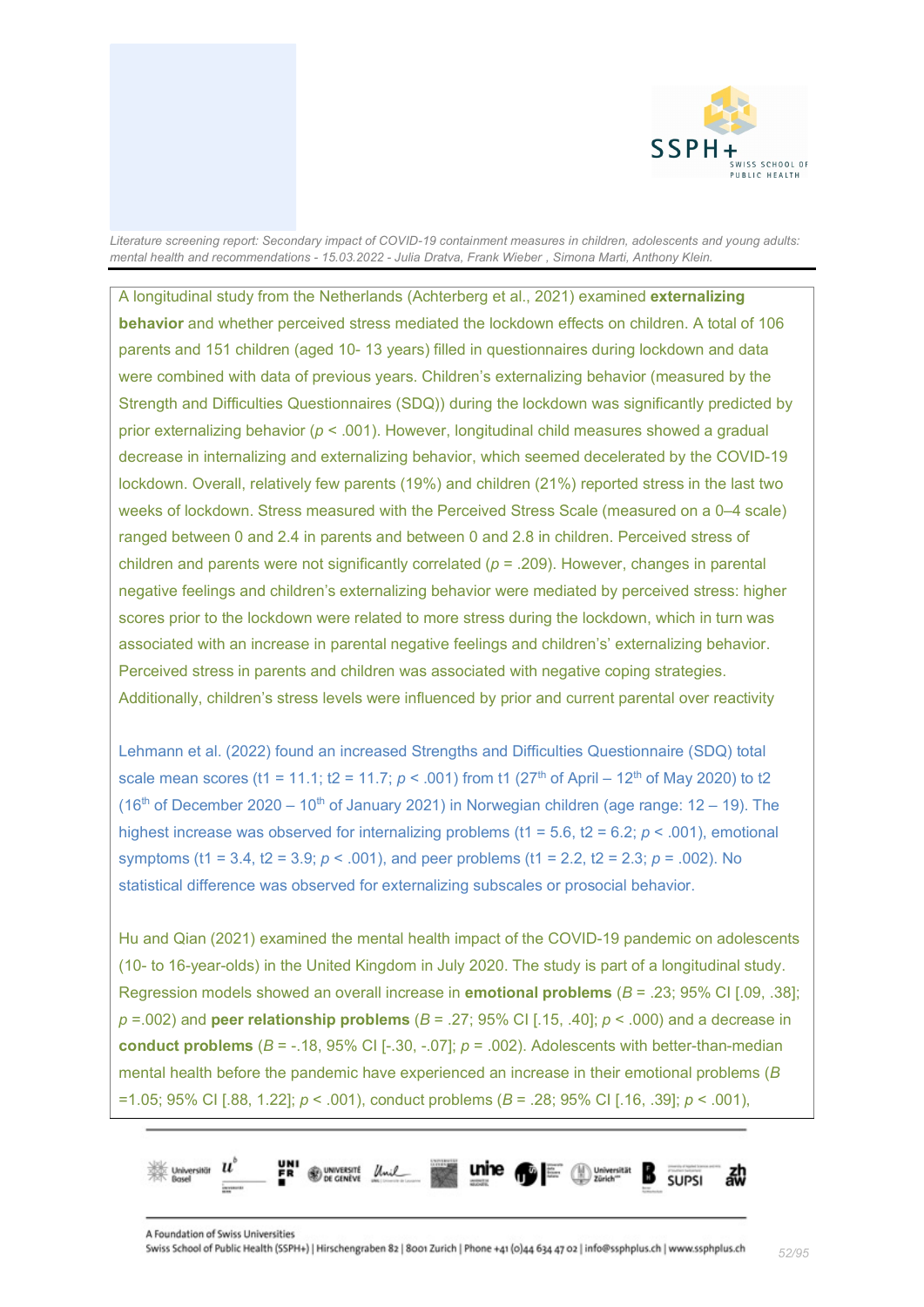

hyperactivity ( $B = .64$ ; 95% CI [.46, .82];  $p < .001$ ), and peer relationship problems ( $B = .94$ ; 95% CI [.79, 1.08]; *p* < .001), and they have also become less prosocial (*B* = -.89; 95% CI [-1.03, -.75]; *p* < .001). In contrast, adolescents with worse-than-median mental health before the pandemic have experienced opposite changes in each Strengths and Difficulties Questionnaire domain. Boys have experienced a smaller increase in emotional problems but a greater decrease in prosocial tendency. The negative mental health impact is particularly prominent among adolescents in one-parent, onechild, and low-income households. Adult household members' COVID-19 symptoms and illness have undermined adolescents' peer relationships.

A Spanish study by Ezpeleta et al. (2020) investigates the life conditions of adolescents during lockdown and the association with **psychological problems** (SDQ). 226 parents (117 girls/109 boys, *M*age = 13.9, *SD* = 0.28) answered an online survey about their children. After the lockdown, the following problems increased significantly: **conduct problems** (*p* = .006, small effect size**), peer problems** (*p* < .001, moderate effect size), **prosocial behavior problems** (*p* < .001, large effect size) and **total difficulties** (*p* = .005, small effect size). There was no significant change in hyperactivity-inattention problems after the lockdown. Higher emotional problems were associated with sleep problems, feelings of frustration, a low quality of the adolescent's relationships (lack of online communication with friends, worsened family relationships), adolescents' activities (not keeping up daily routines, (parents overburdened with helping with homework, not doing joint activities with the family, boredom, excessive screen time), and with behaviors of the adults (parents giving up enforcing the rules and more discussions/stress than usual in the family at home) as well as their own concern about contagion. Higher conduct problems scores were mainly associated with adolescents' relationships, how the adults in the household behaved, and the adolescents' activities. Higher hyperactivity–inattention problems scores and peer problems were mostly associated with the adolescents' activities. Higher prosocial problems scores were mostly associated with the behavior of the adults. Higher total problems scores were associated with the adolescents' activities, followed by the adolescents' relationships, the adults' behavior, and last changes in weight (4.3%). Effect sizes ranged from small (0.04) to large (0.36).

A study by Raw et al. (2021) that is part of the longitudinal Co-SPACE study in the UK focused on mental health effects during the lockdown. Parents and caregivers from 4 to 16-year-olds filled in a

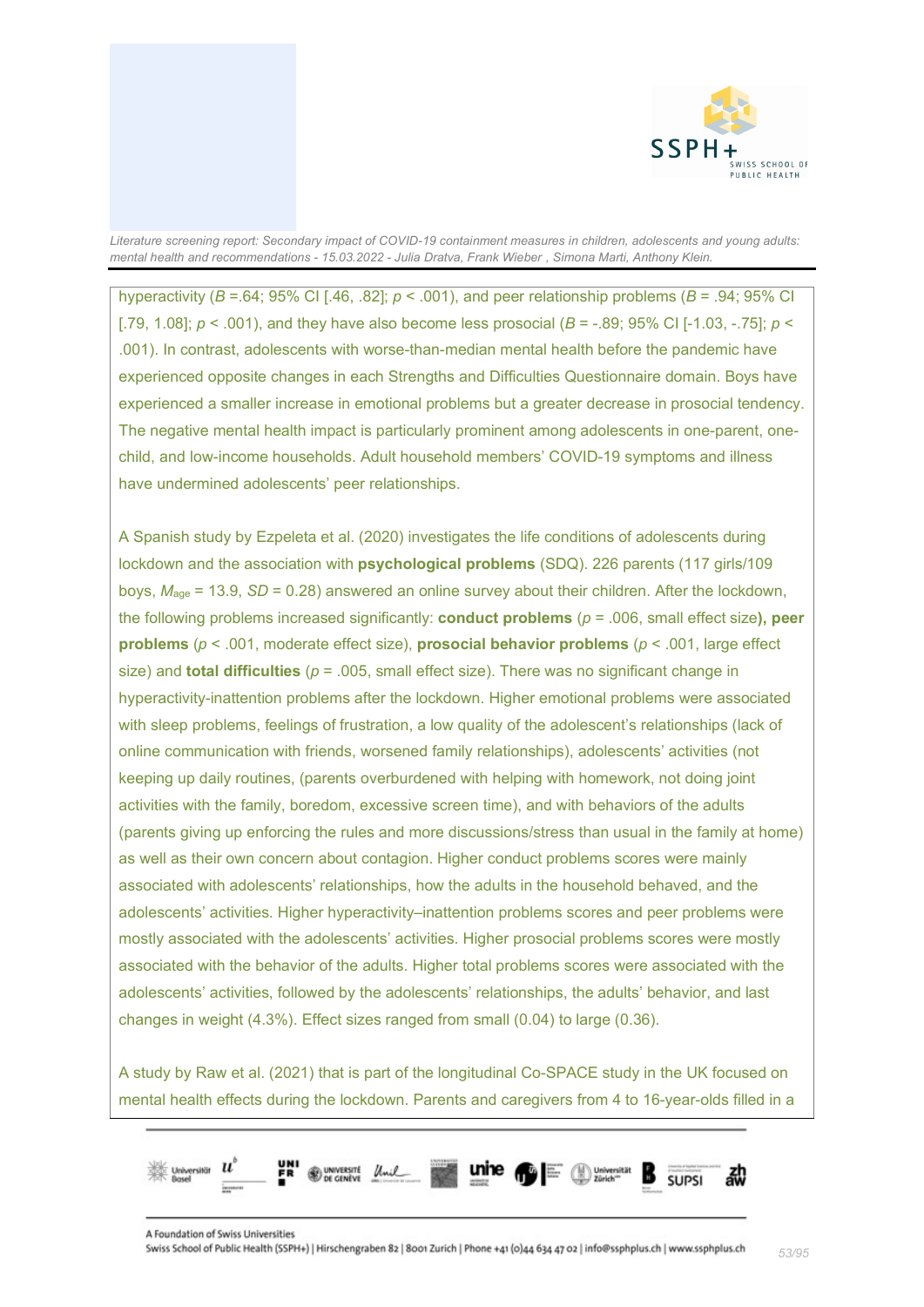

Strengths and Difficulties Questionnaire (SDQ) at baseline and at least one follow-up questionnaire. Growth cure analyses showed an increase between April and July 2020 in **hyperactivity/inattention**, while **conduct problems** and **emotional symptoms** remained relatively stable. Although many children maintained stable low symptoms, other children showed elevated symptoms in July. Predictors of such elevated symptoms were parent/carer with higher self-reported mental health symptoms (of depression, anxiety, and stress), having special education needs or neurodevelopmental disorders, and to be younger in age. Moreover, different types of symptom trajectories were identified

In the UK; Cooper et al. (2021) used data from the Covid-19: Supporting Parents, Adolescents and Children during Epidemics (Co-SPACE) study to explore the association between loneliness, social relationships, and mental health in adolescents. Self-reported data from 894 young people (age 11 to 16) were used. The data was collected at tow timepoints, baseline (March 30<sup>th</sup>, 2020, and June 1st, 2020) and one month later the first follow up. Overall being female, *r*(867) = .19, *p* < .001, and being older, *r*(867) = .13, *p* < .001, and lower income, *r*(804) = .08, *p* < .05, was associated with being lonely. Higher loneliness (UCLA Short Loneliness Scale (ULS-4)) was significantly associated with higher scores on all mental health measures (**emotional symptoms, conduct problems, hyperactivity-inattention** as measured by the SDQ and psychological stress as measured by the Kessler-6 Psychological Distress Scale (K6)). Psychological stress and loneliness were strongly associated, *r*(866) = .51, *p* < .001. The time someone spent talking to other people was not related to mental health or loneliness. But there was a small positive association between "texting others" and conduct problems, *r*(874) = .15, *p* < .001, hyperactivity-inattention, *r*(874) = .08, *p* < .05, and psychological distress, *r*(869) = .09, *p* < .05. However, there was no significant association between "texting others" and loneliness. It was "concluded that while loneliness was associated with greater mental health difficulties at baseline, it did not predict increased mental health difficulties one month later.

A longitudinal study from the United Kingdom (Bailey et al., 2021) examined the impact of the lockdown and ongoing social restrictions on families of 5- to 16-year-old-children (*M* = 11.53, *SD* = 2.56) with intellectual disability (ID). They used data from an ongoing UK study of families of children with ID. Wave 1 was assessed in winter 2018, Wave 2 was partly pre-lockdown and partly

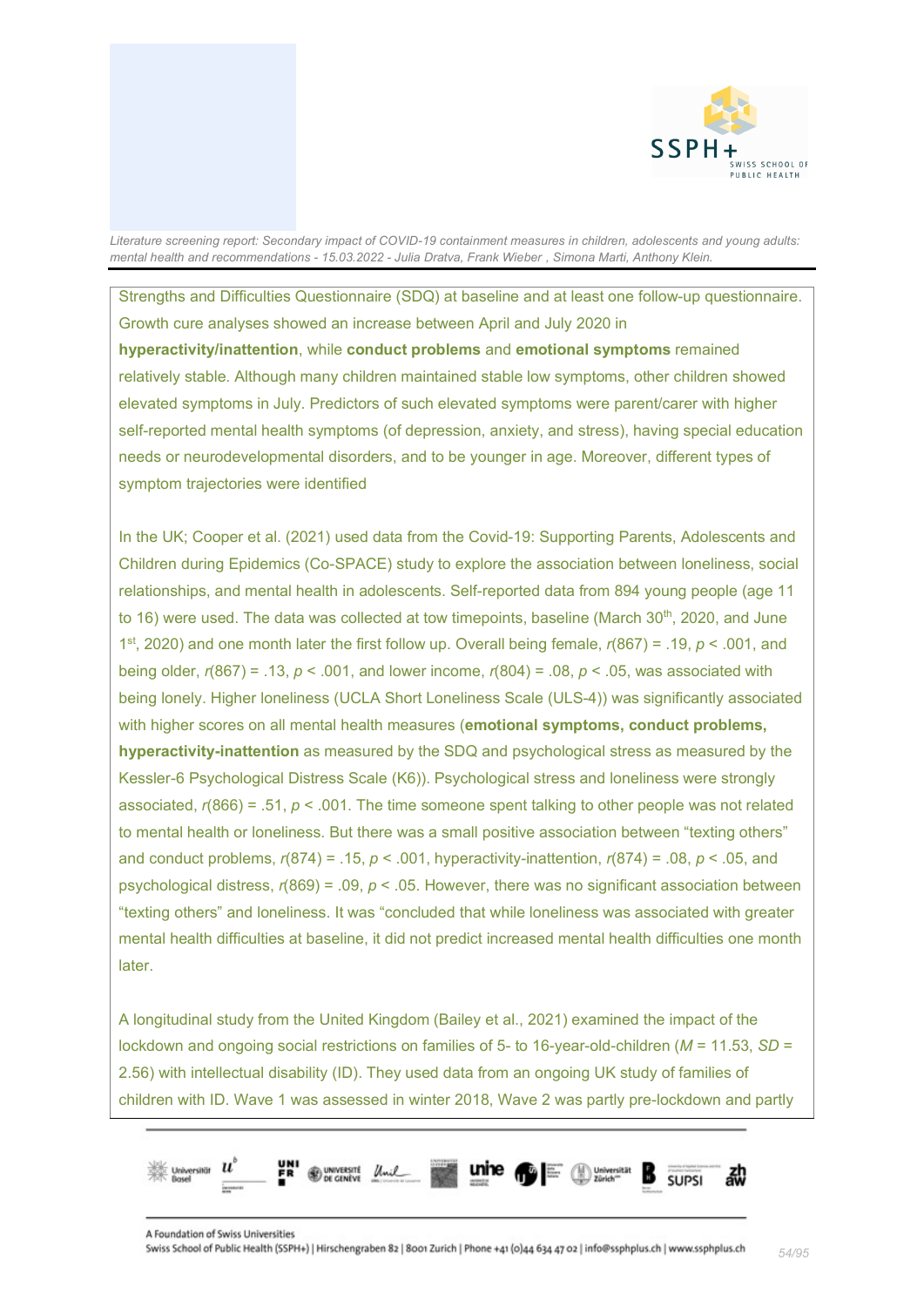

during/immediately post-lockdown (April 9<sup>th</sup> to July 2<sup>nd</sup>,2020). Overall data were available from 397 primary parental caregivers of children with ID at wave 2 of the study. The results did not differ in **externalizing** (*p* = .27), or **internalizing** (*p* = .87) **behavior** of the child with ID; nor for sibling externalizing ( $p = .86$ ) problems. The study did thus not find any impact of the lockdown on child/sibling behavior and emotional problems.

The objective of the Spanish study by Giménez-Dasí et al. (2020) was to investigate the **psychological effects** that the confinement measures have had on **the externalizing and internalizing behavior of a sample of children aged 3–11 years** from Madrid. A total of 167 families with children participated. The parents evaluated the children through the System of Evaluation of Children and Adolescents (SENA) scale in the months of February and April. The results show significant changes over time in most of the indicators evaluated in the older children of the sample  $(6-11$ -year-old) with increases in attention problems  $(p = .02)$ , emotional regulation problems (*p* = .01), and hyperactivity and impulsivity (*p* < .001). There were no significant changes over time on the same indicators in the younger children of the sample (3-6-year-olds; *p* = .19). However, in their overall ratings, more than two-thirds of parents of primary school children and more than half of the parents with preschool children reported that the psychological state of their child has worsened.

A longitudinal study in Italy, Spain, and Portugal (Orgilés et al., 2021) investigated the psychological reactions to the pandemic two, five, and eight weeks after the lockdown in 2020 in 3 to 18 year-old children. Parents completed the "Impact Scale of COVID-19 and Home Confinement on Children and Adolescents". Country differences were found, but overall anxiety (*OR* = 3.78; 95% CI [2.90, 4.91]; *p* ≤ .001), **mood symptoms** (*OR* = 1.95; 95% CI [1.61, 2.35], *p =* .005), sleep disturbances (*OR* = 1.49; 95% CI [1.30, 1.70]; *p* ≤ .001) and **behavioral disturbances** (*OR* = 1.17; 95% CI [1.08, 1.27]; *p* ≤ .001) and **cognitive disturbances** (*OR* = 1.45; 95% CI [1.21, 1.73]; *p* ≤ .001) significantly increased from two weeks after the lockdown (Time 1) to five weeks (Time 2). From five to eight weeks (Time 3), almost all psychological reactions decreased except for anxiety. Parental stress was related to all children´s psychological symptoms, except for eating disturbances

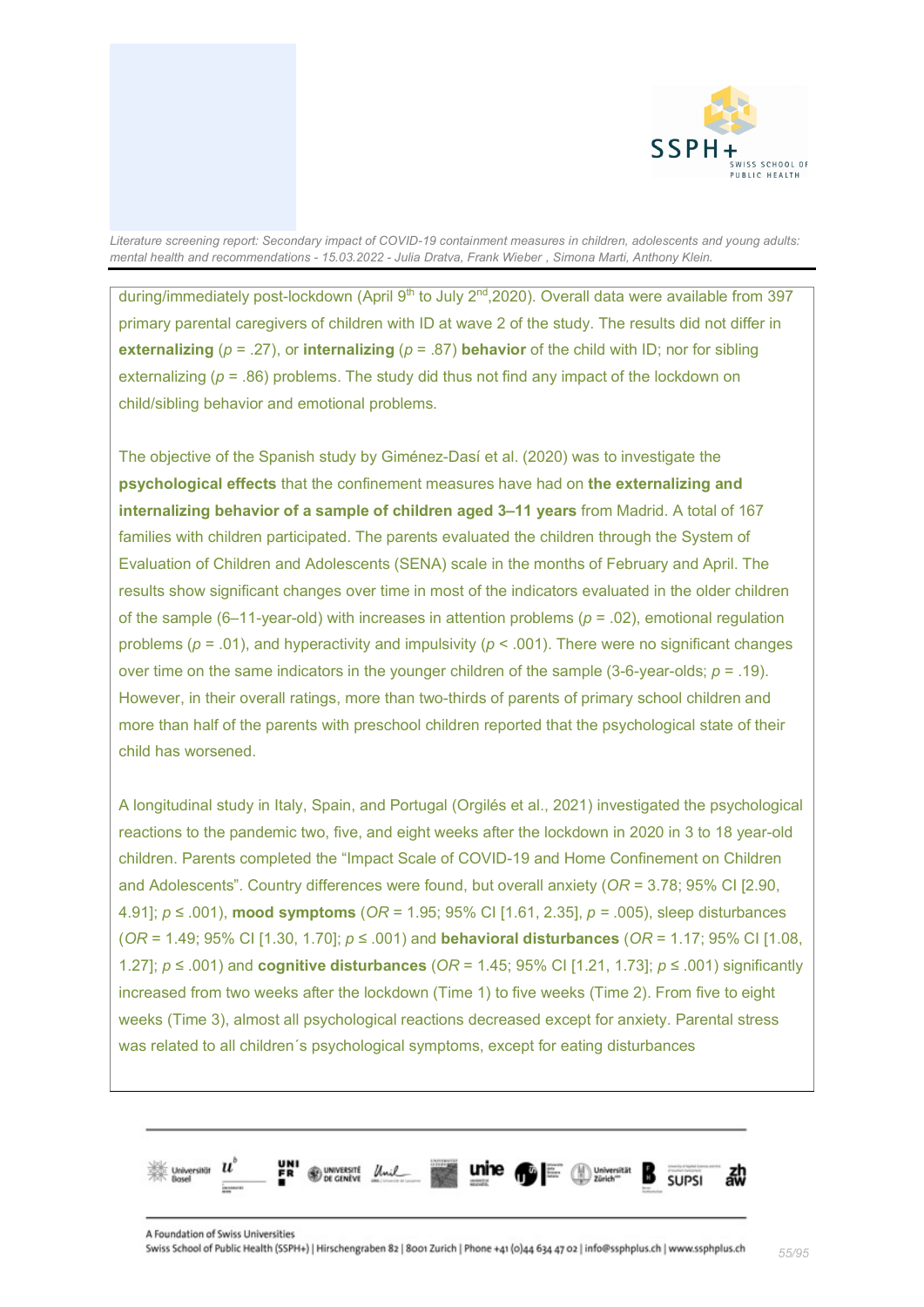

A longitudinal study in the Netherlands (Green et al., 2021) investigated **mood fluctuation** during the pandemic in adolescents (10- to 20-year-olds) and young adults (21 to 25 years) that were recruited via high schools and college. Relative to older adolescents, the results of the Profile of Mood States Scale (POMS) indicated that younger adolescents report higher levels of vigor and lower levels of tension and depression in both May 2020 and November 2020. From May to November 2020 feelings of vigor decreased (*p* = .021), while feelings of tension (*p* < .001) and depression (*p* = .006) increased, particularly among younger adolescents. Furthermore, the analyzes yielded evidence for a link between vulnerability factors (i.e., family stress and inequality of opportunity in online homeschooling) and instability in negative affect (i.e., tension and depression fluctuations) during the first months of the pandemic. These findings demonstrates that during the COVID-19 pandemic, young people' s vulnerability with respect to their mood and emotional reactivity increased, particularly for adolescents who experienced more stressors.

A longitudinal study from Italy (Alivernini et al., 2021) assessed **positive and negative affect in 14 to 19 year-olds**, using the Positive and Negative Affect Scale for children (PANAS-C) as a standardized instrument. Affects was measured one year before the COVID-19 pandemic as well as at the end of the lockdown in May and June 2020. The results indicated a reduction of levels of positive affect and increases in the levels of negative affect (both *p* < .001)

Romeo et al. (2021) investigated the impact of the **use of a surgical mask on the affective behaviour in 40 infants** aged 2–9 months (study group) from April 2020 to December 2020 in Italy by using the Face, Legs, Activity Cry and Consolability Scale (FLACC) which is assessing pain and distress among pediatric patients. They compared the data to 40 infants with the same ages and characteristics assessed before the onset of the COVID-19 pandemic in 2019 (control group). The infants assessed during the pandemic had significantly higher scores ( $p < .001$ ) in the FLACC scale than those assessed before the COVID-19 onset (infants aged 2-5 months: study group: 3 (0- 10) vs. control group: 0.2 (0-1); infants aged 6-9 months: 6.7 (2-10) vs. 1.2 (0-5)). 37 out the 40 infants from the study group showed some signs of discomfort and appeared irritable and less prone to be engaged by the health operator wearing a mask, with a different pattern of responses depending on age of the infants. In the study group, in 19 out of 22 infants aged 2-5 months, an initial difficulty in obtaining full visual attention was observed, with frequent gaze aversion reactions

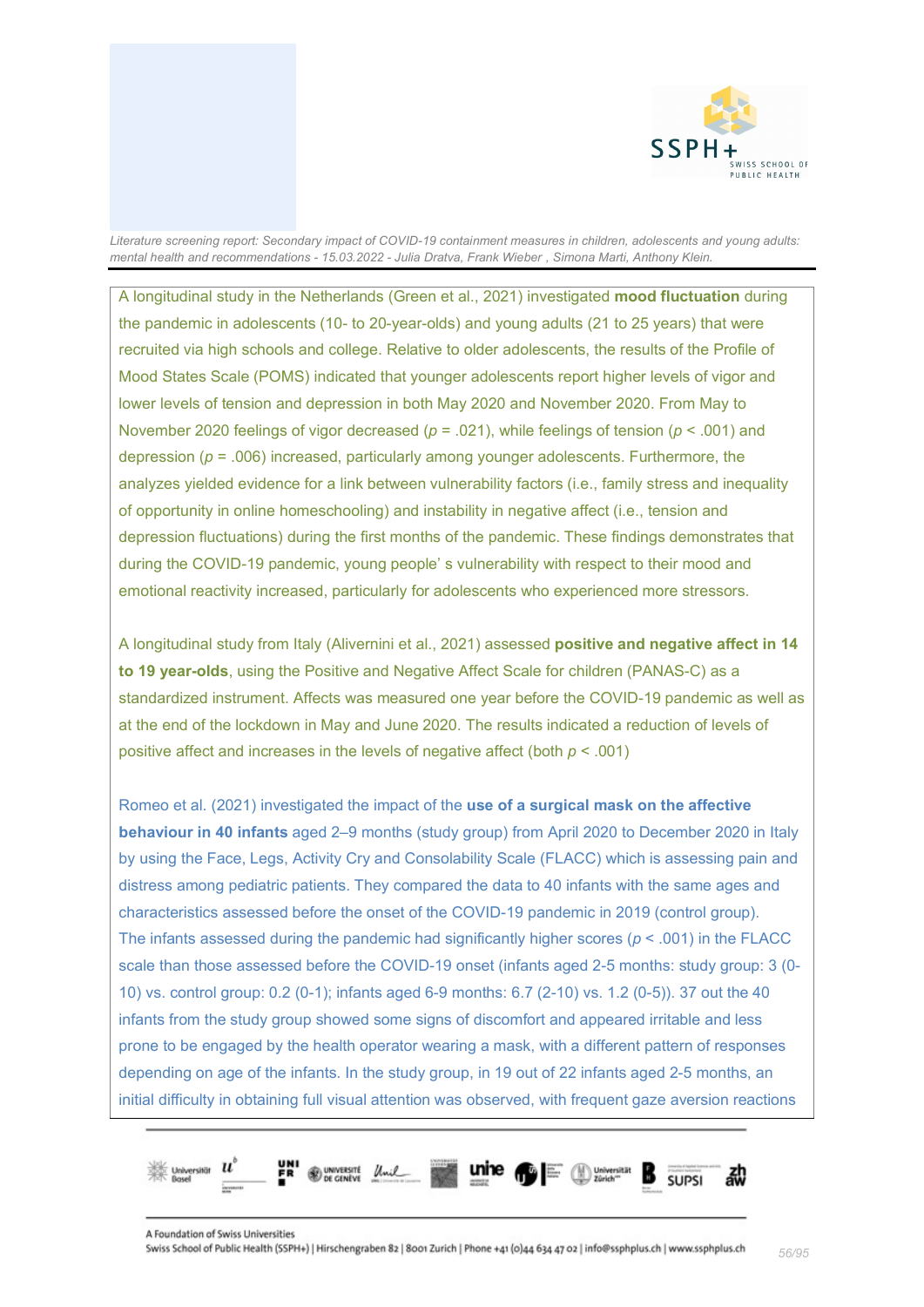

and initial irritability. All 18 infants assessed between 6-9 months showed an increased irritability and often inconsolable crying and in some cases expressions of fear to consolation attempts. In 14 infants (78%) parental intervention was needed and in more than half of the cases (56%) the assessment had to be postponed. In the control group from 2019, irritability was reported in no-one of the infants assessed between 2-5 months and in 2 infants assessed between 6-9 months. Thus, surgical mask wearing health operators significantly increased distress in infants up to 9 months.

An exploratory study from Italy (Cerniglia et al., 2021) examined the influence of the pandemic on the **quality of mother-child exchanges during feeding** in a sample of mothers and children (*N* = 359), along **with children's' emotional behavior**. The Child Behavior Checklist (CBL-1,5-5) was administered at 18 (T1; May 2019) and 36 months (T2; November 2020) to assess mothers' perceptions of the children's emotional behavior. Results show that children's emotional/behavioral functioning was rated by mothers as more maladaptive at T2, especially in the subscales of Withdrawn (η<sup>2</sup> = .69, *p* < .001), Anxious/Depressed (η<sup>2</sup> = .75, *p* < .001 and Aggressive Behaviour ( $\eta^2$  = .65, *p* < .001). Children also showed significantly higher scores in the Internalizing ( $\eta^2$  = .62, *p*  $\leq$  .001) and Externalizing ( $n^2$  = .71,  $p \leq$  .001) subscales from T1 to T2. The study results indicate that the quality of mother-child interactions decreased significantly from the pre-pandemic period to the current period and that children's scores become more maladaptive during the pandemic.

Conti et al. (2020) conducted an observational longitudinal study at the Fondazione Stella Maris (FSM) in Italy to investigate lockdown-related **emotional and behavioral changes** in the pediatric neuropsychiatric population. 141 families with children aged 1.5-18 years filled in two online questionnaires. For the population aged 1.5-5 years, anxiety and somatic problems increased as indicated by differences from pre-lockdown to lockdown in the Syndrome Scale Score in the Somatic Complaints (*p* < .10) and in the DSM-Oriented Anxiety Scale (*p* < .05). Younger age in the 1.5–5 years subpopulation resulted as "protective" factor. For the subgroup aged 6-18 years, obsessive-compulsive, post-traumatic and thought problems increased as indicated by the Child Behavior Check List questionnaire that showed differences in the Syndrome-Scale-Score-Thought problems (*p* < .05) as well as in the Obsessive scale (*p* < .05) and the post-traumatic stress disorder scale (*p* < .10). Increases in psychiatric symptoms were associated with financial hardship experienced by the families during lockdown.

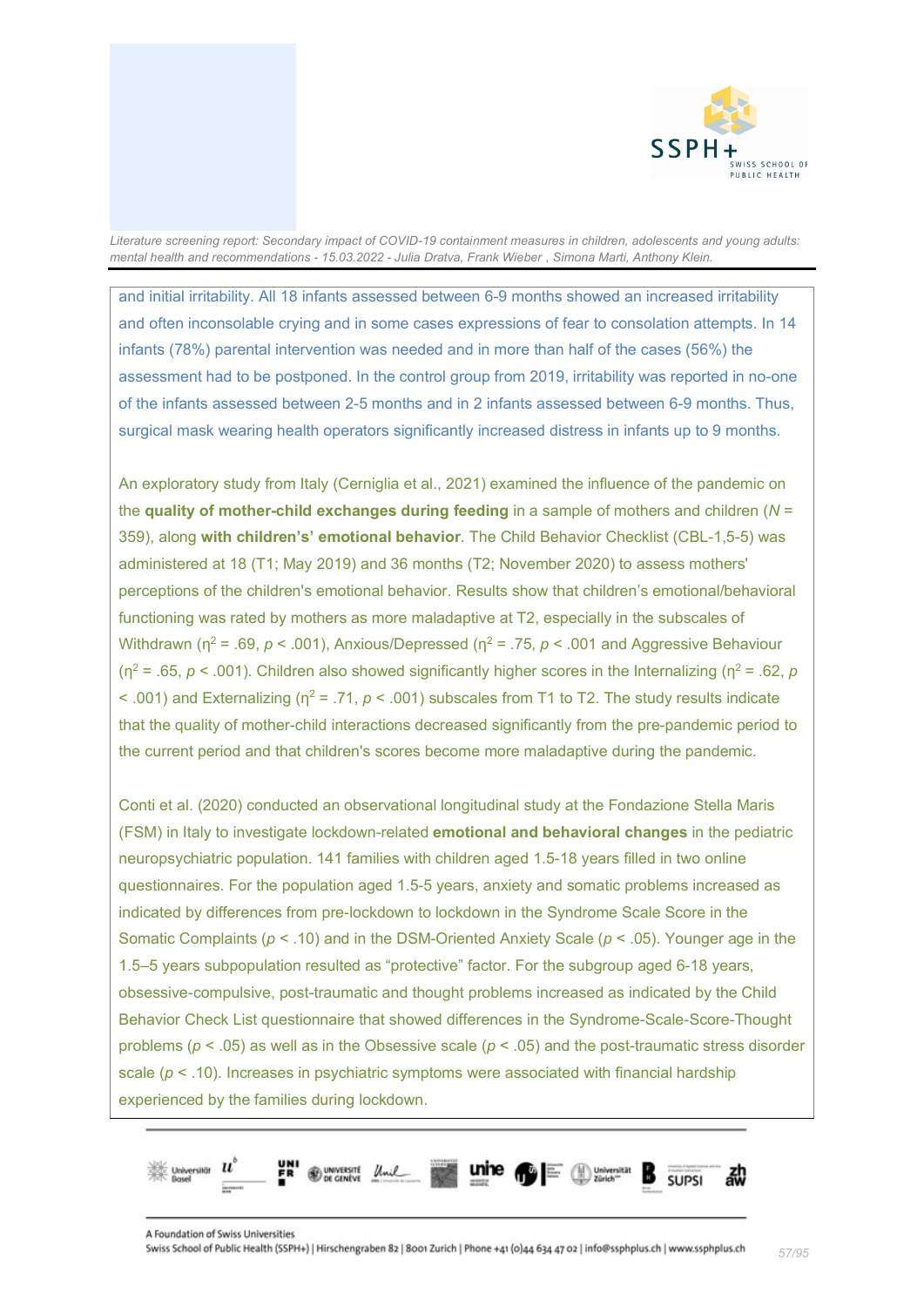

Koenig et al. (2021) compared **emotional and behavior problems** (Strengths and Difficulties Questionnaire (SDQ)) self-reported **health-related quality of life** (KIDSCREEN (KS10)), **depression** (PHQ-A), **suicide thoughts** (Paykel Suicide Scale (PSS)) and eating disorders (Weight Concerns Scale (WCS); Eating Disorder Examination-Questionnaire (EDE-Q)) in a matched sample of adolescents (12- to -20-olds) using pre-pandemic (November 26<sup>th</sup>, 2018 to March 13<sup>th</sup>, 2020) and lockdown data (March 18<sup>th</sup>, 2020 to August 29<sup>th</sup>, 2020). This study found no evidence for an increase in emotional and behavioral problems, depression, thoughts of suicide or suicide attempts, eating disorder symptoms, or a decrease in general health-related quality of life, except a decrease in suicide plans (*OR*adj = 0.31, 95% CI [0.13, 0.75], *p* =.009) and conduct problems (b adj = -0.16, 95% CI [-0.31, -0.00], *p* = .045). Family risk-factors did not moderate these finding. The influence of socioeconomic status on emotional and behavioral problems as well as depression decreased during the lockdown. This result does not support other findings from Germany showing an increase of mental health problems during the lockdown. Small sample size and low prevalence of outcomes may be an explanation.

In a longitudinal study, Bouter et al. (2022) investigated the effect of the pandemic on adolescents' mental health in the Netherlands in a prospective cohort of 1022 adolescents (with a 2.5:1 ratio oversampling of adolescents on their emotional and behavioral problems). As part of the iBerry (Investigating Behavioral and Emotional Risk in Rotterdam Youth) Study, depressive**,** anxiety, stress, and **oppositional defiant problems** as well as psychotic experiences and suicidality were assessed before the pandemic, using several subscales of the Youth Self-Report (YSR) from the Achenbach System of Empirically Based Assessment (ASEBA) (*M*age at baseline = 15.0 years). 445 and 333 of these 1022 participants completed an online questionnaire during the first lockdown in April 2020 (*M*age at first lockdown assessment = 17.7 years, *SD* = 0.67), and during the second lockdown in January 2021, respectively. Between the baseline and first lockdown assessment, an increase in depressive problems was observed (*B*: 0.93, 95% CI [0.43, 1.42]). However, there was a decrease in anxiety problems (*B*: −0.58, 95% CI [−0.94, −0.21]) and psychotic experiences (*B* = −0.147, 95% CI [−0.23, −0.07]), whereas stress problems (*B =* 0.05, 95% CI [−0.48, 0.59]), oppositional defiant problems (*B* = 0.30, 95% CI [−0.18, 0.24]), and suicidality (*B =* −0.05, 95% CI [−0.13,0.03]) did not change. Between the first and second lockdown assessment there was an increase in depressive problems (*B =* 2.20, 95% CI [1.71, 2.70]) and stress problems (*B =* 0.96, 95% CI [0.43, 1.50]). In contrast,

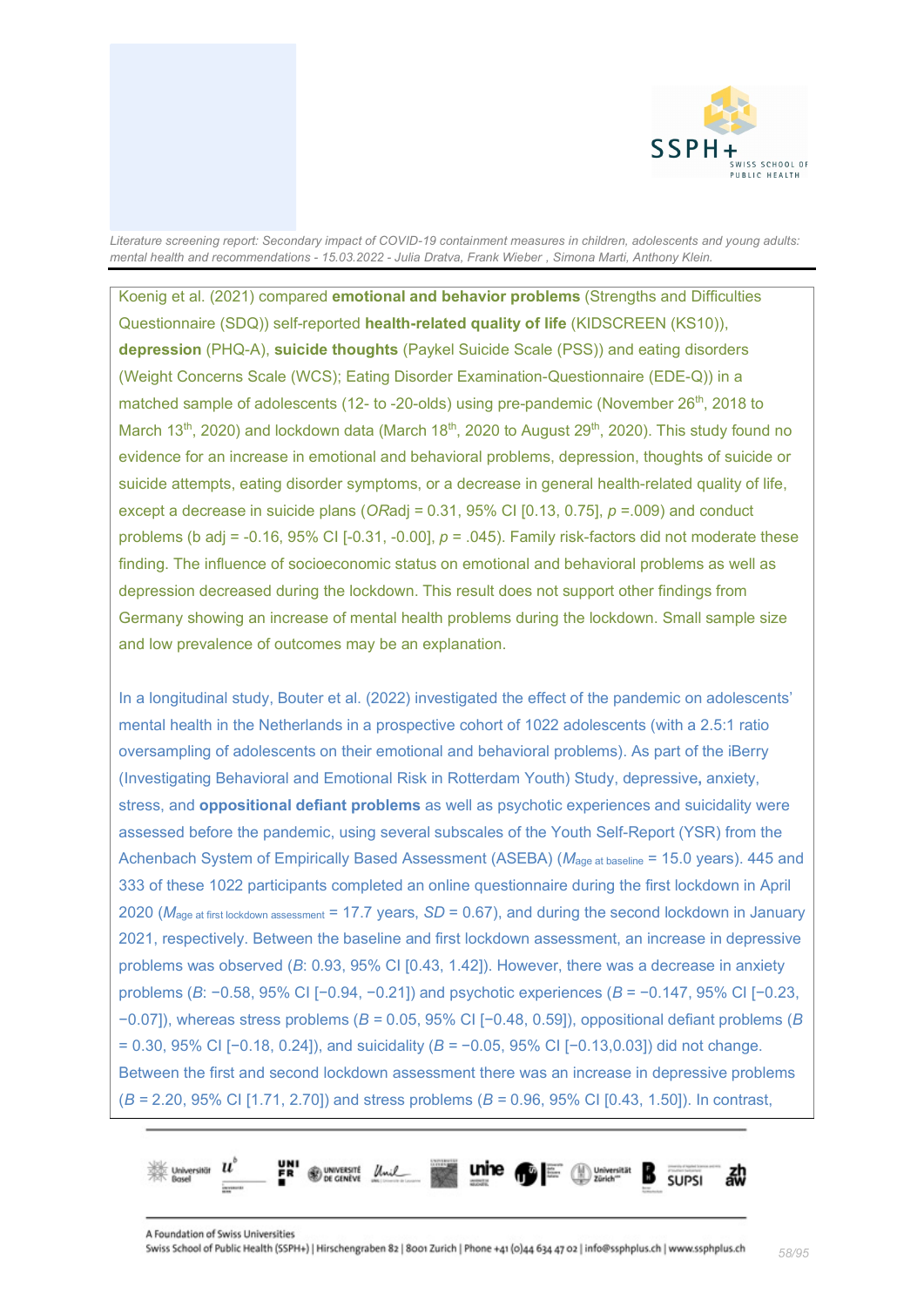

psychotic experiences (*B =* −0.13, 95% CI [−0.21, −0.05]) decreased, and anxiety problems (*B =*  −0.03, 95% CI [−0.40, 0.34]), oppositional defiant problems (*B* = −0.13, 95% CI [−0.34, 0.08]), and suicidality (*B =* 0.03, 95% CI [−0.04, 0.11]) remained unchanged. Further analysis showed that participants who scored in the clinical range at baseline had the largest decrease in problem scores between baseline and first lockdown for anxiety problems (Cohen's *d* = .22), depressive problems (*d* = .12), oppositional defiant problems (*d* = .12), stress problems (*d* = .19), psychotic symptoms (*d* = .15), and suicidality (*d* = .11). The scores for these participants increased slightly between first and second lockdown assessment, with small effect sizes (Cohen's *d* ranging from .01 to .11). Participants who scored in the borderline range at baseline showed a similar pattern (although all effect sizes being small, with Cohen's *d* ranging from .00 to .07). Participants who scored in the normal range at baseline had an increase in scores between baseline and first lockdown assessment and again between first and second lockdown assessment, but all effect sizes were negligible (Cohen's *d* ranging from .00 to .04). Thus, majority of the participating adolescents reported having emotional and behavioral symptoms that were within the normal range. Among adolescents with high clinical severity prior to the pandemic, the mean symptom scores for all six outcomes decreased significantly.

Mutluer et al. (2020) conducted a cross-sectional study in Turkey to investigate how individuals with ASD responded to COVID-19 in terms of comprehension and adherence to implemented measures; changes in their behavioral problems; and how their caregivers' anxiety levels relate with these behavioral changes. 87 individuals with diagnosed ASD – age ranged from 3–29 years – were included according to DSM-5 criteria by child psychiatrists. When asked about the changes in their child during the pandemic period, 55% of the parents said that their child got more aggressive, 26% said their child's tics increased or new tics emerged, 29% said their child's communication skills deteriorated, and 44% and 33% of the parents reported reduced sleep and appetite changes, respectively. All subscales of Aberrant Behavior Checklist differed significantly between before and after the pandemic conditions, indicating a worsening of the ASD individuals' functioning (*p* < .001,  $n^2 = 0.26$ ).

This study from the UK (Morris et al., 2021) investigates the impact of the pandemic, the lockdown and subsequent return to school, on the **social development and communication of autistic** 

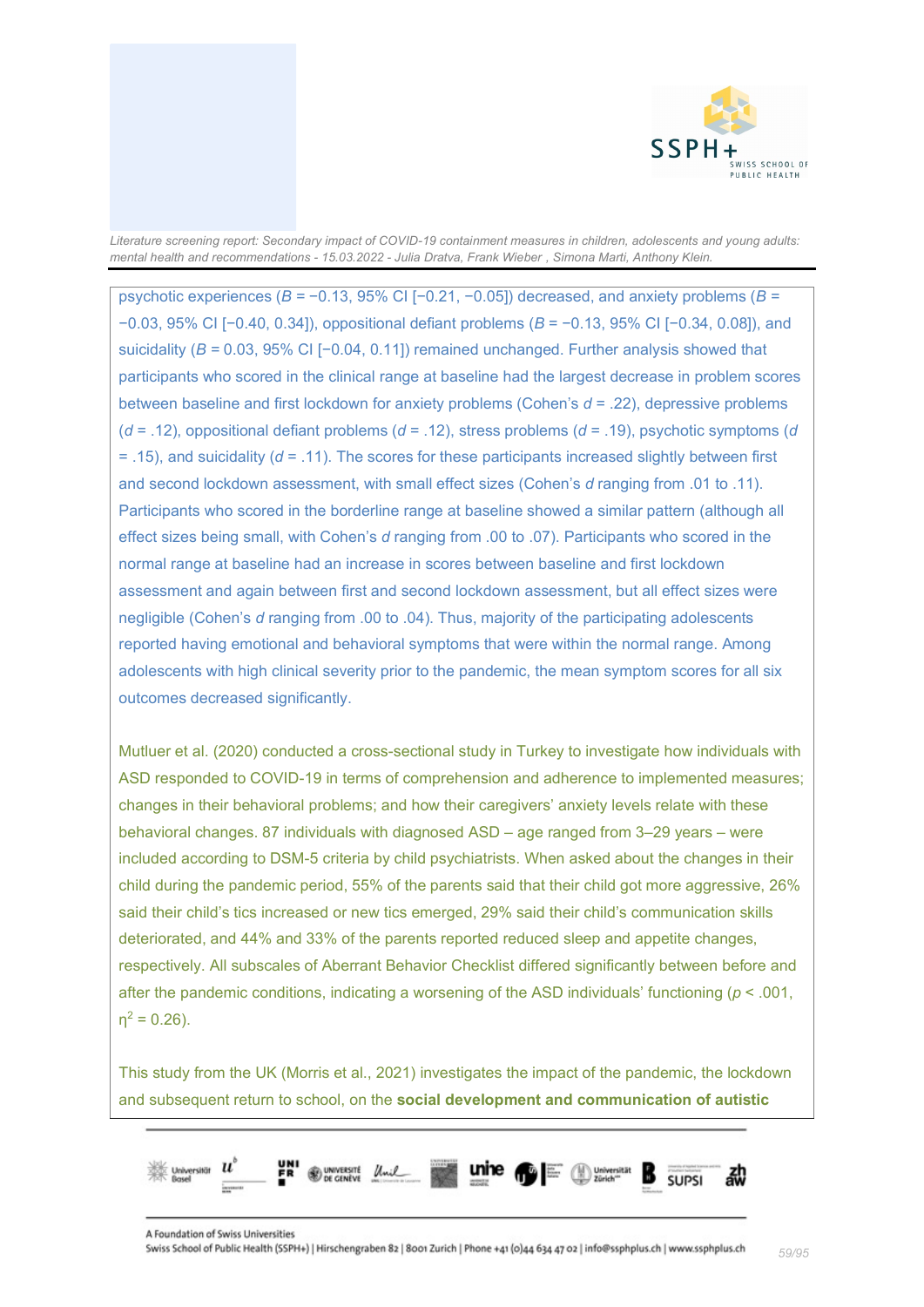

**children** from their parents' perspective and to examine whether associations exist between socialcommunicative behaviours and the variables affected by the lockdown or return to school period. Parents from 176 autistic children answered the questionnaire at T1 (after the lockdown when children returned to school) and 54 follow-up questionnaires were returned at T2 after the first half term. During the lockdown, only 10.2% of children regularly attended school, suggesting that the school routine was disrupted for a great majority of children in the sample. The results indicate that self-regulation skills (*p* < .05) and cooperation skills (*p* < .05) were most affected over the course of the lockdown. Logistic regressions showed, that children whose parents felt supported by their schools were reported to show an improvement in their social communication skills (i.e. socialcommunicative skills got a little bit better, or got a lot better) over the course of the lockdown (*p* =.007) and children who continued to see friends and family outside of school and the household were perceived to also show a slight improvement in their overall social-communicative behaviours in comparison to those who did not (*p* = .002). Children's physical activity levels were perceived to significantly increase during the return to school  $(p < .0001)$ , which was associated with better social-communication outcomes (*p* < .05).

Sergi et al. (2021) considered a sample of 88 children who had been diagnosed with **autism spectrum disorder** (ASD), aged between 18 and 30 months. They all took part in a "principles and procedures of Applied Behavior Analysis"-based (ABA) intervention funded by the Local Health Authority of the province of Caserta in Italy. Authors aimed to evaluate how children's behavior with ASD changed during complete lockdown and during the three months after the resumption of activities. Results show that during the lockdown children experienced significant improvements in **communication** (*F* (1.175) = 3999.877; *p* < .05), **socialization** (*F* (1175) = 34.912; *p* < .05), and **personal autonomy** (*F* (1175) = 72.268; *p* < .05).

Siracusano et al. (2021) investigated the impact of lockdown due to COVID-19 pandemic on the **adaptive functioning, problematic and repetitive behaviors** of 85 **Italian preschoolers and schoolers with autism spectrum disorder**. Within the Preschooler group, after the lockdown, a significant improvement emerged in almost all domains of the Adaptive Behavior Assessment System, (General Adaptive Composite, *p =* .014; Conceptual Adaptive Domain, *p =* .031; Practical Adaptive Domain, *p =* .047). Whereas, in the Schooler group, no significant result was found

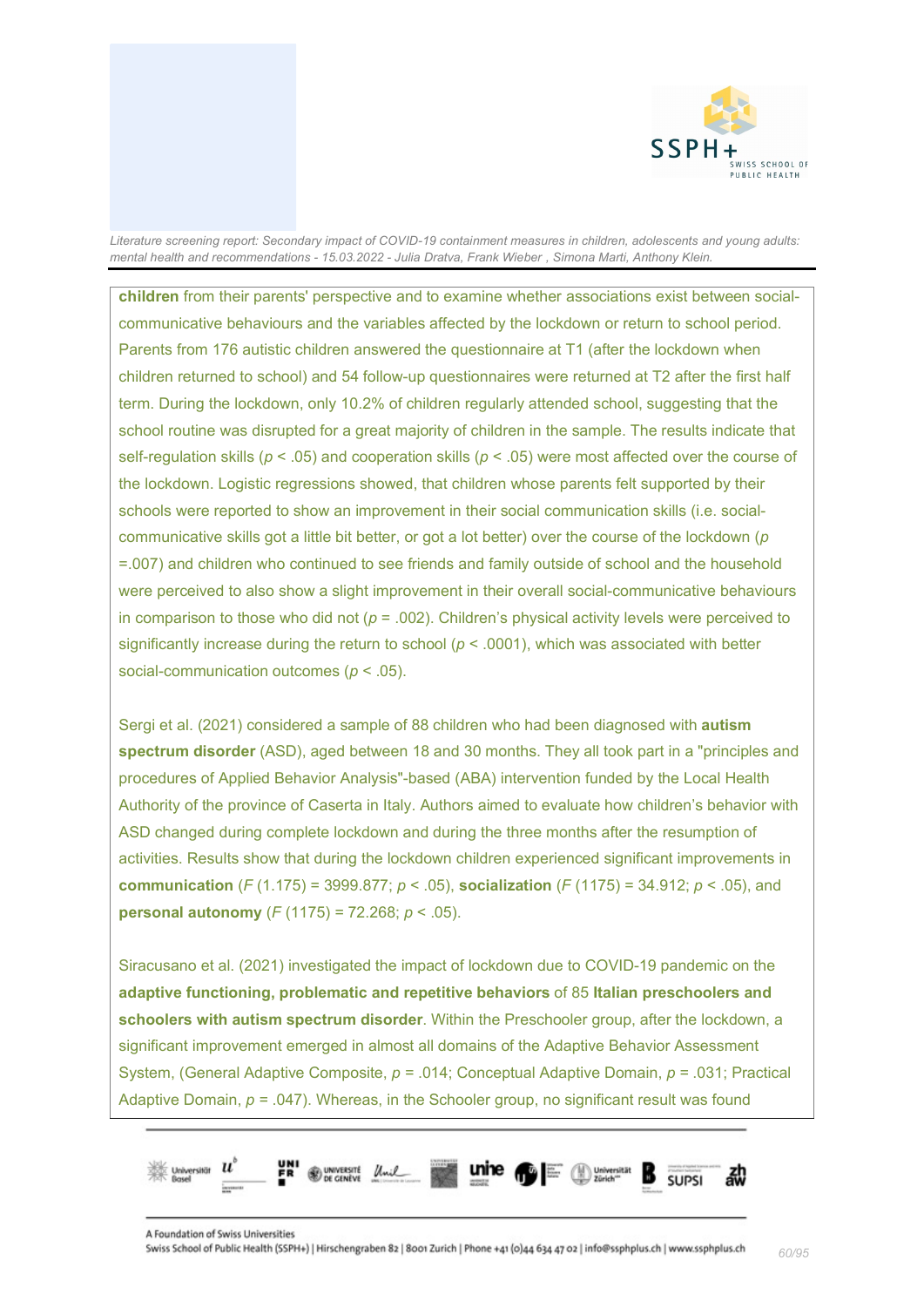

between baseline and T1, in all the adaptive domains investigated. Participants whose parents underwent an online parental support during lockdown had a significant improvement in the Practical Adaptive Domain (*p =* .027) in comparison to the individuals with ASD whose parents did not receive such support. These findings underline the importance of parent care in ASD treatment, pertaining to involvement in the intervention and time spent at home with children

### **Substance and media use**

Levaillant et al. (2021) conducted a historic cohort study to assess the impact of the COVID-19 pandemic and lockdown on the **consumption of anxiolytics, hypnotics, and antidepressants** by extracting and analyzing data from the French health insurance database between January 1<sup>st</sup> and February  $28<sup>th</sup>$ , 2021. During the pandemic, a high increase in the number of new consumers of antidepressants, and hypnotics and anxiolytics per week was observed in adolescents aged 12-18 years as compared with the trend from 2015 to 2020. The use of hypnotics and anxiolytics shifted from a slightly decreasing trend to a high increase (from -0.49; 95% CI [-0.65, -0.32] to +18.46; 95% CI [17.08, 19.85] new consumers weekly; *p* < .001, respectively from -0.9; 95% CI [-2.53, 0.73]; *p* = .279, to +35.72; 95% CI [22.28, 49.15]; *p* < .001), while antidepressants, that were already in a slight rising trend, converted into a considerable increase (from +6.03; 95% CI [5.07, 6.99], to +34.48; 95% CI [26.59, 42.38] new consumers weekly; *p* < .001). The same increase in all three drug categories studied was observed among young adults aged 19 to 25 years, with a higher increase trend after March 2020 for anxiolytics (from +1.71; 95% CI [-0.67, 4.1]; *p* = .159, to +55.92; 95% CI [36.31, 75.54] new consumers weekly; *p* < .001) and antidepressants (from +14.98; 95% CI [13.01, 16.95] to +87.12; 95% CI [70.91, 103.33] new consumers weekly; *p* < .001) and a shift from a slight decrease to an increase for hypnotics (from -5.87; 95% CI [-6.45, -5.28] to +15.08; 95% CI [10.27, 19.9] new consumers weekly;  $p < .001$ ). This increase in the use of substances was higher for children, adolescents and young adults compared to the people older than 26.

This Dutch study from Koelen et al. (2021) measured mental health changes in at-risk university students (*N* = 685, *M*age= 22.5, *SD* = 5.5; range 17–67). Depression, Generalized Anxiety Disorder, Insomnia, **alcohol use**, loneliness, happiness, stress and subjective health was measured at two timepoints (T1 = January 2019 and T2 = April 16<sup>th</sup> – May 13<sup>th</sup>, 2020) "Overall, mental complaints

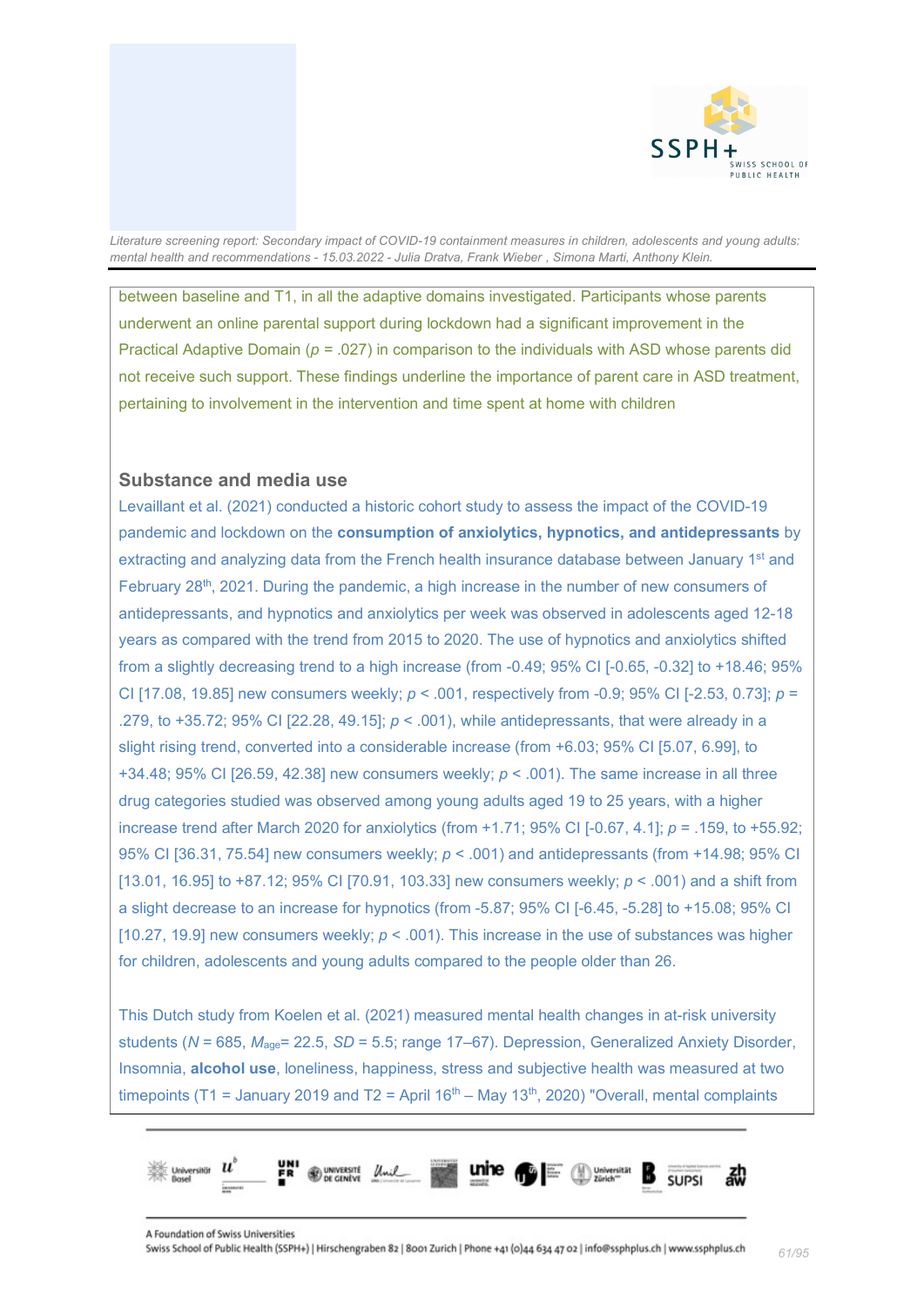

increased from T1 to T2. At T2, 55.3% scored above threshold for likely clinical depression, compared to 48.7% at T1 ( $X^2$  [1,  $n = 671$ ] = 209.60;  $p < .001$ ). Roughly 3% more participants experienced clinically significant generalized anxiety during COVID ( $X^2$  [9, *n* = 683] = 296.37; *p* < .001). At T2, 2.1% of the participants experienced clinically severe insomnia compared to none at T1 (X2 [6, *n* = 680] = 263.16; *p* < .001). Roughly 5% more people experienced social anxiety at T2 compared to T1 (X2 [1, *n* = 679] = 272.95; *p* < .001). Loneliness increased with 7% (X2 [9, *n* = 679] = 394.45; *p* < .001). Interestingly, social avoidance and **alcohol use** decreased (social avoidance: X2 [1,  $n = 683$ ] = 181.67;  $p < .001$ ; alcohol use, men:  $X^2$  [1,  $n = 207$ ] = 32.56;  $p < .001$ ; alcohol use, women: X2 [1, *n* = 504] = 140.61; *p* < .001)." (Koelen et al. 2021, p. 4)

Albrecht et al. (2022) investigated the association between homeschooling and sleep duration as well as health during the pandemic-related school closures in Swiss high school students. The control sample (*N* = 5308) completed the survey from May to July 2017, and the lockdown sample (*N* = 3664) completed the survey from May to June 2020 during school closures in Switzerland, in both samples median age was 16 years (IQR, 15–17 years). The Munich Chronotype Questionnaire and KIDSCREEN-10 were used to assess sleep-wake patterns and health-related quality of life (HRQoL). Results show that on scheduled days participants from the lockdown sample slept significantly longer than the control sample (median: 9.00 hours [IQR, 8.25 – 9.75 hours] vs. 7.75 hours [IQR, 7.08 – 8.33 hours]). However, sleep problems were significantly more frequent in the lockdown sample than in the control sample, with difficulties falling asleep and problems sleeping through the night more than 4 times in the previous 2 weeks being more prevalent in the lockdown group (falling asleep: 1237 [33.8%] vs. 1645 [30.9%]; problems sleeping: 437 [11.9%] vs. 439 [8.3%]). On free days, sleep behavior was comparable between the two samples. The lockdown sample reported significantly higher HRQoL scores than the control sample (median, 44.48 [IQR, 40.24, 49.76] vs. 42.27 [IQR, 37.42, 48.29]; R2 β\*, .007; 95% CI [.004, .012]; *p* < .001), with higher values being reported on the items for feeling fit and well, for being full of energy, for having enough time for themselves, as well as for being able to do the things they wanted in their free time. However, participants in the lockdown sample also indicated feeling lonelier and sadder and having less fun with friends. Furthermore, in the lockdown sample a significantly decreased **substance use** was found compared to the control sample, although only alcohol consumption (R<sup>2</sup>β<sup>\*</sup>, .014; 95% CI [.008, .022]; *p* < .001) and caffeine consumption (R2 β\*, .010; 95% CI [.006, .015]; *p* < .001) stayed

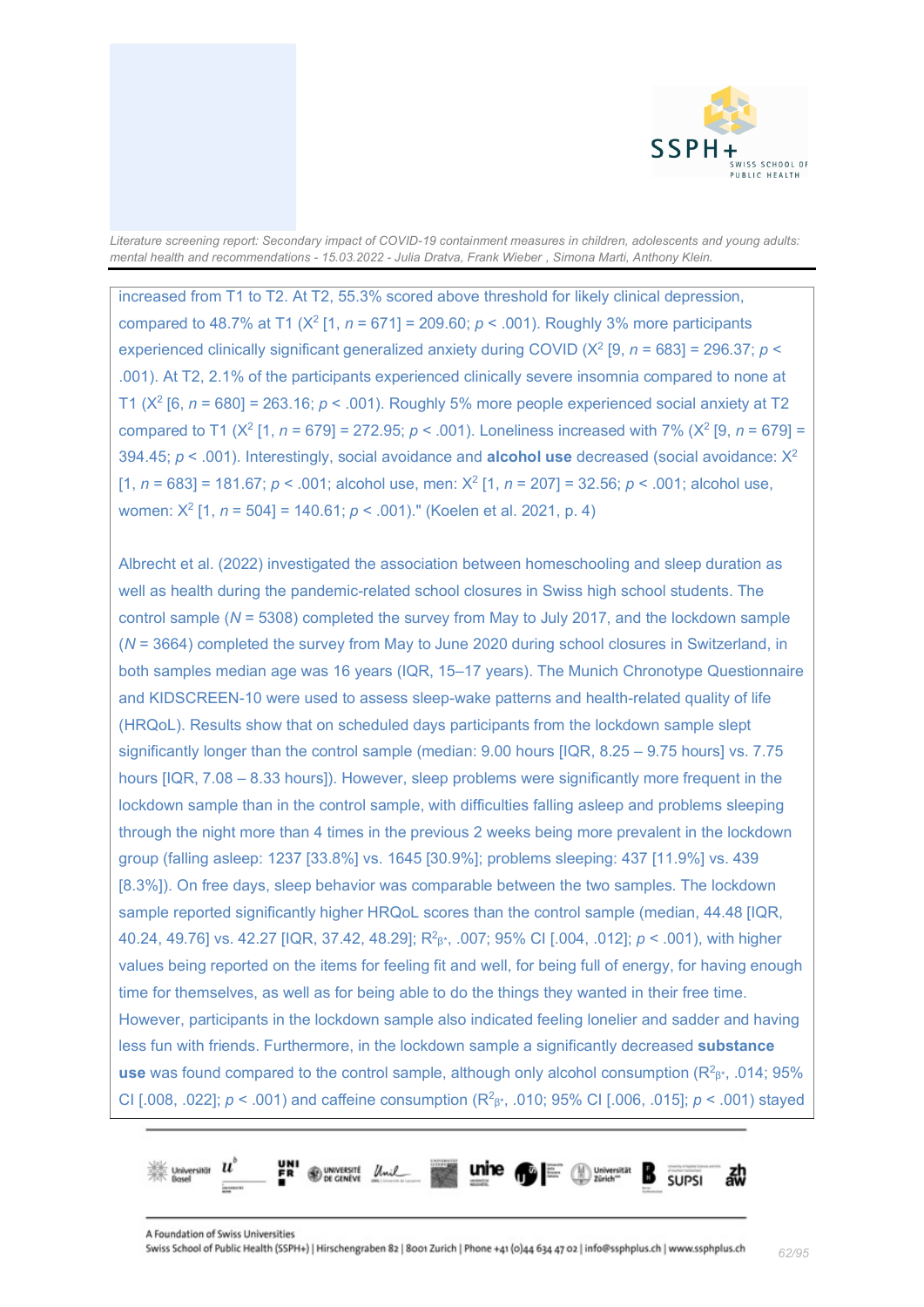

significant after correction for multiple comparison. Multilevel regression models analyzing associations of health-related characteristics with sleep revealed that on scheduled days, longer sleep period was associated with better HRQoL (R<sup>2</sup> $\beta$ \*, .027; 95% CI [.020, .034];  $p < .001$ ) and less caffeine consumption (R2 β\*, .013; 95% CI [.009, .019]; *p* < .001)

With respect to **alcohol abuse** (AUDIT-C), a study from the UK (Niedzwiedz et al., 2021) observed that in 18- to 24-year-olds binge drinking remained unchanged but that the proportion of those who are drinking four or more times per week increased. With respect to smoking, they observed that current smoking declined.

In a population-based study from Iceland (Thorisdottir et al., 2021), the frequency of **substance use** in 13- to 18-year-olds was assessed in the years 2016, 2018, and 2020. A total of 59'701 survey responses were included in the analysis. Results show significant decreases in **cigarette smoking** (*OR* = 2.61, 95% CI [2.59, 2.66]) and **alcohol intoxication** (*OR* = 2.59, 95% CI [2.56, 2.64]) among the 15- to 18-year-olds in 2020, as well as a reduction of e-cigarette use (*OR* = 2.61, 95% CI [2.59, 2.64]) among 16- to 18-year-olds compared with 2016 and 2018.

In a longitudinal study conducted by Vasconcelos et al. (2021), the effects of the COVID-19 mitigation measures on **alcohol consumption, and binge drinking** in college students were assessed. A convenience sample of 146 Portuguese college students was recruited at a University in Portugal in October 2019 (age range: 17-26 years,  $M_{\text{age}} = 19.5$ , *SD* = 1.5 years) consisting of regular binge drinkers (regular BDs), infrequent binge drinkers (infrequent BDs) and non-binge drinkers (non-BDs) who were surveyed at three time points: pre-lockdown (Fall 2019), during lockdown (April–May 2020) and 6 months after (post-lockdown: October–November 2020). Results revealed that during lockdown, almost half of the participants (48%) decreased their alcohol use, while 15% had a higher consumption of alcohol, and 37% did not change their alcohol intake. Compared to pre-lockdown, during post-lockdown 57% of participants decreased their alcohol intake, while 9% showed an increased alcohol use, and 34% drank the same. When lockdown and post-lockdown moments were compared, they found that slightly more than half of respondents (51%) kept drinking the same amount, while 28% decreased alcohol intake and 21% increased it. Furthermore, an estimated linear mixed-effects model indicated that all college students decreased

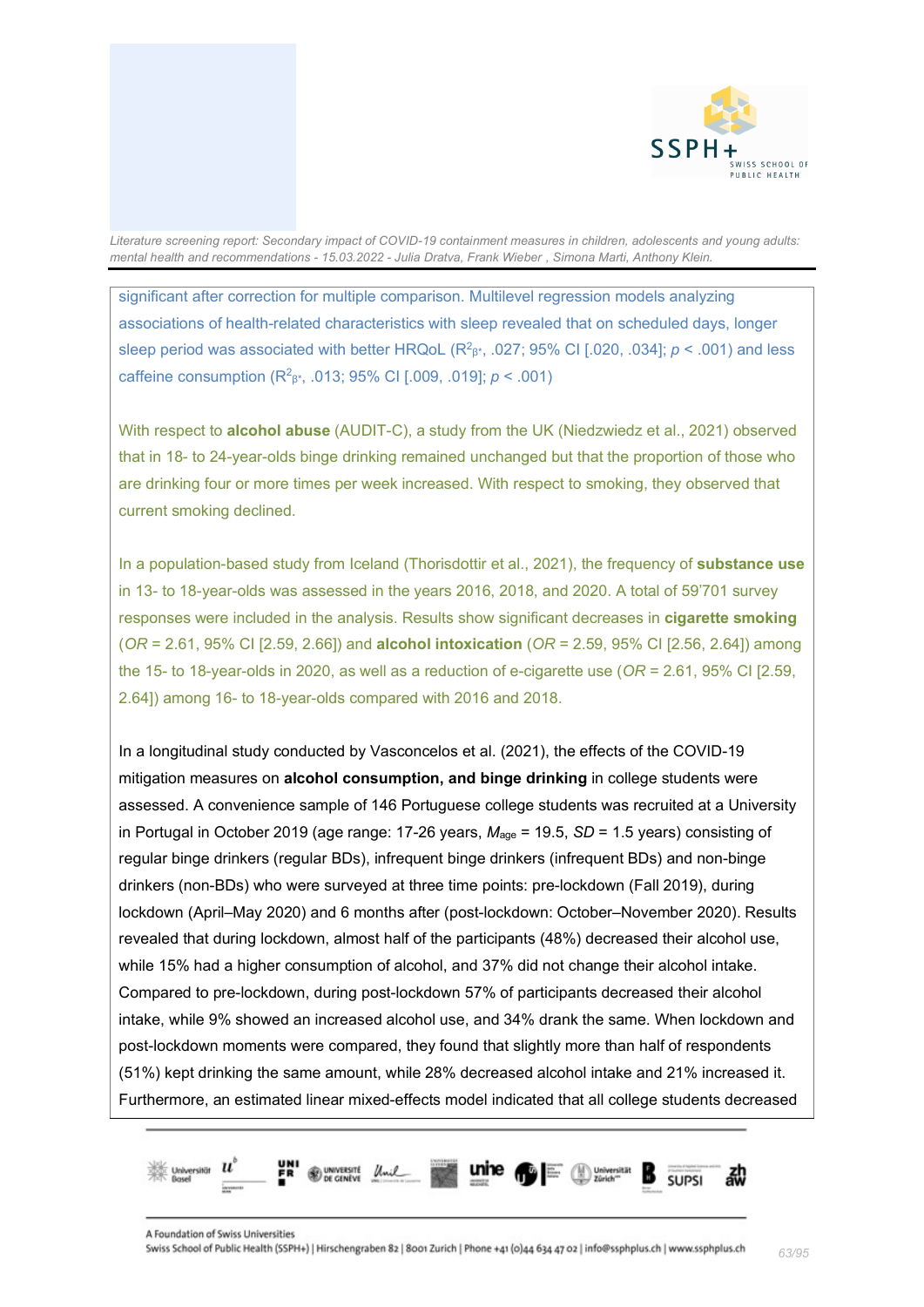

their alcohol consumption over the course of the pandemic. Regular BDs decreased alcohol consumption from pre-lockdown (*M* = 10.9) to lockdown (*M* = 4.8, *p* < .001) and to post-lockdown (*M* = 2.2, *p* < .001), not differing significantly between lockdown and post-lockdown (*p* = .215). Infrequent BDs diminished their alcohol consumption in the post-lockdown (*M* = 0.8) compared to the pre-lockdown period  $(M = 5.5, p = .010)$ , on the other hand alcohol craving increased from Lockdown to Post-Lockdown (*p* = .012). There was an association between the moment of assessment and stress (β = 3.18, *p* < .001), depression (β = 2.55, *p* < .001) and anxiety (β = 2.36, *p*  < .001) with the scores of all those three affective states being higher during post-lockdown compared with lockdown. There was no significant association between stress, depression and anxiety and alcohol consumption.

In a retrospective cohort study, Pigeaud et al. (2021) investigated the association between the lockdown due to COVID-19 and acute alcohol intoxication (AAI) among adolescents in the Netherlands. Between January 1<sup>st</sup> and December 31<sup>st</sup>, 2020, 482 adolescents under 18 years (median age: 16 years) were admitted for AAI to one of the 12 participating hospitals. To estimate the effect of the lockdown measures on the admission for AAI, different time periods were compared: pre-lockdown (January 1<sup>st</sup> - March 15<sup>th</sup>, 2020), during the first lockdown (March 16<sup>th</sup> -May 31<sup>st</sup>, 2020), after the first lockdown (June 1<sup>st</sup> - October 14<sup>th</sup>, 2020), and the beginning of the second lockdown (October  $15<sup>th</sup>$  - December  $31<sup>st</sup>$ , 2020). As a reference group, the same periods in 2019 were used. A Poisson regression model revealed a decrease in the prevalence of adolescents admitted for AAI by 70% (*p* = .002, 95% CI [.14, .63] between the pre-lockdown and the first lockdown period. Comparing the first lockdown phase and the period after the first lockdown (reopening phase), the prevalence of adolescents admitted for AAI significantly increased (*p* = .047, 95% CI [1.01, 4.88]), however it did not significantly differ from the same period in 2019 (*p* = .758, 95% CI [.50, 1.66]). There was also no significant difference between the reopening phase and the second lockdown period (*p* = .074, 95% CI [.23, 1.07]).

A longitudinal study from Vera et al. (2021) compared changes in alcohol consumption before and after the COVID-19 outbreak and the impact of sociodemographic and mental health variables on such changes in young adults in Spain. Data were collected through a targeted sampling procedure as part of a larger, ongoing longitudinal study. The sample consisted of 305 young adults from

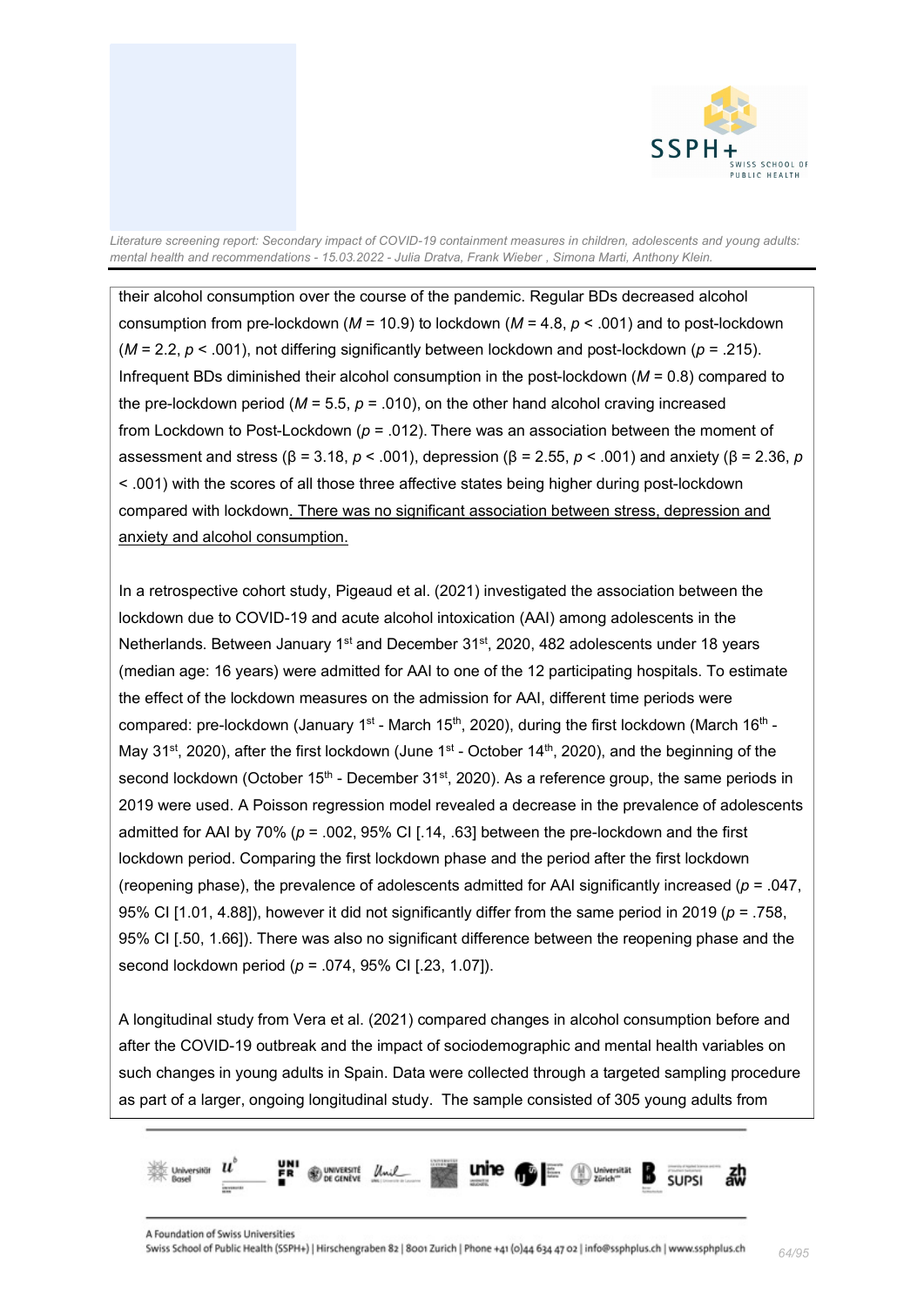

Spain aged between 18 and 26 years ( $M_{\text{age}}$  = 21.27, *SD* = 2.21), who completed a first questionnaire from November 2019 and February 2020 (T1) and second follow-up questionnaires in March 2021 (T2). Linear mixed-effects models with time as the only fixed predictor to estimate changes in drinking quantity and frequency revealed that there was an average decrease in the quantity of alcohol consumption of 6.44 Standard Drink Units (SDU) between pre- and post-COVID-19 period and an average decrease in frequency of 3.16 days drinking (during the past two months) between pre- and post-COVID-19 outbreak. Participants with a relatively high depression level at the pre-COVID assessment ( $b = -1.10$ ,  $p = .306$ ) did not show a decline in drinking frequency, while those with a relatively low ( $b = -2.91$ ,  $p = .014$ ) or moderate depression level ( $b = -2.18$ ,  $p = .039$ ) showed significant decreases in drinking frequency. Furthermore, decreases in quantity of alcohol use were less pronounced among those participants with a relatively high level of depression (*b* = - 4.71, *p* = .003) and more pronounced for those with a relatively low (*b* = -8.32, *p* < .001) or moderate  $(b = -7.29, p < .001)$  level of depression.

Paschke et al. (2021) investigated screen time and problematic media usage patterns over the course of the pandemic. Therefore they used pre-pandemic data from the forsa.omninent panel (Germany). 1221 children/adolescents provided data for the baseline (September 13<sup>th</sup> to 17<sup>th</sup>, 2019) and 67.49% also for the first follow-up (April 20<sup>th</sup> to 30<sup>th</sup>, 2020). Most of the adolescents ( $N = 862$ ) showed uncritical gaming behavior (71.48 %; (95 % CI [68.93, 74.02]).10.03 % adolescents with atrisk Gaming (RG) and 2.74% with Gaming Disorder (GD) boys were affected significantly more often than girls. A proportion of 9.44 % (95 % CI [7.80, 11.09]) adolescents did not use Social Media (SM) or used them only irregularly (*n* = 114). An uncritical SM usage pattern before the pandemic was shown by 79.2 % (95 % CI [76.92, 81.49]; *n* = 956). The criteria of at-risk Social Media Use (RSMU) were fulfilled by 8.2 % (*n* = 99) and of Social Media Disorder (SMD) by 3.15 % (*n* = 38) of the adolescents. A significant gender difference in favor of the boys was found for RSMU but not for SMD. A combined pattern of a problematic use of games and SM was shown for 5.67 % of the adolescents (*n* = 68). The criteria of GD and SMD was fulfilled by 1.33 % of the adolescents (*n* = 16) including a higher proportion of boys. The frequencies of regular and daily gamers and SM users significantly increased from September 2019 to April 2020. Weak to moderate increases in mean screen times on days during the week (i.e., school days) and at weekends (i.e., spare days) were found for both usage of games and SM. A one-factorial ANOVA on the time spent on

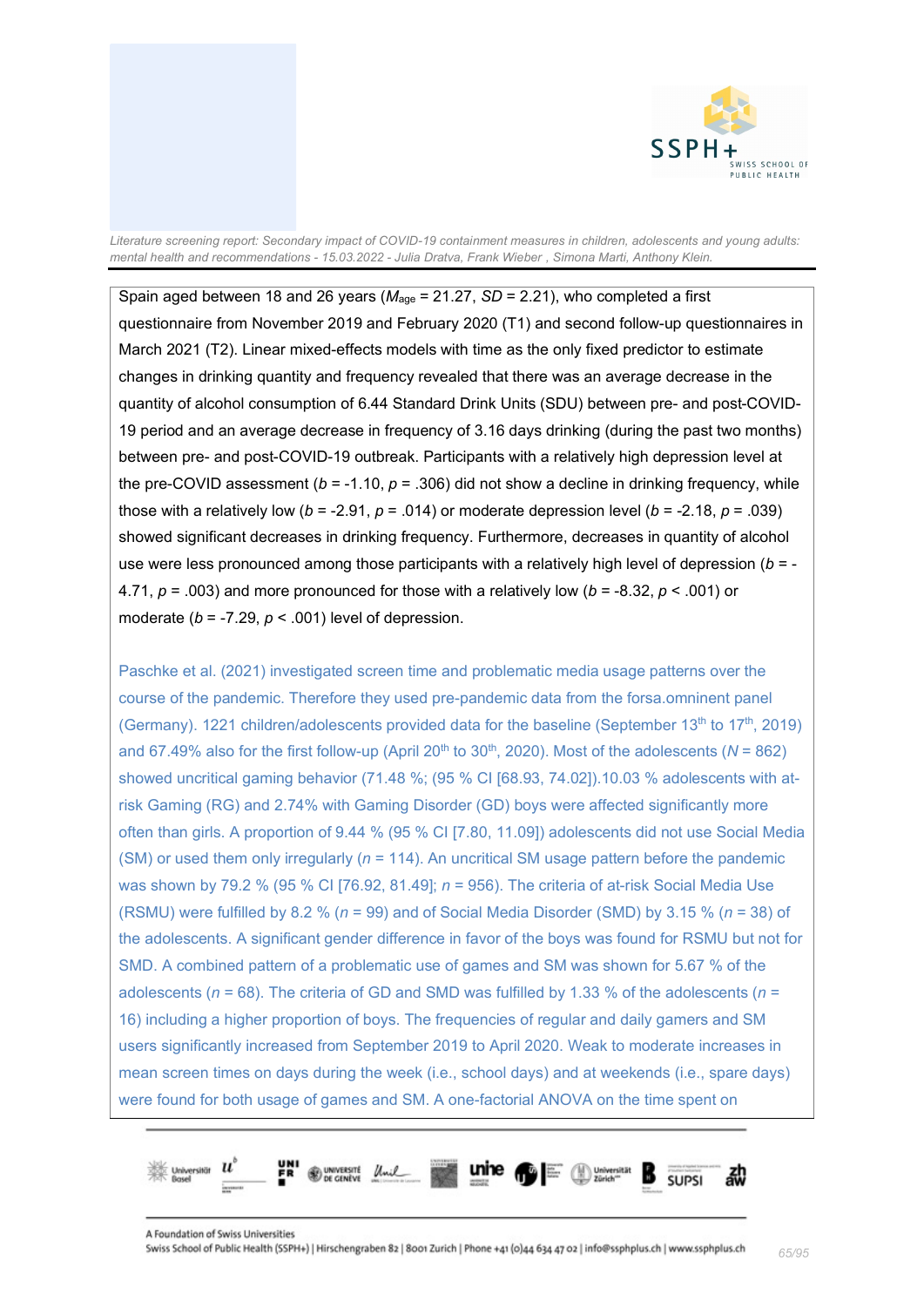

gaming/SM depending on the three gaming patterns revealed significant effects at both measurement points (gaming: baseline: F(2, 977) = 31.12, *p* < .001; follow-up: F(2, 607) = 9.91, *p* < .001; SM: baseline: F(2, 1056) = 13.33, *p* < .001; follow-up: F(2, 672) = 5.09, *p* = .006). Before the COVID-19 pandemic, screen times of uncritical gamers and SM users were significantly shorter than those of at-risk and pathological users. During the lockdown, screen times of un-critical gamers were significantly shorter than those of at-risk and pathological gamers. Uncritical SM users screen was significantly shorter than those of pathological but not of at-risk users. At-risk users did not significantly differ from pathological users at baseline and first follow-up but showed small to medium effect sizes. At baseline, the symptom severity of problematic usage behavior was significantly associated with mean screen times: gaming time explained 23.05 % of the variance of symptom severity (standardized  $n^2 = 0.48$ , 95 % CI [0.43, 0.53],  $p < .001$ , Nagelkerkes R<sup>2</sup> = 0.23) and SM time a smaller but significant proportion of 7.44 % (standardized  $n^2 = 0.27$ , 95 % CI [0.22, 0.33],  $p < 0.001$ , Nagelkerkes  $R^2 = 0.07$ ). The predictive value decreased for the mean screen times assessed under the lockdown to 8.46 % for games (standardized  $n^2 = 0.29$ , 95 % CI [0.22, 0.36],  $p$  $<$  001, Nagelkerkes R<sup>2</sup> = 0.08) and to 2.92 % for SM (standardized  $n^2$  = 0.17, 95 % CI [0.10, 0.25],  $p < .001$ , Nagelkerkes  $R^2 = 0.03$ ).

Werling, Walitza, Grünblatt, Drechsler (2021) wanted to investigate the impact of the COVID-19 lockdown on **screen media behavior in a clinically referred sample** in child and adolescent psychiatry. They asked parents of children and adolescents (10-18 years) who had been in treatment in the last two years at one of the eight outpatient clinics of the Department of Child and Adolescent Psychiatry and Psychotherapy of the University of Zurich (CAPP) to participate in the online survey between May 30<sup>th</sup> and July 4<sup>th</sup>, 2020. The participants ( $N = 477$ ) had to answer questions regarding the media use based on a paper-and-pencil screening questionnaire (PUI-Screening Questionnaire for Children and Adolescents, PUI-SQ) as well as questions regarding the treatment and the well-being of the children and adolescents. Each item was rated three times: retrospectively before the COVID-19 outbreak (January 2020), during the lockdown (March/April 2020) and during the last two weeks (June 2020/first week of July 2020). As hypothesized the results show an increased media time during and a decrease after lockdown. The repeated measures showed a significant main effect of time (*F* = 200.375, *p* < .001) as well as an interaction of time by gender (*F* = 3.211, *p =* .044). Gender-specific preferences showed an increase of gaming

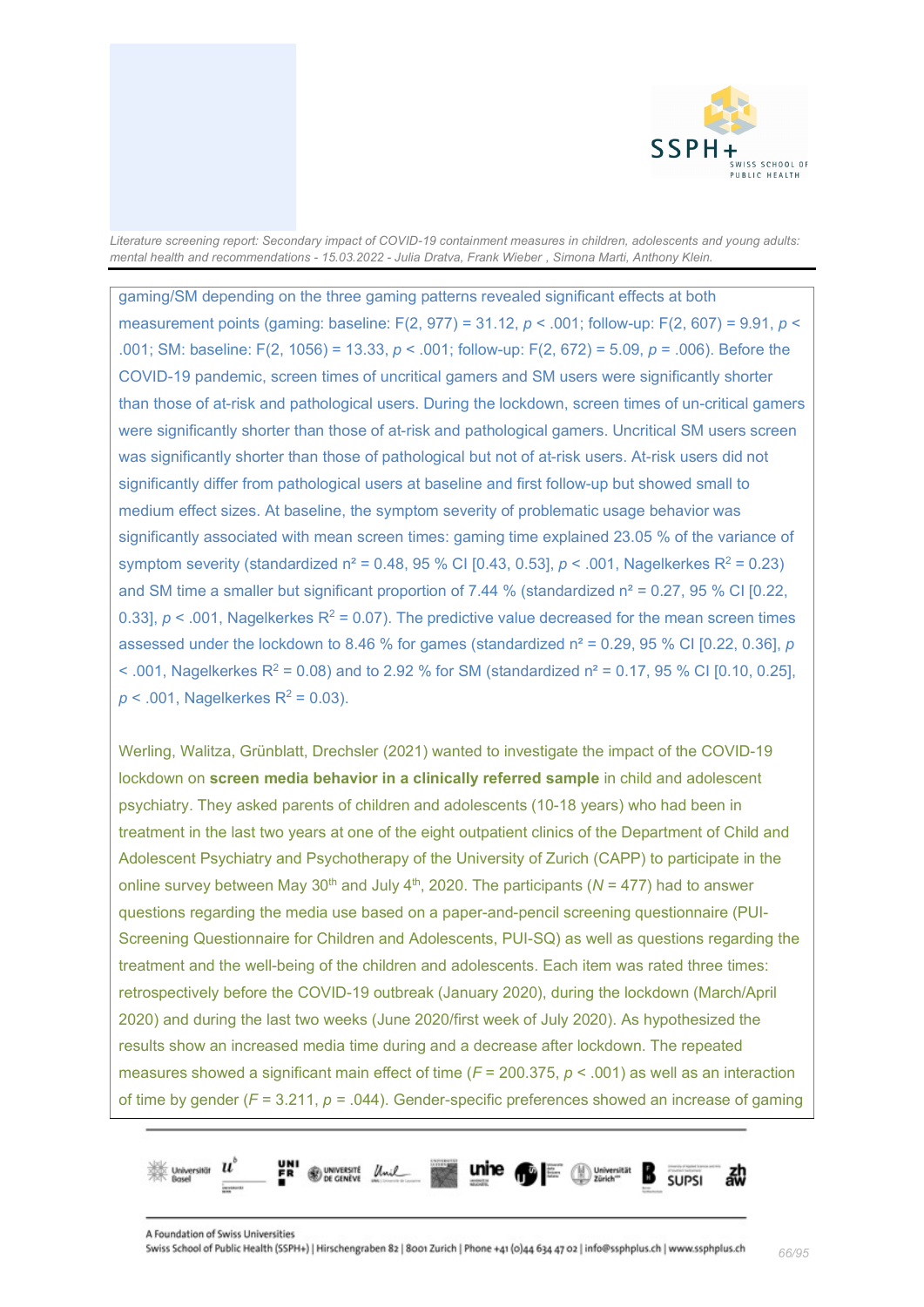

along boys (35% vs 4%) and social media in the female group (43% vs 17%). The main effect for gaming across time and the interaction of gaming by gender were significant (time: *F* = 56.877, *p* < .001; interaction  $F = 23.570$ ,  $p < .001$ ) as well as the effect across time for social media time ( $F =$ 63.239, *p* < .001) and a significant time by gender interaction (*F* = 6.077, *p* < .003). The analyses of the media time concern subscale score across the three time points showed a significant main effect for the changes over time (p < .001) while interactions of time by gender (*p =* .070) and time by gender by age (*p =* .077) were only significant by trend. In regard to the negative impact of media use on everyday life had been observed, that there was only a small increase of concern by the parents during lockdown (21–24% while approximately 5–10% of raters indicated a decrease) and then a subsequent return to pre-COVID-19 levels. The concern about the problem behaviors like aggressiveness and anger due to media use increased during lockdown in 18.8% and after the lockdown this concern normalized again. The analysis about the effect of the lockdown on specific media-related problem behaviors and risks seemed to have very little effect according to parents' perception. Furthermore, parents had to indicate the changes of the main psychopathological problem since January. "The majority indicted no change (41.10%, *N* = 196), while an improvement of problems was reported by 37.7% of parents (*N* = 180), and a deterioration only by 21.2% (*N* = 99)." In the children group (10–13 years) the total media time was significantly more in those group with a deterioration than in those with no change or with an improvement of the psychopathological problem. Whereas in the adolescents' group (≥14 years) this effect was not found. Further must be noted that there was a significant positive relation between the indicated happiness of the child and the media time.

# **Suicidal thoughts/Suicide**

Sivertsen et al. (2022) examined changes and prevalence of mental health problems, suicidal ideation and suicidal behaviour as well as their associations with COVID-19-related restrictions. As part of the SHoT-study (Students' Health and Well-being Study) in Norway, 62'498 students ( $M_{\text{age}}$  = 24.1, *SD* = 5.2) completed an online questionnaire in March 2021. These data were compared with previous waves from the SHoT-Study conducted in 2010, 2014 and 2018. Mental health problems were assessed with the Hopkins Symptoms Checklist, suicidal ideation, suicide attempts and non-

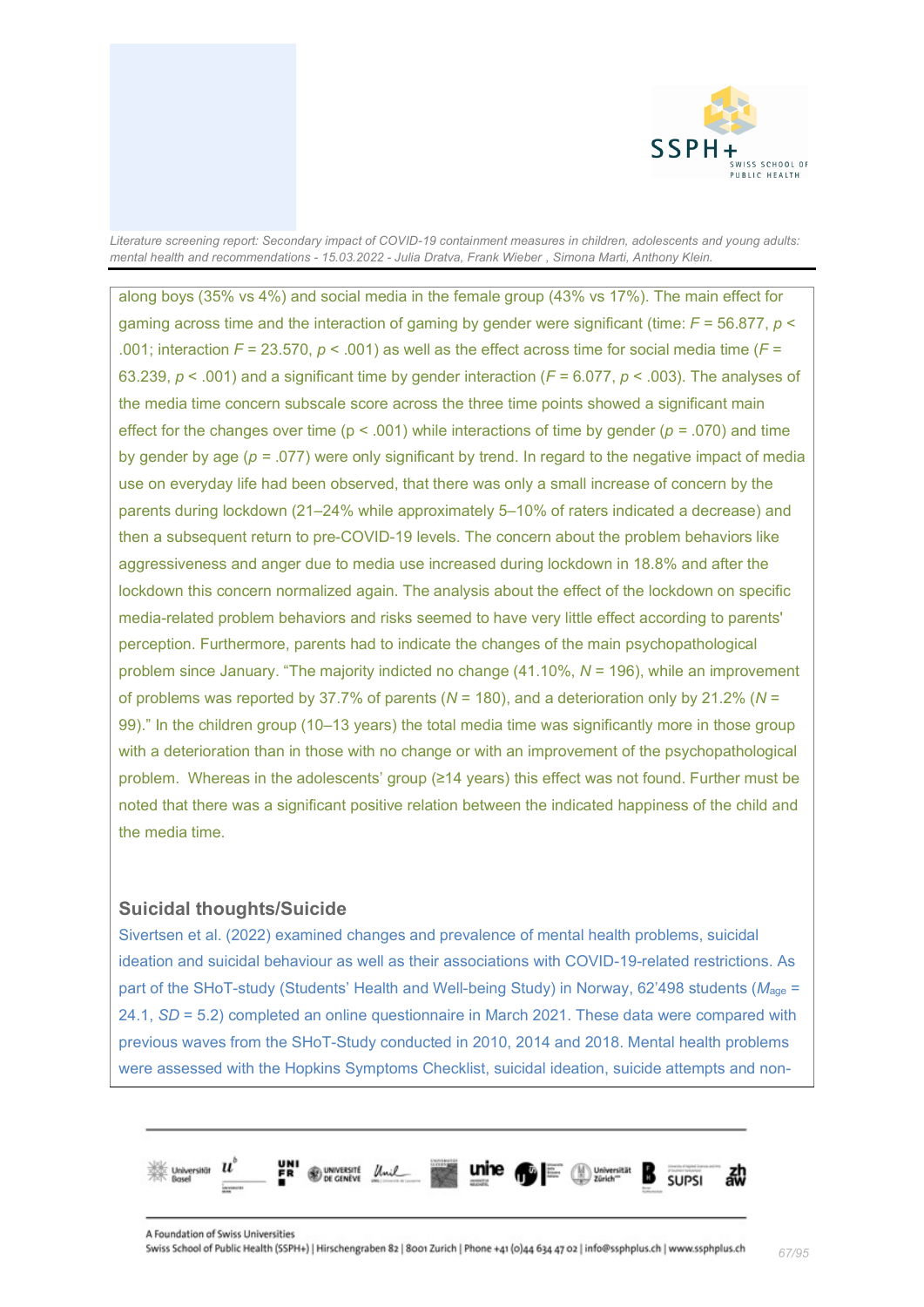

suicidal self-harm (NSSH) with items from the Adult Psychiatric Morbidity Survey, and thoughts of NSSH with one item from the Child and Adolescent Self-Harm in Europe study. Results revealed a significant increase in mental health problems from 2010 to 2021 (total sample, T1-2010: *M* = 1.75, *SD* = 0.69; T2-2014: *M* = 1.87, *SD* = 0.71; T3-2018: *M* = 2.00, *SD* = 0.79; T4- 2021: *M* = 2.27, *SD* = 0.78; *p* < .001), and especially from 2018 (with 27% of the male participants and 45% of the female participants scoring above the 2.0 cut-off on the HSCL-5) to 2021 (men = 41%; women = 62%, *p* < .001). Furthermore, a significant increase in participants reporting "suicidal thoughts in the past two weeks" from 2010 to 2021 in both male participants (from 8.1% to 15.7%) and female participants (from 7.3% to 14.7%) was observed. The prevalence of NSSH within the past 12 months increased from 2018 to 2021 significantly for male (from 2.1% to 2.4%, *p* < .05), but not for female participants (4.9% to 4.8% 2.4%, *p* < .49). For NSSH thoughts, the same pattern was observed: there was an increase in male (from 4.5% to 5.0%, *p* < .05), but no change in female participants (from 10.8% to 10.5%, *p* = .18). No significant change in suicide attempts in the last 12 month was found. Further analysis indicated that there were large geographical differences in the prevalence of mental health problems: students studying in a region with higher number of COVID-19 cases and therefore stricter containment measures reported significantly more mental health problems. In addition, students who spend 7+ days physically on campus in the last 14 days reported significantly fewer mental health problems compared to students who were not allowed on campus. A similar effect of days spent on campus was observed for recent NSSH, suicidal thoughts and suicide attempts.

Schluter et al. (2022) conducted a study to estimate and compare country-specific prevalence of suicide ideation at 2 different time points, overall and by gender and age groups, and (2) to investigate the influence of sociodemographic and infodemic variables on suicide ideation on two timepoint in varies countries (England, Belgium, and Switzerland). Comparing age-standardized rates of suicide ideation between T1 (May 29<sup>th</sup> to June 12<sup>th</sup>, 2020) and T2 (November 6<sup>th</sup> to 18<sup>th</sup>, 2020), significant increases were observed for participants in Belgium (mean difference .052, 95% CI [.017, .087]; *p* = .004), but not for participants in England (*p* = .07), Switzerland (*p* = .86). Overall, among women, those aged 18-24 years had the highest estimated proportion of indications at both timepoints (mean .389 and .458, respectively) and the greatest increase between timepoints (mean change .069). In Switzerland, men showed higher prevalence than women at both waves with

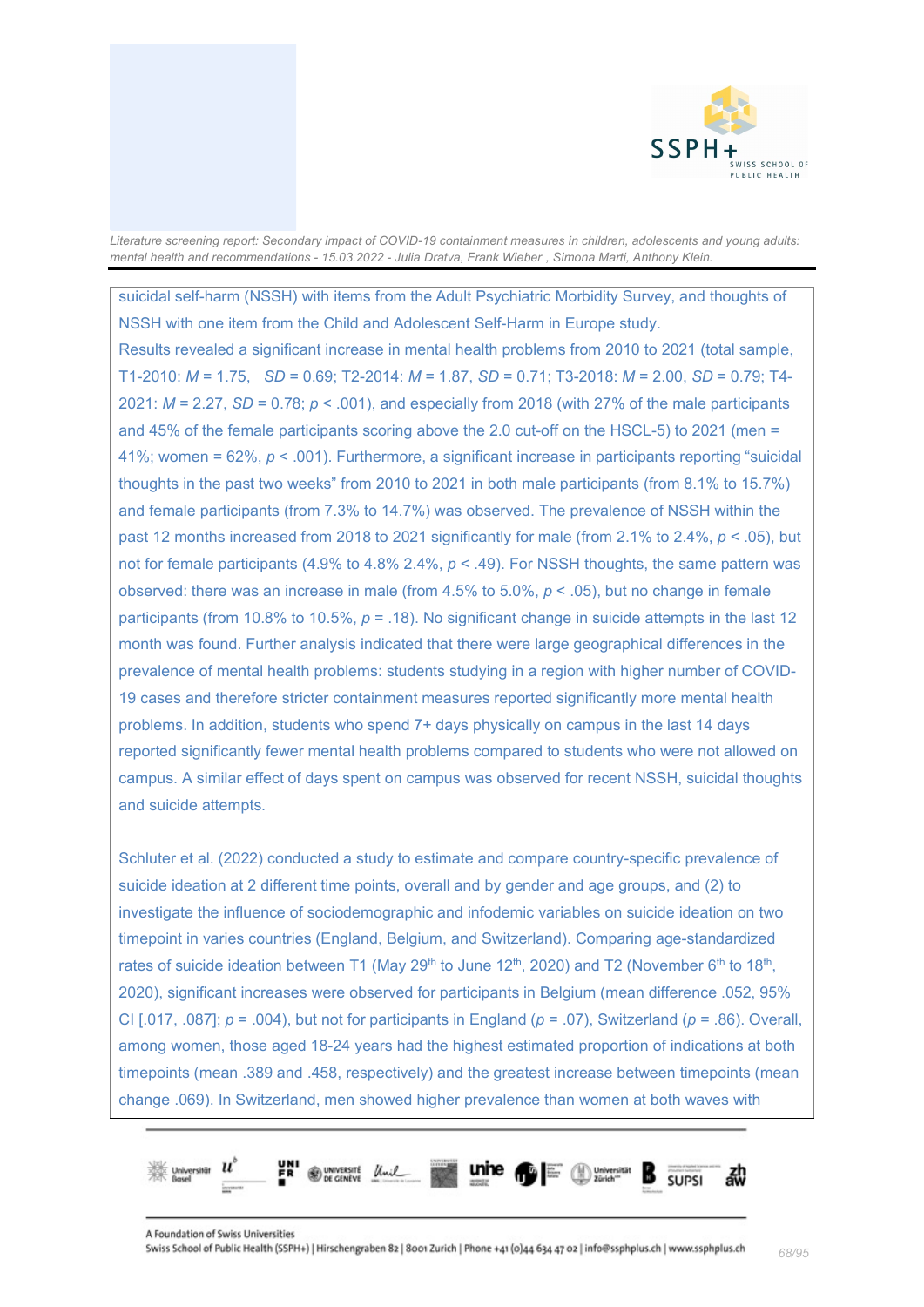

decreasing prevalence by age for both gender with exception of 26-35 year-olds, who the highest prevalence at both timepoints (mean .414 and .468, respectively) and somewhat higher than 18-24 year-olds (mean .398 and .467, respectively). However, like female participants, the greatest increase in suicide ideation indications between Timepoints occurred for those aged 18-24 years. Crude ORs were adjusted by gender, age group, country, and measurement wave main effects together with interaction terms age group × gender, country × gender, age group × country, and age group × measurement wave identified in the previous analyses. In these analyses, both the main effect and interaction by measurement wave terms were significant for variables corresponding to self-isolation/quarantine (*p* < .001 and *p* = .02, respectively), financial losses (*p* < .001 and *p* = .003, respectively), and threat perceived for oneself and/or family (*p* < .001 and *p* =.008, respectively). However, significant main effect and nonsignificant interactions by measurement wave terms were identified for variables corresponding to being an essential worker  $(p < .001$  and  $p = .66$ . respectively), being a victim of stigma (*p* < .001 and *p* = .09, respectively), trust in authorities score (*p* < .001 and *p* = .49, respectively), internet-based social media as a regular source of information (*p* < .001 and *p* = .13, respectively), friends/family/co-worker as a regular source of information (*p* < .001 and *p* = .33, respectively), and SOC (*p* < .001 and *p* = .24, respectively). This implies that these variables have a significant relationship with suicide ideation, which did not change between timepoints. A key finding was the rise and significance of internet-based social media as a regular source of information associated with suicide ideation in the adjusted analyses. Moreover, with social media appearing to have an increasingly negative influence, it is critical for countries and health agencies to squarely redress rampant misinformation and disinformation communications.

A Study in Italy (Gatta et al., 2022) compared the population of patients admitted to a Neuropsychiatric Hospital one year before and through-out the pandemic, age 0 – 17 years. Half of inpatients showed psychiatric familiarity; 84% of inpatients of both groups had previously accessed neuropsychiatric services or had received other forms of help (e.g., psychological, psychotherapeutic, and/or psychiatric support). Suicidal ideation increased significantly from 45.1% to 53.8%, and a decrease in suicide attempts from 24.5% to 18.9% was found. Non-suicidal selfharm (NSSH) showed a non-significant small increase from 36.3% to 37.5%. All three outcomes increased significantly from wave 1 to wave 2. The variation in suicidal methods: in the COVID-19 year, there was an increase of suicidal attempts through drug or substance poisoning (from 40.0%

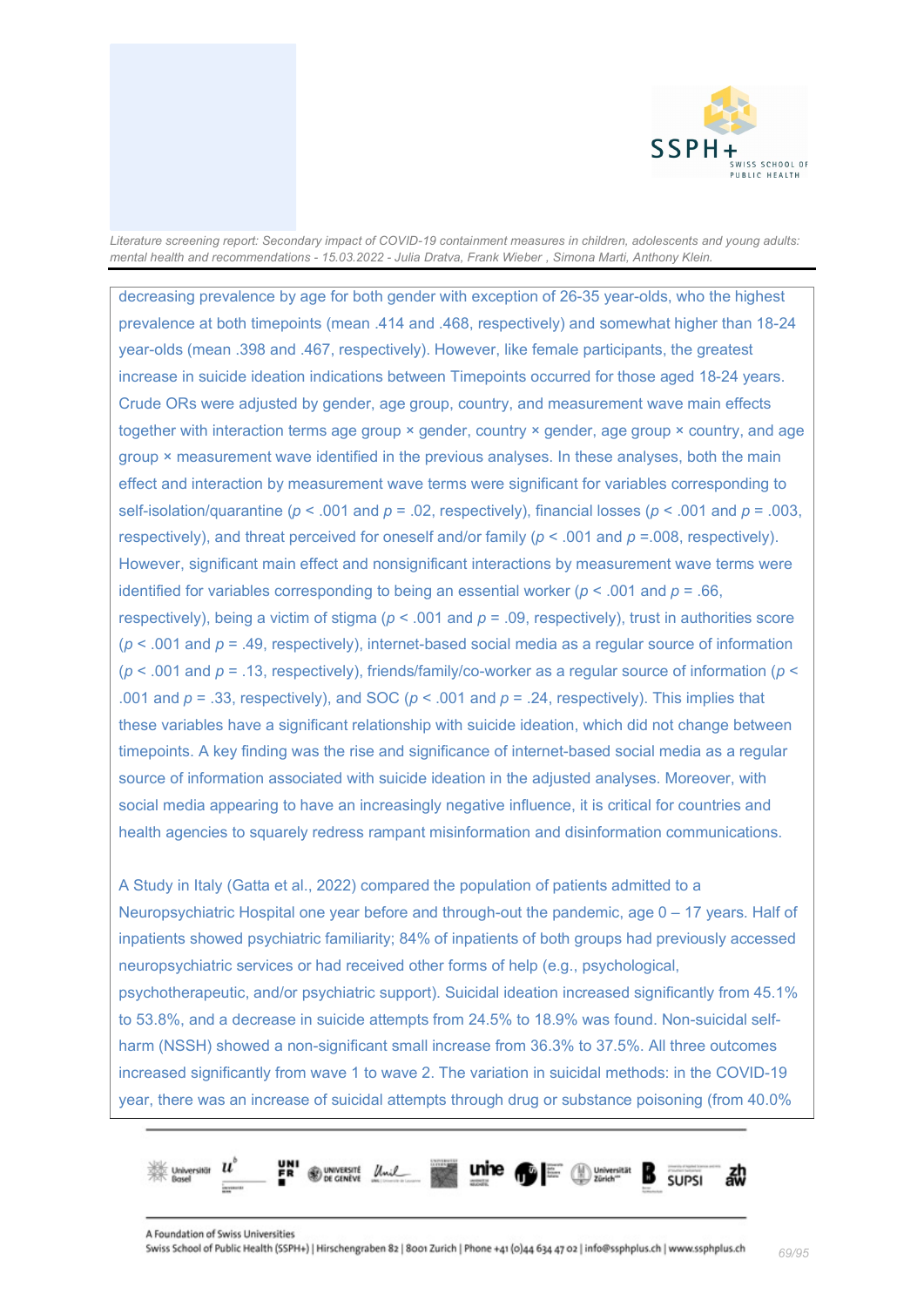

to 66.7%) and through wrist cutting (from 4.0% to 11.1%) compared to the pre-COVID-19 year; while there was a reduction, from 56.0% to 22.2%, in suicidal methods classified in "other" (defenestration, falling from height, choking, and being hit by fast vehicles). Substance use increased from 7.9 to 9.7%, alcohol use 5 to 10.6%, and tobacco use statistically significant ( $X^2$  = 5.47, *df* = 1, *p =* .019) from 5 to 14.9%. Relating to usage time of devices, in the pre-COVID-19 year 40% of inpatients used them less than four hours per day, while 60% of inpatients used them more than four hours per day. In the COVID-19 year the percentages were equally distributed (50% of inpatients used devices less than four hours per day and 50% more than four hours per day). Statistically significant differences between the two years  $(X^2 = 14.0, df = 5, p = .015)$  were also found in post-discharge admission to territorial mental health services: territorial outpatient treatments decreased both in public and in private services (from 70% in the pre-COVID-19 year to 46% in the COVID-19 year); an increase from 20% in the pre-COVID-19 year to 29% in the COVID-19 year was observed for residential and semi-residential care (e.g., residential therapeutic centers, daily centers, and eating disorders centers); an increase in intensive monitoring interventions by hospital and by social and family services (from 10% in the pre-COVID-19 year to 25% in the COVID-19 year.

"O'Connor (2021) investigated the trajectory of mental health and well-being during the first 6 weeks of lockdown in 3077 adults in the UK. **Suicidal ideation** increased over time, with respondents at wave 2 (9.2%; *OR* = 1.17, 95% CI [1.01, 1.34], *p* = .031) and wave 3 (9.8%; *OR* = 1.24, 95% CI [1.07, 1.44],  $p = .005$ ) reporting higher levels than at wave 1 (8.2%). The difference between waves 2 and 3 was not statistically significant. 21% of the participants was above the cut-off point for moderate or severe levels of symptoms of anxiety at wave 1. However, these symptoms decreased across waves, with wave 2 (18.6%; *OR* = 0.89, 95% CI [0.81, 0.97], *p* = .012) and wave 3 (16.8%; *OR* = 0.82, 95% CI [0.74, 0.90],  $p < .0001$  being lower than wave 1 (21%). Again, sig. between wave 2 and 3 not. sign. Subgroup analyses showed that women, young people (18–29 years), those from more socially disadvantaged backgrounds and those with pre-existing mental health problems have worse mental health outcomes during the pandemic across most factors."

A retrospective cohort study from Ougrin et al. (2021) analyzed the **self-harm behavior of children and adolescents** during lockdown in 10 different countries. The analysis included a total of 2073

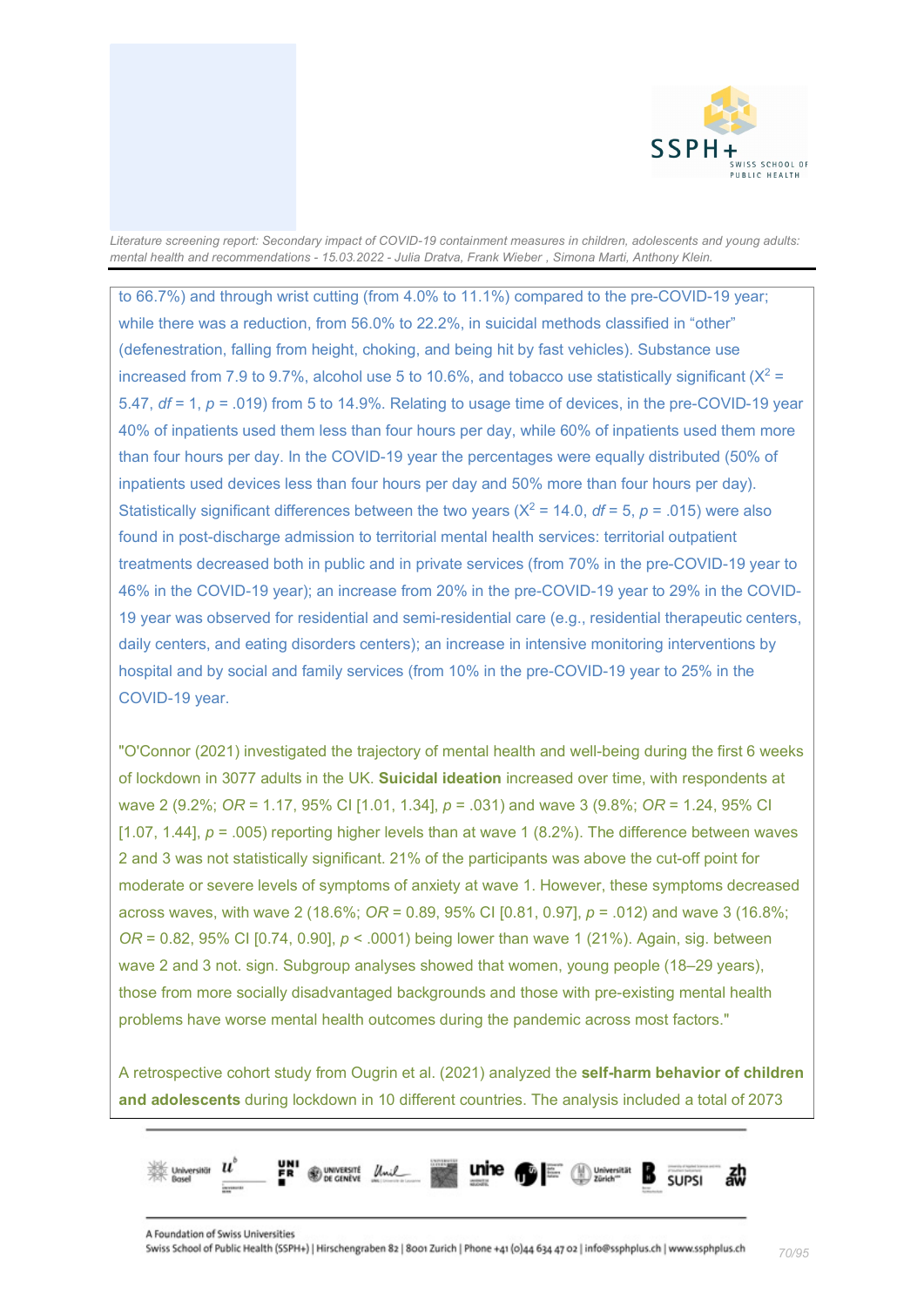

acute hospital presentations by 1795 <18 years old children and adolescents. Data was compared from t1: March–April 2020 (*n* = 834) and t2: March–April 2019 (*n* = 1239). In 2020, there were significant more hospital visits due to self-harm than in 2019 (*p =* .009; *OR* = 1.33, 95% CI [1.07, 1.64]). Children and adolescents with a previous history of self-harm showed an increase in 2020 (from 29 to 36%, and from 63 to 71%). Among patients with an additional disorder, the emotional disorders increased significant with an estimated odds ratio (*OR*) of 1.58, 95% CI [1.06, 2.36]; *p =* .025.

Koenig et al. (2021) compared **emotional and behavior problems** (Strengths and Difficulties Questionnaire (SDQ)) self-reported **health-related quality of life** (KIDSCREEN (KS10)), **depression** (PHQ-A), **suicide thoughts** (Paykel Suicide Scale (PSS)) and eating disorders (Weight Concerns Scale (WCS); Eating Disorder Examination-Questionnaire (EDE-Q)) in a matched sample of adolescents (12- to -20-olds) using pre-pandemic (November 26<sup>th</sup>, 2018 to March 13<sup>th</sup>, 2020) and lockdown data (March 18<sup>th</sup>, 2020 to August 29<sup>th</sup>, 2020). This study found no evidence for an increase in emotional and behavioral problems, depression, thoughts of suicide or suicide attempts, eating disorder symptoms, or a decrease in general health-related quality of life, except a decrease in suicide plans (*OR*adj = 0.31, 95% CI [0.13, 0.75], *p* =.009) and conduct problems (b adj = -0.16, 95% CI [-0.31, -0.00], *p* = .045). Family risk-factors did not moderate these finding. The influence of socioeconomic status on emotional and behavioral problems as well as depression decreased during the lockdown. This result does not support other findings from Germany showing an increase of mental health problems during the lockdown. Small sample size and low prevalence of outcomes may be an explanation.

Regarding self-harm, a study on hospital presentations in England by Hawton et al. (2021) showed that during the first 12 weeks following the introduction of lockdown (23.03.2020 – 14.06.2020), the average **weekly number of self-harm presentations** was 30.6% lower than in the pre-lockdown period (06.01.2020 – 22.03.2020) and 37% lower during the equivalent period in 2019 (23.03.2019 – 14.06.2019). Compared pre-post-lockdown 2020, the reduction appeared to be more marked for presentations involving self-poisoning compared with self-injury. Furthermore, the reduction was greater in females than males, and with it was greater in 18- to 34-year-olds (presentations were reduced by 43.8% in that age group) than in older adults.

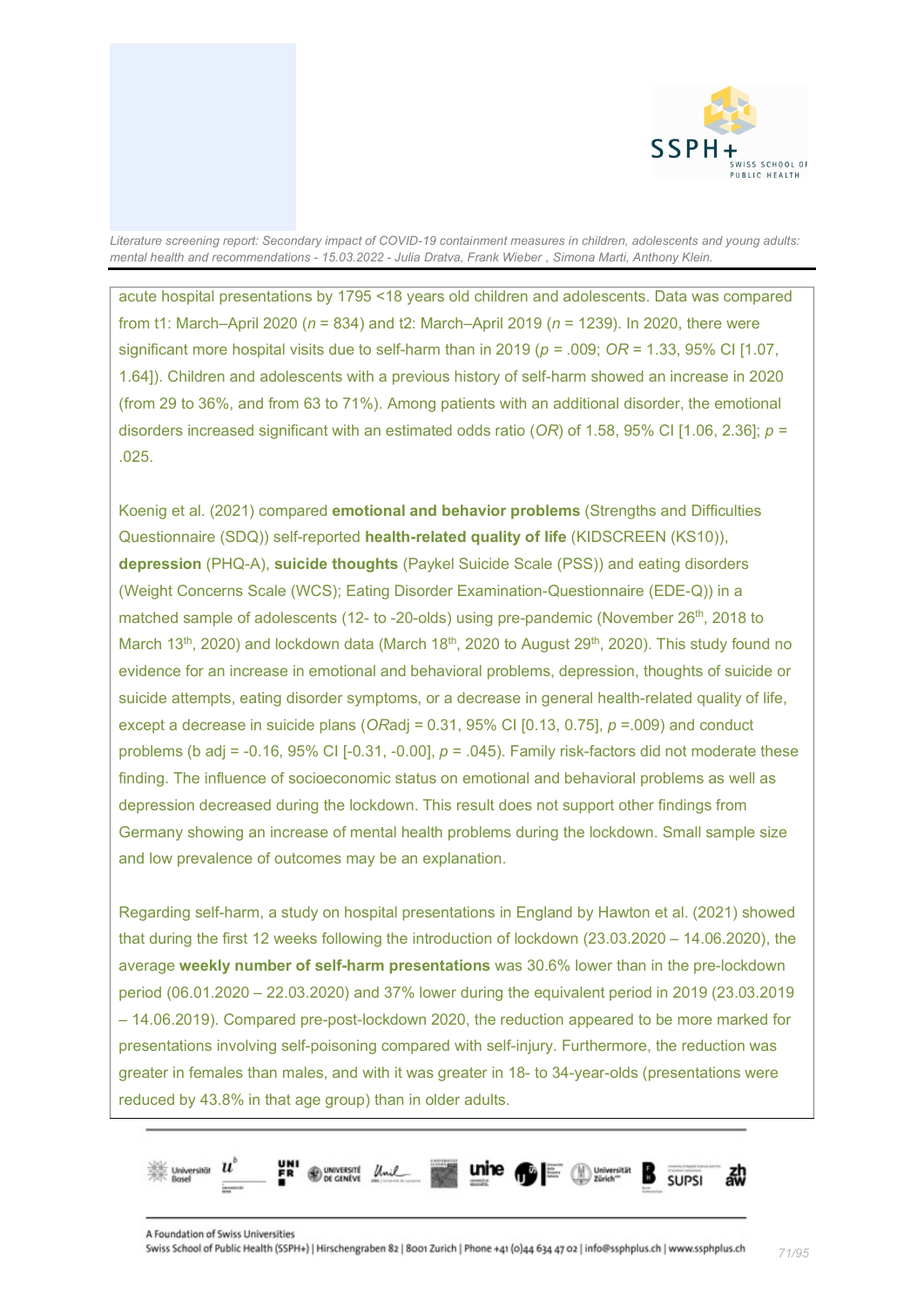

Knowles et al. (2022) examined the impacts of the COVID-19 pandemic and related social restrictions and school closures on adolescent mental health, particularly among disadvantaged, marginalized, and vulnerable groups in two socially and ethnically diverse boroughs in London, UK. They analyzed four waves of data: 3 pre-pandemic (2016-2019) and 1 mid-pandemic (May-August 2020; *N* = 1074; age range: 12–18 years) from the REACH study (Resilience, Ethnicity, and AdolesCent Mental Health). No evidence of an overall increase in the (weighted) prevalence of mental distress mid-pandemic (15.9%, 95% CI [13.0, 19.4]) compared with pre-pandemic (ranging from 17.1% to 18.3%) was found. This same pattern was observed for depression**,** anxiety, and **self-harm**. However, there were differences in changes in distress across the subgroups: A modest variation by gender, with a small increase in distress among the female participants (*B* [unstandardized beta coefficient] =  $0.42$ ,  $95\%$  CI [-0.19, 1.03]), mainly in internalizing scores, and a small reduction among male participants (*B* = -0.59; 95% CI [-1.25, 0.18]; *p* (interaction) = .007), primarily in externalizing scores was found. Analyses of variation in within-person change pre-COVID to mid-COVID revealed a strong evidence of variation by prior mental health problems (i.e., SDQ scores ≥18), with a modest decrease in overall distress among those with prior mental health problems (*B* = -1.04 [-1.88, 0.20]; *p* (interaction) = .002) and some evidence for variation by household affluence, with a small decrease in distress among young people from less affluent households pre-pandemic  $(B = -1.12$   $[-1.89, -0.36]$ ;  $p$  (interaction) = .016). Further, there was evidence of an increase in distress among those who reported household financial problems (*B* = 1.27; 95% CI [-0.04, 2.58]), but no change among those who did not (*B* = -0.36 95% CI [-0.96, 0.24]; *p* (interaction) = .008).

In a longitudinal study, Bouter et al. (2022) investigated the effect of the pandemic on adolescents' mental health in the Netherlands in a prospective cohort of 1022 adolescents (with a 2.5:1 ratio oversampling of adolescents on their emotional and behavioral problems). As part of the iBerry (Investigating Behavioral and Emotional Risk in Rotterdam Youth) Study, depressive**,** anxiety, stress, and oppositional defiant problems as well as psychotic experiences and **suicidality** were assessed before the pandemic, using several subscales of the Youth Self-Report (YSR) from the Achenbach System of Empirically Based Assessment (ASEBA) (*M*age at baseline = 15.0 years). 445 and 333 of these 1022 participants completed an online questionnaire during the first lockdown in April 2020 (*M*age at first lockdown assessment = 17.7 years, *SD* = 0.67), and during the second lockdown in January

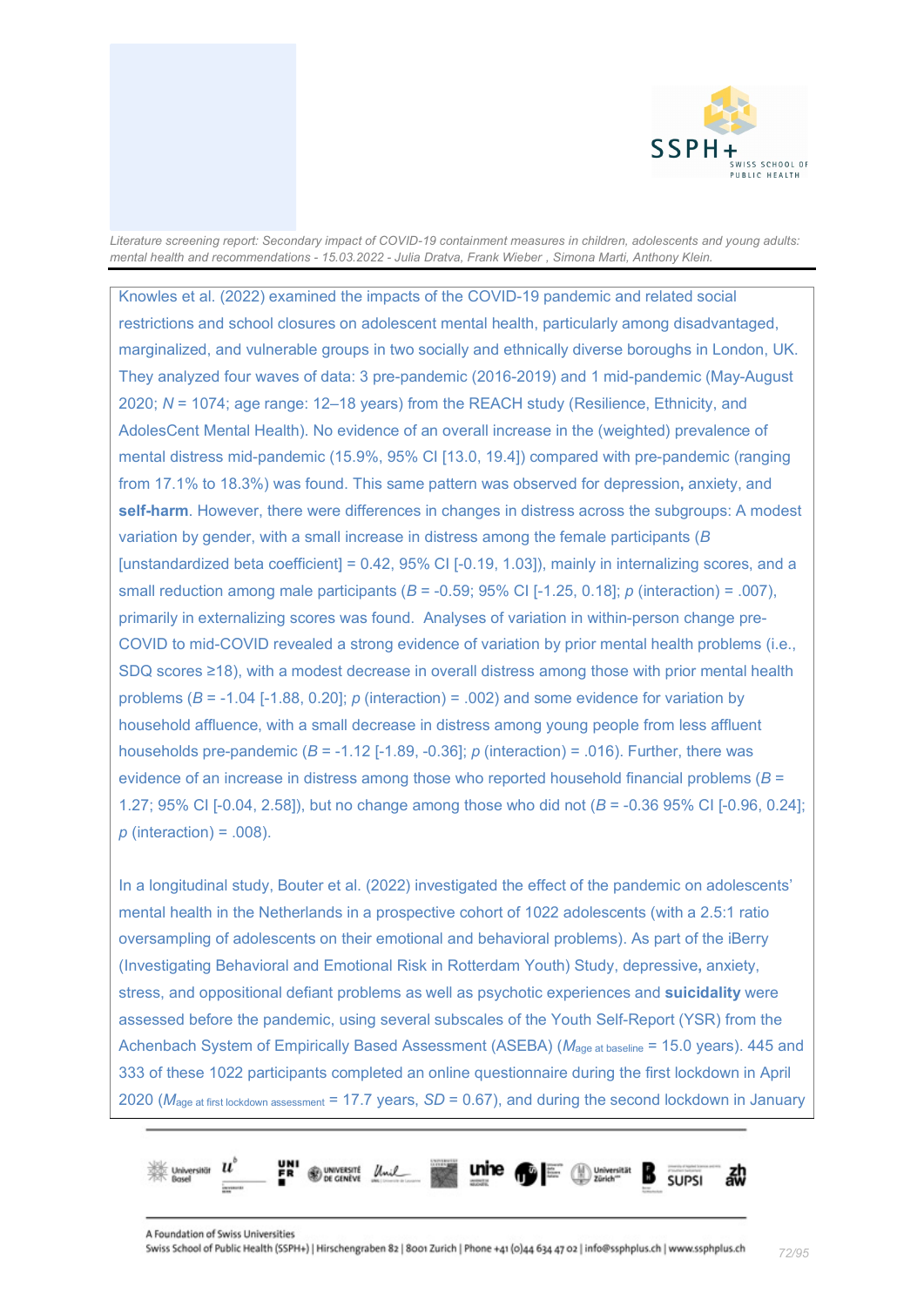

2021, respectively. Between the baseline and first lockdown assessment, an increase in depressive problems was observed (*B*: 0.93, 95% CI [0.43, 1.42]). However, there was a decrease in anxiety problems (*B*: −0.58, 95% CI [−0.94, −0.21]) and psychotic experiences (*B* = −0.147, 95% CI [−0.23, −0.07]), whereas stress problems (*B =* 0.05, 95% CI [−0.48, 0.59]), oppositional defiant problems (*B* = 0.30, 95% CI [−0.18, 0.24]), and suicidality (*B =* −0.05, 95% CI [−0.13,0.03]) did not change. Between the first and second lockdown assessment there was an increase in depressive problems (*B =* 2.20, 95% CI [1.71, 2.70]) and stress problems (*B =* 0.96, 95% CI [0.43, 1.50]). In contrast, psychotic experiences (*B =* −0.13, 95% CI [−0.21, −0.05]) decreased, and anxiety problems (*B =*  −0.03, 95% CI [−0.40, 0.34]), oppositional defiant problems (*B* = −0.13, 95% CI [−0.34, 0.08]), and suicidality (*B =* 0.03, 95% CI [−0.04, 0.11]) remained unchanged. Further analysis showed that participants who scored in the clinical range at baseline had the largest decrease in problem scores between baseline and first lockdown for anxiety problems (Cohen's *d* = .22), depressive problems (*d* = .12), oppositional defiant problems (*d* = .12), stress problems (*d* = .19), psychotic symptoms (*d* = .15), and suicidality (*d* = .11). The scores for these participants increased slightly between first and second lockdown assessment, with small effect sizes (Cohen's *d* ranging from .01 to .11). Participants who scored in the borderline range at baseline showed a similar pattern (although all effect sizes being small, with Cohen's *d* ranging from .00 to .07). Participants who scored in the normal range at baseline had an increase in scores between baseline and first lockdown assessment and again between first and second lockdown assessment, but all effect sizes were negligible (Cohen's *d* ranging from .00 to .04). Thus, majority of the participating adolescents reported having emotional and behavioral symptoms that were within the normal range. Among adolescents with high clinical severity prior to the pandemic, the mean symptom scores for all six outcomes decreased significantly.

# **Mental Health Care Utilization**

"In the UK a controlled interrupted time series study by Chen, She et al. (2020) using data from Cambridgeshire and Peterborough NHS Foundation Trust (CPFT), UK (catchment population \_0.86 million) found an instantaneous drop in **mental healt**h referrals but then a longer-term acceleration in the referral rate (by 1.21 referrals per day per day, 95% CI [0.41, 2.02]. This acceleration was

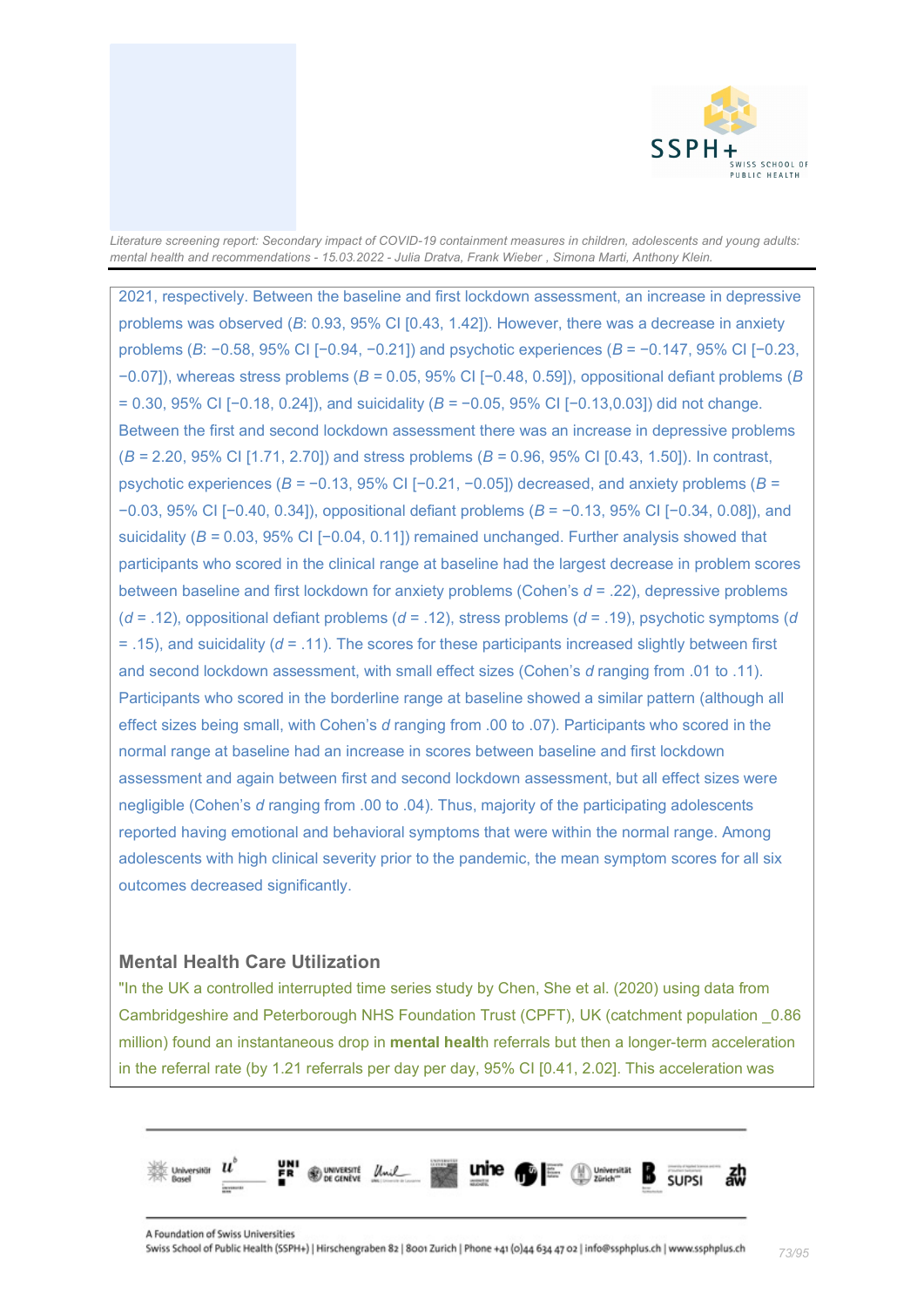

primarily for urgent or emergency referrals (acceleration 0.96, 95% CI [0.39, 1.54]), including referrals to liaison psychiatry (0.68, 95% CI [0.35, 1.02]) and mental health crisis teams (0.61, 95% CI [0.20, 1.02]) in adults age 20 – 65 year old but was not seen in children and adolescents nor elderly. Authors discuss a potential insufficient of these vulnerable age groups to access mental health services."

Kose et al. (2021) analyzed the effects of the COVID-19 pandemic on child and **adolescent psychiatry emergency admissions**. Electronic patient records from a total of 427 patients presenting to the ED were retrospectively collected from the periods March 11<sup>th</sup> – June 11<sup>th</sup>, 2020 (*n*  $= 66$ ), December 11<sup>th</sup>, 2019 – March 10<sup>th</sup>, 2020 ( $n = 140$ ) and the same three-month periods in the previous year (March 11<sup>th</sup> – June 11<sup>th</sup>, 2019 (*n* = 128) and December 11<sup>th</sup>, 2018 – March 10<sup>th</sup>, 2019 (*n* = 93). A poisson regression analysis revealed that during the pandemic period, the total number of psychiatric admissions to the emergency department **was significantly reduced** during the first wave (reference) as compared to the same period in the previous year (March 2019 – June 2019, IRR (95% CI) of 1.94 (1.44 – 2.80, *p =* .000), and the preceding period of December 2019 – March 2020, IRR = 2.12 (1.47 – 3.05, *p =* .000) which is corresponding to a 48.45% respectively 52.83% reduction in admission rates. A significant 70.58% reduction was observed in low-risk suicide attempts during the first wave compared to December 2018 – March 2019 (IRR = 3.40 (1.39 – 8.31, *p =* .07), the pre-pandemic period in the same year (IRR = 5.6 (2.39 – 13.13, *p* < .000) and the same period in the previous year  $IRR = 4.0$  (1.66 – 9.62,  $p = .002$ ), respectively. Furthermore, "a significant increase in incidence rate ratio in March 2019 - June 2019 IRR = 3.50 (1.25 – 9.82, *p =* .017) and December 2019 - March 2020 IRR = 4.75 (1.75 – 12.93, *p =* .002) was detected for patients presenting with alcohol or substance intoxication compared to the pandemic period of March 2020 - June 2020; translating to a 71.42% reduction from the previous year and a 78.94% reduction from the preceding pre-pandemic period."

Tromans et al. (2020) analyzed **secondary mental health service utilization** pre-lockdown and during lockdown within Leicestershire, UK. Registry data was collected retrospectively from electronic records for both, 8 weeks pre-lockdown and the first 8 weeks of the lockdown. There were no significant changes within hospitals admissions for children and adolescents (pre: *n* = 14,

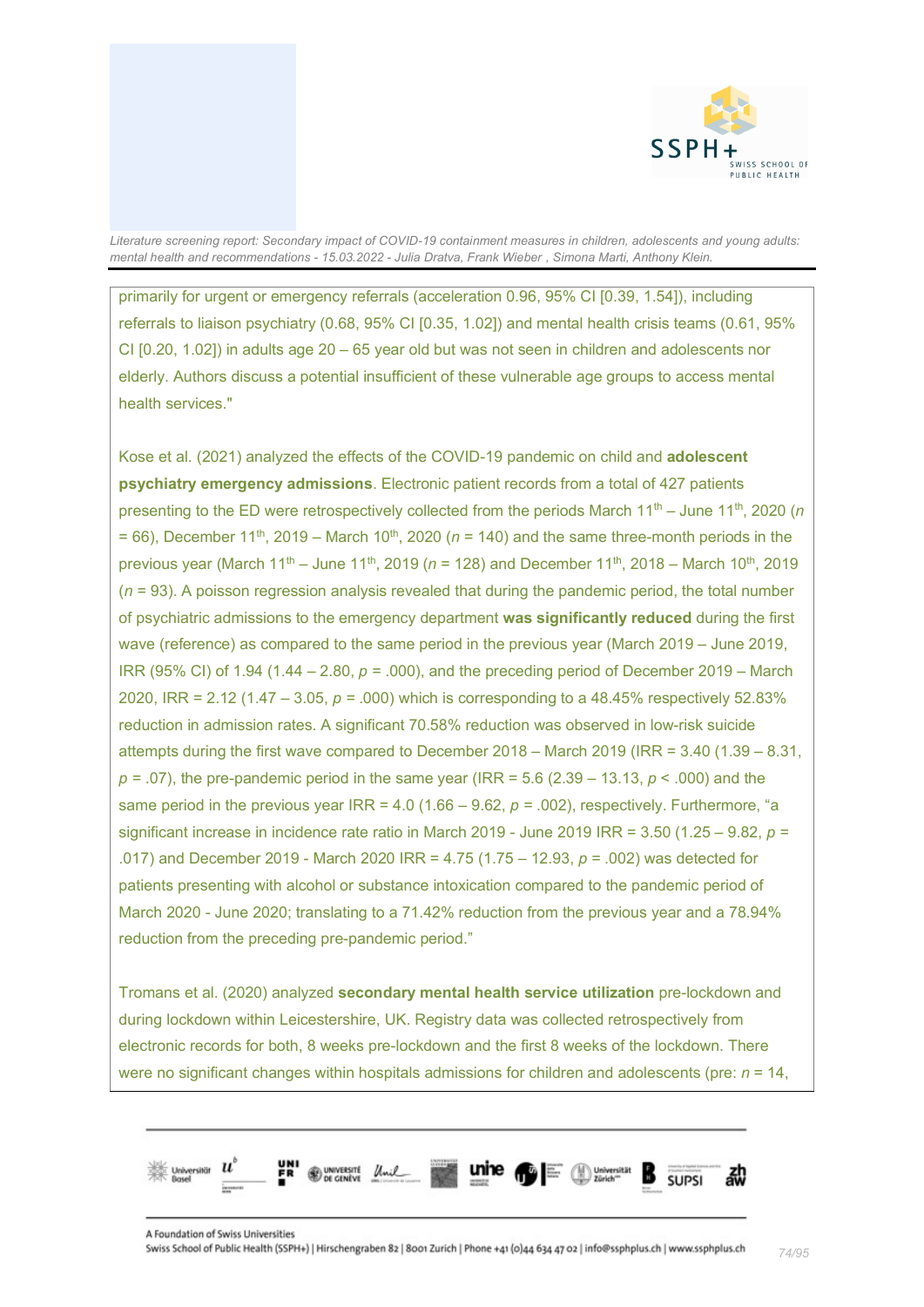

in: *n* = 17) but a significant decrease in referrals to mental health services for children and adolescents from pre-lockdown to lockdown (pre: *n* = 2193, in: *n* = 1081, *p* = .001).

A retrospective cohort study from Ougrin et al. (2021) analyzed the **self-harm behavior of children and adolescents** during lockdown in 10 different countries. The analysis included a total of 2073 acute hospital presentations by 1795 <18 years old children and adolescents. Data was compared from t1: March–April 2020 (n = 834) and t2: March–April 2019 (*n* = 1239). In 2020, there were significant more hospital visits due to self-harm than in 2019 (*p* = 0,009; *OR* = 1.33, 95% confidence interval 1.07–1.64). Children and adolescents with a previous history of self-harm showed an increase in 2020 (from 29 to 36%, and from 63 to 71%). Among patients with an additional disorder, the emotional disorders increased significant with an estimated odds ratio (*OR*) of 1.58, 95% confidence interval 1.06–2.36; *p* = 0.025.

Regarding self-harm, a study on hospital presentations in England by Hawton et al. (2021) showed that during the first 12 weeks following the introduction of lockdown (23.03.2020 – 14.06.2020), the average **weekly number of self-harm presentations** was 30.6% lower than in the pre-lockdown period (06.01.2020 – 22.03.2020) and 37% lower during the equivalent period in 2019 (23.03.2019 – 14.06.2019). Compared pre-post-lockdown 2020, the reduction appeared to be more marked for presentations involving self-poisoning compared with self-injury. Furthermore, the reduction was greater in females than males, and with it was greater in 18- to 34-year-olds (presentations were reduced by 43.8% in that age group) than in older adults

A study in the South of France (Davin-Casalena et al., 2021) resorted to regional insurance data to investigate **health care utilization in primary care**. It indicates that the initial stage of the lockdown was characterized by a decline in medical care, with a marked decrease in pediatrics (20%) and a small decrease in psychiatry (1.8%, includes adults psychiatrist), as well as a peak provisioning for drugs (no differentiation by age), whereas vaccination strongly declined. Vaccination of preventable childhood diseases dropped by 5% in under one - year-olds (900 Children), by 39% in under fiveyear old (4100 children) and Human Papiloma virus vaccination by 54% in 10 -14-year-olds (1200 girls). While vaccination numbers increased again after the lockdown, there is no evidence of a catch-up vaccination.

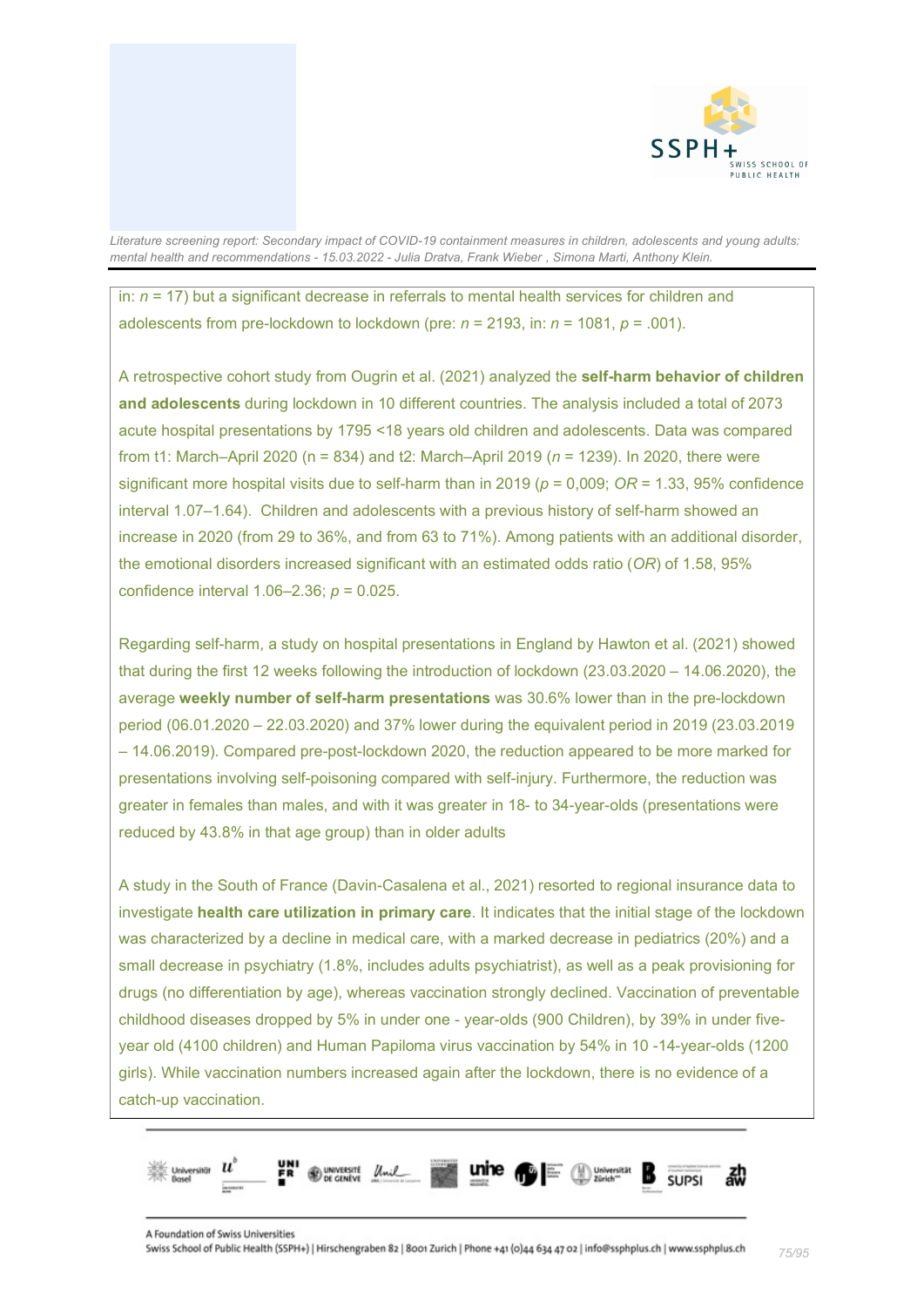

Carretier et al. (2021) report on the adaptation of care provision and consultations frequency in a "Maison de adolescents" which addresses different needs of adolescents and their families including **ambulatory consultations, day hospital and an in-patient unit** during the first half of 2020. They report a drop compared to 2019 in overall and mental health specific consultations in Jan/Feb (ca. 5 - 15%) and an increase in Mars to June (ca. 5 - 20%).

Mourouvaye et al. (2021) measured in a French pediatric hospital (retrospective observational study) the number of admissions for suicide behavior (*N* = 234), before and during the early pandemic (March  $16<sup>th</sup> -$  May  $10<sup>th</sup>$ , 2020). The number of admissions for suicide behavior was 2.5 (*SD* = 1.7) and 1.25 (*SD* = 1.28) per week during period 1 and period 2, respectively. The incidence of admissions for suicidal behavior was also lower during summer breaks (0.88, *SD* = 1.45 per week). In Poisson univariate regression, there was a significant association between the lockdown and the average number of admissions for suicidal behaviors (crude IRR 0.51, 95% CI [0.27, 0.95], *p* = .034). This association remained significant in multivariate Poisson regression adjusted for the effect of summer breaks (adjusted IRR 0.46, 95% CI [0.24, 0.86], *p* = .016). In 2018–2019, rates of admissions per week did not differ between March and May compared with the rest of the year (2.75, *SD* = 1.54; vs 2.275, *SD* = 1.68), respectively; Poisson IRR 1.21, 95% CI [0.91, 1.60]; *p* = .19). Together, the number of admissions of children and adolescents with suicide behaviors decreased during the lockdown by 50 percent. The processes underlying these changes and the question whether they were rebounds after the end of the lockdown are not clear yet.

Rømer et al. (2021) conducted a time-trend study to assess patterns in psychiatric admissions, referrals, and suicidal behavior before and during the COVID-19 pandemic using data from hospital and Emergency Medical Services (EMS) health records covering 46% of the Danish population (*n* = 2'693'924). They compared data on the number of psychiatric in-patients, referrals to mental health services as well as suicidal behavior (such as self-harm, suicide attempts, and suicide) in the years before the COVID-19 pandemic to data during the first lockdown from March 11<sup>th</sup> and May 17<sup>th</sup>, 2020), the inter-lockdown period from May  $18<sup>th</sup>$  – December 15<sup>th</sup>, 2020), and the second lockdown from December 16<sup>th</sup>, 2020 – February 28<sup>th</sup>, 2021. In the age group <18, the annual number of inpatient at psychiatric clinics increased by 3.2% from 2018 to 2019 (744 vs. 768) and further by 7.4%

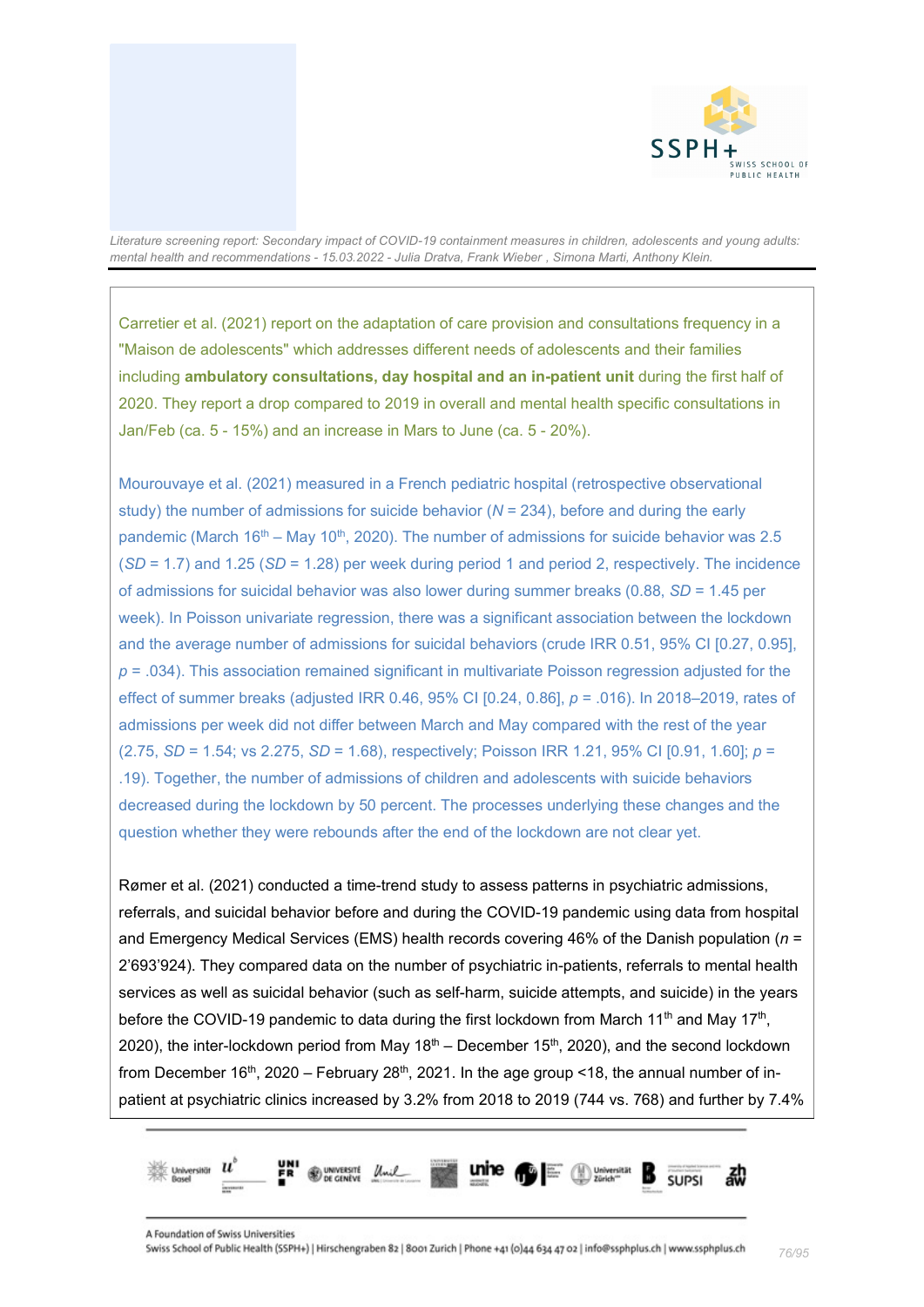

from 2019 to 2020 (768 vs. 825). The rate of psychiatric hospitalizations among children and adolescents was increased by 11% during the pandemic (*RR* = 1.11, 95% CI [1.07; 1.15], *p* < .01), however, this increase did not significantly exceed the pre-pandemic, upwards trend in psychiatric hospitalizations among this age group (*p* = 0.78). The rate of referrals to mental health services during the pandemic were not significantly different among children and adolescents after adjusting for multiple testing  $(p = .07)$ , nor was it significantly different from the pre-pandemic trend (Ratio = 1.37, CI = 0.97 –1.93, *p* = 0.28). Hospital-recorded suicidal behavior decreased by 4.4% from 2019 to 2020 (295 vs. 282 events); however, it reached 124 events by February 28<sup>th</sup>, 2021, accounting for 46.1% of total suicidal behavior events in that period across all the age groups. In the EMS data, the age group <18 accounted for 5.2% of suicidal behavior events in 2019, 5.9% in 2020 and 9.0% in 2021 (January and February only). The weekly number of EMS-registered suicidal events was low (range = 0–8), therefore monthly counts were used and revealed no significant change in suicidal behavior after adjusting for multiple testing  $(p = .06)$  among the age group <18.

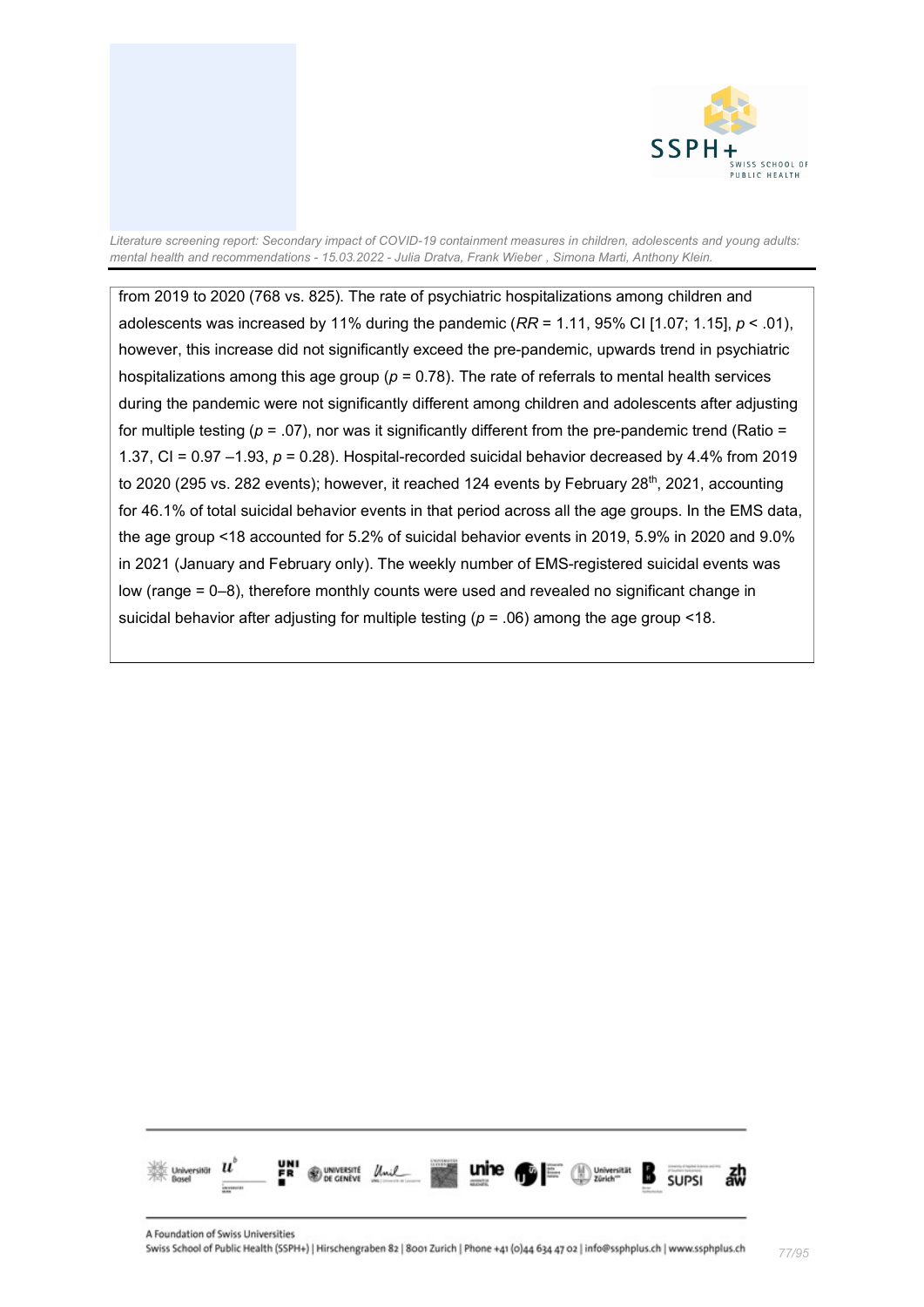

# What impact does the containment measure "school closures" have on mental health?

#### **Summary**

There is limited research on the impact of school closures on mental health. One large study in Switzerland showed that primary school pupils' learning gains slowed down during the eight weeks of school closures in Switzerland compared to regular in-person school attendance and that differences in learning between children increased. Findings from a study in Germany are consistent with these findings. For pupils from the secondary school, however, the same study observed that school closures did not significantly impair the learning gains in the same timeframe. Another Swiss study highlighted that the perceived pressure at school increased (e.g., missed material due to closures, quarantine) and that stressors with school had the strongest correlation with depressive symptoms (with a large effect size).

A study from Sweden – where schools have not been closed – did not find differences in stress, psychosomatic symptoms and levels of happiness between adolescents who have been exposed to the pandemic compared to those who have not been exposed, supporting the assumption that keeping schools open protects adolescents' mental health. Finally, a study with children with autism spectrum disorder found that school closures impaired their self-regulation and cooperation skills and that their physical activity levels increased after the return to school.

#### **Number of publications:** 5

#### **Time period:** January 2020 – February 2022

#### **Results**

In a natural experiment, Tomasik, Helbling and Moser (2021) compared the **learning gains** in the 8 weeks of **school closures** in Switzerland with the learning gains in the 8 weeks before the school closures with regular in-person school attendance. Data from all active users of the MINDSTEPS system (a computer-based formative feedback system developed at the Institute for Educational Evaluation in Zurich) who completed at least one teacher-generated assessment between January 19<sup>th</sup>, 2020 and May 11<sup>th</sup>, 2020 were included in the statistical analyses. A total of 28'685 pupils

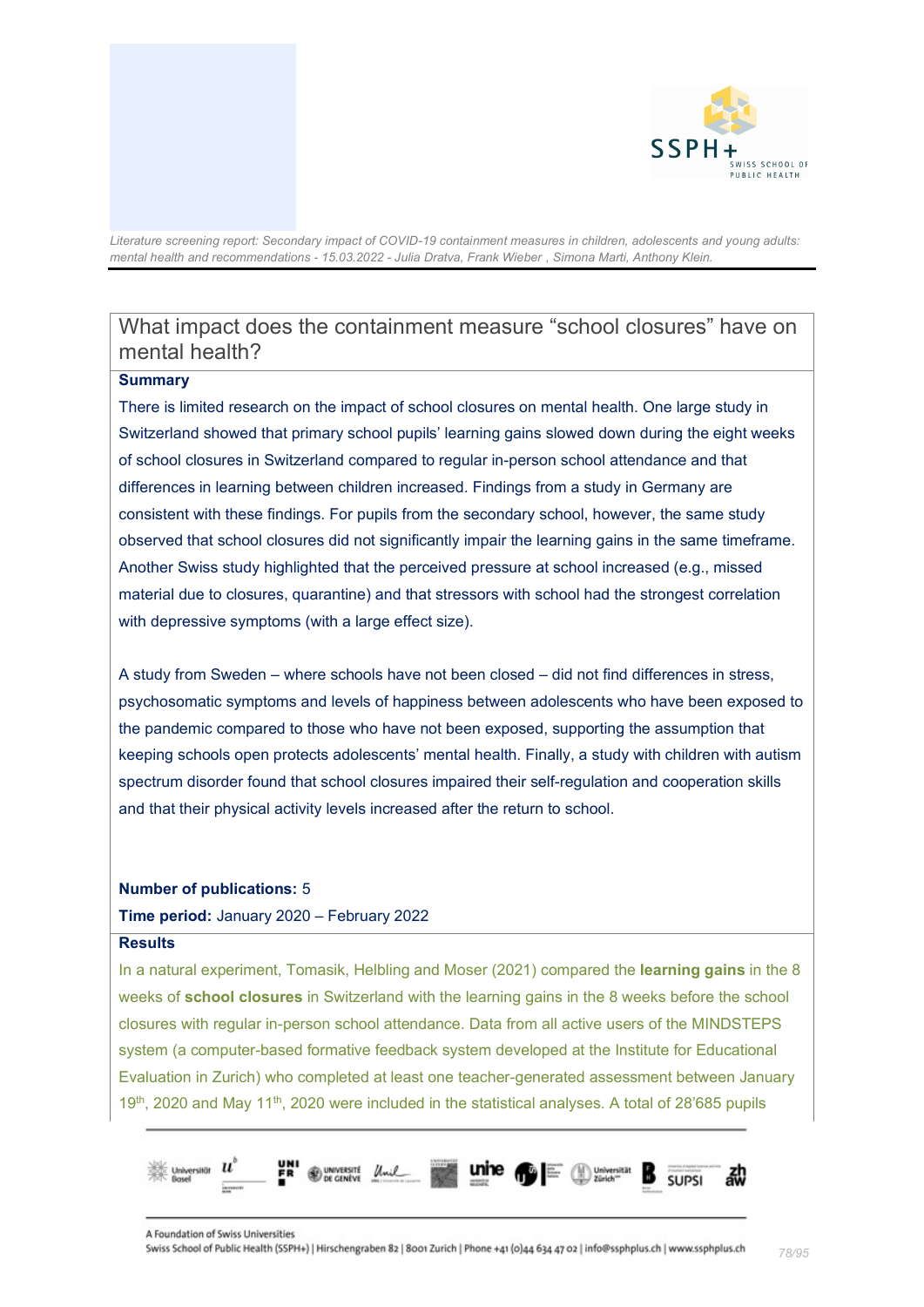

participated from primary school (*N* = 13'134) and secondary school (*N* = 15'551). They compared the slope of the learning progress before and after the school closures in the subjects Mathematics, German, French and English. A highly significant difference in the learning slope was found for the primary school pupils, with the in-person learning slope being more than twice as high as during school closures ( $\Delta \chi^2(1) = 8.86$ ,  $\rho < .001$ ), while in secondary school pupils the difference in the two learning slopes was not significant (Δχ<sup>2</sup> (1) = 1.01, *p =* .31). A significant difference in the variance of the two learning slopes was found in the primary school pupils [missing p-value] but not for the secondary school pupils  $(\Delta x^2(1) = 0.99, p = .32)$ . These results indicate that primary school pupils' learning slowed down and the interindividual variance in learning gains increased, while pupils from the secondary school were largely unaffected by school closures in their learning gains.

The Swiss Corona Stress Study provided insights the distress of adolescents and young adults (Quervain et al., 2021). The last survey of the Swiss Corona Stress Study in November 2020 has shown that the proportion of respondents with moderately severe to **severe depressive symptoms** (PHQ-9) was 18%, with the youngest group of 14- to 24-year-olds being the most affected at 29%. Between March 8<sup>th</sup> and 24<sup>th</sup>, 2021, an additional anonymous survey was conducted in the German speaking part of Northwestern Switzerland among 393 high school students with the majority being between 16 and 19 years old. 27% of the respondents reported moderately severe to severe depressive symptoms. The most significant stressor associated with depressive symptoms was perceived school pressure. 46% of the respondents indicated they were very or extremely stressed because of the pressure of school. Furthermore, the perception that school pressure has increased due to the pandemic (missed material due to closures, quarantine) was strongly correlated with depressive symptoms. Other factors included worries about poorer education or job opportunities and worries about damage to the social network. An additional factor analysis confirmed that stressors related to school build up the factor with the strongest correlation with depressive symptoms (with a large effect size).

A study from Quenzer-Alfred et al. (2021) examined how p**reschoolers' basic school skills in language and math developed** during the nursery shutdown due to the COVID-19 pandemic in Germany. The sample consisted of 49 children (aged between 5 and 6 years) who were evaluated in a single-group pre-posttest design with five subtests of the Intelligence and Development Scales

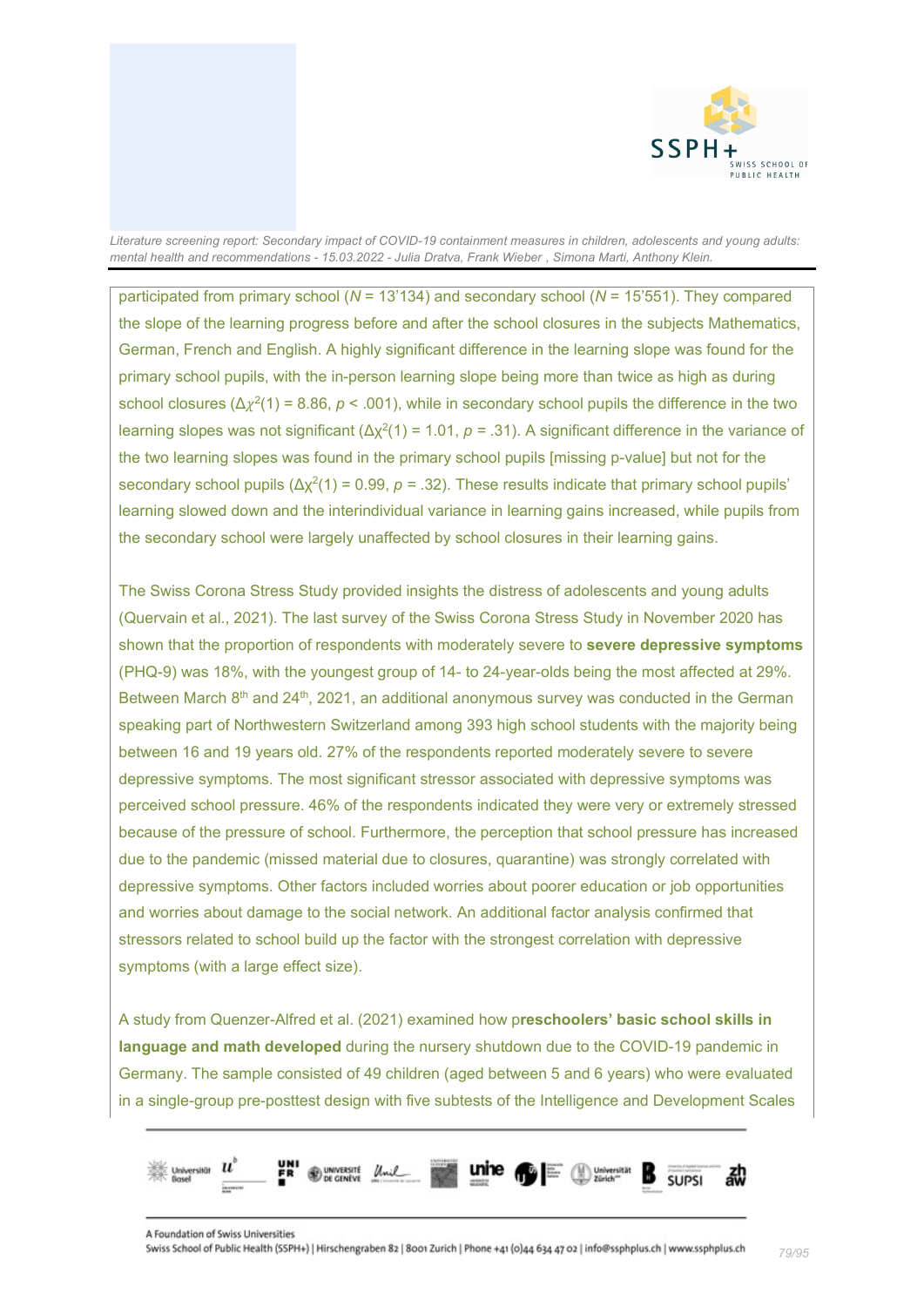

2 (IDS-2) before and after the closure of nurseries and semi-structured group conversations. Furthermore, guided interviews with professionals and parents were conducted. The results showed that the children's basic school skills differed significantly before and after the shutdown. There is a highly significant decrease of the overall basic school skills between pre- and post-data medians (Δr = .64). Comparing changes over time, language skills showed the most significant overall effect (Δr = .72), characterized by strong effects in expressing language skills (Δr = .67), phoneme analysis ( $\Delta r = .58$ ), and a medium effect in phoneme-grapheme correspondence ( $\Delta r = .47$ ). Only language comprehension ability did not change significantly over time (Δr = .03). With respect to mathematical thinking, a medium effect between pre- and post-data collection was observed (Δr = .41). Consistent with the quantitative results, children's perceptions of school show fear of not being able to learn to read and write, fear of punishment for failure, fear of teachers in general, fear of disciplinary action, fear of poor school performance, and fear of not being able to make (enough) new friends. Focusing on the interviews with nursery professionals and parents, the data shows a positive view of the situation. The general perception of the nursery professionals is that the closure had no real negative impact on the children or on their learning progress, experiences, and social development.

The study by Chen, Osika et al. (2021) measured the impact of COVID-19 on 15-year-old adolescents (baseline age 13.6 ±0.4 years) in Sweden. Within the 2-year follow-up examination of the Study of Adolescence Resilience and Stress in January and February 2021, they compared 1316 youth who were reexamined in January 2020 and thus not exposed to the COVID-19 pandemic with 584 youth reexamined after February 2021 and thus exposed. Compared to the baseline data from 2018, both, adolescents who have been exposed as well as those who have not been exposed, reported higher levels of stress and psychosomatic symptoms and lower levels of happiness in 2020. In both groups, there was no deterioration in peer relations or relations with parents. There were also no significant differences between groups regarding sleep duration and physical activity.

A study from the UK (Morris et al., 2021) investigated the impact of the pandemic, the lockdown and subsequent return to school, on the **social development and communication of autistic children** from their parents' perspective and to examine whether associations exist between social-

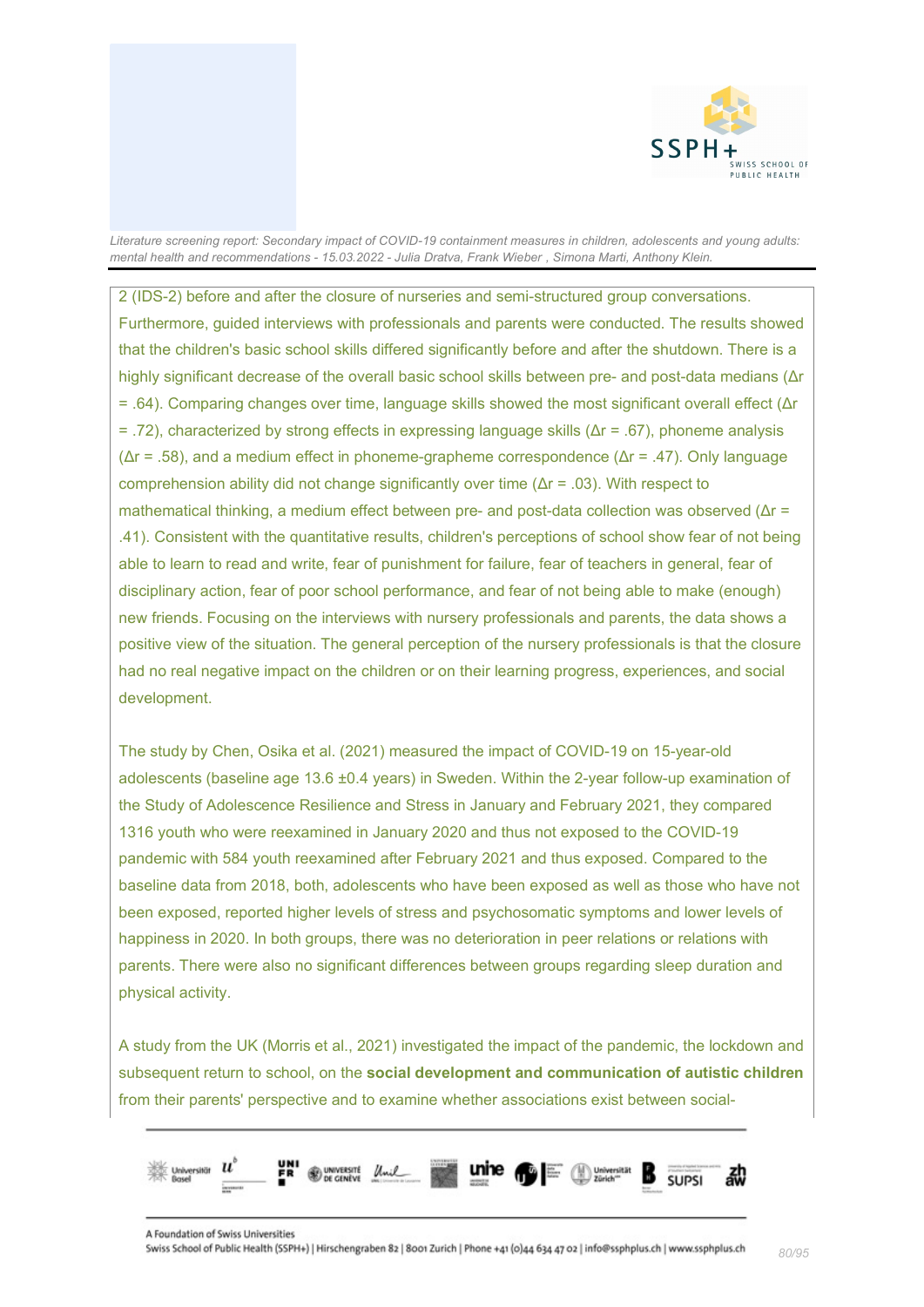

communicative behaviours and the variables affected by the lockdown or return to school period. Parents from 176 autistic children answered the questionnaire at T1 (after the lockdown when children returned to school) and 54 follow-up questionnaires were returned at T2 after the first half term. During the lockdown, only 10.2% of children regularly attended school, suggesting that the school routine was disrupted for a great majority of children in the sample. The results indicate that self-regulation skills (*p* < .05) and cooperation skills (*p* < .05) were most affected over the course of the lockdown. Logistic regressions showed, that children whose parents felt supported by their schools were reported to show an improvement in their social communication skills (i.e. socialcommunicative skills got a little bit better, or got a lot better) over the course of the lockdown (*p* = .007) and children who continued to see friends and family outside of school and the household were perceived to also show a slight improvement in their overall social-communicative behaviours in comparison to those who did not (*p* = .002). Children's physical activity levels were perceived to significantly increase during the return to school (*p* < .0001), which was associated with better social-communication outcomes (*p* < .05).

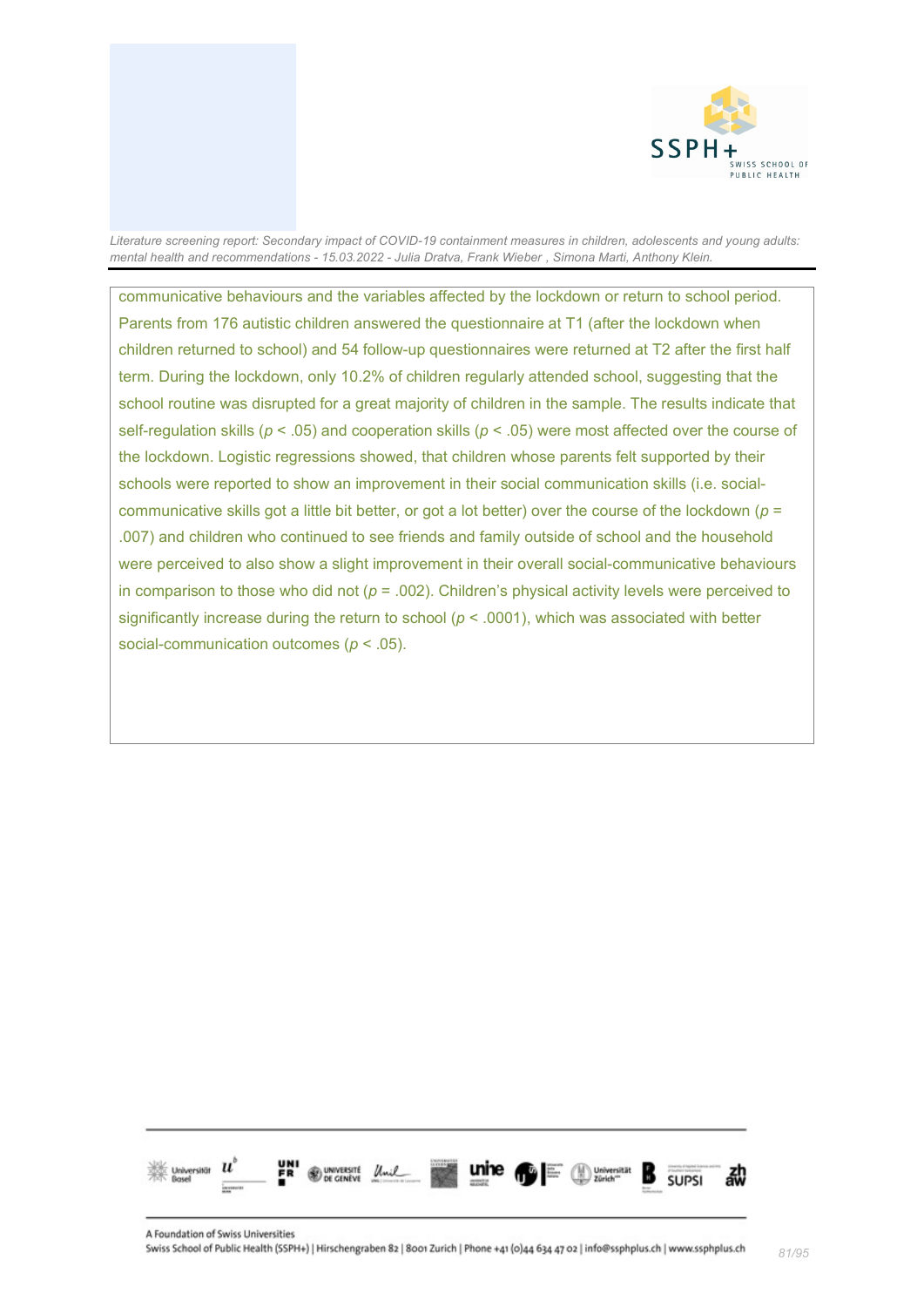

# **Overview and comparison of recommendations and best practice in different countries**

#### **Summary**

The aim is to identify recommendations and best practice examples in the literature on COVID-19 and secondary mental health impact. To categorize the findings, we used the Behaviour Change Wheel from Michie et al. (2014), which defines different policy categories, intervention functions and sources of behavior relevant to successful interventions. The data highlight what is already receiving attention in the literature. We found the most recommendations for the policy categories Service provision, Guidelines, and Marketing/Communication. For the other four categories (Legislation, Environmental/Social planning, Fiscal measures and Regulation) only few recommendations were made.

The COVID-19 literature indicates not only the relevant outcomes and trends, but also points to possible deficits and opportunities for change. The recommendations underline the relevance to not only strive for quick, short-term changes but for long-term, sustainable improvements of mental health.

**Number of publications:** 18 **Time period:** January 2020 – February 2022

#### **Short introduction to the Behaviour Change Wheel**

The Behaviour Change Wheel from Michie et al., (2014, see Figure 1) can be used as a framework for conceptualizing the design and implementation of interventions.

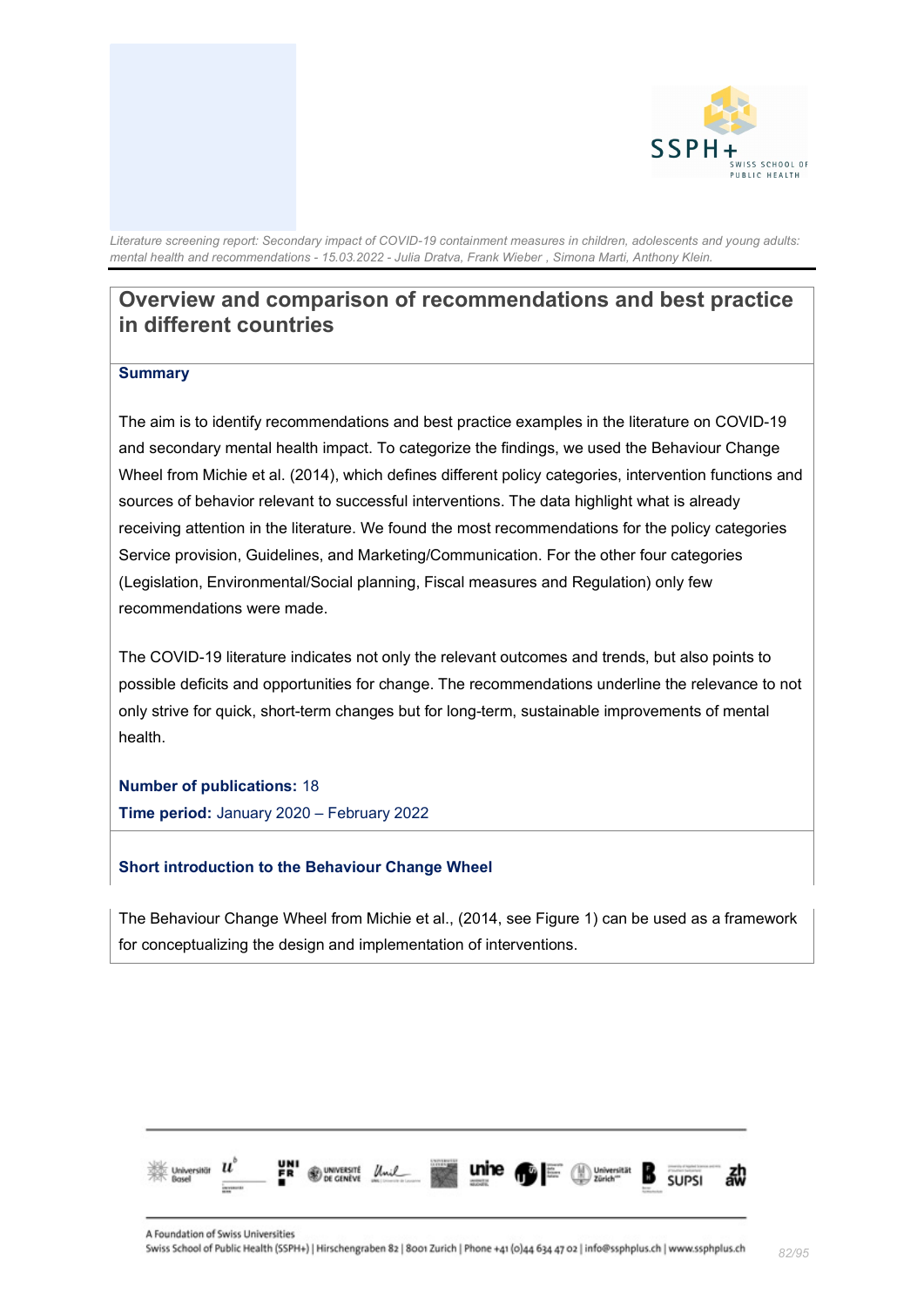



*Figure 1. The Behaviour Change Wheel (Michie et al., 2014)*

This integrative model considers elements and conditions of interventions, e.g., motivation, enablement, or financial incentives, which are relevant to initiate or support interventions. It involves different steps across the three layers of the wheel: in the middle, sources of behavior are identified, which could be targets for intervention. The second layer consists of nine intervention functions, which can lead to a change in behavior (e.g., "Enablement", "Training" or "Environmental restructuring"). The seven different policy categories "Environmental/Social planning", Communication/Marketing", "Legislation", "Service provision", "Regulation", "Fiscal measures" and "Guidelines" are placed in the outer layer of the wheel. They can be used to enable or deliver the intervention (Michie et al., 2014, see Figure 2). When developing an intervention, all three levels should be considered.

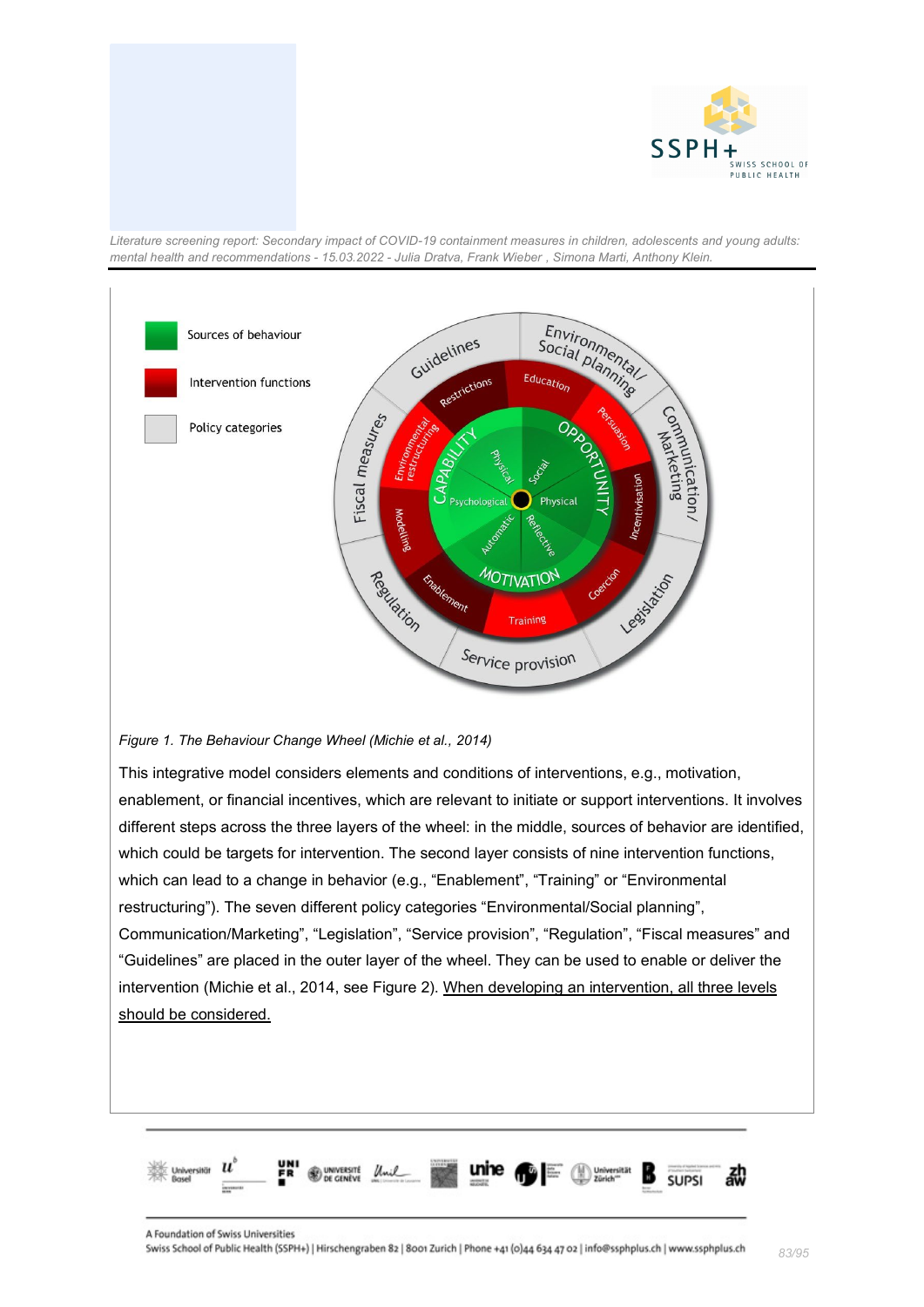

| <b>Policy Category</b>           | <b>Definition</b>                                                                                        |
|----------------------------------|----------------------------------------------------------------------------------------------------------|
| <b>Communication/marketing</b>   | Using print, electronic, telephonic or broadcast media                                                   |
| <b>Guidelines</b>                | Creating documents that recommend or mandate practice.<br>This includes all changes to service provision |
| <b>Fiscal measures</b>           | Using the tax system to reduce or increase the financial cost                                            |
| <b>Regulation</b>                | Establishing rules or principles of behaviour or practice                                                |
| Legislation                      | Making or changing laws                                                                                  |
| Environmental/social<br>planning | Designing and/or controlling the physical or social environment                                          |
| <b>Service provision</b>         | Delivering a service                                                                                     |

*Figure 2. Policy Categories according to Michie et al.'s (2014) Behaviour Change Wheel*

To give an overview of the individual recommendations on future steps for improved mental health and policy decisions, we have grouped the recommendations from the various scientific articles into the 7 policy categories of the Behaviour Change Wheel (see appendix). It is well apparent that most of the recommendations are in "Service provision, Guidelines and Marketing/Communication" while we encountered fewer recommendations in the areas of "Environmental/social planning, Legislation, Regulation", and just one in "Fiscal measures".

#### Service provision:

We could divide the service provision recommendations into three sub-categories: a) Use of targeted intervention, b) Expansion of low-threshold mental health services, and c) Intervention in educational setting/context. Regarding "Use of targeted interventions," the focus should be on lower-income residents, with-pre-existing mental health conditions (Stroud & Gutman 2021) and on children from low socioeconomic backgrounds (Ravens-Sieberer et al., 2021; Neumann et al., 2021). Under "Expansion of low-threshold (digital) mental health services" the expansion of psychological counseling centers and family education centers is recommended, to increase low-

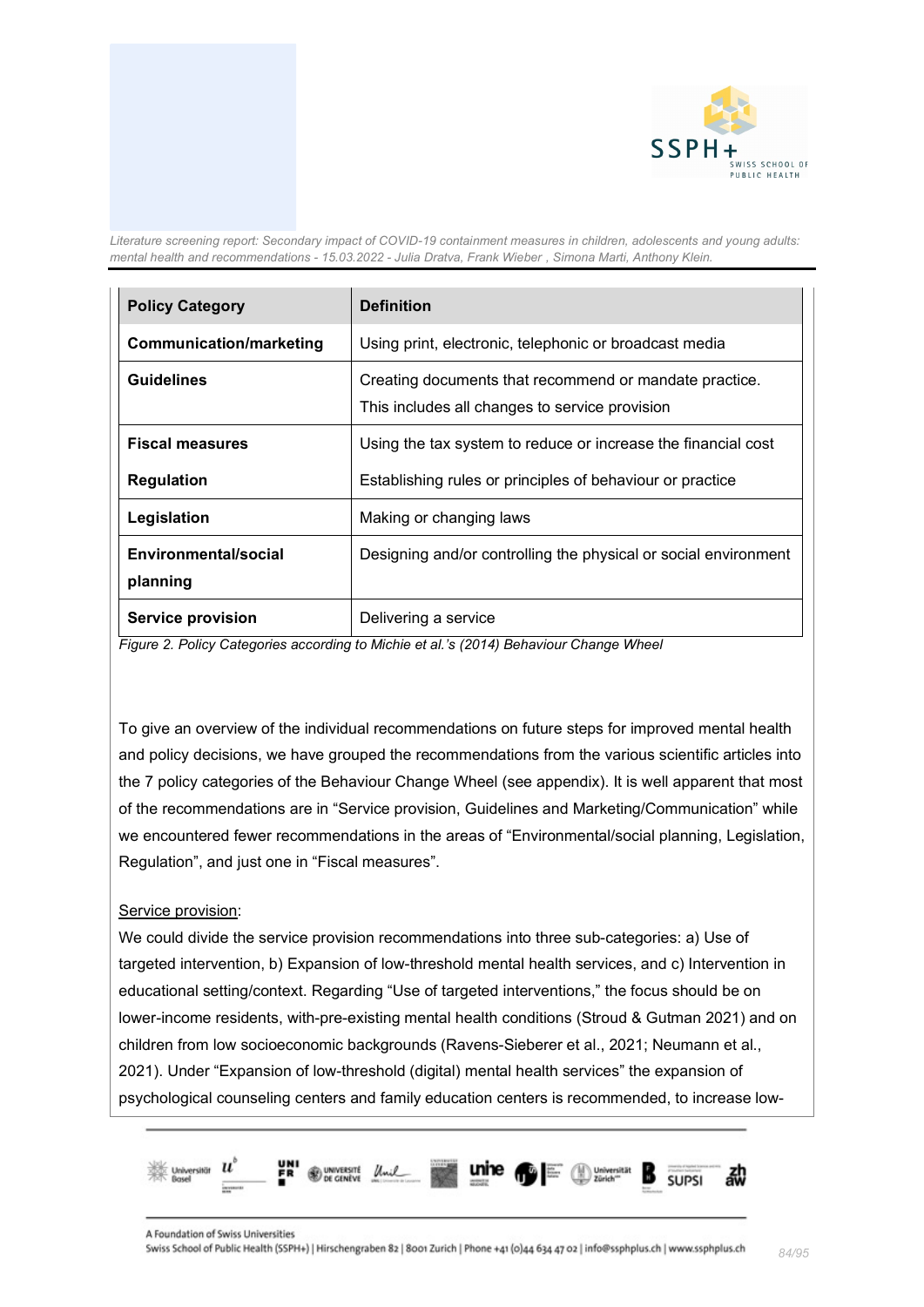

threshold services for parents and children. (Liang et al., 2021; Bringolf-Isler et al., 2021). "Interventions in educational setting/context) includes the importance of sleep. Regarding educational settings, it was recommended that educational programs for parents should enable them to take care of a healthy sleep of their children (Cellini et al., 2021; Ravens-Sieberer et al., 2021). It is further suggested that day care centers/kindergartens must work out didactic and organizational models for keeping them functional in case of a new lockdown (Quenzer-Alfred et al., 2021).

## **Guidelines**

In the areas of guidelines, authors advocated for a greater focus on mental health. For example, provisions of digital mental health services should be scaled up besides existing facilities available on campuses (Sivertsen et al., 2022).

## Communication/Marketing

We often accommodated recommendations in the area of Communication/Marketing. Recommendations ranged from "Use positive communication", specifically, avoiding the use of coercive strategies based on eliciting emotions (Alivernini et al., 2020) to "Targeted communication for all generations". Here authors suggested an expansion of low-threshold, digital support services. Certainly, a measure that could be used to reach young people directly (Neumann et al.,2021) and stronger "Destigmatizations of mental health support" (Ravens-Sieberer et al., 2021).

#### Environmental/social planning

In the area of "Environmental/social planning" there is a call for more "space for youth". Authors point out that adolescents need private spaces for completing homework and spending time alone. It improves learning gains and strengthens their mental health (Ertanir et al, 2021).

#### **Legislation**

Here the focus was laid on the importance of alcohol prevention and "Access to protective factors". Children should be enabled to benefit from protective factors such as leisure activities, physical activity and social contact. This includes avoiding the closure of schools (Bringolf-Isler et al. 2021).

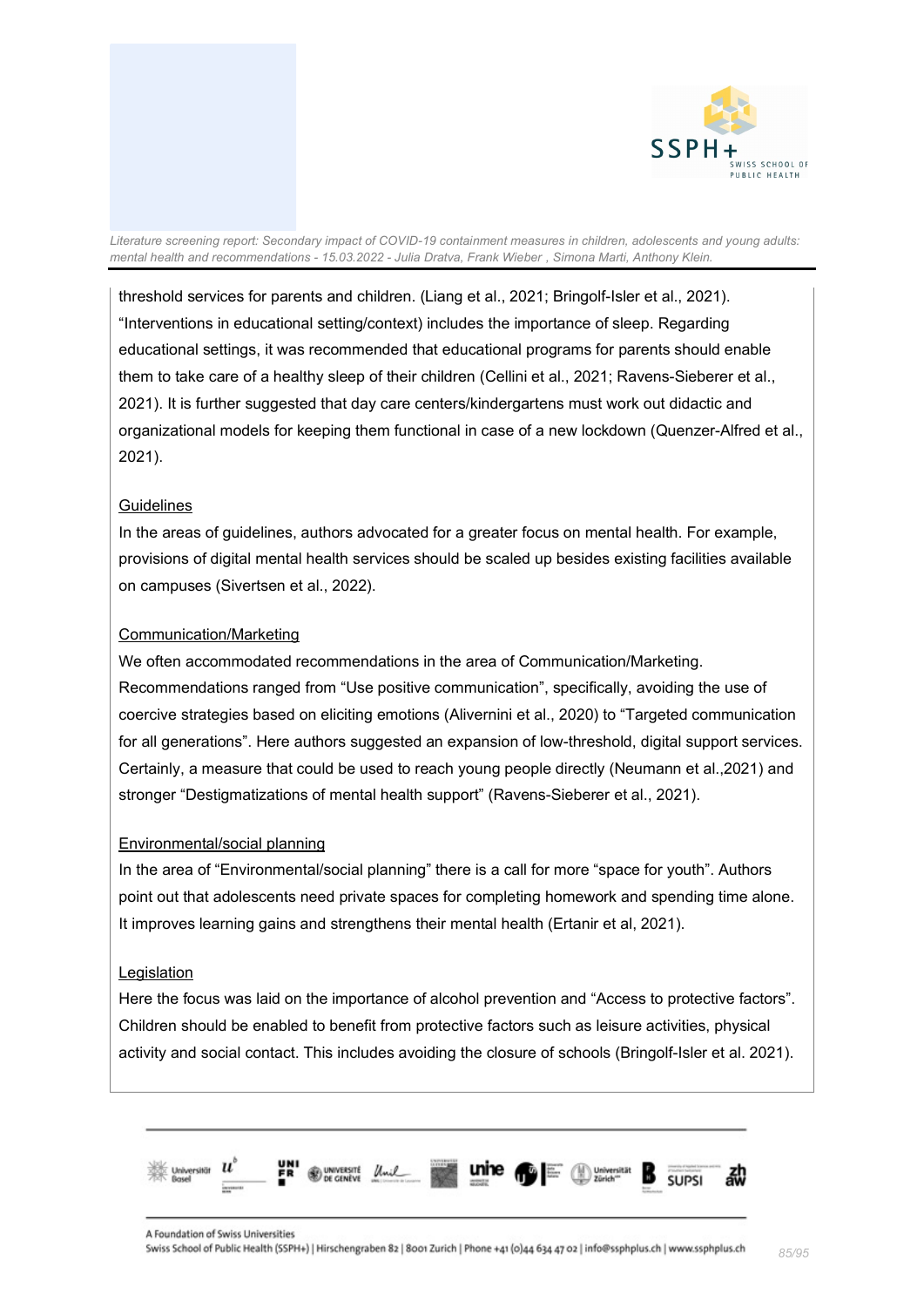

### Regulation

In order to be prepared for further pandemics, changes must also be made in the area of "Regulation". It is recommended that "Risk Criteria" for delivery of care and considerations of risk population are changed, e.g., for the delivery of vaccinations. Psychological and developmental vulnerabilities must also be included for early vaccination access (Alt et al., 2021).

## Fiscal measures

Finally, "Fiscal measures". Faster and better financial support for children from low socioeconomic backgrounds is needed (Ravens-Sieberer et al., 2021). While few studies pointed to the need for fiscal measures, the suggested interventions or structural changes do of course have fiscal consequences.

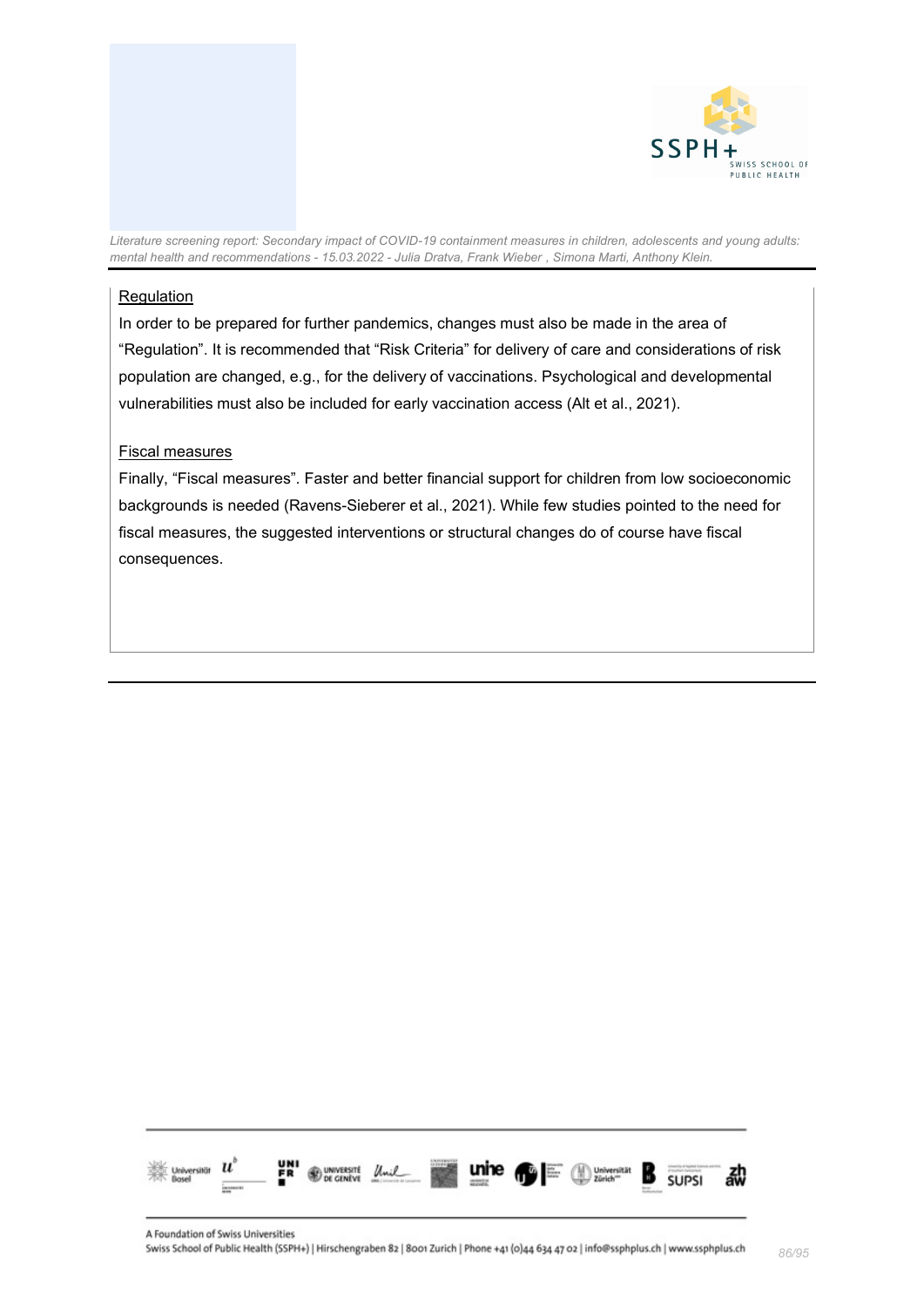

# References

- Achterberg, M., Dobbelaar, S., Boer, O. D., & Crone, E. A. (2021). Perceived stress as mediator for longitudinal effects of the COVID-19 lockdown on wellbeing of parents and children. *Scientific Reports*, *11*(1). https://doi.org/10.1038/s41598-021-81720-8
- Albrecht, J. N., Werner, H., Rieger, N., Widmer, N., Janisch, D., Huber, R., & Jenni, O. G. (2022). Association Between Homeschooling and Adolescent Sleep Duration and Health During COVID-19 Pandemic High School Closures. *JAMA Network Open*, *5*(1), e2142100. https://doi.org/10.1001/jamanetworkopen.2021.42100
- Alivernini, F., Manganelli, S., Girelli, L., Cozzolino, M., Lucidi, F., & Cavicchiolo, E. (2021). Physical Distancing Behavior: The Role of Emotions, Personality, Motivations, and Moral Decision-Making. *Journal of Pediatric Psychology*, *46*(1), 15–26. https://doi.org/10.1093/jpepsy/jsaa122
- Alt, P., Reim, J., & Walper, S. (2021). Fall From Grace: Increased Loneliness and Depressiveness Among Extraverted Youth During the German COVID-19 Lockdown. *Journal of Research on Adolescence*, *31*(3), 678–691. https://doi.org/10.1111/jora.12648
- Amendola, S., von Wyl, A., Volken, T., Zysset, A., Huber, M., & Dratva, J. (2021). A Longitudinal Study on Generalized Anxiety Among University Students During the First Wave of the COVID-19 Pandemic in Switzerland. *Frontiers in Psychology*, *12*. https://doi.org/10.3389/fpsyg.2021.643171
- Bailey, T., Hastings, R. P., & Totsika, V. (2021). COVID-19 impact on psychological outcomes of parents, siblings and children with intellectual disability: Longitudinal before and during lockdown design. *Journal of Intellectual Disability Research*, *65*(5), 397–404. https://doi.org/10.1111/jir.12818
- Bignardi, G., Dalmaijer, E. S., Anwyl-Irvine, A. L., Smith, T. A., Siugzdaite, R., Uh, S., & Astle, D. E. (2021). Longitudinal increases in childhood depression symptoms during the COVID-19 lockdown. *Archives of Disease in Childhood*, *106*(8), 791–797. https://doi.org/10.1136/archdischild-2020-320372
- Bouter, D. C., Zarchev, M., de Neve-Enthoven, N. G. M., Ravensbergen, S. J., Kamperman, A. M., Hoogendijk, W. J. G., & Grootendorst-van Mil, N. H. (2022). A longitudinal study of mental health in at-risk adolescents before and during the COVID-19 pandemic. *European Child & Adolescent Psychiatry*. https://doi.org/10.1007/s00787-021-01935-y
- Bringolf-Isler, B., Hänggi, J., Kayser, B., Suggs, S. L., Dössegger, A., Probst-Hensch, N., & the SOPHYA-Study Group. (2021). COVID-19 pandemic and health related quality of life in primary school children in Switzerland: A repeated cross-sectional study. *Swiss Medical Weekly*, *45*. https://doi.org/10.4414/smw.2021.w30071
- Burdzovic Andreas, J., & Brunborg, G. S. (2021). Self-reported Mental and Physical Health Among Norwegian Adolescents Before and During the COVID-19 Pandemic. *JAMA Network Open*, *4*(8), e2121934. https://doi.org/10.1001/jamanetworkopen.2021.21934
- Carretier, E., Guessoum, S. B., Radjack, R., Mao, S.-F., Minassian, S., Blanchet, C., Moro, M. R., & Lachal, J. (2021). Adaptation des soins et télémédecine en période de confinement et de

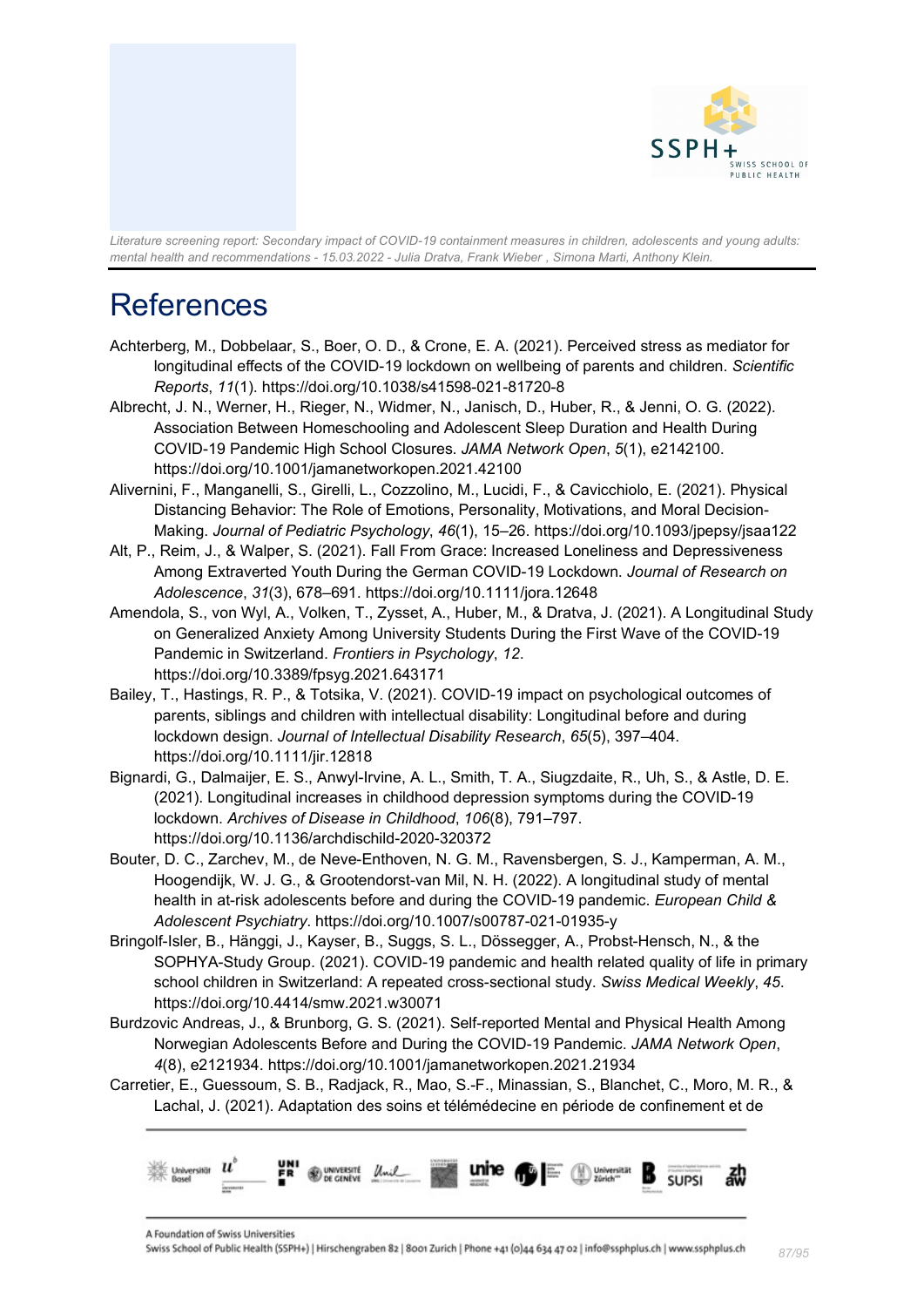

pandémie de COVID-19: Retour d'expérience d'une Maison des Adolescents. *Neuropsychiatrie De L'Enfance et De L'Adolescence*, *69*(3), 132–137.

https://doi.org/10.1016/j.neurenf.2021.02.001

- Caviezel Schmitz, S., & Krüger, P. (2020). *"Kinderleben zu Corona-Zeiten". Erste Befunde zum Befinden und Verhalten von Kindern in der (deutschsprachigen) Schweiz während der Pandemie.* Hochschule Luzern - Soziale Arbeit. https://doi.org/10.5281/zenodo.4155122
- Cerniglia, L., Tambelli, R., Trombini, E., Andrei, F., & Cimino, S. (2021). The quality of mother-child feeding interactions during COVID-19 pandemic: An exploratory study on an Italian sample. *European Journal of Developmental Psychology*, 1–17. https://doi.org/10.1080/17405629.2021.1947233
- Chen, S., She, R., Qin, P., Kershenbaum, A., Fernandez-Egea, E., Nelder, J. R., Ma, C., Lewis, J., Wang, C., & Cardinal, R. N. (2020). The Medium-Term Impact of COVID-19 Lockdown on Referrals to Secondary Care Mental Health Services: A Controlled Interrupted Time Series Study. *Frontiers in Psychiatry*, *11*. https://doi.org/10.3389/fpsyt.2020.585915
- Chen, Y., Osika, W., Henriksson, G., Dahlstrand, J., & Friberg, P. (2021). Impact of COVID-19 pandemic on mental health and health behaviors in Swedish adolescents. *Scandinavian Journal of Public Health*. https://doi.org/10.1177/14034948211021724
- Conti, E., Sgandurra, G., De Nicola, G., Biagioni, T., Boldrini, S., Bonaventura, E., Buchignani, B., Della Vecchia, S., Falcone, F., Fedi, C., Gazzillo, M., Marinella, G., Mazzullo, C., Micomonaco, J., Pantalone, G., Salvati, A., Sesso, G., Simonelli, V., Tolomei, G., … Battini, R. (2020). Behavioural and Emotional Changes during COVID-19 Lockdown in an Italian Paediatric Population with Neurologic and Psychiatric Disorders. *Brain Sciences*, *10*(12). https://doi.org/10.3390/brainsci10120918
- Cooper, K., Hards, E., Moltrecht, B., Reynolds, S., Shum, A., McElroy, E., & Loades, M. (2021). Loneliness, social relationships, and mental health in adolescents during the COVID-19 pandemic. *Journal of Affective Disorders*, *289*, 98–104. https://doi.org/10.1016/j.jad.2021.04.016
- Davin-Casalena, B., Jardin, M., Guerrera, H., J Mabille, null, Tréhard, H., Lapalus, D., Ménager, C., Nauleau, S., Cassaro, V., Verger, P., & Guagliardo, V. (2021). [The impact of the COVID-19 pandemic on first-line primary care in southeastern France: Feedback on the implementation of a real-time monitoring system based on regional health insurance data]. *Revue D'epidemiologie Et De Sante Publique*, *69*(3), 105–115. https://doi.org/10.1016/j.respe.2021.04.135
- Ehrler, M., Werninger, I., Schnider, B., Eichelberger, D. A., Naef, N., Disselhoff, V., Kretschmar, O., Hagmann, C. F., Latal, B., & Wehrle, F. M. (2021). Impact of the COVID-19 pandemic on children with and without risk for neurodevelopmental impairments. *Acta Paediatrica*, *110*(4), 1281–1288. https://doi.org/10.1111/apa.15775
- Elmer, T., Mepham, K., & Stadtfeld, C. (2020). Students under lockdown: Comparisons of students' social networks and mental health before and during the COVID-19 crisis in Switzerland. *PLOS ONE*, *15*(7), e0236337. https://doi.org/10.1371/journal.pone.0236337



A Foundation of Swiss Universities

Swiss School of Public Health (SSPH+) | Hirschengraben 82 | 8001 Zurich | Phone +41 (0)44 634 47 02 | info@ssphplus.ch | www.ssphplus.ch *88/95*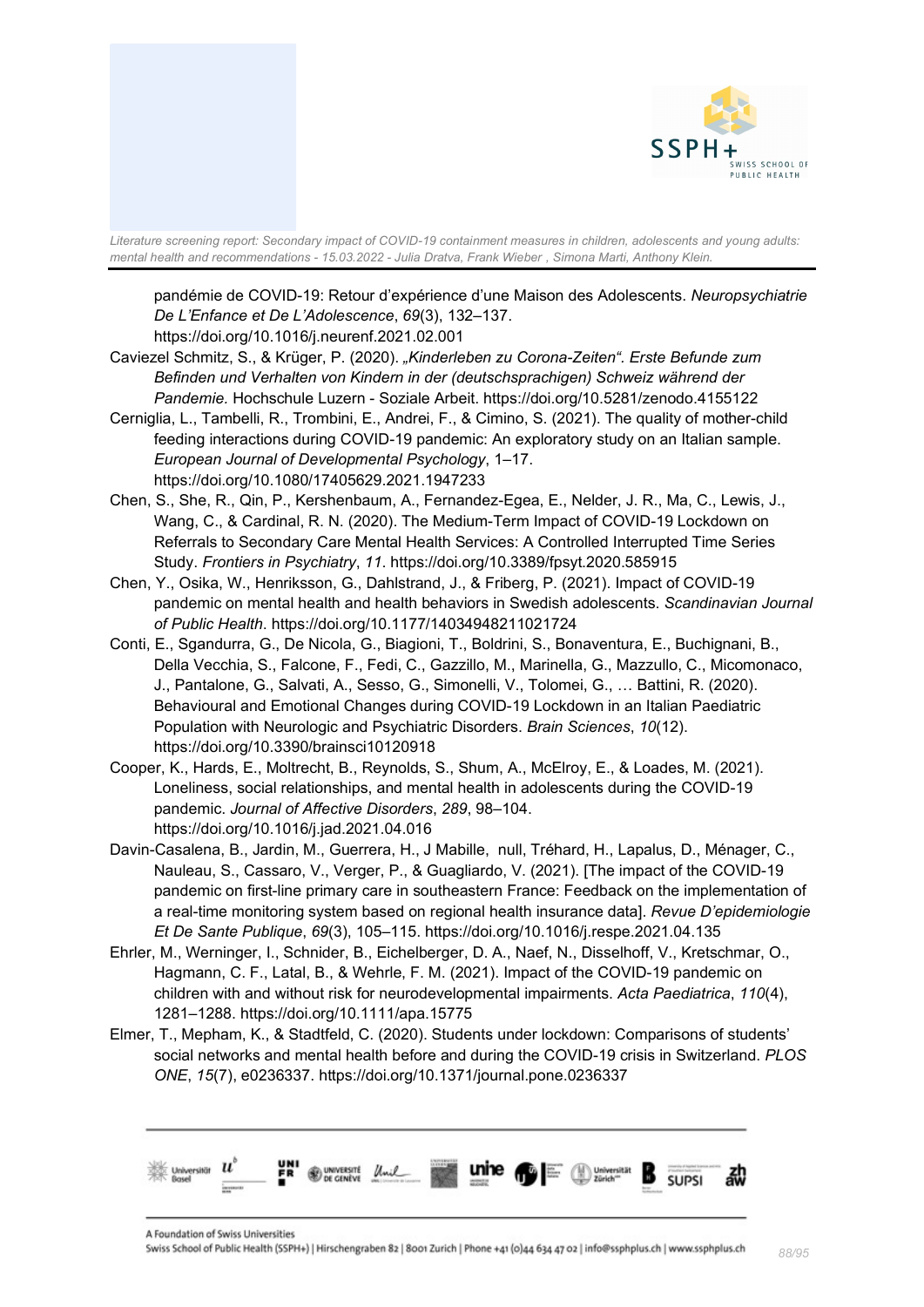

- Ertanir, B., Kassis, W., & Garrote, A. (2021). Longitudinal Changes in Swiss Adolescent's Mental Health Outcomes from before and during the COVID-19 Pandemic. *International Journal of Environmental Research and Public Health*, *18*(23), 12734. https://doi.org/10.3390/ijerph182312734
- Essler, S., Christner, N., & Paulus, M. (2021). Longitudinal Relations Between Parental Strain, Parent-Child Relationship Quality, and Child Well-Being During the Unfolding COVID-19 Pandemic. *Child Psychiatry and Human Development*, *52*(6), 995–1011. https://doi.org/10.1007/s10578- 021-01232-4
- Evans, S., Alkan, E., Bhangoo, J. K., Tenenbaum, H., & Ng-Knight, T. (2021). Effects of the COVID-19 lockdown on mental health, wellbeing, sleep, and alcohol use in a UK student sample. *Psychiatry Research*, *298*, 113819. https://doi.org/10.1016/j.psychres.2021.113819
- Ezpeleta, L., Navarro, J. B., de la Osa, N., Trepat, E., & Penelo, E. (2020). Life Conditions during COVID-19 Lockdown and Mental Health in Spanish Adolescents. *International Journal of Environmental Research and Public Health*, *17*(19). https://doi.org/10.3390/ijerph17197327
- Ferry, F., Bunting, B., Rosato, M., Curran, E., & Leavey, G. (2021). The impact of reduced working on mental health in the early months of the COVID-19 pandemic: Results from the Understanding Society COVID-19 study. *Journal of Affective Disorders*, *287*, 308–315. https://doi.org/10.1016/j.jad.2021.03.042
- Gagné, T., Schoon, I., McMunn, A., & Sacker, A. (2021). Mental distress among young adults in Great Britain: Long-term trends and early changes during the COVID-19 pandemic. *Social Psychiatry and Psychiatric Epidemiology*. https://doi.org/10.1007/s00127-021-02194-7
- Gatta, M., Raffagnato, A., Mason, F., Fasolato, R., Traverso, A., Zanato, S., & Miscioscia, M. (2022). Sociodemographic and clinical characteristics of paediatric patients admitted to a neuropsychiatric care hospital in the COVID-19 era. *Italian Journal of Pediatrics*, *48*(1), 23. https://doi.org/10.1186/s13052-022-01213-w
- Giannopoulou, I., Efstathiou, V., Triantafillou, G., Korkoliakou, P., & Douzenis, A. (2020). Adding stress to the stressed: Senior high school students' mental health amidst the COVID-19 nationwide lockdown in Greece. *Psychiatry Research*. https://doi.org/10.1016/j.psychres.2020.113560
- Giménez-Dasí, M., Quintanilla, L., & Fernández-Sánchez, M. (2021). Longitudinal Effects of the Pandemic and Confinement on the Anxiety Levels of a Sample of Spanish Children in Primary Education. *International Journal of Environmental Research and Public Health*, *18*(24), 13063. https://doi.org/10.3390/ijerph182413063
- Giménez-Dasí, M., Quintanilla, L., Lucas-Molina, B., & Sarmento-Henrique, R. (2020). Six Weeks of Confinement: Psychological Effects on a Sample of Children in Early Childhood and Primary Education. *Frontiers in Psychology*, *11*. https://doi.org/10.3389/fpsyg.2020.590463
- González-Sanguino, C., Ausín, B., Castellanos, M. A., Saiz, J., & Muñoz, M. (2021). Mental health consequences of the Covid-19 outbreak in Spain. A longitudinal study of the alarm situation and return to the new normality. *Progress in Neuro-Psychopharmacology & Biological Psychiatry*, *107*. https://doi.org/10.1016/j.pnpbp.2020.110219

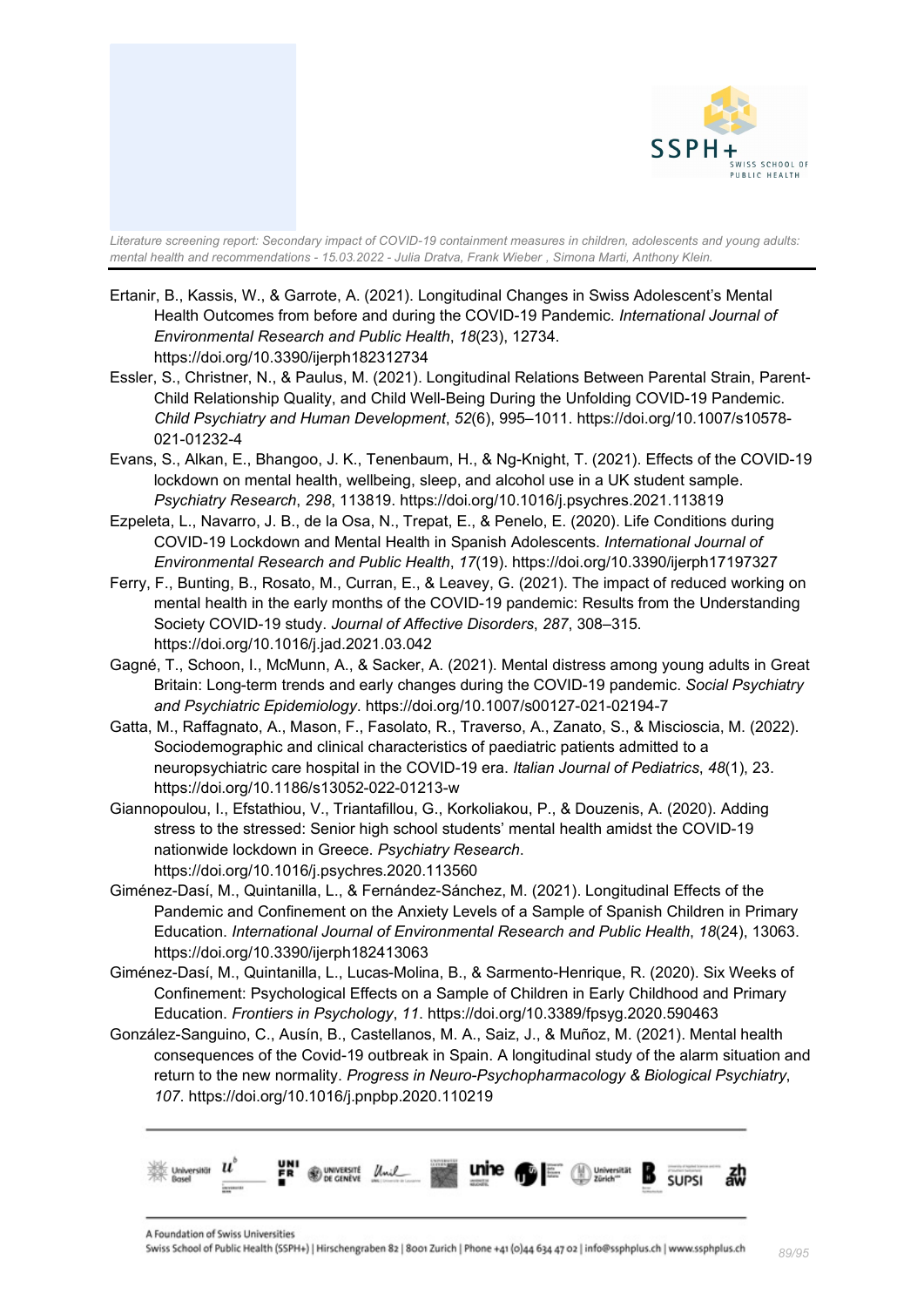

- Green, K. H., van de Groep, S., Sweijen, S. W., Becht, A. I., Buijzen, M., de Leeuw, R. N. H., Remmerswaal, D., van der Zanden, R., Engels, R. C. M. E., & Crone, E. A. (2021). Mood and emotional reactivity of adolescents during the COVID-19 pandemic: Short-term and long-term effects and the impact of social and socioeconomic stressors. *Scientific Reports*, *11*(1), 11563. https://doi.org/10.1038/s41598-021-90851-x
- Groot, J., Keller, A., Joensen, A., Nguyen, T.-L., Nybo Andersen, A.-M., & Strandberg-Larsen, K. (2022). Impact of housing conditions on changes in youth's mental health following the initial national COVID-19 lockdown: A cohort study. *Scientific Reports*, *12*(1), 1939. https://doi.org/10.1038/s41598-022-04909-5
- Hawton, K., Casey, D., Bale, E., Brand, F., Ness, J., Waters, K., Kelly, S., & Geulayov, G. (2021). Selfharm during the early period of the COVID-19 pandemic in England: Comparative trend analysis of hospital presentations. *Journal of Affective Disorders*, *282*, 991–995. https://doi.org/10.1016/j.jad.2021.01.015
- Hu, Y., & Gutman, L. M. (2021). The trajectory of loneliness in UK young adults during the summer to winter months of COVID-19. *Psychiatry Research*, *303*. https://doi.org/10.1016/j.psychres.2021.114064
- Hu, Y., & Qian, Y. (2021). COVID-19 and Adolescent Mental Health in the United Kingdom. *Journal of Adolescent Health*, *69*(1), 26–32. https://doi.org/10.1016/j.jadohealth.2021.04.005
- Knowles, G., Gayer-Anderson, C., Turner, A., Dorn, L., Lam, J., Davis, S., Blakey, R., Lowis, K., Schools Working Group, Young Persons Advisory Group, Pinfold, V., Creary, N., Dyer, J., Hatch, S. L., Ploubidis, G., Bhui, K., Harding, S., & Morgan, C. (2022). Covid-19, social restrictions, and mental distress among young people: A UK longitudinal, population-based study. *Journal of Child Psychology and Psychiatry, and Allied Disciplines*. https://doi.org/10.1111/jcpp.13586
- Koelen, J. A., Mansueto, A. C., Finnemann, A., de Koning, L., van der Heijde, C. M., Vonk, P., Wolters, N. E., Klein, A., Epskamp, S., & Wiers, R. W. (2021). COVID-19 and mental health among at-risk university students: A prospective study into risk and protective factors. *International Journal of Methods in Psychiatric Research*, e1901. https://doi.org/10.1002/mpr.1901
- Kose, S., Inal-Kaleli, I., Senturk-Pilan, B., Cakcak, E., Ucuncu, B., Ozbaran, B., Erermis, S., Isik, H., Saz, E. U., & Bildik, T. (2021). Effects of a pandemic on child and adolescent psychiatry emergency admissions: Early experiences during the COVID-19 outbreak. *Asian Journal of Psychiatry*, *61*. https://doi.org/10.1016/j.ajp.2021.102678
- Lehmann, S., Skogen, J. C., Sandal, G. M., Haug, E., & Bjørknes, R. (2022). Emerging mental health problems during the COVID-19 pandemic among presumably resilient youth -a 9-month followup. *BMC Psychiatry*, *22*(1), 67. https://doi.org/10.1186/s12888-021-03650-z
- Levaillant, M., Wathelet, M., Lamer, A., Riquin, E., Gohier, B., & Hamel-Broza, J.-F. (2021). Impact of COVID-19 pandemic and lockdowns on the consumption of anxiolytics, hypnotics and antidepressants according to age groups: A French nationwide study. *Psychological Medicine*, 1–7. https://doi.org/10.1017/S0033291721004839

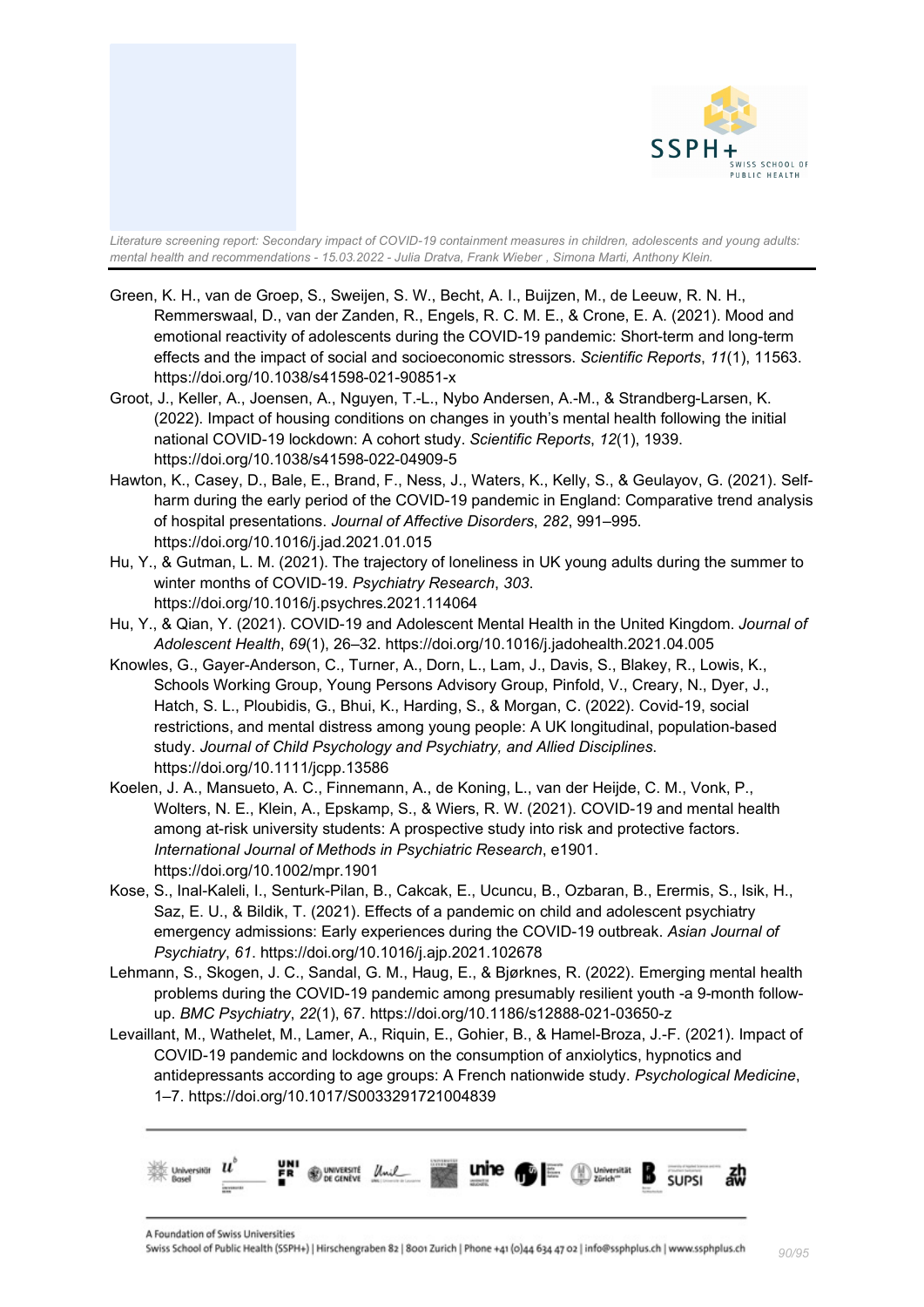

- Liang, Z., Mazzeschi, C., & Delvecchio, E. (2021). The Impact of Parental Stress on Italian Adolescents' Internalizing Symptoms during the COVID-19 Pandemic: A Longitudinal Study. *International Journal of Environmental Research and Public Health*, *18*(15). https://doi.org/10.3390/ijerph18158074
- Michie, P. S., Atkins, D. L., & West, P. R. (2014). *The Behaviour Change Wheel: A Guide To Designing Interventions*. Silverback Publishing.
- Morris, P. O., Hope, E., Foulsham, T., & Mills, J. P. (2021). Parent-reported social-communication changes in children diagnosed with autism spectrum disorder during the COVID-19 pandemic in the UK. *International Journal of Developmental Disabilities*, 1–15. https://doi.org/10.1080/20473869.2021.1936870
- Mourouvaye, M., Bottemanne, H., Bonny, G., Fourcade, L., Angoulvant, F., Cohen, J. F., & Ouss, L. (2021). Association between suicide behaviours in children and adolescents and the COVID-19 lockdown in Paris, France: A retrospective observational study. *Archives of Disease in Childhood*, *106*(9), 918–919. https://doi.org/10.1136/archdischild-2020-320628
- Mutluer, T., Doenyas, C., & Aslan Genc, H. (2020). Behavioral Implications of the Covid-19 Process for Autism Spectrum Disorder, and Individuals' Comprehension of and Reactions to the Pandemic Conditions. *Frontiers in Psychiatry*, *11*. https://doi.org/10.3389/fpsyt.2020.561882
- Naumann, E., von den Driesch, E., Schumann, A., & Thönnissen, C. (2021). Anstieg depressiver Symptome bei Jugendlichen und jungen Erwachsenen während des ersten Lockdowns in Deutschland. *Bundesgesundheitsblatt - Gesundheitsforschung - Gesundheitsschutz*. https://doi.org/10.1007/s00103-021-03451-5
- Niedzwiedz, C. L., Green, M. J., Benzeval, M., Campbell, D., Craig, P., Demou, E., Leyland, A., Pearce, A., Thomson, R., Whitley, E., & Katikireddi, S. V. (2021). Mental health and health behaviours before and during the initial phase of the COVID-19 lockdown: Longitudinal analyses of the UK Household Longitudinal Study. *Journal of Epidemiology and Community Health*, *75*(3), 224–231. https://doi.org/10.1136/jech-2020-215060
- O'Connor, R. C., Wetherall, K., Cleare, S., McClelland, H., Melson, A. J., Niedzwiedz, C. L., O'Carroll, R. E., O'Connor, D. B., Platt, S., Scowcroft, E., Watson, B., Zortea, T., Ferguson, E., & Robb, K. A. (2021). Mental health and well-being during the COVID-19 pandemic: Longitudinal analyses of adults in the UK COVID-19 Mental Health & Wellbeing study. *The British Journal of Psychiatry*, *218*(6), 326–333. https://doi.org/10.1192/bjp.2020.212
- Onal, G., Guney, G., & Huri, M. (2021). Quality of life and occupational performance of children with cancer in the era of the covid-19 pandemic in terms of rehabilitation. *Quality of Life Research: An International Journal of Quality of Life Aspects of Treatment, Care & Rehabilitation*, *Alizadeh Zarei, M., Mohammadi, A., Mehraban, A.H., Ansari Damavandi, S., and Amini, M. (2017). Participation in daily life activities among children with cancer. Middle East Journal of Cancer, 8(4), 213-222.Alradhawi, M., Shubber, N., Sheppard, J., and Al*. https://doi.org/10.1007/s11136- 021-02857-7
- Orgilés, M., Francisco, R., Delvecchio, E., Espada, J. P., Mazzeschi, C., Pedro, M., & Morales, A. (2021). Psychological Symptoms in Italian, Spanish and Portuguese Youth During the COVID-

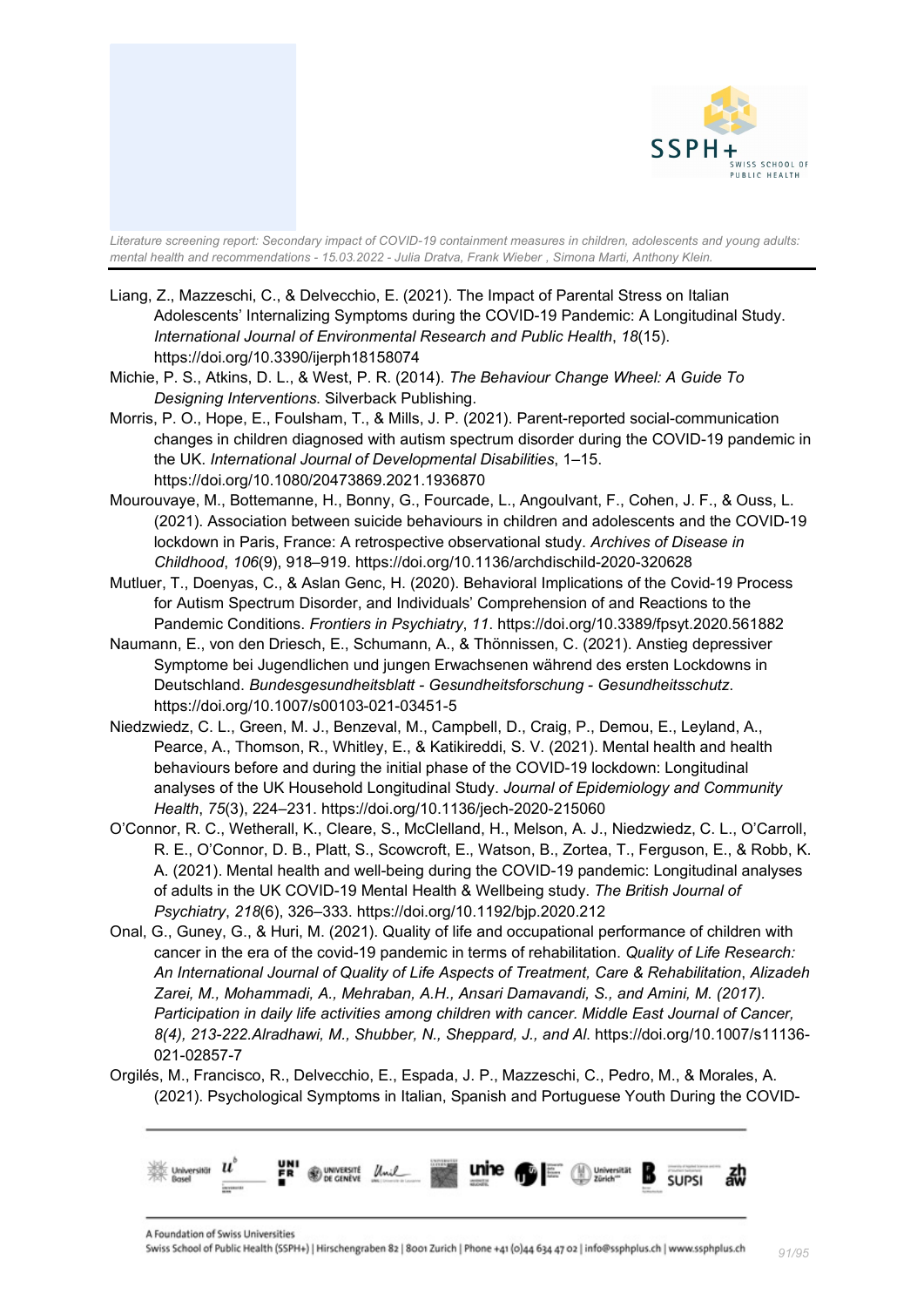

19 Health Crisis: A Longitudinal Study. *Child Psychiatry & Human Development*. https://doi.org/10.1007/s10578-021-01211-9

- Ougrin, D., Wong, B. H.-C., Vaezinejad, M., Plener, P. L., Mehdi, T., Romaniuk, L., Barrett, E., Hussain, H., Lloyd, A., Tolmac, J., Rao, M., Chakrabarti, S., Carucci, S., Moghraby, O. S., Elvins, R., Rozali, F., Skouta, E., McNicholas, F., Kuruppuaracchi, N., … Landau, S. (2021). Pandemic-related emergency psychiatric presentations for self-harm of children and adolescents in 10 countries (PREP-kids): A retrospective international cohort study. *European Child & Adolescent Psychiatry*. https://doi.org/10.1007/s00787-021-01741-6
- Owens, M., Townsend, E., Hall, E., Bhatia, T., Fitzgibbon, R., & Miller-Lakin, F. (2022). Mental Health and Wellbeing in Young People in the UK during Lockdown (COVID-19). *International Journal of Environmental Research and Public Health*, *19*(3), 1132. https://doi.org/10.3390/ijerph19031132
- Paizan, M. A., Benbow, A. E. F., Aumann, L., & Titzmann, P. F. (2021). Home-learning during COVID-19: The psychological adjustment of minority and majority adolescents. *School Psychology (Washington, D.C.)*. https://doi.org/10.1037/spq0000489
- Paschke, K., Arnaud, N., Austermann, M. I., & Thomasius, R. (2021). Risk factors for prospective increase in psychological stress during COVID-19 lockdown in a representative sample of adolescents and their parents. *BJPsych Open*, *7*(3). https://doi.org/10.1192/bjo.2021.49
- Paschke, K., Austermann, M. I., Simon-Kutscher, K., & Thomasius, R. (2021). Adolescent gaming and social media usage before and during the COVID-19 pandemic. *SUCHT*, *67*(1), 13– 22. https://doi.org/10.1024/0939-5911/a000694
- Pierce, M., McManus, S., Hope, H., Hotopf, M., Ford, T., Hatch, S. L., John, A., Kontopantelis, E., Webb, R. T., Wessely, S., & Abel, K. M. (2021). Mental health responses to the COVID-19 pandemic: A latent class trajectory analysis using longitudinal UK data. *The Lancet Psychiatry*, *8*(7), 610–619. https://doi.org/10.1016/S2215-0366(21)00151-6
- Pigeaud, L., de Veld, L., van Hoof, J., & van der Lely, N. (2021). Acute Alcohol Intoxication in Dutch Adolescents Before, During, and After the First COVID-19 Lockdown. *Journal of Adolescent Health*, *69*(6), 905–909. https://doi.org/10.1016/j.jadohealth.2021.07.038
- Planchuelo-Gómez, Á., Odriozola-González, P., Irurtia, M. J., & de Luis-García, R. (2020). Longitudinal evaluation of the psychological impact of the COVID-19 crisis in Spain. *Journal of Affective Disorders*, *277*, 842–849. https://doi.org/10.1016/j.jad.2020.09.018
- Quenzer-Alfred, C., Schneider, L., Soyka, V., Harbrecht, M., Blume, V., & Mays, D. (2021). No nursery 'til school—The transition to primary school without institutional transition support due to the covid-19 shutdown in germany. *European Journal of Special Needs Education*, *Beelmann, W. 2006 . Normative Ubergange Im Kindesalter: Anpassungsprozesse Beim Eintritt in Den Kindergarten, in Die Grundschule Und in Die Weiterfuhrende Schule. [Normative Transitions during Childhood. Adaptation Processes during the Transition to Kinde*. https://doi.org/10.1080/08856257.2021.1872850
- Quervain, D. de, Coynel, D., Aerni, A., Amini, E., Bentz, D., Freytag, V., Gerhards, C., Papassotiropoulos, A., Schicktanz, N., Schlitt, T., Zimmer, A., & Zuber, P. (2021). *Swiss Corona*



A Foundation of Swiss Universities Swiss School of Public Health (SSPH+) | Hirschengraben 82 | 8001 Zurich | Phone +41 (0)44 634 47 02 | info@ssphplus.ch | www.ssphplus.ch *92/95*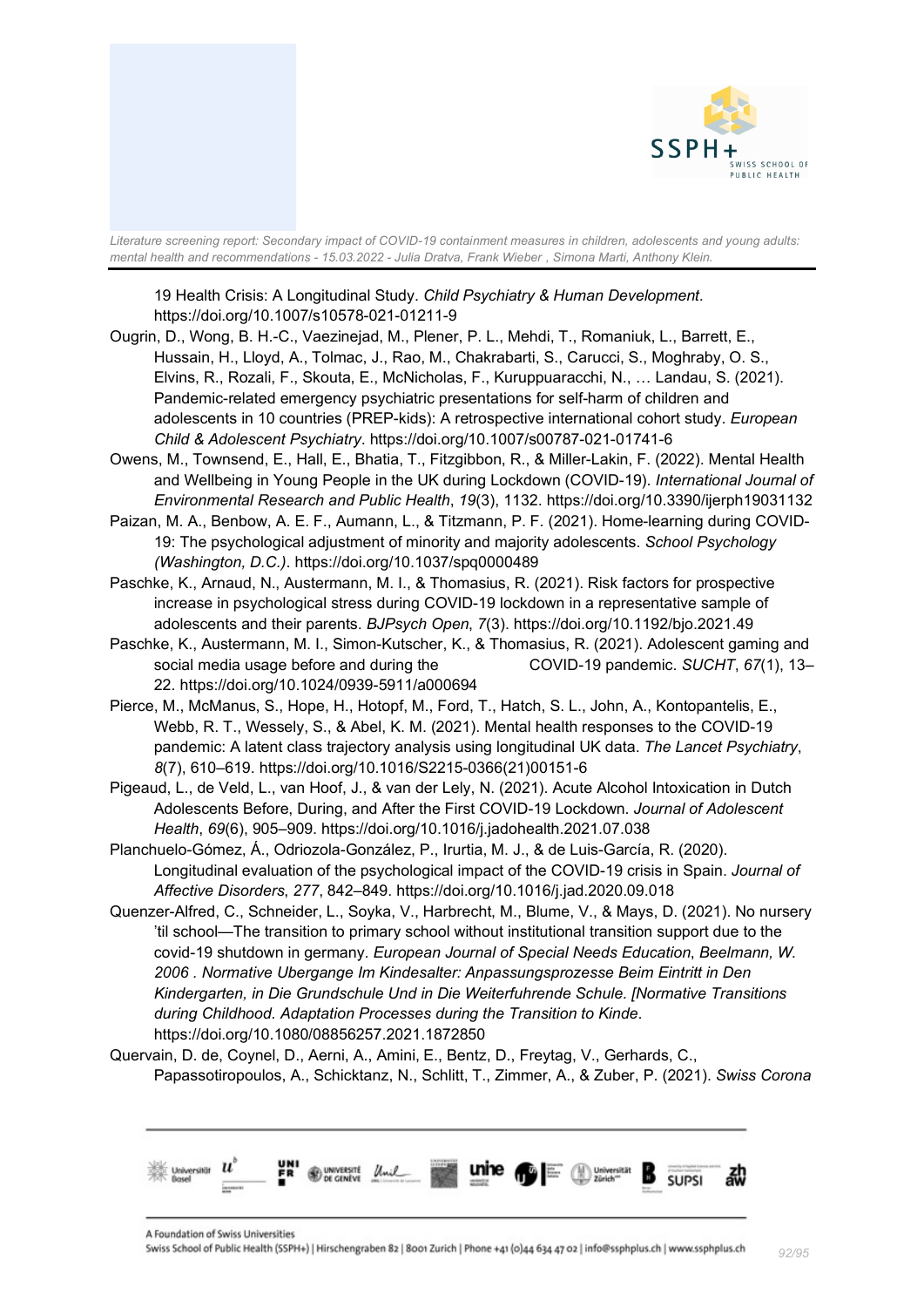

*Stress Study: Survey in high school students, March 2021*. OSF Preprints. https://doi.org/10.31219/osf.io/fswck

- Ravens-Sieberer, U., Kaman, A., Erhart, M., Otto, C., Devine, J., Löffler, C., Hurrelmann, K., Bullinger, M., Barkmann, C., Siegel, N. A., Simon, A. M., Wieler, L. H., Schlack, R., & Hölling, H. (2021). Quality of life and mental health in children and adolescents during the first year of the COVID-19 pandemic: Results of a two-wave nationwide population-based study. *European Child & Adolescent Psychiatry*. https://doi.org/10.1007/s00787-021-01889-1
- Raw, J. A. L., Waite, P., Pearcey, S., Shum, A., Patalay, P., & Creswell, C. (2021). Examining changes in parent-reported child and adolescent mental health throughout the UK's first COVID-19 national lockdown. *Journal of Child Psychology and Psychiatry*. https://doi.org/10.1111/jcpp.13490
- Romeo, D. M., Apicella, M., Leo, G., Mallardi, M., Sini, F., Velli, C., & Mercuri, E. (2021). The social smile in infants during the COVID-19 pandemia. *Heliyon*, *7*(12), e08648. https://doi.org/10.1016/j.heliyon.2021.e08648
- Rømer, T. B., Christensen, R. H. B., Blomberg, S. N., Folke, F., Christensen, H. C., & Benros, M. E. (2021). Psychiatric Admissions, Referrals, and Suicidal Behavior Before and During the COVID-19 Pandemic in Denmark: A Time-Trend Study. *Acta Psychiatrica Scandinavica*, *144*(6), 553– 562. https://doi.org/10.1111/acps.13369
- Schluter, P. J., Généreux, M., Hung, K. K., Landaverde, E., Law, R. P., Mok, C. P. Y., Murray, V., O'Sullivan, T., Qadar, Z., & Roy, M. (2022). Patterns of Suicide Ideation Across Eight Countries in Four Continents During the COVID-19 Pandemic Era: Repeated Cross-sectional Study. *JMIR Public Health and Surveillance*, *8*(1). https://doi.org/10.2196/32140
- Sergi, L., Mingione, E., Ricci, M. C., Cavallaro, A., Russo, F., Corrivetti, G., Operto, F. F., & Frolli, A. (2021). Autism, Therapy and COVID-19. *Pediatric Reports*, *13*(1), 35–44. https://doi.org/10.3390/pediatric13010005
- Siracusano, M., Segatori, E., Riccioni, A., Emberti Gialloreti, L., Curatolo, P., & Mazzone, L. (2021). The Impact of COVID-19 on the Adaptive Functioning, Behavioral Problems, and Repetitive Behaviors of Italian Children with Autism Spectrum Disorder: An Observational Study. *Children (Basel, Switzerland)*, *8*(2). https://doi.org/10.3390/children8020096
- Sivertsen, B., Knapstad, M., Petrie, K., O'Connor, R., Lønning, K. J., & Hysing, M. (2022). Changes in mental health problems and suicidal behaviour in students and their associations with COVID-19-related restrictions in Norway: A national repeated cross-sectional analysis. *BMJ Open*, *12*(2), e057492. https://doi.org/10.1136/bmjopen-2021-057492
- Stroud, I., & Gutman, L. M. (2021). Longitudinal changes in the mental health of UK young male and female adults during the COVID-19 pandemic. *Psychiatry Research*, *303*. https://doi.org/10.1016/j.psychres.2021.114074
- Thorisdottir, I. E., Asgeirsdottir, B. B., Kristjansson, A. L., Valdimarsdottir, H. B., Jonsdottir Tolgyes, E. M., Sigfusson, J., Allegrante, J. P., Sigfusdottir, I. D., & Halldorsdottir, T. (2021). Depressive symptoms, mental wellbeing, and substance use among adolescents before and during the



A Foundation of Swiss Universities

Swiss School of Public Health (SSPH+) | Hirschengraben 82 | 8001 Zurich | Phone +41 (0)44 634 47 02 | info@ssphplus.ch | www.ssphplus.ch *93/95*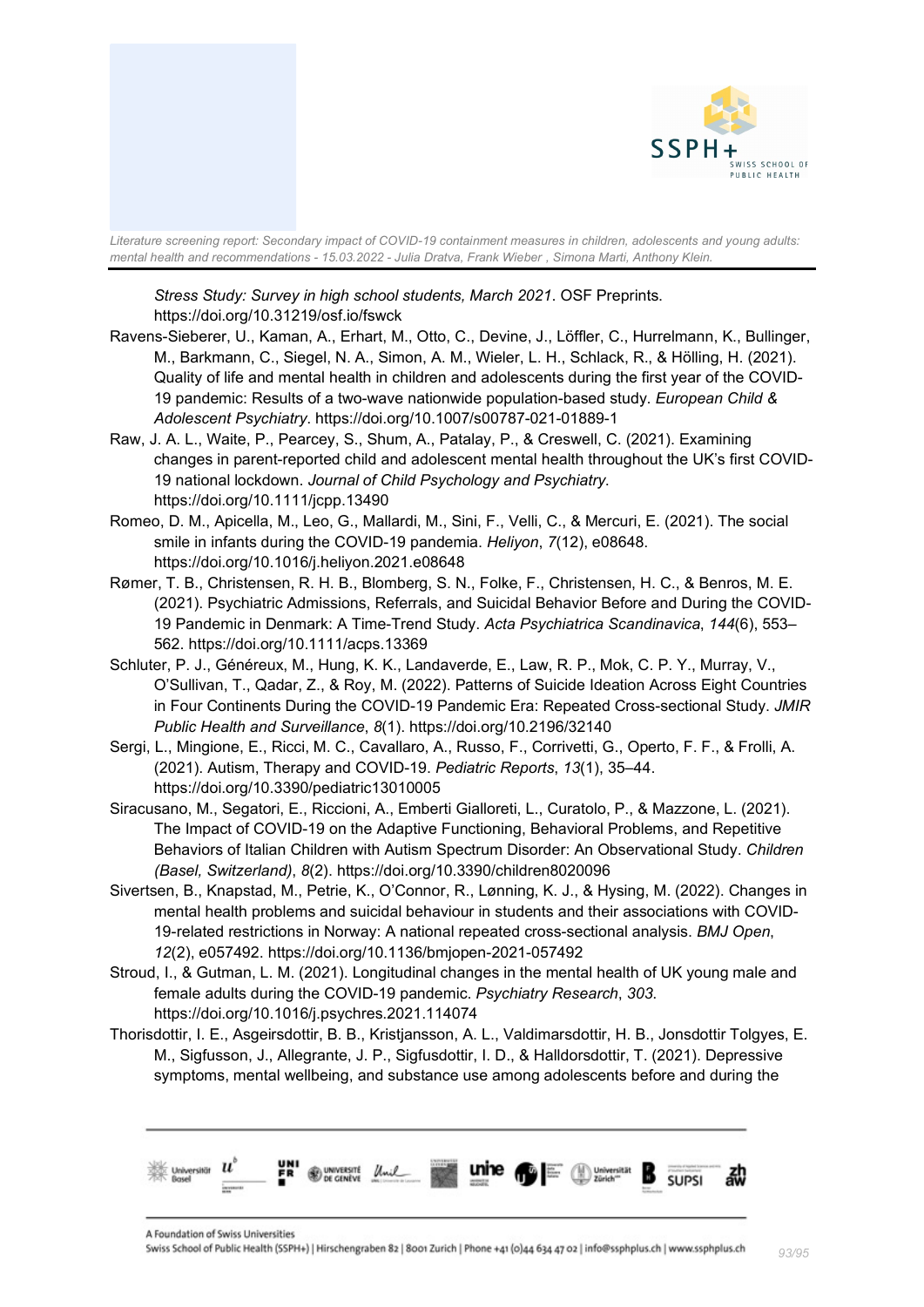

COVID-19 pandemic in Iceland: A longitudinal, population-based study. *The Lancet Psychiatry*, *8*(8), 663–672. https://doi.org/10.1016/S2215-0366(21)00156-5

- Tomasik, M. J., Helbling, L. A., & Moser, U. (2021). Educational gains of in-person vs. distance learning in primary and secondary schools: A natural experiment during the COVID-19 pandemic school closures in Switzerland. *International Journal of Psychology*, *56*(4), 566–576. https://doi.org/10.1002/ijop.12728
- Tromans, S., Chester, V., Harrison, H., Pankhania, P., Booth, H., & Chakraborty, N. (2020). Patterns of use of secondary mental health services before and during COVID-19 lockdown: Observational study. *BJPsych Open*, *6*(6). https://doi.org/10.1192/bjo.2020.104
- van der Laan, S. E. I., Finkenauer, C., Lenters, V. C., van Harmelen, A.-L., van der Ent, C. K., & Nijhof, S. L. (2021). Gender-Specific Changes in Life Satisfaction After the COVID-19-Related Lockdown in Dutch Adolescents: A Longitudinal Study. *The Journal of Adolescent Health: Official Publication of the Society for Adolescent Medicine*, *69*(5), 737–745. https://doi.org/10.1016/j.jadohealth.2021.07.013
- van Gorp, M., Maurice-Stam, H., Teunissen, L. C., van de Peppel van der Meer, W., Huussen, M., Schouten-van Meeteren, A. Y. N., & Grootenhuis, M. A. (2020). No increase in psychosocial stress of Dutch children with cancer and their caregivers during the first months of the COVID‐ 19 pandemic. *Pediatric Blood & Cancer*. https://doi.org/10.1002/pbc.28827
- Vasconcelos, M., Crego, A., Rodrigues, R., Almeida-Antunes, N., & López-Caneda, E. (2021). Effects of the COVID-19 Mitigation Measures on Alcohol Consumption and Binge Drinking in College Students: A Longitudinal Survey. *International Journal of Environmental Research and Public Health*, *18*(18), Article 18. https://doi.org/10.3390/ijerph18189822
- Vera, B. del V., Carmona-Márquez, J., Lozano-Rojas, Ó. M., Parrado-González, A., Vidal-Giné, C., Pautassi, R. M., & Fernández-Calderón, F. (2021). Changes in Alcohol Use during the COVID-19 Pandemic among Young Adults: The Prospective Effect of Anxiety and Depression. *Journal of Clinical Medicine*, *10*(19). https://doi.org/10.3390/jcm10194468
- Vira, E. G., & Skoog, T. (2021). Swedish middle school students' psychosocial well-being during the COVID-19 pandemic: A longitudinal study. *SSM - Population Health*, *16*. https://doi.org/10.1016/j.ssmph.2021.100942
- Werling, A. M., Walitza, S., Grünblatt, E., & Drechsler, R. (2021). Media use before, during and after COVID-19 lockdown according to parents in a clinically referred sample in child and adolescent psychiatry: Results of an online survey in Switzerland. *Comprehensive Psychiatry*, *109*. https://doi.org/10.1016/j.comppsych.2021.152260

All references: .ris file